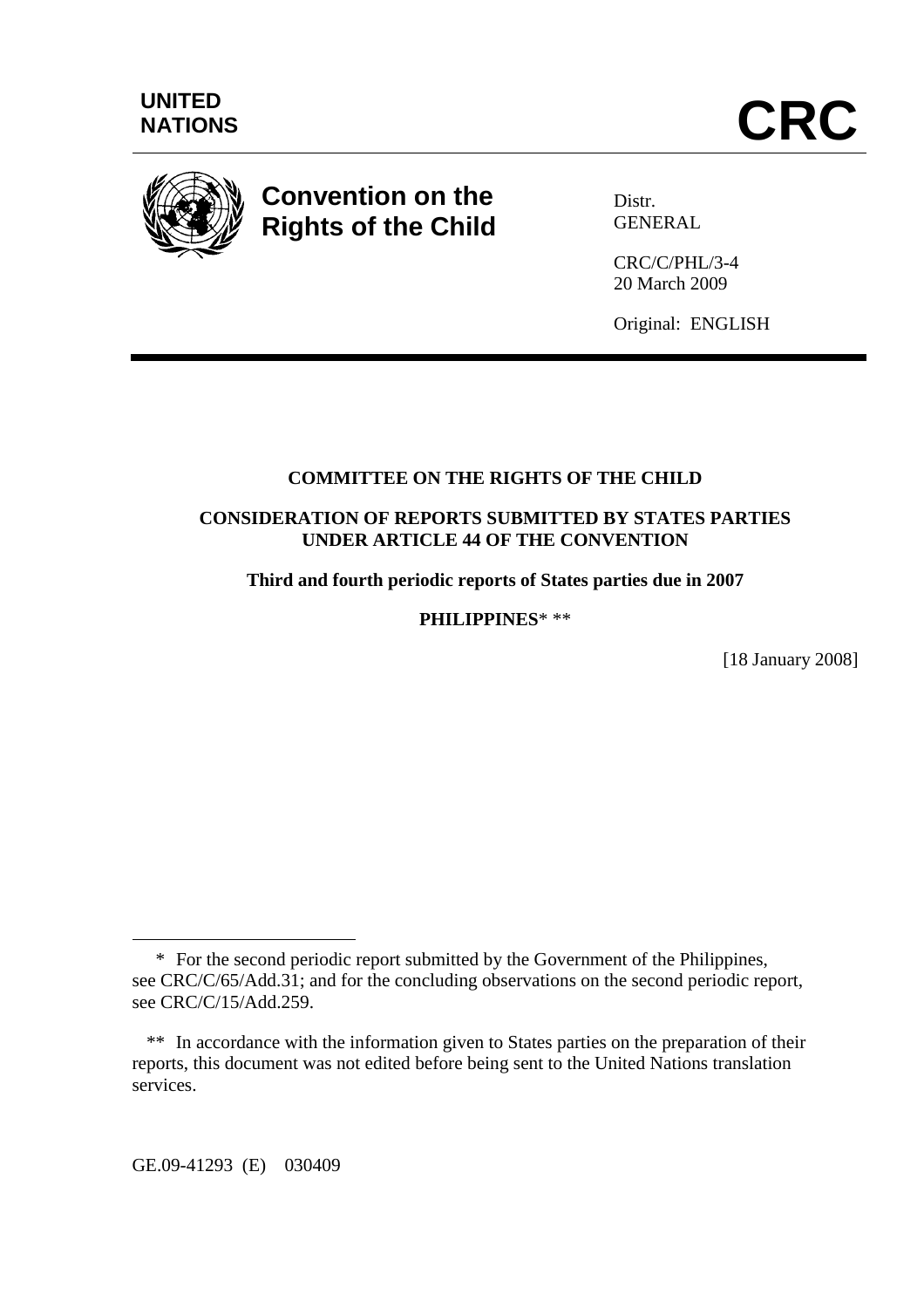# **CONTENTS**

|                |                 |                                                                                                                                                                      | Paragraphs | Page |
|----------------|-----------------|----------------------------------------------------------------------------------------------------------------------------------------------------------------------|------------|------|
|                |                 |                                                                                                                                                                      | $1 - 11$   | 6    |
| $\mathbf{I}$ . |                 | <b>GENERAL MEASURES OF IMPLEMENTATION </b>                                                                                                                           | $12 - 78$  | 8    |
|                | A.              | Continuing review and enactment of legislation in<br>compliance with the Convention on the Rights of                                                                 | $12 - 19$  | 8    |
|                | <b>B.</b>       |                                                                                                                                                                      | $20 - 24$  | 11   |
|                | C.              | The Council for the Welfare of Children and its role in<br>coordinating policies for children and CRC monitoring<br>implementation of the Convention, including data | $25 - 34$  | 13   |
|                | D.              | Independent monitoring: Philippine Commission on<br>Human Rights and its role in child rights promotion                                                              | $35 - 40$  | 15   |
|                | Ε.              |                                                                                                                                                                      | $41 - 50$  | 17   |
|                | F.              |                                                                                                                                                                      | $51 - 56$  | 23   |
|                | G.              |                                                                                                                                                                      | $57 - 61$  | 26   |
|                | H.              | Measures taken to make the principles and provisions                                                                                                                 | $62 - 67$  | 28   |
|                | I.              | Public dissemination of the second periodic report and                                                                                                               | $68 - 70$  | 30   |
|                | J.              | Process of preparing the third and fourth periodic                                                                                                                   | $71 - 78$  | 30   |
| II.            |                 |                                                                                                                                                                      | $79 - 81$  | 32   |
| III.           |                 |                                                                                                                                                                      | $82 - 99$  | 34   |
|                | Α.              |                                                                                                                                                                      | $82 - 86$  | 34   |
|                | <b>B.</b>       |                                                                                                                                                                      | $87 - 88$  | 35   |
|                | $\mathcal{C}$ . |                                                                                                                                                                      | 89 - 94    | 36   |
|                | D.              |                                                                                                                                                                      | $95 - 99$  | 37   |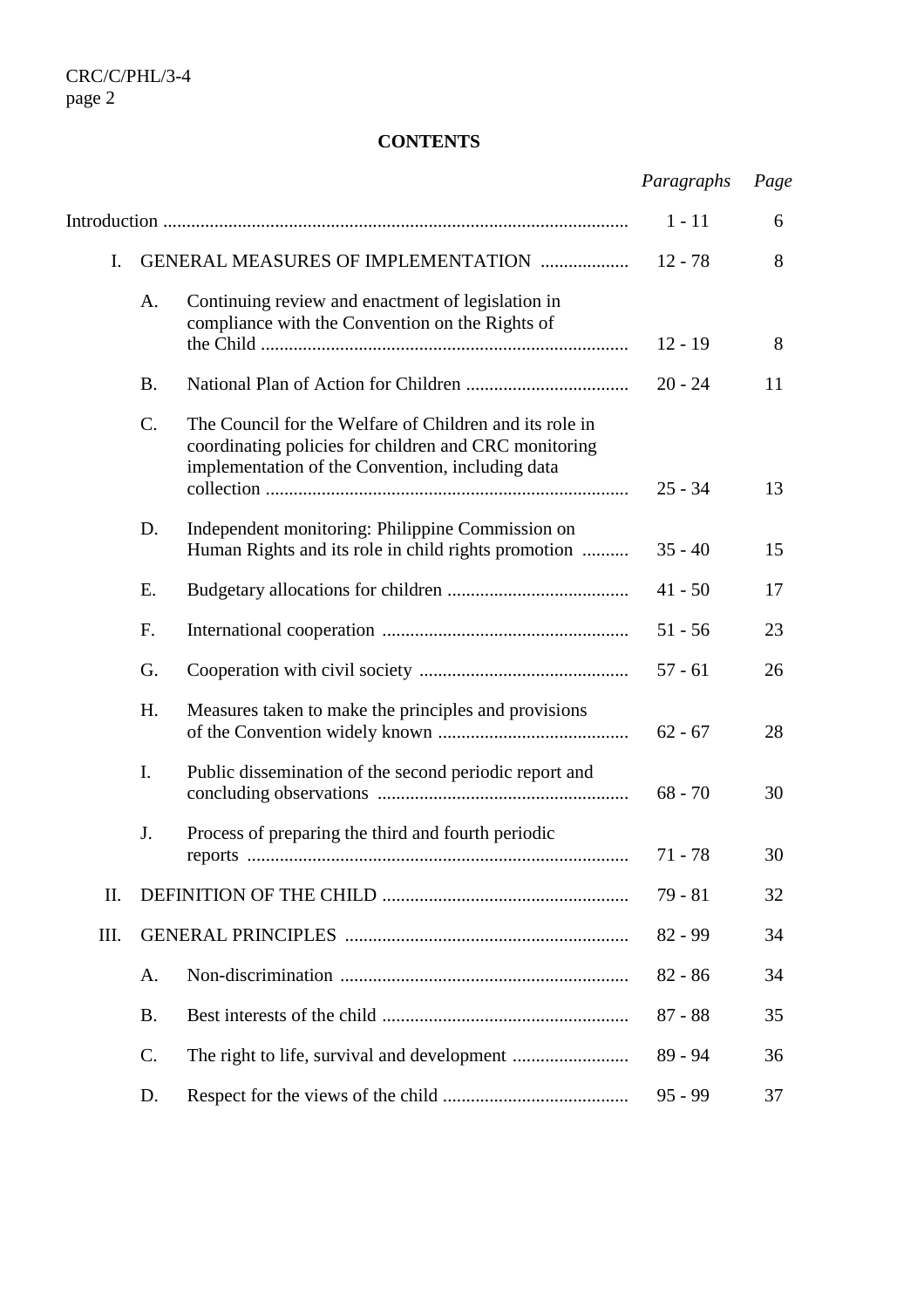# **CONTENTS (***continued***)**

# *Paragraphs Page*

| IV.  |                 |                                                       | $100 - 118$ | 39 |
|------|-----------------|-------------------------------------------------------|-------------|----|
|      | A.              |                                                       | $100 - 105$ | 39 |
|      | <b>B.</b>       |                                                       | $106 - 108$ | 41 |
|      | C.              | Torture and other cruel, inhuman or degrading         | $109 - 111$ | 41 |
|      | D.              |                                                       | $112 - 118$ | 42 |
| V.   |                 | FAMILY ENVIRONMENT AND ALTERNATIVE CARE               | $119 - 143$ | 44 |
|      | A.              |                                                       | $119 - 123$ | 44 |
|      | <b>B.</b>       |                                                       | $124 - 125$ | 45 |
|      | $\mathbf{C}$ .  |                                                       | $126 - 133$ | 46 |
|      | D.              | Abuse and neglect, mistreatment and violence          | $134 - 141$ | 47 |
|      | Ε.              |                                                       | $142 - 143$ | 50 |
| VI.  |                 |                                                       | $144 - 209$ | 51 |
|      | A.              |                                                       | $144 - 155$ | 51 |
|      | <b>B.</b>       |                                                       | $156 - 173$ | 54 |
|      | $\mathcal{C}$ . |                                                       | 174 - 179   | 58 |
|      | D.              |                                                       | $180 - 193$ | 60 |
|      | Е.              |                                                       | $194 - 200$ | 63 |
|      | F.              |                                                       | $201 - 209$ | 66 |
| VII. |                 | EDUCATION, LEISURE AND CULTURAL ACTIVITIES            | $210 - 243$ | 69 |
|      | Α.              | Education, including vocational training and guidance | $210 - 232$ | 69 |
|      | <b>B.</b>       | Aims of education, with reference also to quality of  | $233 - 238$ | 75 |
|      | $\mathbf{C}$ .  | Rest, leisure, recreational and cultural and artistic | $239 - 243$ | 77 |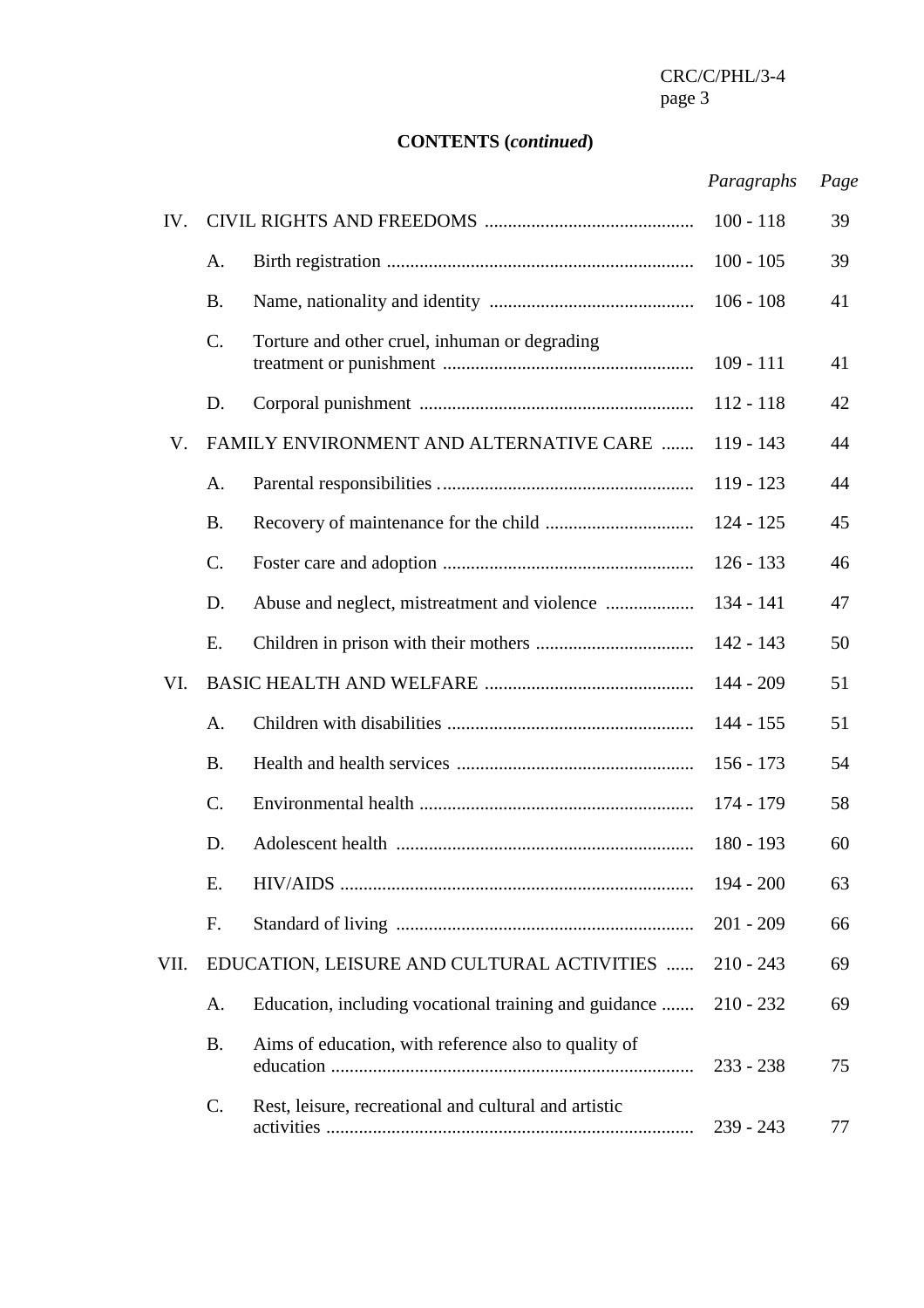# **CONTENTS (***continued***)**

|       |                |                                                  | Paragraphs  | Page |
|-------|----------------|--------------------------------------------------|-------------|------|
| VIII. |                |                                                  | $244 - 309$ | 78   |
|       | A.             |                                                  | $244 - 254$ | 78   |
|       | <b>B.</b>      |                                                  | $255 - 285$ | 81   |
|       | $\mathbf{C}$ . |                                                  | $286 - 291$ | 92   |
|       | D.             |                                                  | $292 - 302$ | 94   |
|       | Е.             |                                                  | $303 - 309$ | 98   |
| IX.   |                | OPTIONAL PROTOCOLS TO THE CONVENTION             | $310 - 322$ | 100  |
|       | A.             | Optional Protocol on the sale of children,       |             | 100  |
|       | <b>B.</b>      | Optional Protocol on the involvement of children | $320 - 322$ | 104  |
| Χ.    |                |                                                  | $323 - 332$ | 106  |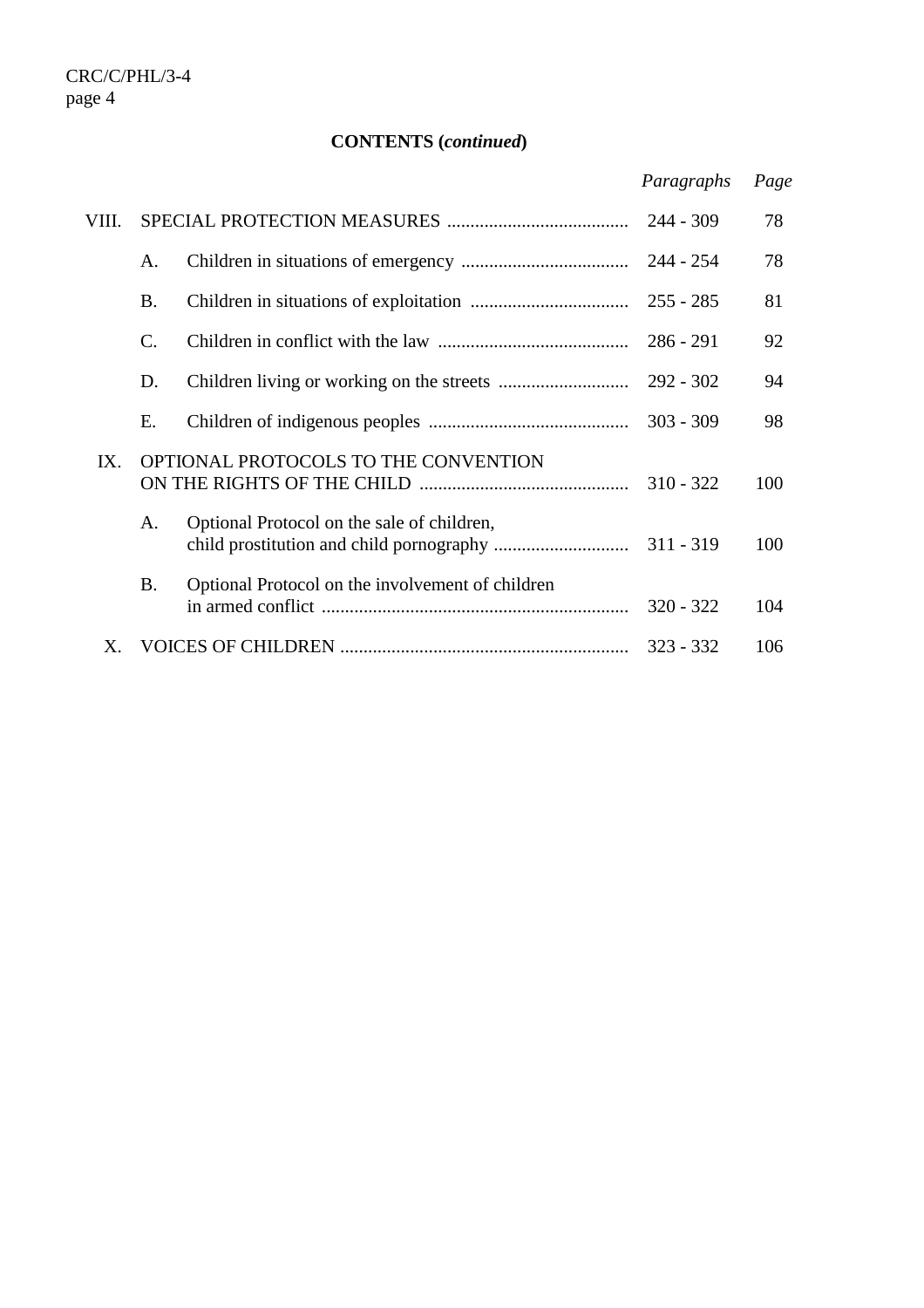## **LIST OF TABLES**

# *Page*

| Table 1.  |                                                                                                                                       | 12  |
|-----------|---------------------------------------------------------------------------------------------------------------------------------------|-----|
| Table 2.  |                                                                                                                                       | 18  |
| Table 3.  | Percentage distribution of Government expenditure by sector, 2004-2006                                                                | 19  |
| Table 4.  | Resources available for the Millennium Development Goals                                                                              | 20  |
| Table 5.  | Resource requirements for the Millennium Development Goals in                                                                         | 20  |
| Table 6.  | Resource gaps in attaining the Millennium Development Goals                                                                           | 21  |
| Table 7.  | Selected international non-governmental organizations (INGO)                                                                          | 25  |
| Table 8.  |                                                                                                                                       | 26  |
| Table 9.  | Percentage of mothers by knowledge of children's rights, Country                                                                      | 29  |
| Table 10. |                                                                                                                                       | 32  |
| Table 11. | Number of reported cases of child abuse served by the Department                                                                      | 48  |
| Table 12. | Children with disabilities by age group and type of disability                                                                        | 51  |
| Table 13. |                                                                                                                                       | 72  |
|           | Table 14. Technical, vocational and educational training (TVET) enrollees,                                                            | 74  |
| Table 15. | Inventory of children in conflict with the law (CICL) by region as<br>per records of the Juvenile Justice and Welfare Council (JJWC), | 94  |
|           |                                                                                                                                       | 109 |
|           |                                                                                                                                       | 115 |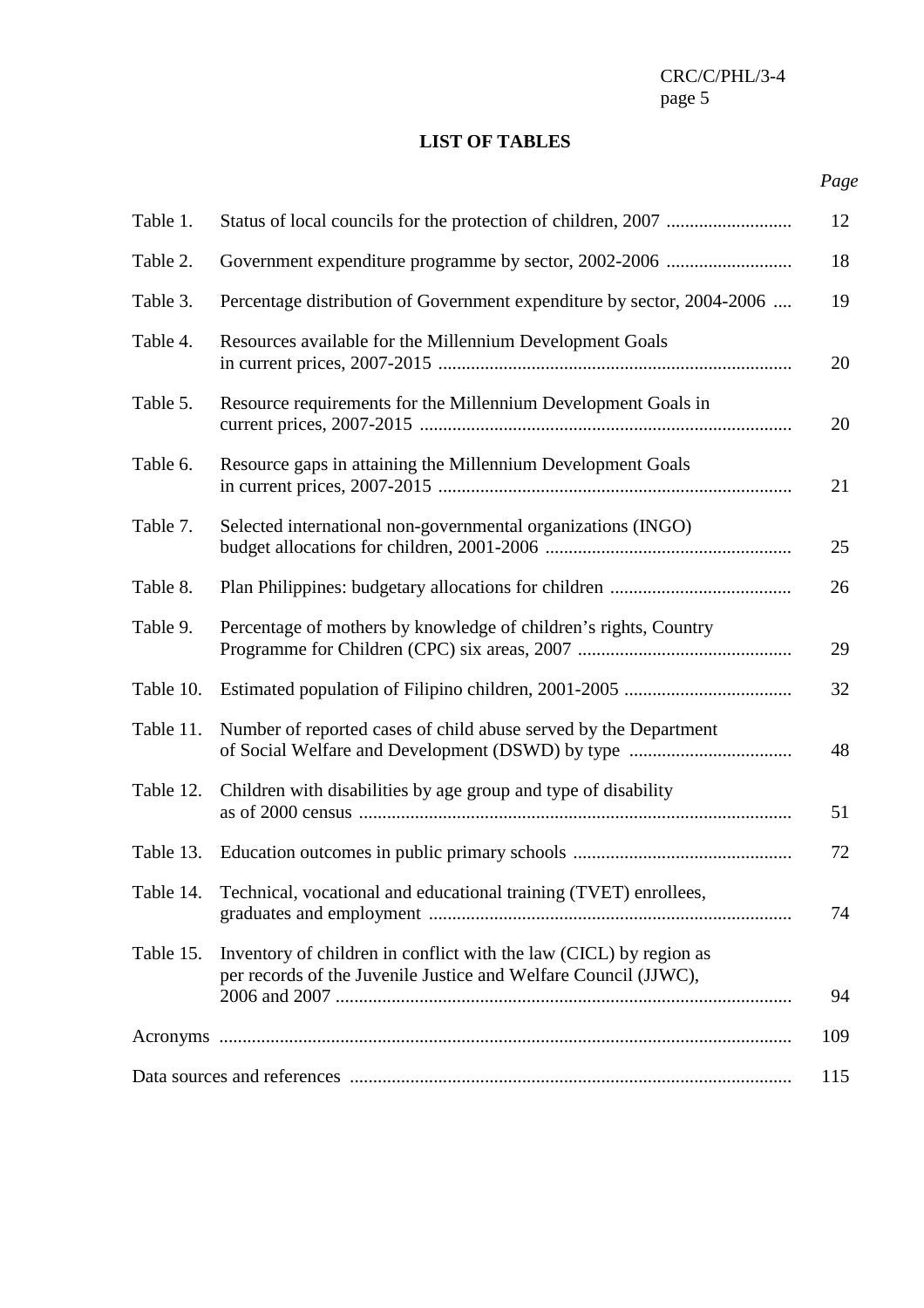#### **Introduction**

1. The Philippines is submitting as one consolidated document its third and fourth periodic reports on the implementation of the Convention on the Rights of the Child. As an exceptional measure, the Committee on the Rights of the Child had invited the Philippine Government to submit on 19 September 2007 a combined periodic report to enable the State party to catch up with its reporting obligations in full compliance with the Convention (Ref. CRC/C/15/Add.259, Concluding Observations: Philippines, 21 September 2005).

2. This report follows the revised general guidelines issued by the Committee on 29 November 2005 regarding the form and content of periodic reports to be submitted by States parties under article 44, paragraph 1 (b) of the Convention (CRC/C/58/Rev.1). Based on the revised guidelines, the State party will provide, for each cluster of child rights or for individual articles where appropriate and relevant, information on the following: (a) follow-up measures taken with regard to the concluding observations adopted by the Committee in relation to the Philippine second periodic report; (b) updates on comprehensive national programmes and monitoring of progress of implementation; (c) allocation of budgetary and other resources; (d) disaggregated statistical data; and (e) factors and difficulties affecting implementation of the Convention as well as information on the targets set for the future.

3. The State party's second periodic report covered the period 1995-2000. This combined third and fourth periodic report covers the period 2001-2007 (specifically up to September 19, 2007) which is the due date for the fourth periodic report). During the Committee's consideration of the Philippine second periodic report in June 2005, some sets of data covering the period 2001-2004 were provided by the State party's official delegation. Therefore, some of these data will be repeated in this report but organized in a manner following the Committee's revised general guidelines.

4. The Philippines now stands in a critical point in time, faced with the challenges of realizing its commitments to the CRC, the MDGs, the WFFC goals and the vision of Child 21 or the Philippine National Strategic Framework for Plan Development for Children for the period 2000-2025. The current development context in the country presents complex and difficult issues. As of 2007, the country's population is estimated at 88,706,300. Of this number, 44,608,300 are male and 44,098,000 are female. 43.3 percent or 38.2 million are 18 years old and below. Growing annually at 2.35 percent (based on population trends for the period 1995-2000), the country's population is projected to reach 94.3 million by 2010 and 102.8 million by 2015.

5. The 2006 National Statistical Coordination Board (NSCB) data on poverty incidence in the Philippines show that 28.5 percent of the population was considered poor compared to 30 percent in 2003 and 33 percent in 2000. In terms of magnitude, this ratio signifies that about 25.2 million Filipinos today subsist below the poverty line. In 2003, around 3.4 million children ages 0-5 were underweight; 1.1 million children were not immunized for serious diseases; 9.3 million people were eating below the required food intake for proper nutrition; 1.4 million children of elementary school age were not enrolled, and 2,800 reported maternal deaths. To date, 36 out of 100 new elementary school children do not finish elementary schooling and 65 do not complete high school. Almost 50 percent of Filipino couples are not practicing family planning or responsible parenthood.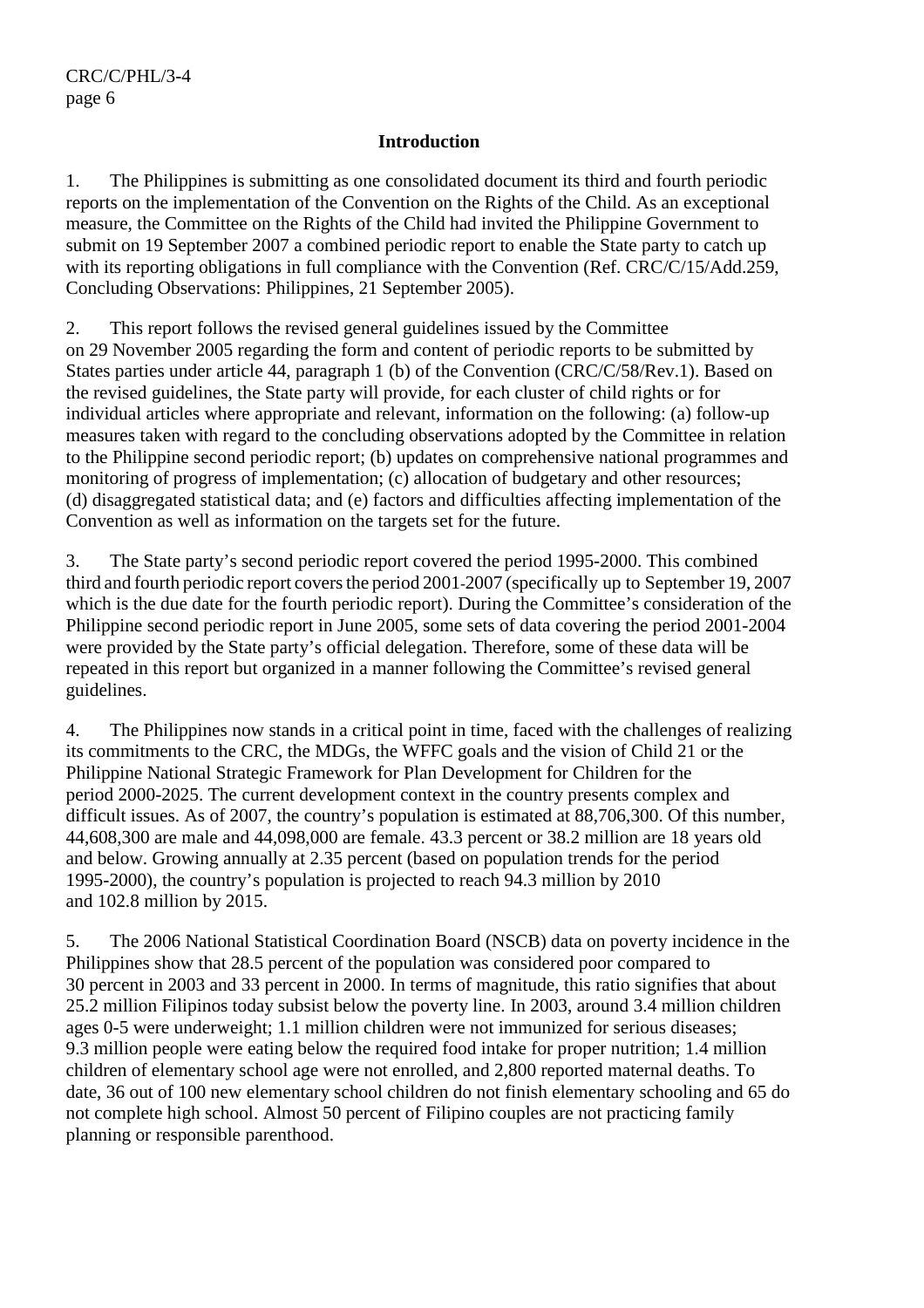6. Income distribution in the Philippines remains largely unequal as measured by the Gini ratio (i.e., a measure of income inequality with a range from 0 to 1, the closer to 1 the more unequal). Compared to other Asian countries, the situation in the Philippines shows wider disparity in terms of income distribution (i.e., the income gap between the higher and lower income groups is larger). Inequality in the country has grown wider in eight (8) out of seventeen (17) regions as registered in increases in the Gini concentration ratios. Region V (Bicol Region), Region IX (Zamboanga Peninsula) and Region X (Northern Mindanao) had the most unequal income as of 2003; while Region I (Ilocos Region), Region III (Central Luzon) and ARMM (Autonomous Region in Muslim Mindanao) had the least unequal income.

7. Unemployment rate remained high at 11 percent in January 2004 notwithstanding the 3.2 million jobs generated from 2001 to 2004. Unemployment rate further increased to 11.3 in January 2005 but started to decrease to 8.1 percent in January 2006 and 7.8 percent in January 2007. Underemployment rate is at 22.0 percent in July 2007. Other serious problems in the country involve the provision of water and sanitation, destruction of natural resources, environmental degradation, and growing instances of violations of civil and political rights including extra-judicial killings, particularly of media men, social activists, and militant leaders of the peasants and workers. Extra-judicial killings have posed dangers to minors and young people as well.

8. The human rights situation has become a serious concern such that the UN Human Rights Council sent the Special Rapporteur on extra-judicial killings, Professor Philip Alston, to the Philippines in early 2007 to look into the situation. A year earlier, the President, despite an already existing Philippine Commission on Human Rights, issued in 2006 Administrative Order No. 157 creating an independent commission, popularly known as the Melo Commission, to probe the killings of media workers and activists. These instances of human rights violations are a big challenge to the government particularly in light of the State party's election in 2006 to two of the United Nations main organs - Human Rights Council and Economic and Social Council (ECOSOC).

9. The overall goal of eliminating extreme poverty and inequality and the progressive fulfillment of basic human rights, particularly children's rights, are consistent with the priority thrusts of the Medium-Term Philippine Development Plan (MTPDP) for the period 2004-2010. The strategies, policies and action plan of the MTPDP have largely been synchronized towards the achievement of the MDGs and the WFFC goals. For instance, the MTPDP chapter on macroeconomics states that the MDGs are considered not just top-priority goals and targets but a commitment to ensure a brighter prospect for all Filipinos, especially the poor. The chapter on education and youth also states that basic education is anchored on the national commitment to Education for All (EFA) goals. Likewise, the National Plan of Action for Children (NPAC) 2005-2010 has also focused priority interventions towards achieving child-related MDGs and WFFC goals and targets.

10. The MDGs aim to reduce poverty, disparity, chronic hunger, malnutrition, diseases, infant, child and maternal mortality and other forms of human deprivation faced by millions of Filipinos. But the Second Philippines Progress Report on the Millennium Development Goals prepared in 2005 indicated that the Philippines has lagged behind in terms of achieving the 2015 MDG targets, a number of which are child-related goals. These goals relate to eradicating extreme poverty and hunger indicated by the proportion of underweight children less than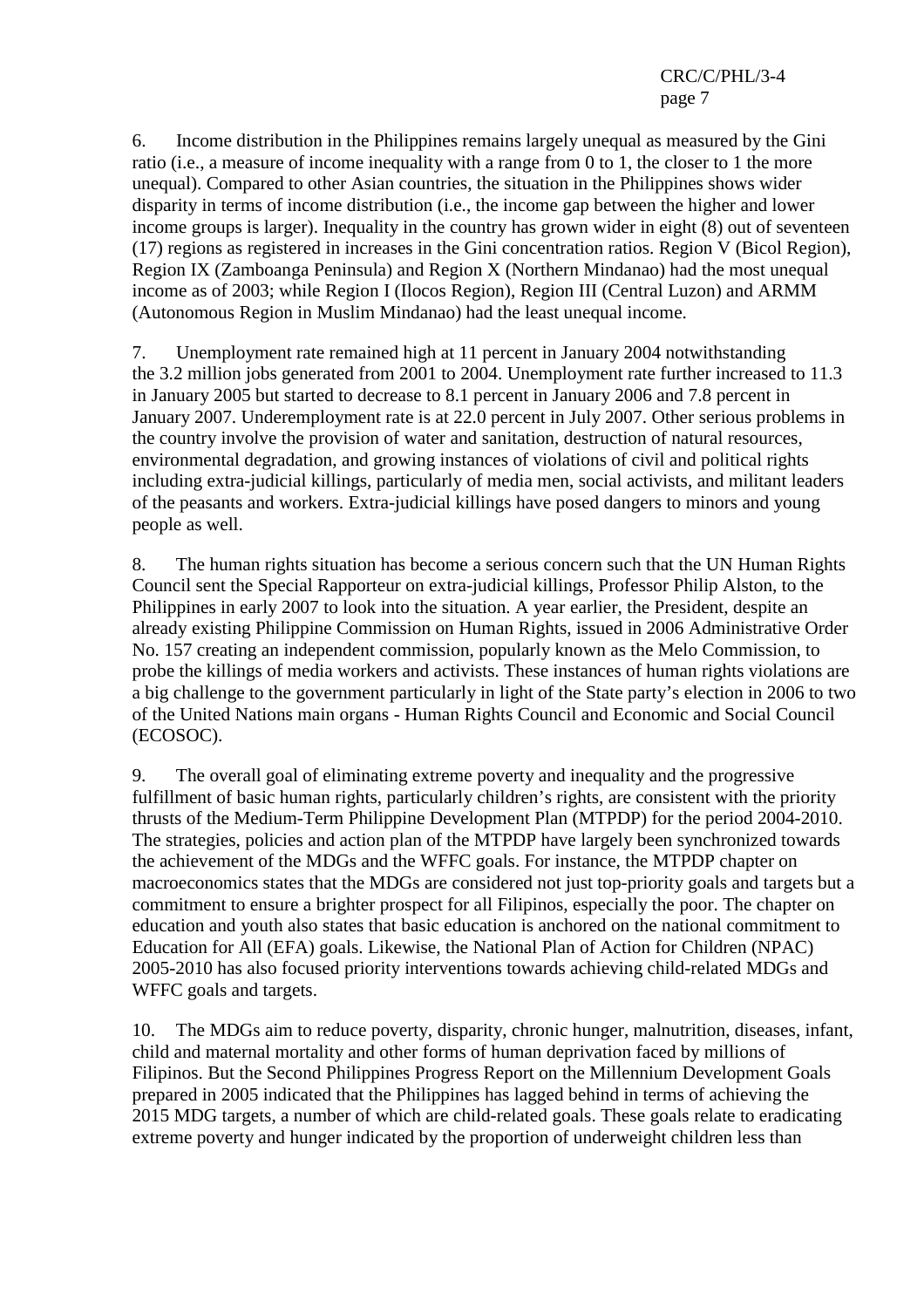five years of age, achieving universal access to basic education, and reducing maternal mortality rate. A more recent assessment on the progress of the MDGs shows that the country is likely to achieve its target on reducing poverty and the proportion of underweight 0-5 year old children. On the whole, however, there is a need to hasten development programmes and projects that will effectively address the above issues and problems.

11. The big and urgent challenge now lies in the political will and capacity of government at the highest level to mobilize broad-based actions and allocate the necessary budgetary resources to fulfill its commitments to the MDGs, the WFFC goals and targets, Child 21 and the National Plan of Action for Children (NPAC). With the May 14, 2007 national and local elections over, the government can now focus its energies and resources to achieve its development goals and targets and move towards achieving social justice and concern for the common good in order to promote, protect, and fulfill the basic human rights of all its citizens, particularly children, young people, women and other vulnerable groups.

# **I. GENERAL MEASURES OF IMPLEMENTATION**

### **A. Continuing review and enactment of legislation in compliance with the Convention on the Rights of the Child**

12. The Concluding Observations issued on 21 September 2005 by the Committee on the Rights of the Child regarding the Philippine second periodic report highlighted a number of legislative gaps and issues that need review, reform or enactment. These legislative gaps include (a) minimum age of criminal responsibility, (b) minimum age of sexual consent, (c) prohibition of torture, (d) lack of a comprehensive juvenile justice system, (e) discrimination against children born out of wedlock, (f) use of children for pornography, and (g) corporal punishment, among others. The State party seriously looked into the existing legislative gaps and prepared a legislative advocacy agenda on children under the coordination of the Council for the Welfare of Children (CWC). The legislative agenda included, among others, the following: comprehensive juvenile justice system, foster care, child pornography, and proposed amendments to RA 7610 or the Child Protection Act of 1992. One of these was finally enacted into law on 23 April 2006, the Juvenile Justice and Welfare Act or Republic Act 9344.

13. The passage in 2006 of Republic Act 9344, "An Act Establishing a Comprehensive Juvenile Justice and Welfare System, Creating the Juvenile Justice and Welfare Council under the Department of Justice, Appropriating Funds Therefor and For Other Purposes" otherwise known as the Juvenile Justice and Welfare Act (JJWA) has raised the minimum age of criminal responsibility in the country from nine (9) to fifteen (15) years. Section 6 of the law provides that "a child fifteen (15) years of age or under at the time of the commission of the offense shall be exempt from criminal liability; however, the child shall be subjected to an intervention programme ... and that a child above fifteen (15) years but below eighteen (18) years of age shall likewise be exempt from criminal liability and be subjected to an intervention programme, unless he/she has acted with discernment, in which case, such child shall be subjected to the appropriate proceedings in accordance with this Act".

14. The Juvenile Justice and Welfare Act of 2006 (a) prohibits torture and other cruel, inhuman or degrading treatment or punishment; (b) introduces restorative justice; (c) provides for diversion programmes for children in conflict with the law; and (d) prohibits detention of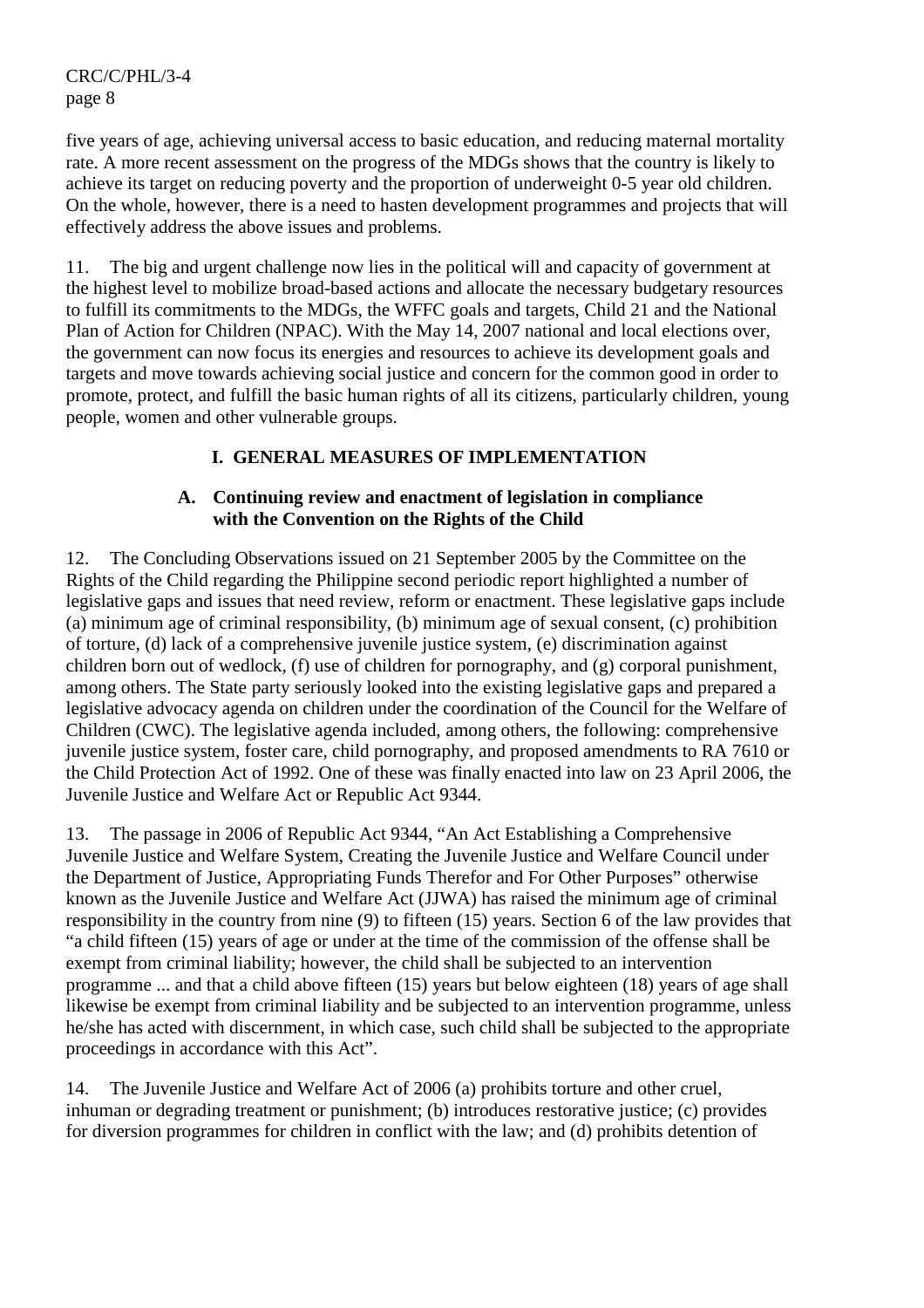youth offenders below the age of 15 in jails. More specifically, under Section 5, the law enumerates the rights of the child in conflict with the law including, among others, (a) the right not to be subjected to torture or other cruel, inhuman or degrading treatment or punishment; (b) the right not to be imposed a sentence of capital punishment or life imprisonment, without the possibility of release; (c) the right not to be deprived, unlawfully or arbitrarily, of his/her liberty, detention or imprisonment being a disposition of last resort, and which shall be for the shortest appropriate period of time; (d) the right to be treated with humanity and respect for the inherent dignity of the person ... and in particular, a child deprived of liberty shall be separated from adult offenders at all times.

15. Moreover, under Section 61, the law prohibits the following acts against children in conflict with the law: (a) employment of threats of whatever kind and nature; (b) employment of abusive, coercive and punitive measures such as cursing, beating, stripping, and solitary confinement; (c) employment of degrading, inhuman and cruel forms of punishment such as shaving the heads, pouring irritating, corrosive or harmful substances over the body of the child in conflict with the law, or forcing him/her to walk around the community wearing signs which embarrass, humiliate, and degrade his/her personality and dignity; and (d) compelling the child to perform involuntary servitude in any and all forms under any and all instances.

16. Soon after the passage of the Juvenile Justice and Welfare Act (JJWA), the Juvenile Justice and Welfare Council (JJWC) formulated and issued the JJWA Implementing Rules and Regulations (IRR) on 15 August 2006. The JJWC likewise has formulated a Comprehensive Juvenile Intervention Programme as required by law. The Comprehensive Juvenile Intervention Programme is now being localized in the local government units from provinces, cities, municipalities down to the barangays. Public dissemination, as well as orientation and training of the different pillars of justice, on the new law have been ongoing. The enforcement of the law and its IRR is expected to benefit close to 10,000 children in conflict with the law annually. As an immediate result of the enactment of the law, children who were 15 years old and below were released from jail. The number of children in jail managed by the Bureau of Jail Management and Penology of the Department of the Interior and Local Government (BJMP-DILG) was reduced by around 50 percent from more than 2,000 to just around 1,000. Separating children from adults in detention centers has also started but has not yet been completed in all centers. Moreover, the law will likewise pave the way for upgrading the facilities and services in the Center for Restorative Activities, Development, and Learning Experiences (CRADLE) managed by BJMP and other similar institutions.

17. Aside from the Juvenile Justice and Welfare Act of 2006, other important laws promoting and protecting the rights of Filipino children were enacted during the period 2001-2006, five years following the UN General Assembly Special Session on Children held in May 2002. Some of these laws are:

 (a) *Republic Act 9208 or Anti-Trafficking in Persons Act of 2003*. This Act instituted policies to eliminate trafficking in persons especially women and children. It has also established institutional mechanisms for the protection and support of trafficked persons, and providing penalties for its violation. Since the passage of the anti-trafficking law, the number of cases filed for investigation and prosecution by the Department of Justice (DOJ) has steadily increased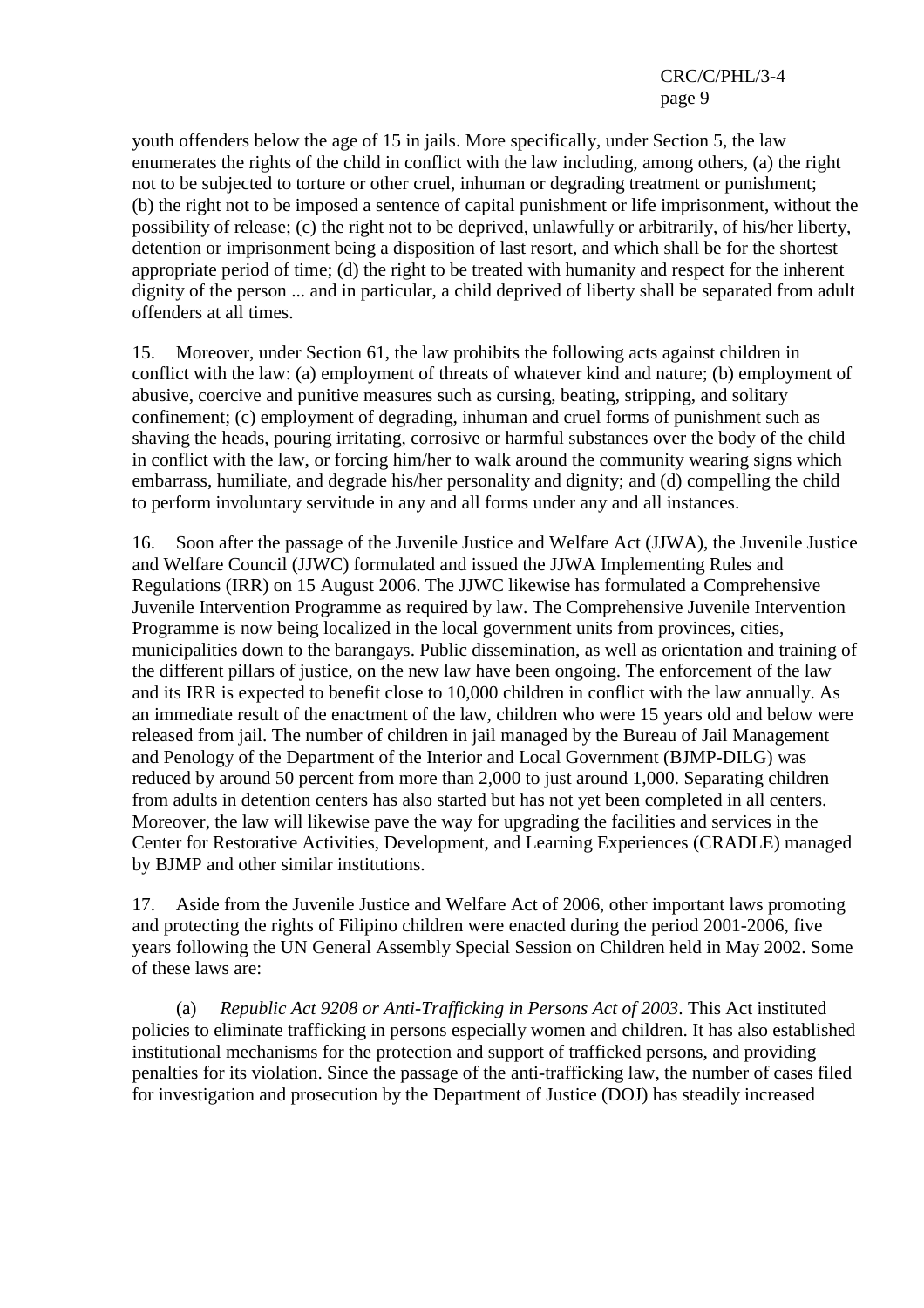from 12 in 2003 to 114 cases in 2005, indicating increased awareness and improved reporting of trafficking cases. An Inter-Agency Council against Trafficking (IACAT), chaired by the Department of Justice, has been coordinating efforts of government and NGOs in the campaign against trafficking of children and women.

 (b) *Republic Act 9231 or Elimination of the Worst Forms of Child Labour Act of 2003*. This Act provides for stronger measures to protect working children and has amended RA 7610 or the Child Protection Act of 1992 and RA 7658, An Act Prohibiting the Employment of Children Below 15 Years. The law has taken into consideration the provisions and standards of ILO Convention No. 182.

 (c) *Republic Act 9255, An Act Allowing Illegitimate Children to Use the Surname of their Father*. This Act provides that children born out of wedlock may use the surname of their father if their filiation has been expressly recognized by the father. The law aims to spare illegitimate children the shame and stigma usually attached to their status. It amends Article 176 of the 1987 Family Code of the Philippines which prescribes that children born out of wedlock should use the surnames of their mothers. The Family Code promulgates the requisites of marriage, legal separation, property relations between husbands and wives, among others.

 (d) *Republic Act 9262 or Anti-Violence against Women and their Children Act of 2004*. This law protects women and their children from physical, emotional, sexual, psychological and economic abuses. The law penalizes men with imprisonment if they were found to have committed acts of violence against their wives, girlfriends, or partners. Before the passage of the law, many acts of violence were considered "domestic disputes" and were often left to parties to resolve among themselves. Section 8 of the law provides for the issuance of protection orders for the purpose of preventing further acts of violence against a woman or her child, minimizing disruption in the victim's daily life, and facilitating the opportunity and ability of the victim to independently regain control over her life.

 (e) *Republic Act 9288 or the Newborn Screening Act of 2004*. The Act promulgates a comprehensive policy and a national system for ensuring newborn screening. It ensures, among others, that parents recognize their responsibility in promoting their child's right to health and full development, within the context of responsible parenthood, by protecting their child from preventable causes of disability and death through newborn screening. The Department of Health (DOH) approved the Implementing Rules and Regulations on 4 August 2004. In support to DOH, the Department of the Interior and Local Government (DILG) advocated for newborn screening at the LGU level and enjoined local chief executives to adopt the PhilHealth Newborn Care Package. The first week of October each year has been designated as National Newborn Screening Week by Presidential Proclamation No. 540. On the whole, the Newborn Screening Act can have significant contribution to ensuring child survival.

18. While there have been fairly wide interest and support from various sectors in the initial implementation of these laws, current efforts are still inadequate to bring about the desired enabling environment for the fulfillment of children's rights - a child-friendly, safe, protective and caring environment that these laws intend to create in the first place. These laws will be useless without translating them into concrete programmes for children with adequate budgetary allocations. In the medium and long-term, the real challenge lies in the sustained and effective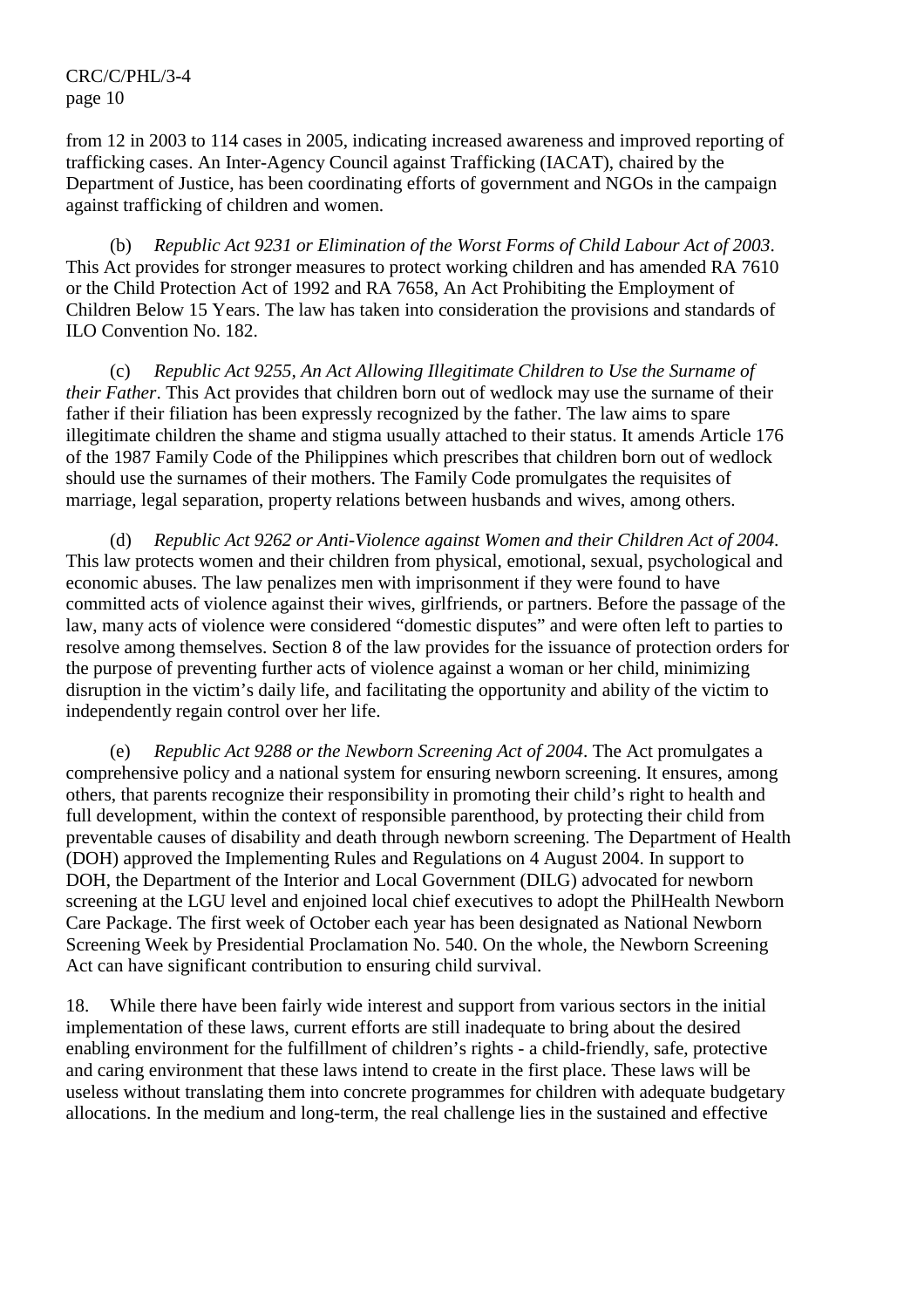enforcement of these laws as demonstrated in terms of concrete programmes, increased budget, improved technical competence of personnel, and functional institutional mechanisms that are in place to follow through and monitor implementation of the CRC.

19. While the Philippines has made substantial progress in harmonizing domestic legislation with the principles, provisions and standards of the Convention on the Rights of the Child, the following gaps in legislation still have to be addressed: (a) the minimum age of sexual consent; (b) child pornography; (c) corporal punishment and other forms of violence in the home, school and the community; and (d) discrimination against children born out of wedlock. It should be noted that these gaps in legislation have already been prioritized by the Council for the Welfare of Children (CWC) in its Legislative Agenda for the  $14<sup>th</sup>$  Congress (2007-2010) in partnership with the Philippine Legislators Committee on Population and Development (PLCPD).

#### **B. National Plan of Action for Children**

20. As already reported, the State party formulated in 2000 the Philippine National Strategic Framework for Plan Development for Children for the period 2000-2025. More popularly known as Child 21, its goal is to build a "child-sensitive and child-friendly society" as the country's promise to Filipino children in the  $21<sup>st</sup>$  century. It is meant to serve as a road map, a guide to make plans and programmes for children more focused, following the provisions, principles and standards of the CRC. The vision of Child 21 has been concretized through the formulation of the National Plan of Action for Children (NPAC) for the period 2005-2010 aimed at reducing disparities in development indicators for children. Subsequently, there will be NPAC 2011-2015 (Catching up with the MDGs), NPAC 2016-2020 (Sustaining the gains) and NPAC 2021-2025 (Achieving Child 21 vision). NPAC translates the vision of Child 21 into "clear, actionable and time-bound plan within a shorter, five-year time frame" taking into consideration the World Fit for Children (WFFC) goals and the child-related MDGs and, of course, the principles, provisions and standards of the CRC. A Comprehensive Programme on Child Protection (CPCP), an elaboration of the child protection component of NPAC, was launched on 18 June 2007. The CPCP aims to build a protective and caring environment for children as the overall approach to protecting Filipino children from various forms of abuse, exploitation and violence.

21. Under the UNICEF-assisted  $6<sup>th</sup>$  Country Programme for Children (CPC 6) covering the period 2005-2009, conscious and deliberate efforts have been made to localize the NPAC. To date, 67 percent of 81 provinces, 42 percent of 132 cities, and 29 percent of 1,496 municipalities nationwide have adopted local development plans and annual investment plans for children. These plans are the local translations of NPAC. In addition, 42 percent of provinces, 37 percent of cities, and 14 percent of municipalities have enacted local codes for children. Also in 2006, 39 percent of provinces, 17 percent of cities and 10 percent of municipalities delivered their local state of children reports. All four - local development plan for children, annual local investment plan for children, local code for children, and annual local state of children report - are the "four gifts" (should be read as obligations) for children that all local government units (LGU) are enjoined to provide for their children reflecting their contribution to the implementation of the CRC.

22. The Council for the Welfare of Children (CWC) and its regional sub-committees, National Economic and Development Authority Regional Social Development Committee (NEDA-SDC), Department of the Interior and Local Government (DILG), the Leagues of Municipalities, Cities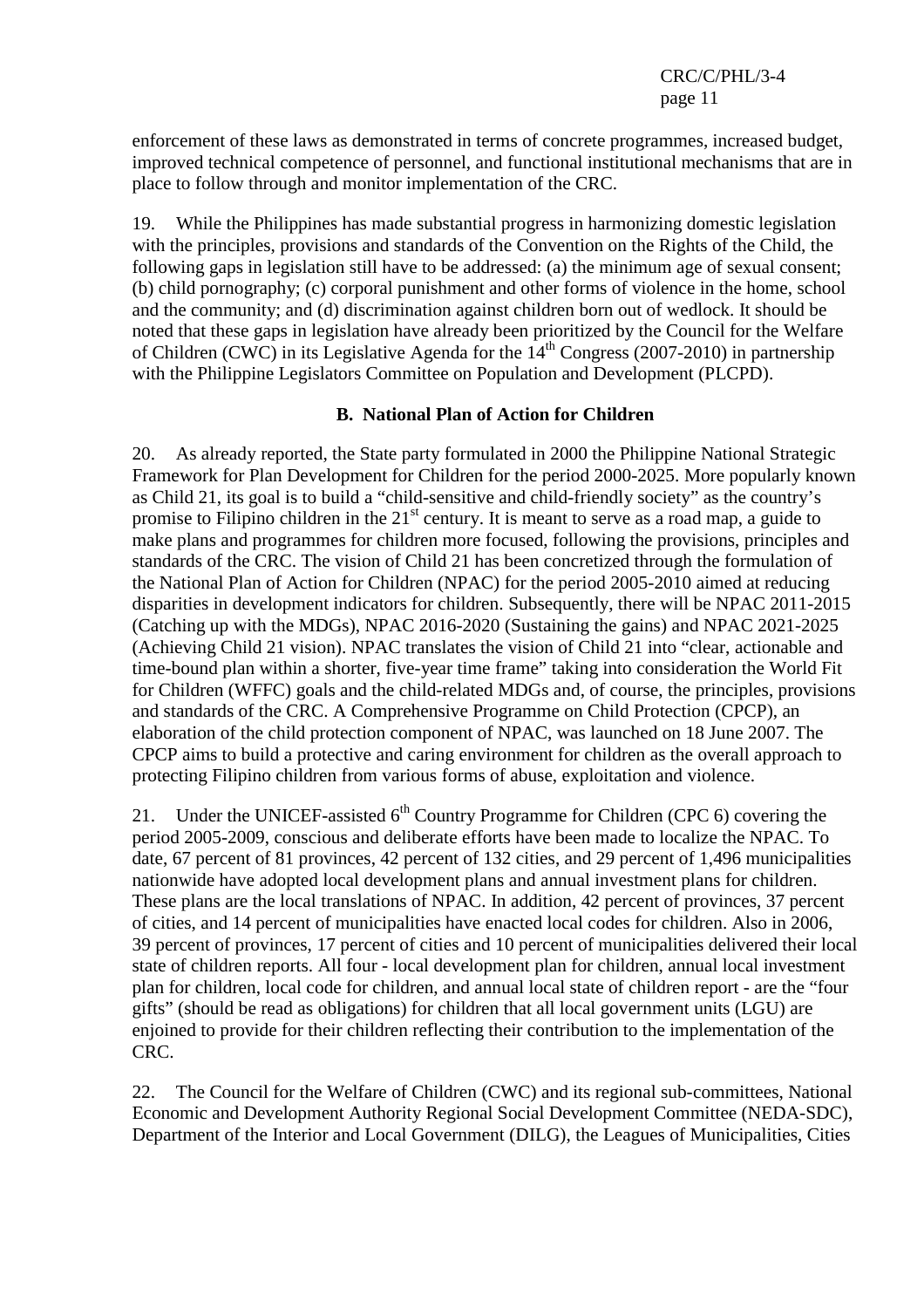and Provinces and the Union of Local Authorities of the Philippines (ULAP) have been mainly responsible for facilitating the localization of NPAC with some technical and funding support from UNICEF. To serve as guide for LGUs in localizing Child 21 and NPAC, CWC and DILG issued in 2002 the manual on "Mainstreaming Child Rights in Local Development Planning: A Guide to Localizing Child 21". A related tool, the "LGU Guide on MDG Localization" was issued by DILG in 2004. These guides have been reinforced in the budgeting guidelines issued by the Department of Budget and Management.

23. In accordance with guidelines developed by DILG, local councils for the protection of children (LCPC) at provincial, municipal, city and barangay levels have been organized, activated and strengthened to serve as institutional mechanisms for coordinating and monitoring CRC implementation at the local level. Data from the National Barangay Operations Office (NBOO) of DILG as of August 2007 show that 73 out of 81 provinces, 126 out of 132 cities, 1,365 out of 1,496 municipalities and 40,994 out of 41,994 barangays have organized local councils for the protection of children (LCPC). However, these LCPCs are in varying levels of functionality. Only 60 percent of provinces, 54 percent of cities, 36 percent of municipalities and 19.8 percent of barangays have functional LCPCs. To achieve a higher rate of functionality of the LCPCs requires, among others, a sustained community organizing strategy and process. Viewed simply, an LCPC is considered functional if it meets regularly and has minutes of meetings, has an action plan and an approved budget for children, and renders an annual report on children. The DILG, through its field officers, monitors the functionality of the local councils for the protection of children.

| Governance level | Number | LCPC organized | $\%$           | LCPC functional | %    |
|------------------|--------|----------------|----------------|-----------------|------|
| Provinces        |        |                | 90             | 49              | 60   |
| <b>Cities</b>    | 132    | 126            | 95             |                 | 54   |
| Municipalities   | .496   | 1 365          |                | 548             | 36   |
| <b>Barangays</b> | 41 994 | 40 9 94        | Q <sub>7</sub> | 8 3 2 4         | 19.8 |

**Table 1. Status of local councils for the protection of children, 2007** 

 *Source*: National Barangay Operations Office (NBOO), Department of Interior & Local Gov't.

It is clear from the above data that there are serious challenges in organizing, activating, strengthening, and sustaining the local councils for the protection of children. As documented in cases studies on the BCPC, among the critical factors that make BCPCs work include (a) sustained community organizing (CO) strategy, (b) the presence of a dedicated champion for children, and (c) children's participation, among others. DILG and the local government units may therefore consider engaging the services of NGOs with long experience and good track record in community organizing to help make the LCPCs particularly at the barangay level become effective mechanisms for child protection and child rights promotion. In addition, CWC and DILG should coordinate the development of a BCPC toolbox (e.g., manuals and guides for barangay officials, leaders and volunteers in organizing and sustaining the BCPCs) in order to ensure institutionalization and sustainability of the BCPCs.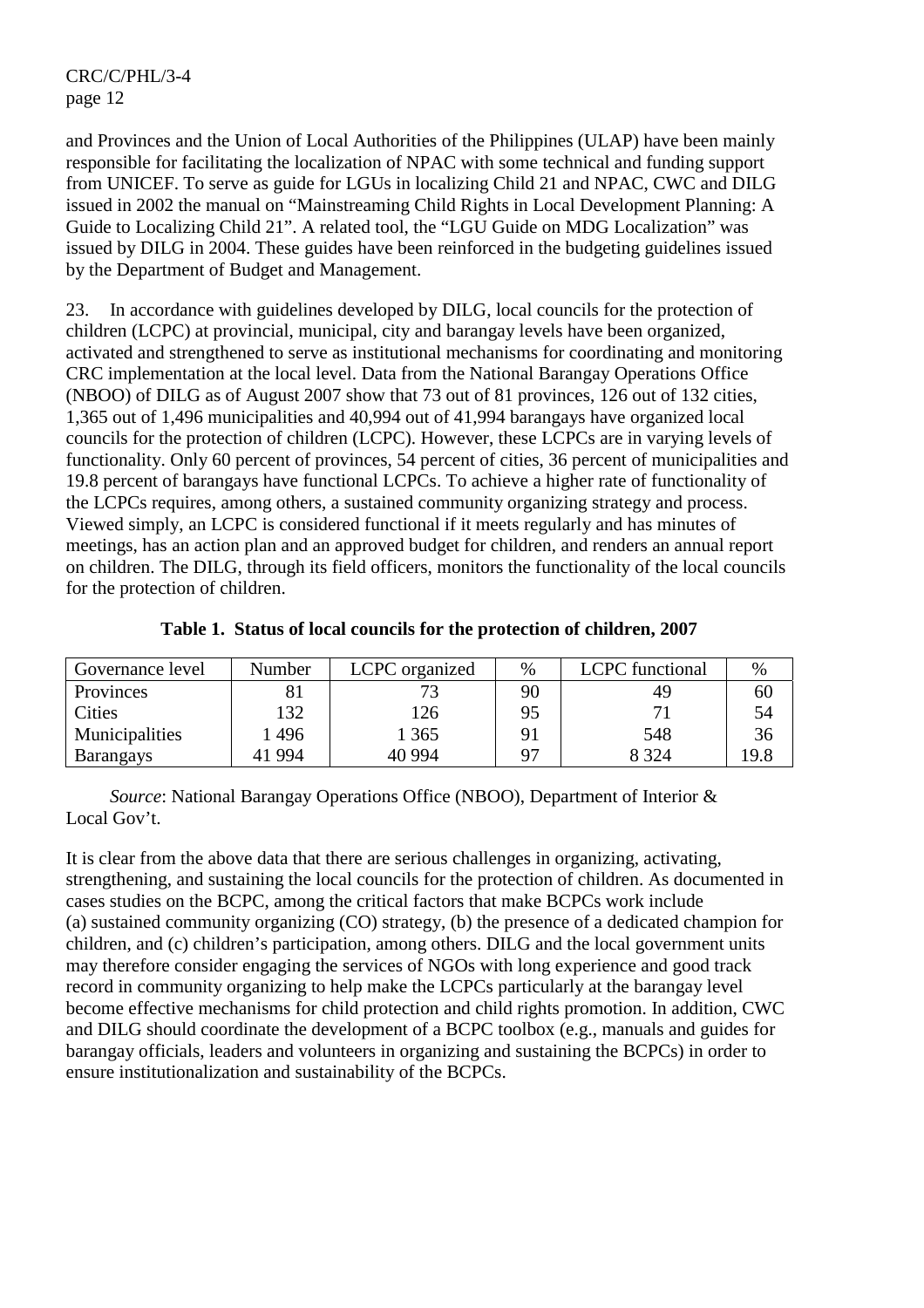24. On the whole, a multi-level institutional mechanism - effectively linking the LCPCs at barangay, city, municipal, and provincial levels with the Council for the Welfare of Children (CWC) at national level through the 17 Regional Sub-Committees for the Welfare of Children (RSCWC) - has yet to be made fully operational and adequately provided with the necessary well-trained manpower and technical and financial resources towards better coordination, monitoring and evaluation of the implementation of NPAC as well as of the CRC and its Optional Protocols.

#### **C. The Council for the Welfare of Children and its role in coordinating policies for children and monitoring implementation of the Convention, including data collection**

25. The Council for the Welfare of Children (CWC) is the main institutional mechanism in coordinating the (a) implementation and monitoring of NPAC/Child 21, (b) formulation of all policies for children, and (c) monitoring CRC implementation. Republic Act 8980 or the ECCD Act of 2000 mandated CWC to also serve as the National Early Childhood Care and Development Coordinating Council (NECCDCC). As the lead agency for children of the Philippine Government, CWC is composed of seven line agencies, three coordinating bodies, three private individuals (one of the three is a child representative), and two ECCD experts. It is governed by a Council Board composed of Cabinet Secretaries or their duly designated representatives from the departments of social welfare and development, health, education, interior and local government, justice, labor and employment, agriculture, and economic planning, among others. The CWC Board provides policy guidelines and directions on all children's issues and concerns.

26. The CWC structures have been streamlined to make them more responsive to and more focused on the challenges of Child 21/NPAC and CRC implementation and monitoring. The Technical Management Group (TMG) - composed of the various bureaus and service heads of concerned agencies and heads of identified NGOs - assesses, prioritizes and recommends plans, policies, programmes, approaches and strategies on children for the approval of the Board. Sectoral committees and sub-committees, which are also inter-agency in composition with strong NGO participation, have been organized around the major cluster of child rights (e.g., family environment and alternative care, basic health and welfare, education and cultural activities, special protection measures, civil rights and freedoms, etc.) to assist the TMG in studying more specific areas of children's rights, formulate and recommend policies and strategies, monitor and evaluate programmes and projects as needed.

27. To ensure collaborative efforts in addressing children's rights and concerns at the regional level, CWC operates through the 17 Regional Sub-Committee/Committee for the Welfare of Children (RSCWC/RCWC). Structurally, the RSCWC/RCWC is lodged under the Regional Social Development Committee (RSDC), one of the regular committees of the Regional Development Council (RDC). The implementing rules and regulations of the ECCD Act of 2000 designated the RSCWC/RCWC as sub-national extension of the national CWC. As such, the RSCWC is the focal institution on children at the regional level and the essential link between the national government and the local government units. The RSCWCs receive cash and capacity building assistance from both the national CWC and UNICEF.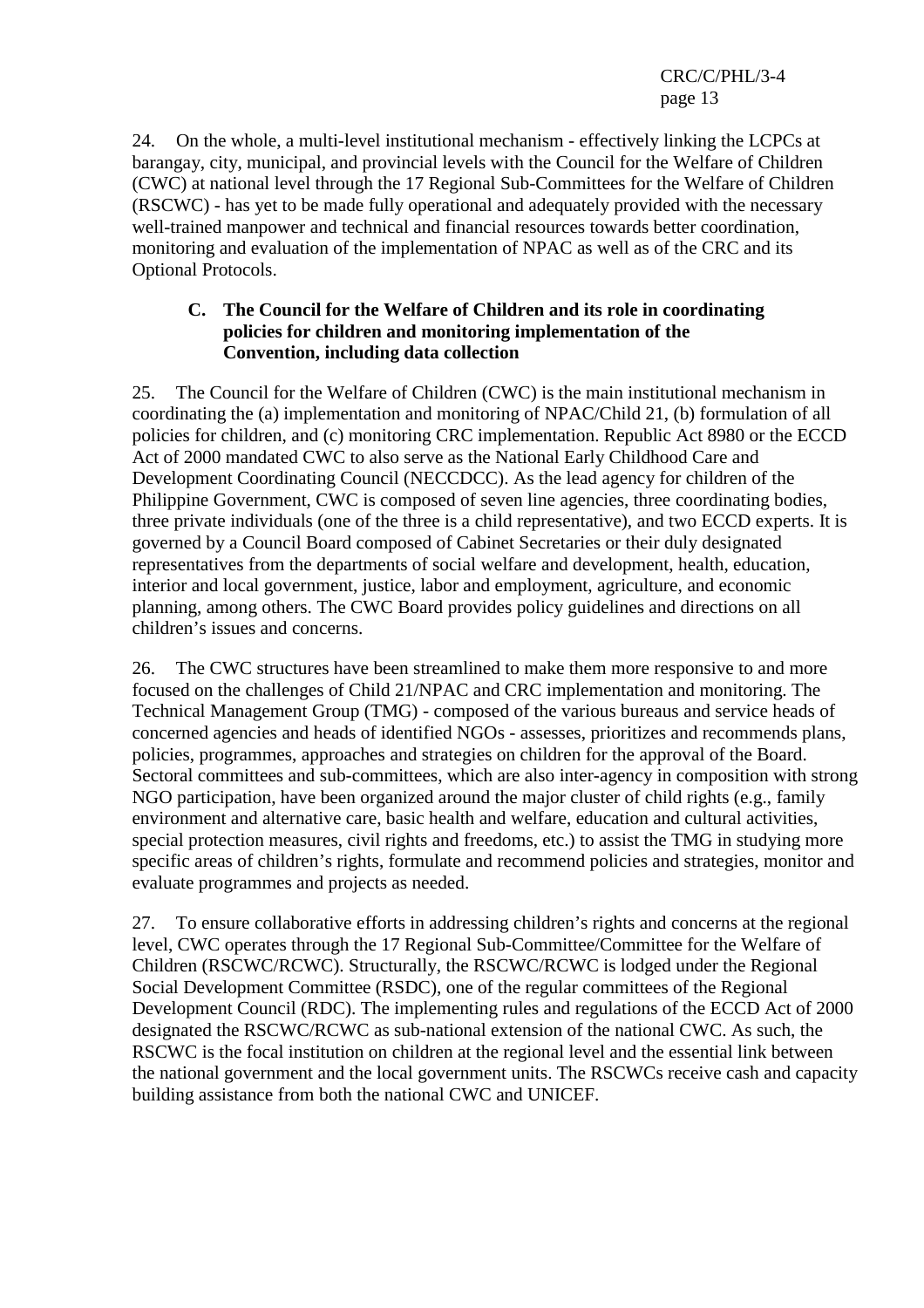28. A review of the achievements of the RSCWCs conducted as part of the Mid-Term Review of the GOP-UNICEF  $6<sup>th</sup>$  Country Programme for Children (CPC 6) showed the following results: (a) adoption of the Rights-Based Approach to Development Planning and Programming in the regions; (b) sustained support to national and sub-national campaigns on immunization, juvenile justice, and against child pornography and violence against women and children; (c) expanded coverage of the ECCD investment programme now implemented in 77 provinces and 29 highly urbanized cities as of March 2007; and (d) expanded RSCWC membership to include more NGOs, CSOs, FBOs, and child sector representatives. The 17 RSCWCs participated in the formulation of sub-national MDG reports and regional state of Filipino children reports under the leadership and coordination of the NEDA Regional Offices with assistance from UNICEF and UNDP.

29. While there was moratorium in 2004 and 2005 in order to review the criteria and processes of selection, the national CWC (with the involvement of the 17 RSCWCs and the LCPCs) has continued the search for "child-friendly" cities and municipalities as part of its advocacy for advancing the child-friendly movement in the country. As already noted, the child-friendly movement is the key strategy for achieving the vision and goals of Child 21/NPAC as well as for the GOP-UNICEF Programme of Cooperation for Children. The major challenge, however, is to bring down the search for "child-friendly" LGUs down to the barangay level where continuing violations of children's rights urgently need effective and sustained action to promote, protect, and fulfill these rights.

30. Regarding data collection, CWC initiated in 2003 the Subaybay Bata Monitoring System (SBMS, literally, child surveillance and monitoring) with three components: (a) macro monitoring system, (b) micro monitoring system, and (c) project-based monitoring system. The macro monitoring system aims to monitor the CRC implementation and to support the production of the annual State of the Filipino Children Report (SFCR). Operational since 2003, it has 143 indicators for the seven (7) major clusters of child rights. Sixteen cooperating agencies have been linked to the macro monitoring system including the major national government agencies such as Social Welfare, Health, Education, Labor and Employment, Justice, Interior and Local Government, among others, as well as the government statistical agencies like the National Statistics Office (NSO) and the National Statistical Coordination Board (NSCB). Despite the installation of the system, data generation has remained slow and data available are not always up to date. Moreover, disaggregation of data by age, gender, ethnic group, rural or urban, and other appropriate categories still needs improvement.

31. The micro monitoring system, on the other hand, is presently being developed with the cooperation of NSO, UNICEF, Plan Philippines, the NGO Coalition on CRC Monitoring, and De La Salle University. It is through this system that disaggregated local level data on children, including children in need of special protection (CNSP), will be collected. Current efforts to develop a masterlist of CNSP, particularly in CPC 6 barangays and in 434 target barangays of Plan Philippines, have yet to show concrete results in terms of systematized and organized data for use in local advocacy and programming. Generation of disaggregated data at the local level therefore needs to be given higher priority in terms of manpower, technical and financial resources to enable all duty bearers and stakeholders to take the most appropriate responses in addressing violations of children's rights at the level of families, communities and LGUs.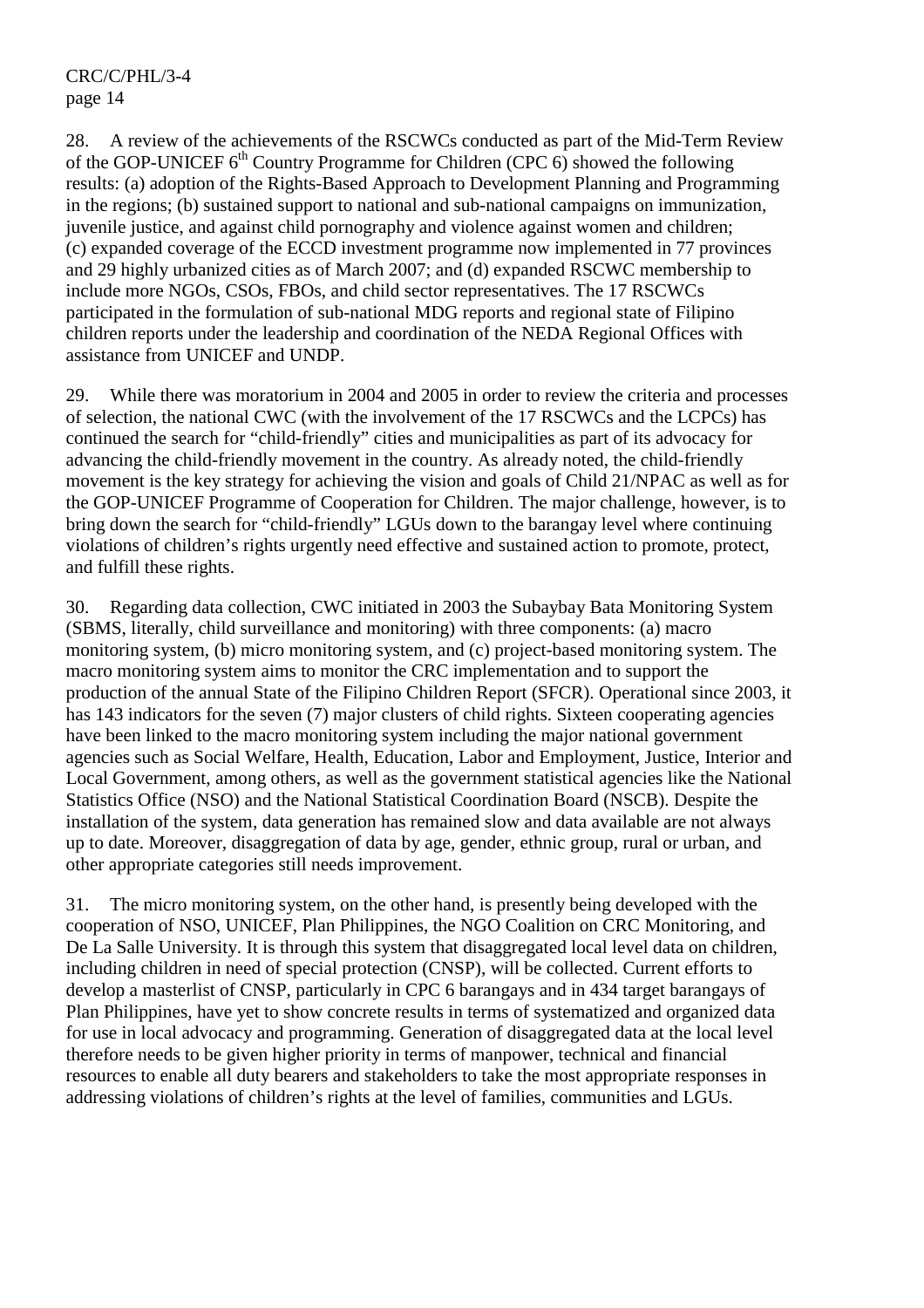32. A related monitoring system lodged with the National Economic and Development Authority (NEDA) is an IT-based Social Development Management Information System (SOMIS) which is used to monitor the various international commitments of the country on human and social development, including the MDGs. Currently however, NEDA is using the DevInfo software, derived from ChildInfo software developed by UNICEF, as the repository of WFFC-related and MDG-related data.

33. The budget of the CWC for a three-year period from 2004-2006 amounted to Php 69.7 million broken down as follows: Php 36.7 million in 2004, Php 16.4 million in 2005 and Php 16.5 million in 2006. These amounts, however, do not include the funds for the ECCD programme being managed and coordinated by CWC amounting to Php 2 billion or Php 400 million annually for the period 2002-2006. But given its mandate and the continuing challenges in inter-agency and inter-sectoral coordination and monitoring of all efforts directed to the implementation of the CRC, the WFFC goals and targets, Child 21 and the National Plan of Action for Children (NPAC) for the period 2005-2010, the level of budgetary allocations for CWC has still remained inadequate. An increase in its annual budget is a critical factor in making CWC stronger and more effective in its policy advocacy, coordination and monitoring functions as the country's lead agency for children.

34. In order to strengthen and sustain the institutional mechanisms and processes for the progressive implementation of the Convention on the Rights of the Child, CWC will (a) aggressively advocate for its increased budgetary allocations; (b) continuously upgrade technical competencies of its staff; (c) expand and strengthen its partnerships and alliances with NGOs, FBOs, mass media, academic and research institutions, and other civil society groups including the NGO Coalition for CRC Monitoring; (d) launch in a timely manner its legislative agenda for children for consideration by the  $14<sup>th</sup>$  Congress; (e) clearly delineate its role relationships and working arrangements with other government inter-agency bodies for children; and (f) create regional technical support networks in the context of the RSCWCs to organize, strengthen, and sustain LCPCs in all local government units around the country.

# **D. Independent monitoring: Philippine Commission on Human Rights and its role in child rights promotion**

35. The Committee noted the limited mandate and resources of the Philippine Commission on Human Rights (PCHR) in the promotion and monitoring of children's rights and therefore recommended that its mandate be broadened and that it be provided with adequate resources to strengthen investigation of individual complaints filed by children in a child-sensitive manner. Article 13, Sections 17 and 18, of the Philippine Constitution provides for a fairly broad mandate for the PCHR to monitor compliance in all the State party's treaty obligations including the CRC and its Optional Protocols on the sale of children, child prostitution and child pornography and on the involvement of children in armed conflict. However, a possible limiting factor is the fact that the Philippine Constitution does not make mention of economic, social and cultural rights but focuses more on civil and political rights as explicit mandate of the PCHR. This has implications in relation to its monitoring of the CRC which has combined both civil and political rights (CPR) and economic, social and cultural rights (ESCR).

36. Based on its original mandate, the PCHR had no prosecutorial powers; it can only investigate violations of human rights. As an interim measure, the PCHR designated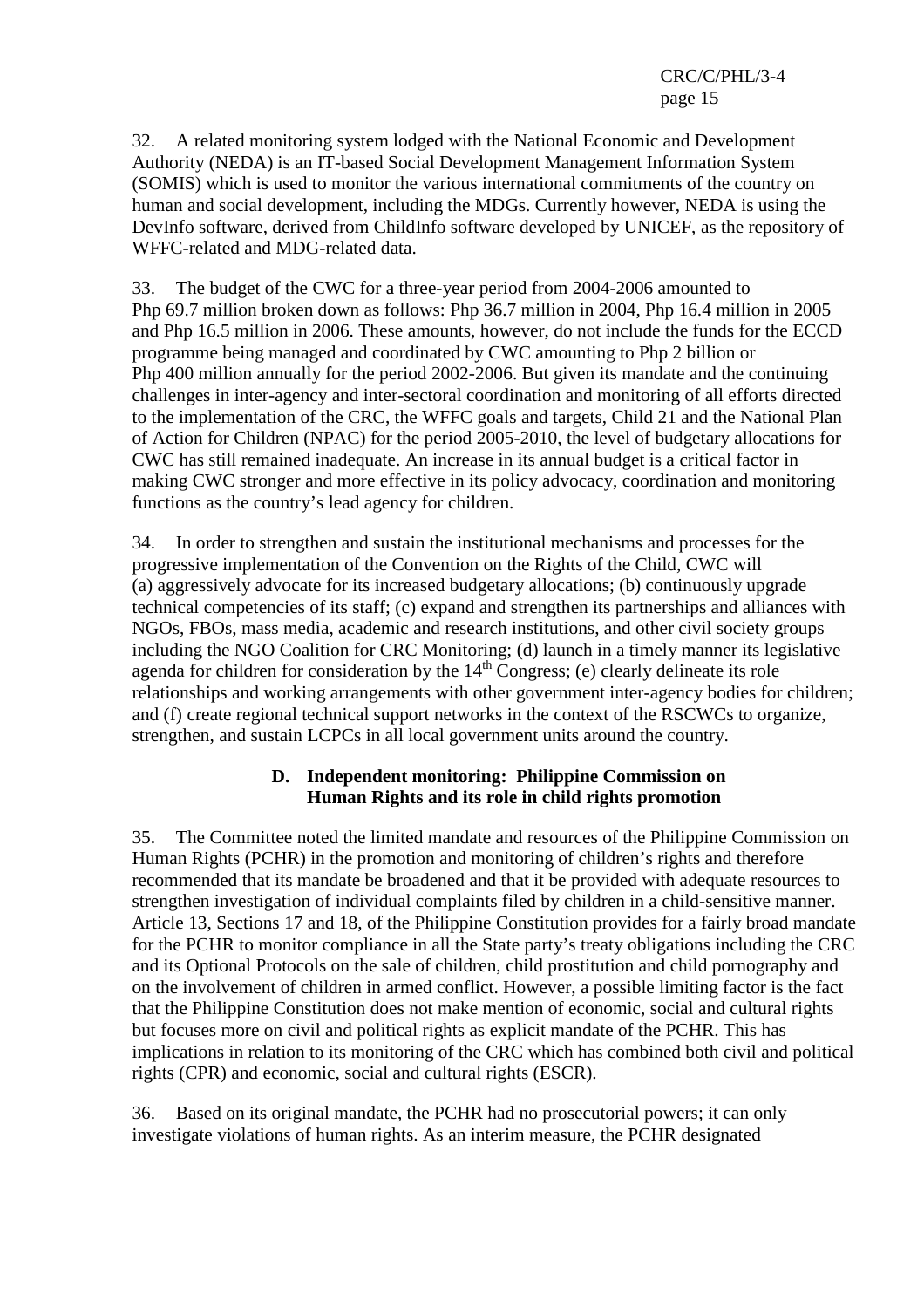Commission lawyers to assist in the prosecution of violations of human rights including children's rights. Only recently, under Section 55 of RA 9372, "An Act to Secure the State and Protect Our People" or the Human Security Act of 2007, the PCHR was given prosecutorial powers in relation to human rights violations including terrorism and extra-judicial killings. PCHR has recently organized important consultations and workshops, including an institutional partnership with the Supreme Court of the Philippines, to convene important stakeholders in order to address the alarming incidents of extra-judicial killings and enforced disappearances. One of the important recommendations called for further enhancement of the Commission's investigative and prosecutorial powers.

37. The Child Rights Center, a component office of the PCHR handling child rights issues, has been mainstreamed within the Commission with all its 15 regional offices having a child rights unit and a focal person for children. The PCHR has entered into a three-year partnership with the Swedish Ombudsman for Children to further strengthen the Child Rights Center. This complements the legal mandate of RA 9344 or the Juvenile Justice and Welfare Act of 2006 which directs the Child Rights Center to ensure that the status, rights and interests of children are upheld in accordance with the Constitution and international instruments on human rights. An electronic data base is in the process of being installed to track cases of human rights violations involving children. The Commission has also established some remedies for breaches of children's rights to include legal aid services and financial assistance for education, psychosocial recovery and rehabilitation services to victims of abuse, armed conflict, and involuntary disappearances.

38. The PCHR has taken the lead amongst the national human rights institutions in the ASEAN to contribute more significantly in the advocacy for the establishment of a human rights mechanism in the region. The four national human rights institutions in the region have acceded to a Declaration of Cooperation with the ultimate goal of promoting respect for and protection of human rights. Identified by the different national human rights institutions in the ASEAN region as the initial five human rights areas of concern are pertinent to this report, namely: (a) implementation of economic, social and cultural rights and right to development; (b) enhancement of human rights education; (c) trafficking in persons especially women and children; (d) protection of the human rights of migrants and migrant workers; and (e) terrorism. Through a stronger regional cooperation, the PCHR can share with and learn from other national human rights institutions effective approaches in promoting, protecting and fulfilling human rights particularly children's rights.

39. As part of its continuing advocacy for human rights, the PCHR in partnership with the Department of Education (DepEd) has developed interdisciplinary manuals on teaching human rights and peace building at elementary and secondary levels. It has facilitated the integration of human rights including the CRC in the curriculum for the training of police officers and military officials as well as judges, prosecutors and other pillars of justice. With the Department of Budget and Management (DBM), it has introduced rights-based approach to government planning and budgeting. It has pushed for the formulation of a new national five-year plan of action for human rights under the auspices of the Presidential Human Rights Committee (PHRC), towards making the executive branch of government more accountable in ensuring the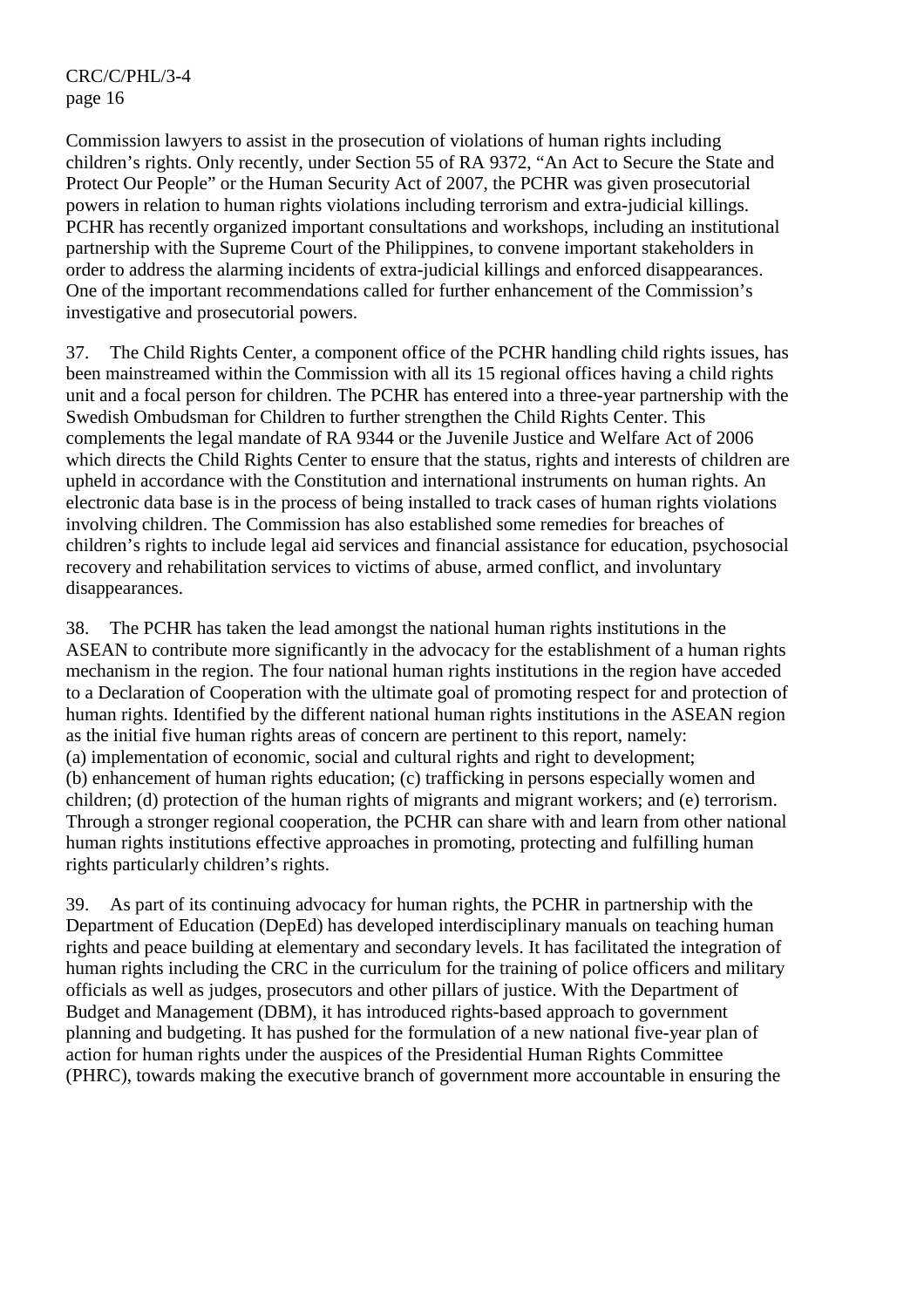State party's compliance to all its treaty obligations. Through Administrative Order (AO) 163 issued by the President in December 2006, the major government agencies have been assigned a lead role in monitoring and reporting on the country's various human rights treaty obligations. It has been noted that except for CRC and CEDAW, reporting on the State party's compliance to all its human rights treaty obligations has been quite slow.

40. More deliberate and vigorous advocacy and lobbying efforts are needed to enact into law the proposed bill (House Bill No. 3176) on strengthening the functional and structural organization and increasing budgetary allocation of the PCHR. Its budget for 2005 and 2006 was only Php 210.6 million and slightly increased to Php 229.7 million in 2007. An additional Php 25 million was granted to the PCHR in 2007 to investigate extra-judicial killings, but such additional grant was not exclusively to address violations of children's rights. In the meanwhile, in view of its limited resources and the growing challenges in human rights advocacy and promotion, PCHR has derived additional resources and support through its partnership with NGOs, FBOs and other CSOs as well as international organizations such as UNICEF, UNDP, UNIFEM, SIDA, Asia Foundation and a number of European Foundations.

#### **E. Budgetary allocations for children**

41. That the State party has been allocating more than 30 percent of its national budget for debt service-interest payment while providing insufficient budgetary allocations for social development and children's programmes is a continuing human rights and development issue and challenge. For this reason, the Philippine Government made a proposal for "Debt-to-MDG Financing" to the United Nations in September 2005. UNDP showed interest in the proposal and therefore commissioned a study on "Financing the MDGs in the Philippines" in 2006. The study, conducted by the Philippine Institute for Development Studies (PIDS), looked into the possibility of debt reduction for MDG financing and recommended changing the concept of debt sustainability from "capacity to pay" to a "level of debt that allows developing countries to achieve the MDGs". This recommendation, if effectively carried out, may pave the way for debt relief funds being allocated to MDG financing as well as to funding programmes for the realization of children rights.

42. The Philippine Statistical Yearbook (PSY, 2002, 2004 and 2006) data on government expenditure programme by sector for the period 2002-2006 show that social services expenditures increased by 8.5 percent from Php 230.5 billion in 2002 to Php 250.2 billion in 2004 and again increased by 17.4 percent from Php 250.2 billion in 2004 to Php 293.9 billion in 2006. However, the share of social services in the total expenditures has been declining from 31.06 percent in 2002 to 28.9 percent in 2004 and then to 27.9 percent in 2006. On the other hand, it is noted that debt service-interest payment increased by 40.4 percent from Php 185.8 billion in 2002 to Php 260.9 billion in 2004 and again increased by 30.3 percent from Php 260.9 billion in 2004 to Php 339.9 billion in 2006. The share of debt service-interest payment in the total expenditures increased from 30.1 percent in 2004 to 32.3 percent in 2006.

43. In the social services sector, education has had the biggest share. However, this had declined from 51 percent in 2004 to 50 percent in 2006. The same trend had been observed in the share of the health sector which had declined from six (6) percent in 2004 to five (5) percent in 2006. As a ratio to total government expenditures, education had 14.9 percent in 2004 and 13.9 in 2006; while health had 1.7 percent in 2004 and 1.3 percent in 2006. Tables 2 and 3 below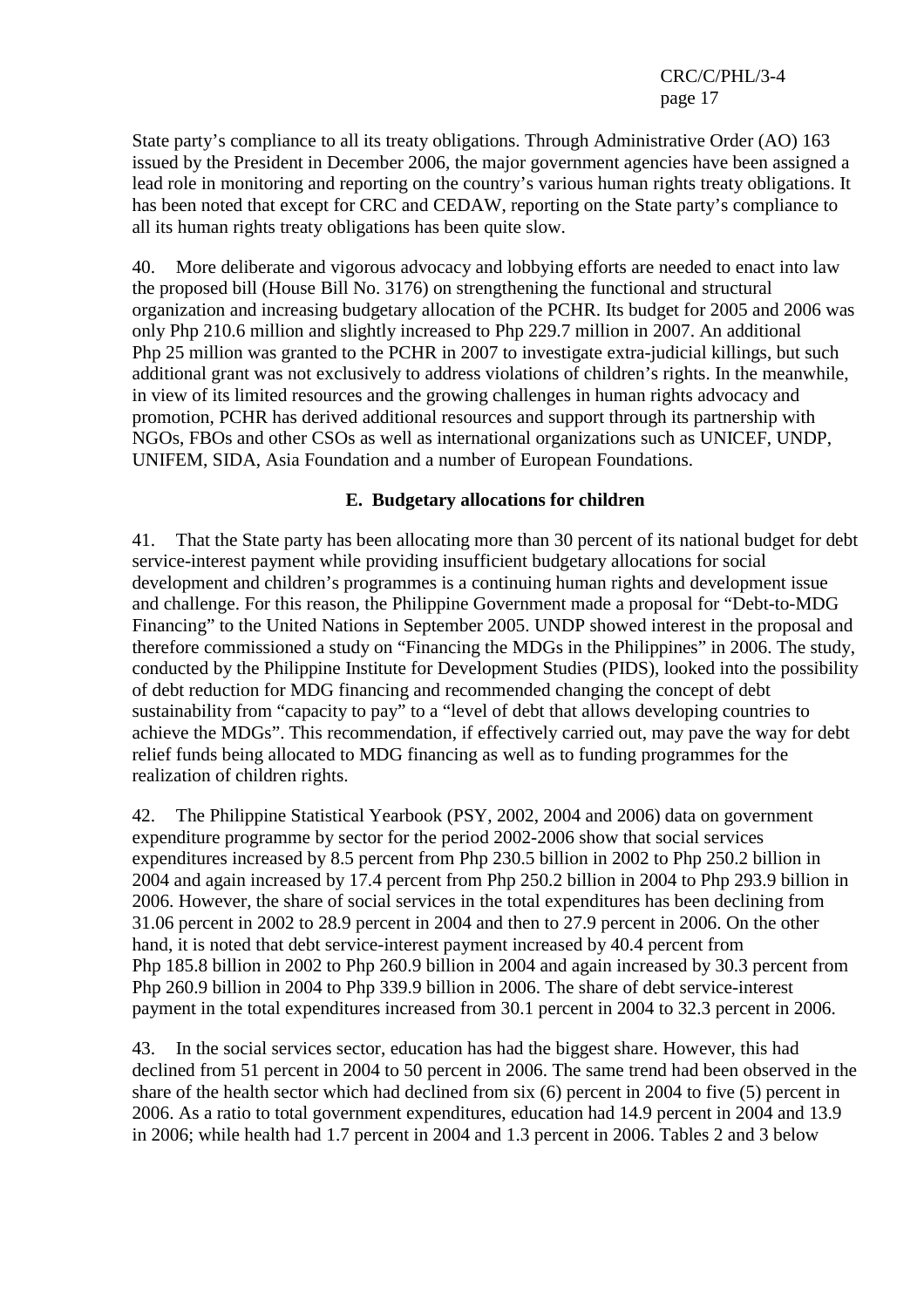show the trends in budgetary allocations for social services and for children's programmes. The data show the need for budget reform initiatives that will favor increased allocations for basic social services. In the education sector, this will call for reallocation of resources away from tertiary education in favor of basic education. In the health sector, budget reallocation will involve increasing the budget for public health and primary health care programmes by freeing up resources from government tertiary hospitals. Tertiary hospitals will be encouraged to institute increased cost recovery schemes while ensuring that the poor are protected through sufficient government subsidy for premiums of indigents in the social health insurance programme.

44. The increase in government revenues resulting from the implementation of the expanded value-added tax (VAT) since 2005 is expected to increase the allocations for social services especially in education and health. The Philippine peso has also appreciated against the US dollar resulting in savings from interest payments on foreign debts. Moreover, the improvement in the country's financial situation due to recent fiscal reforms, growing remittances from overseas Filipino workers (OFWs) estimated at US\$ 12 billion in 2006, and increasing foreign investments augur well for increased funding for programmes in the social services sector. However, these additional resources are still not enough to fully cover the resource requirements for achieving the MDGs, the goals and targets in the World Fit for Children (WFC) and the National Plan of Action for Children (NPAC) as will be shown later in this section.

| Sector                               | 2002     | 2003    | 2004    | 2005    | 2006      |
|--------------------------------------|----------|---------|---------|---------|-----------|
| Social services                      | 230 495  | 235 568 | 250 205 | 254 263 | 293 931   |
| Educ., culture, & manpower dev't.    | 125 395  | 129 957 | 128789  | 135 442 | 146 446   |
| Health                               | 14 4 8 9 | 12 981  | 14 4 78 | 12 9 23 | 13 657    |
| Social security, welfare, employment | 36 338   | 33 9 25 | 44 761  | 40 0 79 | 58 557    |
| Housing & community development      | 769      | 1691    | 1 5 9 9 | 1739    | 2 7 5 2   |
| Land distribution                    | 2855     | 517     | 7 3 5 5 | 4 4 2 2 | 4 4 2 2   |
| Other social services                | 913      | 4 3 2 7 | 1 0 5 3 | 3 5 5 7 | 6 5 0 4   |
| Subsidy to local governments         | 49 7 36  | 52 170  | 52 170  | 56 101  | 61 593    |
| Economic services                    | 151 255  | 164 108 | 168 226 | 157 994 | 197 175   |
| Defense                              | 38 907   | 40 645  | 42 683  | 44 173  | 52427     |
| General public services              | 132 878  | 134 944 | 139 320 | 141 868 | 161 497   |
| Net lending                          | 2.626    | 5 5 0 0 | 5 6 7 6 | 6928    | 8 2 5 0   |
| Debt service-interest payment        | 185 861  | 230 697 | 260 901 | 313 393 | 339 998   |
| Total                                | 742 022  | 811462  | 867011  | 918 619 | 1 053 278 |

#### **Table 2. Government expenditure programme by sector, 2002-2006 (in million pesos)**

 *Source*: Department of Budget and Management/2004 and 2006 Philippine Statistical Yearbook.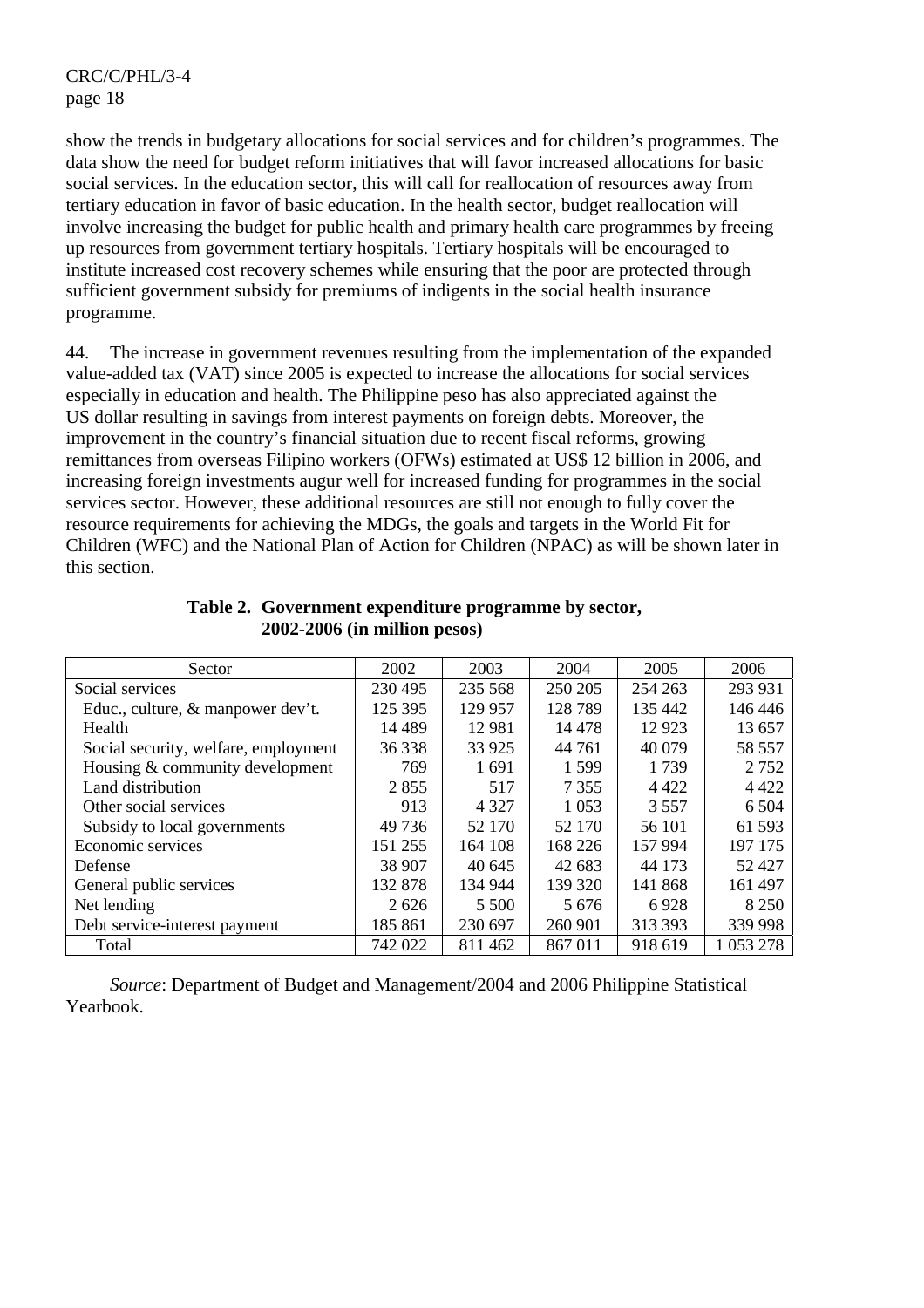| Sector                               | Amount  | Amount  | Amount    | $\%$  | $\%$  | $\%$  |
|--------------------------------------|---------|---------|-----------|-------|-------|-------|
|                                      | 2004    | 2005    | 2006      | 2004  | 2005  | 2006  |
| Social services                      | 250 205 | 254 263 | 293 931   | 28.9  | 27.7  | 27.9  |
| Education culture & manpower dev't.  | 128789  | 135 442 | 146 446   | 14.9  | 14.7  | 13.9  |
| Health                               | 14 4 78 | 12 9 23 | 13 657    | 1.7   | 1.4   | 1.3   |
| Social security, welfare, employment | 44 761  | 40 0 79 | 58 557    | 5.2   | 4.4   | 5.6   |
| Housing & community development      | 1.599   | 1739    | 2 7 5 2   | 0.2   | 0.2   | 0.3   |
| Land distribution                    | 7 3 5 5 | 4 4 2 2 | 4 4 2 2   | 0.8   | 0.5   | 0.4   |
| Other social services                | 1 0 5 3 | 3 5 5 7 | 6 5 0 4   | 0.1   | 0.4   | 0.6   |
| Subsidy to local governments         | 52 172  | 56 101  | 61 593    | 6.0   | 6.1   | 5.8   |
| Economic services                    | 168 226 | 157 994 | 197 175   | 19.4  | 17.2  | 18.7  |
| Defense                              | 42 683  | 44 173  | 52427     | 4.9   | 4.8   | 5.0   |
| General public services              | 139 320 | 141 868 | 161 497   | 16.1  | 15.4  | 15.3  |
| Net lending                          | 5 676   | 6928    | 8 2 5 0   | 0.7   | 0.8   | 0.8   |
| Debt service-interest payment        | 260 901 | 313 393 | 339 998   | 30.1  | 34.1  | 32.3  |
| Total                                | 867 011 | 918 619 | 1 053 278 | 100.0 | 100.0 | 100.0 |

#### **Table 3. Percentage distribution of Government expenditure by sector, 2004-2006 (in million pesos)**

 *Source*: Department of Budget and Management/2004 and 2006 Philippine Statistical Yearbook.

45. At the sub-national level, a review of fiscal performance of 24 provinces and cities covered under the GOP-UNICEF  $6<sup>th</sup>$  Country Programme for Children showed that these LGUs allocated between 20 to 30 percent of their budget to basic social services in 2005 and 2006. *Sanggunians* (local legislative councils) and Local Finance Committees (LFC) were engaged in sustained advocacy for increased resources and budget assistance to the Child-Friendly Movement (CFM). However, as in the national budget, the exact amount spent by the LGUs for programmes and services directed to persons below 18 years of age has yet to be determined.

46. Based on 2005 data from the National Economic and Development Authority (NEDA), the total amount of Official Development Assistance (ODA) received by the Philippines was US \$ 10.7 billion. Of this amount, the share for social reform and development was only nine (9) percent or US \$891 million. Sixty-nine (69) percent or US \$7.3 billion went to infrastructure development; seventeen (17) percent or US \$1.8 billion for agriculture, agrarian reform and natural resources; five (5) percent or US \$542 million for industry and services. Overall, the prevailing trend has been that the percentage of ODA allocated to social development and social services has been lower compared to physical infrastructure and economic development.

47. A 2007 study conducted by Rosario G. Manasan on "Financing the Millennium Development Goals: The Philippines" has estimated the resource requirements and resource gaps for attaining the MDGs for education, health, water and sanitation, and poverty reduction for the period 2007-2015. The estimates highlight the fact that the Philippine Government cannot afford to go on business as usual but needs to be more proactive and serious in generating the level of resources required for achieving the MDGs. The government must face the challenges of revenue generation and budget reform and management to enable it to increase the allocation for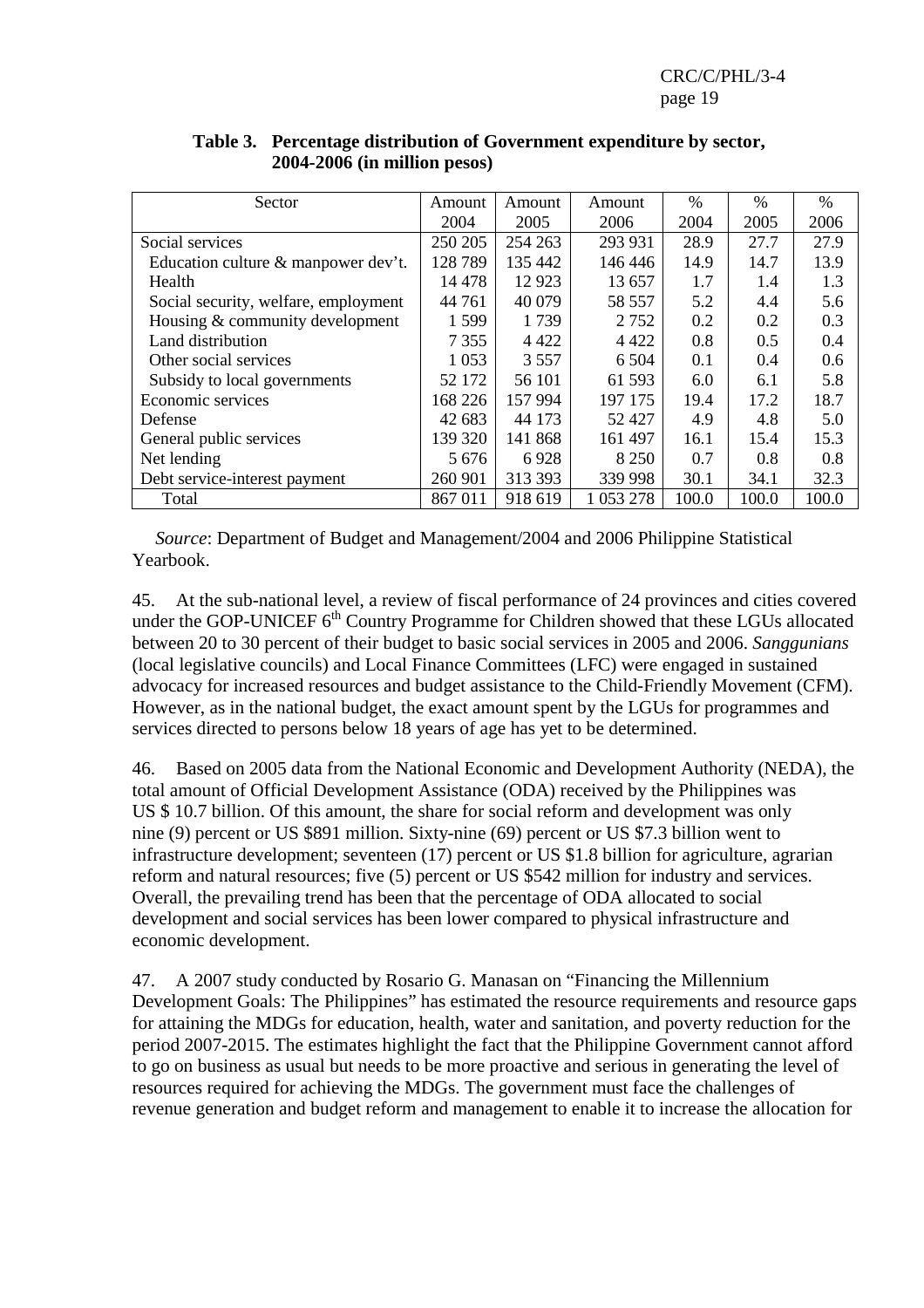MDG-related programmes in general and for children's programmes in particular. Tables 4, 5, and 6 below give a picture of the resources available, estimated resource requirements, and estimated resource gaps in attaining the MDGs from 2007 to 2015. Based on the 2007 Manasan study, the estimated total resource gaps for achieving the MDGs for the period 2007-2015 amount to Php 777.9 billion broken down as follows: Php 348.8 billion for education, Php 83.6 billion for health, Php 1.9 billion for water and sanitation, and Php 343.6 billion for poverty reduction including reduction of extreme hunger and malnutrition.

| Year  | Education | Health  | WatSan  | Poverty red'n | Total     |
|-------|-----------|---------|---------|---------------|-----------|
| 2007  | 144 273   | 6 1 4 8 | 710     | 66 849        | 217 980   |
| 2008  | 160 214   | 6831    | 788     | 74 3 8 5      | 242 218   |
| 2009  | 179 326   | 7648    | 882     | 83 323        | 271 180   |
| 2010  | 197 959   | 8451    | 973     | 92 3 20       | 299 703   |
| 2011  | 223 153   | 9 5 25  | 1 0 9 7 | 103 996       | 337 771   |
| 2012  | 250 307   | 10 685  | 1 2 3 0 | 116 691       | 378 913   |
| 2013  | 280 943   | 11 994  | 1 3 8 0 | 131 000       | 425 317   |
| 2014  | 315 506   | 13 4 69 | 1 5 5 0 | 147 130       | 477 655   |
| 2015  | 354 228   | 15 123  | 1740    | 165 210       | 563 302   |
| Total | 2 105 910 | 89 874  | 10 350  | 980 905       | 3 187 040 |

#### **Table 4. Resources available for the Millennium Development Goals in current prices, 2007-2015 (in million pesos, high cost assumption)**

 *Source*: Rosario G. Manasan, Financing the Millennium Development Goals: Philippines, 2007.

#### **Table 5. Resource requirements for the Millennium Development Goals in current prices, 2007-2015 (in million pesos)**

| Year  | Education | Health  | WatSan  | Poverty red'n | Total     |
|-------|-----------|---------|---------|---------------|-----------|
| 2007  | 176 239   | 14 051  | 1 0 7 7 | 121 208       | 312 575   |
| 2008  | 196 484   | 15 089  | 1 1 4 1 | 127 723       | 340 437   |
| 2009  | 223 512   | 16 278  | 1 208   | 134 588       | 375 586   |
| 2010  | 251 285   | 17 5 61 | 1 2 7 8 | 141 822       | 411 946   |
| 2011  | 275 700   | 18875   | 1 3 5 1 | 143 507       | 439 434   |
| 2012  | 300 388   | 20 3 65 | 1429    | 151 242       | 473 424   |
| 2013  | 319 602   | 21 972  | 1 509   | 159 395       | 502 478   |
| 2014  | 343 761   | 23 707  | 1 5 9 4 | 167988        | 537049    |
| 2015  | 367 802   | 25 5 78 | 1682    | 177 043       | 572 105   |
| Total | 2 454 773 | 173 477 | 12 2 69 | 1 324 516     | 3 965 035 |

 *Source*: Rosario G. Manasan, Financing the Millennium Development Goals: Philippines, 2007.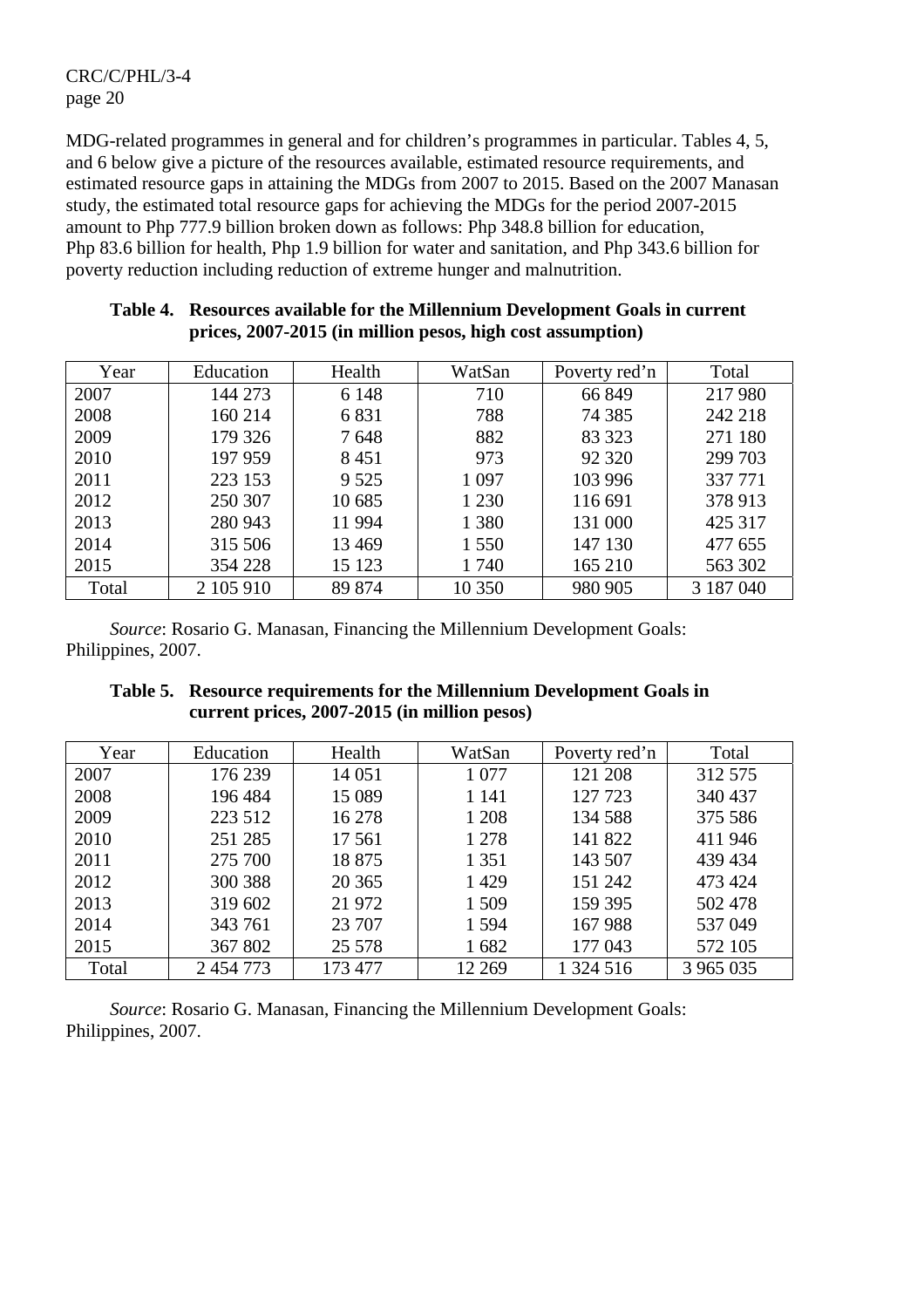| Year  | Education | Health  | WatSan | Poverty red'n | Total   |
|-------|-----------|---------|--------|---------------|---------|
| 2007  | 31 966    | 7903    | 367    | 54 359        | 94 5 95 |
| 2008  | 36 271    | 8 2 5 8 | 352    | 53 338        | 98 219  |
| 2009  | 44 185    | 8631    | 325    | 51 265        | 104 406 |
| 2010  | 53 326    | 9 1 1 0 | 305    | 49 502        | 112 243 |
| 2011  | 52 547    | 9 3 5 0 | 255    | 39 510        | 101 663 |
| 2012  | 50 080    | 9680    | 199    | 34 5 5 2      | 94 5 11 |
| 2013  | 38 658    | 9979    | 129    | 28 3 95       | 77 161  |
| 2014  | 28 25 5   | 10 237  | 44     | 20858         | 59 394  |
| 2015  | 13 574    | 10455   | (58)   | 11833         | 35 804  |
| Total | 348 863   | 83 602  | 1918   | 343 611       | 777 995 |

#### **Table 6. Resource gaps in attaining the Millennium Development Goals in current prices, 2007-2015 (in million pesos, high cost assumption)**

 *Source*: Rosario G. Manasan, Financing the Millennium Development Goals: Philippines, 2007.

48. The study recommended several measures to raise resources to finance the MDGs, among which are: (a) improve tax collection by strengthening systems and procedures of revenue collection agencies; (b) mobilize local government units to allocate resources for the MDGs; (c) sustain budget reform initiatives such as shifting focus of the budget process from inputs and rules-based compliance to outcomes and results/performance orientation and promoting greater flexibility, transparency and accountability; (d) in the education sector, allocate resources away from tertiary education to basic education; (e) in the health sector, allocate more resources to public health/primary health care; (f) exert maximum effort to ensure that resources are utilized efficiently, i.e., improved government procurement system; (g) mobilize resources from the private sector; and (h) pursue a stronger population management policy and programme.

49. In the meanwhile, the Philippine Government has been implementing poverty reduction strategies and programmes which may impact on the implementation of Convention on the Rights of the Child as well as achieving some of the MDGs and the WFFC goals. These strategies and programmes include the following:

 (a) The *Kapit Bisig Laban sa Kahirapan* (KALAHI) or Linking Arms Against Poverty is a national strategy of the Arroyo administration for reducing poverty in the country launched in 2001. It uses convergence of resources, programmes and projects, stakeholders and sectors as key ingredients for poverty reduction. This pro-poor strategy focuses on: (i) acceleration of asset and ancestral domain reforms; (ii) improving access to and quality of essential human development services and social protection interventions; (iii) employment, livelihood and entrepreneurial opportunities for the poor; (iv) security and protection for the poor and identified vulnerable groups; and (v) empowerment through fuller and meaningful participation of the basic sectors in governance and decision-making in all levels of government.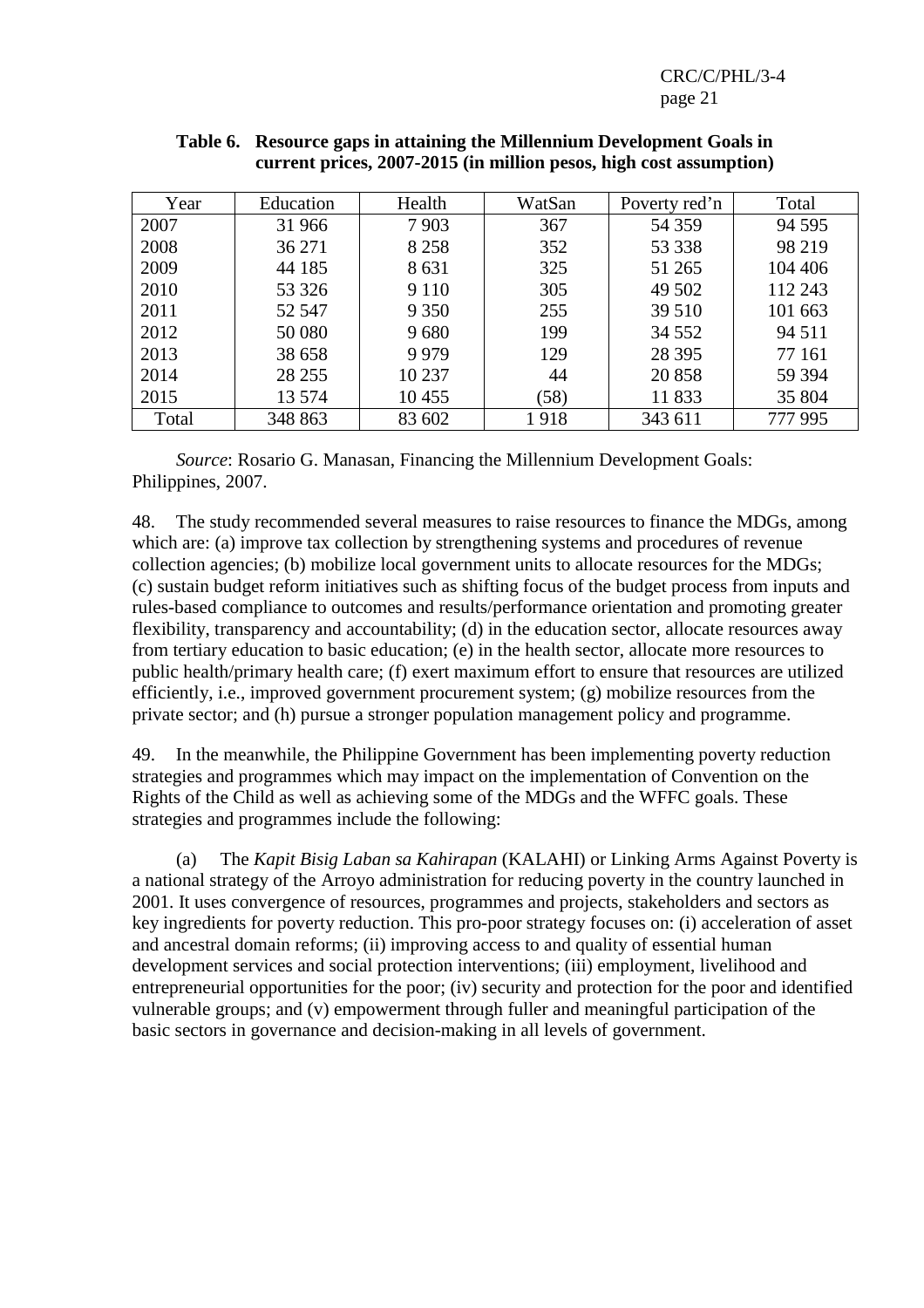(b) The *Tindahan Natin* (TN, literally our store) project is a national government initiative for food security, job creation and livelihood through the provision of low-priced but good quality rice and noodles through a store jointly identified and endorsed by the Department of Social Welfare and Development (DSWD), the Barangay Development Council (BDC), the National Food Authority (NFA) and the City/Municipal Social Welfare and Development Offices. Under the project, a family ID cum passbook is issued by the local social welfare office to the beneficiaries which they use to purchase the quantity of rice equivalent to their weekly allocation of 14 kilograms for a family of six (6). The *Tindahan Natin* outlets, numbering 1,997 as of 2006 and 7,234 as of July 2007, are operated by entrepreneurs, community-based organizations, NGOs, LGUs, barangay councils and existing retail/sari-sari stores registered and accredited by regulating agencies. To date, more than 1.8 million low-income families in 60 provinces and cities and the National Capital Region (NCR) have benefited from the project.

 (c) The Accelerated Hunger Mitigation Plan (AHMP) seeks to address hunger at both the supply-side or the unavailability or insufficiency of food to eat and the demand-side or the inability to buy food. Also, the Food for School Programme (FSP) under the AHMP is an immediate intervention in the form of food subsidy providing a daily ration of one kilo of rice to families of Grade 1 pupils, preschool, and daycare center children. As of June 2007, the FSP has reached 583,668 Grade 1 and primary school children. In May 2007, a supplemental budget was released by DBM to implement the day care center-based summer supplemental feeding to 45 provinces and the NCR reaching 204,984 children as of July 2007.

 (d) The Philippines also has the Sponsored Indigent Programme, an insurance plan for indigent families being implemented by the National Health Insurance Programme (NHIP). Membership enrollment reached about 4.48 million indigent families which translates to 22.5 million poor Filipinos who are eligible to the benefits of the Programme. PhilHealth was also able to develop outpatient benefit packages in support of MDG 4, 5, and 6 although the implementing guidelines have yet to be finalized.

 (e) The Department of Social Welfare and Development (DSWD) will pilot, starting October 2007, the first conditional cash transfer (CCT) programme in the country. It is a new strategy on poverty reduction and social assistance that covers poor households with children aged 0-14 years old. It provides money to poor households on condition that they make investments in human capital like sending their children to school and bringing them to health centers regularly. It shall address low educational achievement, high infant and maternal mortality rates, high malnutrition rate and child labour. For the pilot programme, DSWD has allocated Php 75 million to cover 6,000 households and 18,000 children. For 2008, the project will cover 20,000 households or 60,000 children from selected poor provinces and cities with an allotted amount of Php 298.6 million.

50. The above trends in the government expenditure programme, both at national and local levels, the estimated resource gaps in attaining the MDGs, as well as the continuing challenges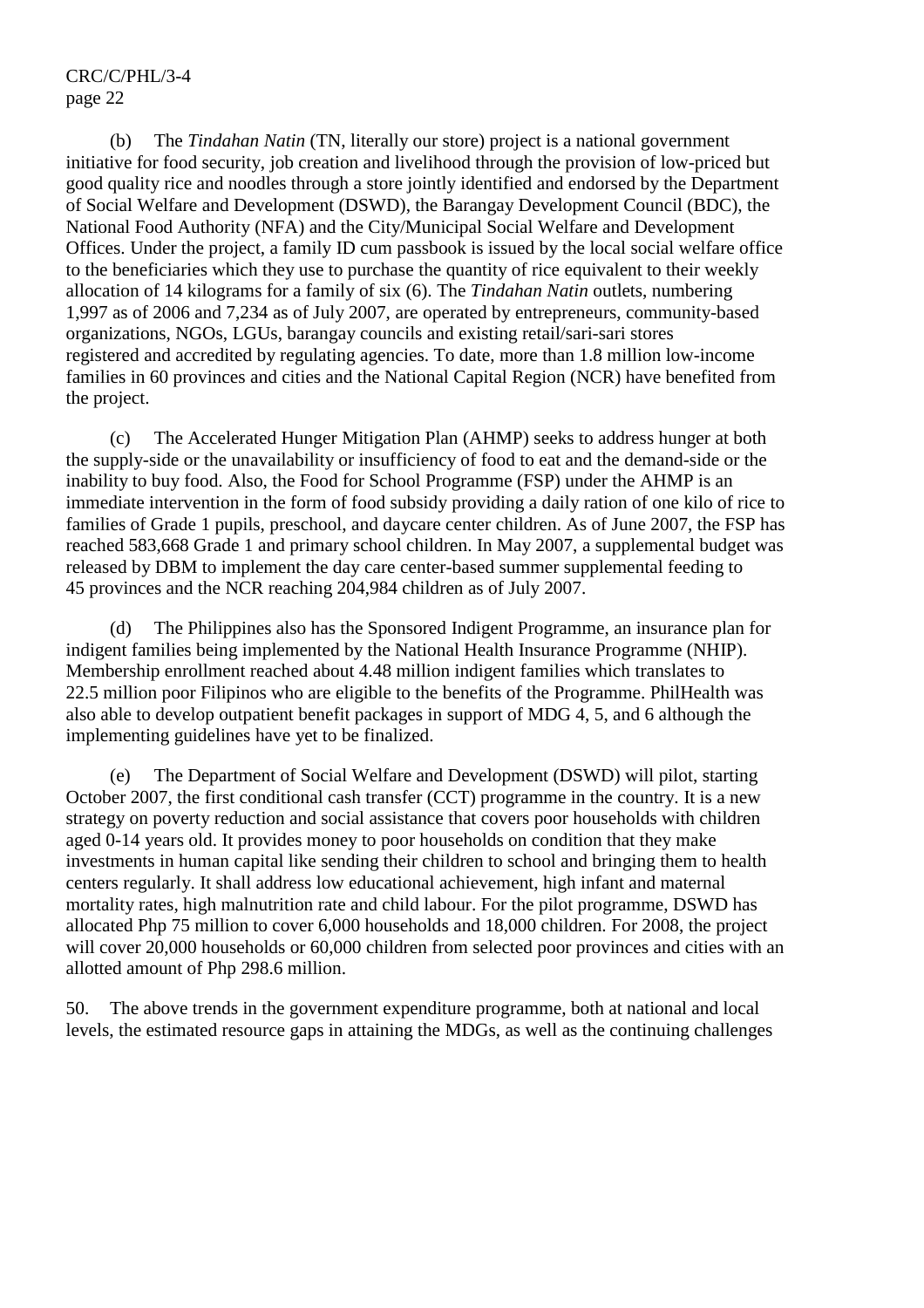of reducing poverty and inequality indicate the need for continuing advocacy for bigger social and human development budgets in general and for child-friendly budgets in particular. The serious gaps in resources allocated to attaining the MDGs, the WFFC goals, Child 21 and NPAC goals in contrast to the bigger share given to debt service-interest payment, reflect the level of priority currently being given to children's rights and well-being. The situation, therefore, calls for a stronger political commitment and capacity at the highest level to put children and the fulfillment of their basic human rights at the center of the country's development agenda.

#### **F. International cooperation**

51. The GOP-UNICEF Country Programme for Children has consistently supported the vision of Child 21, NPAC goals, WFFC goals and the MDGs. The Sixth Country Programme for Children (CPC 6) covers the period 2005-2009 while the Fifth Country Programme for Children (CPC 5) was implemented during the period 1999-2004. Both CPC 5 and CPC 6 adopted the child-friendly movement as the key strategy to translate the principles, provisions and standards of the Convention on the Rights of the Child into concrete realities in the lives of Filipino children. CPC 6, in particular, aims to reduce disparities in the indicators of children's rights and well-being in selected twenty four (24) focus geographic areas (consisting of 19 provinces and five cities). Specific interventions are in six areas, which are: Communication, Local Policy and Institutional Development (LPID), Health and Nutrition, Education, Children in Need of Special Protection (CNSP), and HIV/AIDS. For both country programmes, the total costs of UNICEF assistance amount to US \$90,060,000 broken down as follows: \$46,490,000 for CPC 5 and \$43,570,000 for CPC 6. A National Steering Committee (NSC), composed of the major national government agencies, the Leagues of LGUs, and NGOs notably the NGO Coalition for CRC Monitoring, serves as the oversight, coordinating and monitoring body for the implementation of the Country Programme for Children. The NSC is lodged with the National Economic and Development Authority (NEDA).

52. The International Labor Organization (ILO), with financial contribution from the US Department of Labor, has likewise continued its support to the National Programme against Child Labour (NPACL) and the Philippine Time-Bound Programme (PTBP) on the Elimination of the Worst Forms of Child Labour being implemented by the Department of Labor and Employment (DOLE) in partnership with other national government agencies, NGOs, and local government units. For the period 2002-2006, a total amount of US \$5 million had been provided by ILO in support of the following major interventions: (a) improving the labour inspection system in order to protect working children from hazardous and exploitative work; (b) development of advocacy and communication materials with core messages on eliminating the worst forms of child labour; (c) strengthening and institutionalization of the Sagip Batang Manggagawa or SBM mechanism (literally, rescue the child laborer) to get children out of the worst forms of child labour; (d) providing opportunities for education and vocational training for child workers through both the formal and non-formal education systems and alternative learning systems; and (e) providing access to alternative livelihood and employment opportunities for parents and siblings of child laborers, among others.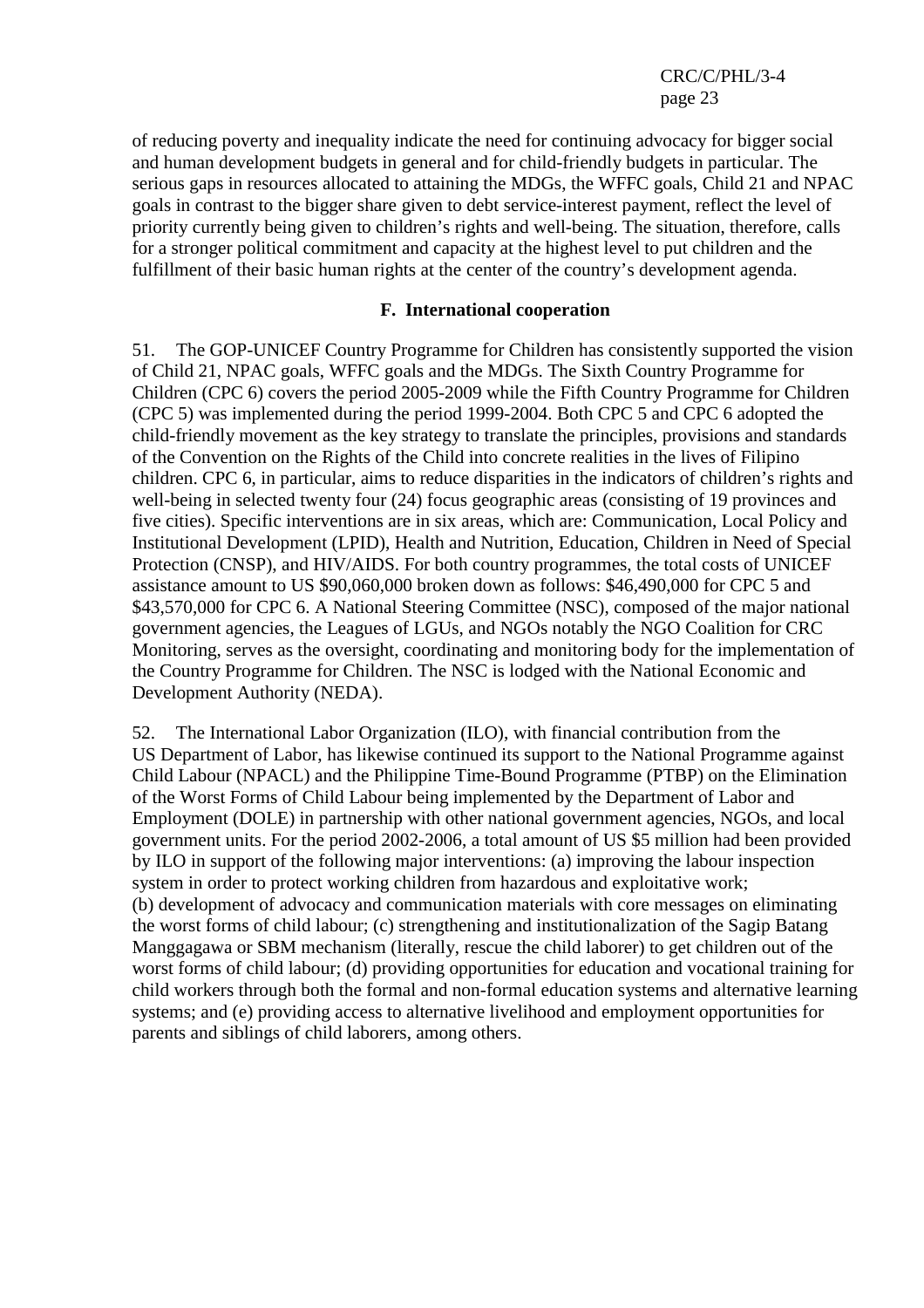53. Aside from the GOP-UNICEF programme of cooperation for children and the ILO-IPEC support for the national programme to combat child labour and the time-bound programme on the elimination of the worst forms of child labour, there were other completed projects for children, women and young people during the period 2001-2006. These projects included the following:

 (a) Educational *facilities improvement project* implemented by the Department of Education (DepEd) with funding assistance (direct grant) from Japan International Cooperation Agency or JICA amounting to Jap Yen 947.0 million. Government counterpart amounted to Php 97.8 million. A total of 393 classrooms in 76 schools were constructed and provided with basic school furniture; and 22 science laboratory rooms were provided with science equipment and soft ware for in-house teachers training.

 (b) *Measles control project* implemented by the Department of Health (DOH) with grant from JICA amounting to US \$ 7.40 million. Government counterparts were in kind. The project's objective was to eliminate and stop the transmission of measles by 2008.

 (c) *Integrated family planning and maternal and child health programme* implemented by DOH with grant from USAID amounting to US \$ 92.375 million. The government counterpart was Php 1.853 billion. The objective of the project was to reduce the unmet needs for family planning and selected maternal and child health services particularly among poor families.

 (d) Philippines*-Australia Basic Education Assistance in Mindanao* (BEAM) implemented by DepEd and EDPITAF with a grant amount of A\$ 4.853 million. The government counterpart was Php 38.85 million. The goal of the project was to improve the quality of teaching and learning in basic education in Mindanao targeting minority and isolated communities.

 (e) Philippines*-Australia Quality Technical and Vocational Education and Training* (QTVET) implemented by the Technical Education and Skills Development Authority (TESDA) with a grant amount of A\$7.45 million. The government counterpart was Php 15.00 million. The project assisted in the establishment and operation of an industry-led approach to the development of a quality-assured TESDA framework for technical and vocational education and training.

 (f) Two notable projects for children were granted loans: (a) *Early Childhood Care and Development* (ECCD) Project implemented by DSWD, DepEd, DOH and CWC with loans amounting US\$15.7 million and SDR 6.486 million from ADB and US\$ 19 million from the World Bank; and (b) *Third Elementary Education Project* (TEEP) implemented by DepEd with loans amounting to US\$ 93.3 million from the World Bank and Jap Yen 11.122 billion from JBIC. The ECCD project aimed at expanding coverage and improving technical quality of early child education. The TEEP aimed at increasing the participation and completion rates in elementary schools as well as increasing academic achievement.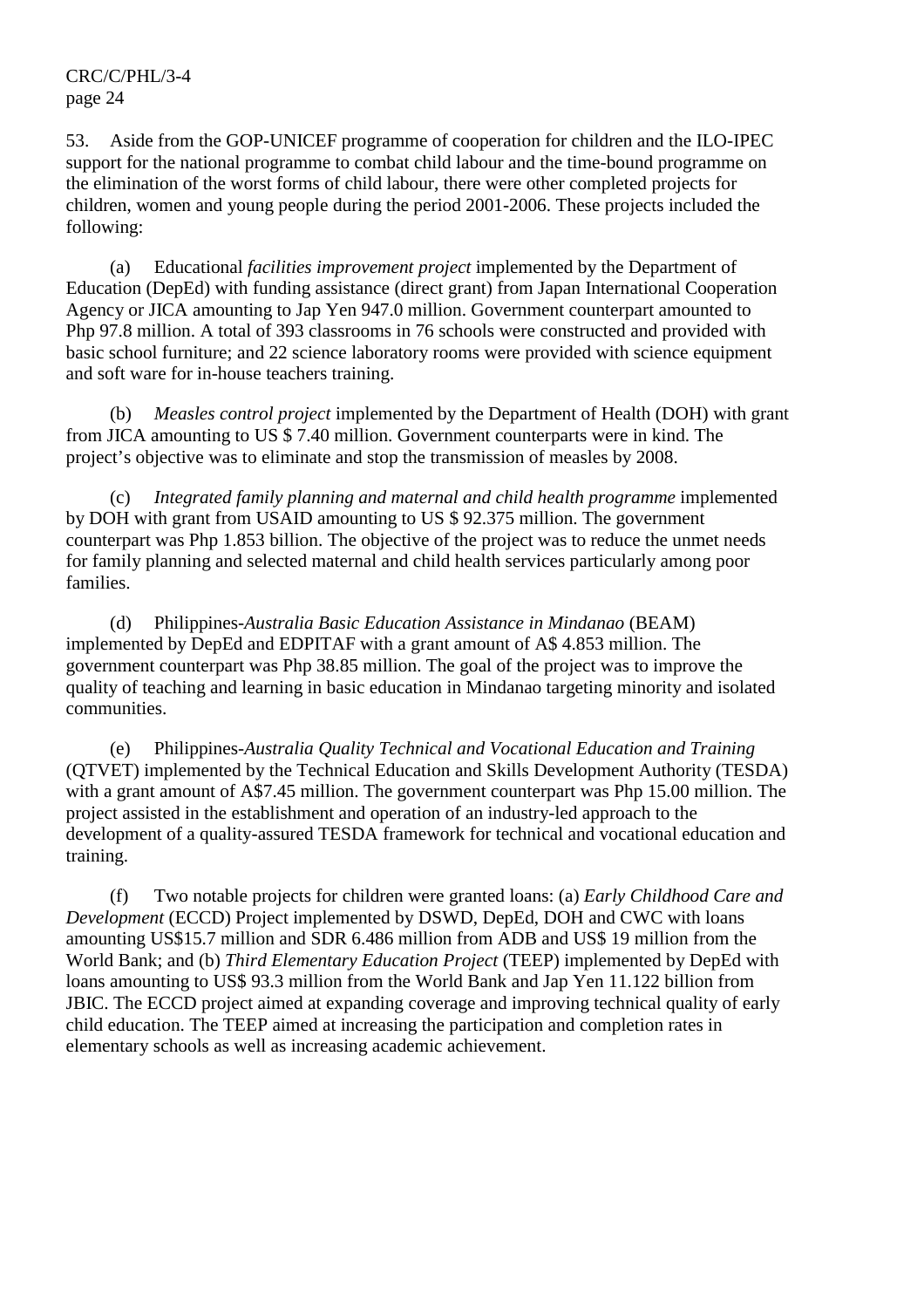(g) Other initiatives include the (a) Access to Justice for the Poor (AJP) project funded by the European Commission; (b) Strengthening Government Mechanisms in Mainstreaming Gender in Reproductive Health, Population, and Anti-VAWC programmes supported by UNFPA; (c) Support for Victims and Witnesses of Trafficking in Human Beings in the Philippines supported by the United Nations Office on Drugs and Crime (UNODC); (d) the ASEAN efforts in the development of Guidelines for the Protection of the Rights of Trafficked Children in the ASEAN region. The latter initiative was introduced by the Philippines during an ASEAN Senior Officials Meeting on Social Welfare and Development held in the country in 2006.

54. International non-government organizations (INGOs) such as the Save the Children-US, Save the Children-Sweden, Plan Philippines, World Vision Development Foundation (WVDF), Consuelo Foundation, Christian Children's Fund (CCF), International Movement against Extreme Forms of Poverty or the "ATD Fourth World", and the International Justice Mission (IJM), among others, have been partners of the Philippine Government in addressing the unmet needs and unfulfilled rights of Filipino children. Several of these INGOs have been active participants in the Philippine NGO Coalition for CRC Monitoring currently chaired by Save the Children Sweden. The NGO Coalition for CRC Monitoring is likewise now getting ready for an alternative report on CRC implementation.

55. INGO investments have provided substantial augmentation to government funds for children. Table 7 shows the budgetary allocations for children of three major INGOs for the period 2001-2006. These three INGOs have taken strong advocacy and leadership roles in the NGO Coalition for CRC Monitoring.

| Table 7. Selected international non-governmental organizations (INGO) |
|-----------------------------------------------------------------------|
| budgetary allocations for children, 2001-2006 (USD)                   |

| <b>INGO</b>  | 2001 | 2002                                          | 2003 | 2004 | 2005                                                       | 2006                               | Total                  |
|--------------|------|-----------------------------------------------|------|------|------------------------------------------------------------|------------------------------------|------------------------|
| <b>CCF</b>   |      | 4 368 542   4 255 159   4 635 257   5 538 035 |      |      | 6 242 214                                                  |                                    | 6 439 774   31 498 981 |
| Plan Phil.   |      | 4 519 968   1 144 825   5 303 663   5 606 749 |      |      |                                                            | 7 028 967   9 980 357   33 584 529 |                        |
| World Vision |      |                                               |      |      | 5 534 879 9 948 424   12 266 617   11 856 943   39 606 863 |                                    |                        |

 *Source*: Reports from CCF, Plan Philippines and World Vision Development Foundation to CWC, May-Aug 2007.

56. The INGOs also have a clearer picture in terms of their allocations for children. Plan Philippines, for example, invested a total of US\$ 33,584,529 for children for the period 2001-2006 distributed among major clusters of child rights. This manner of allocation provides an example for the Council for the Welfare of Children as it monitors allocation of budgetary resources for children's rights among all the relevant national government agencies as well as the local government units (LGUs). Plan Philippines' budget breakdown by major cluster of child rights for the period 2001-2006 is shown in Table 8.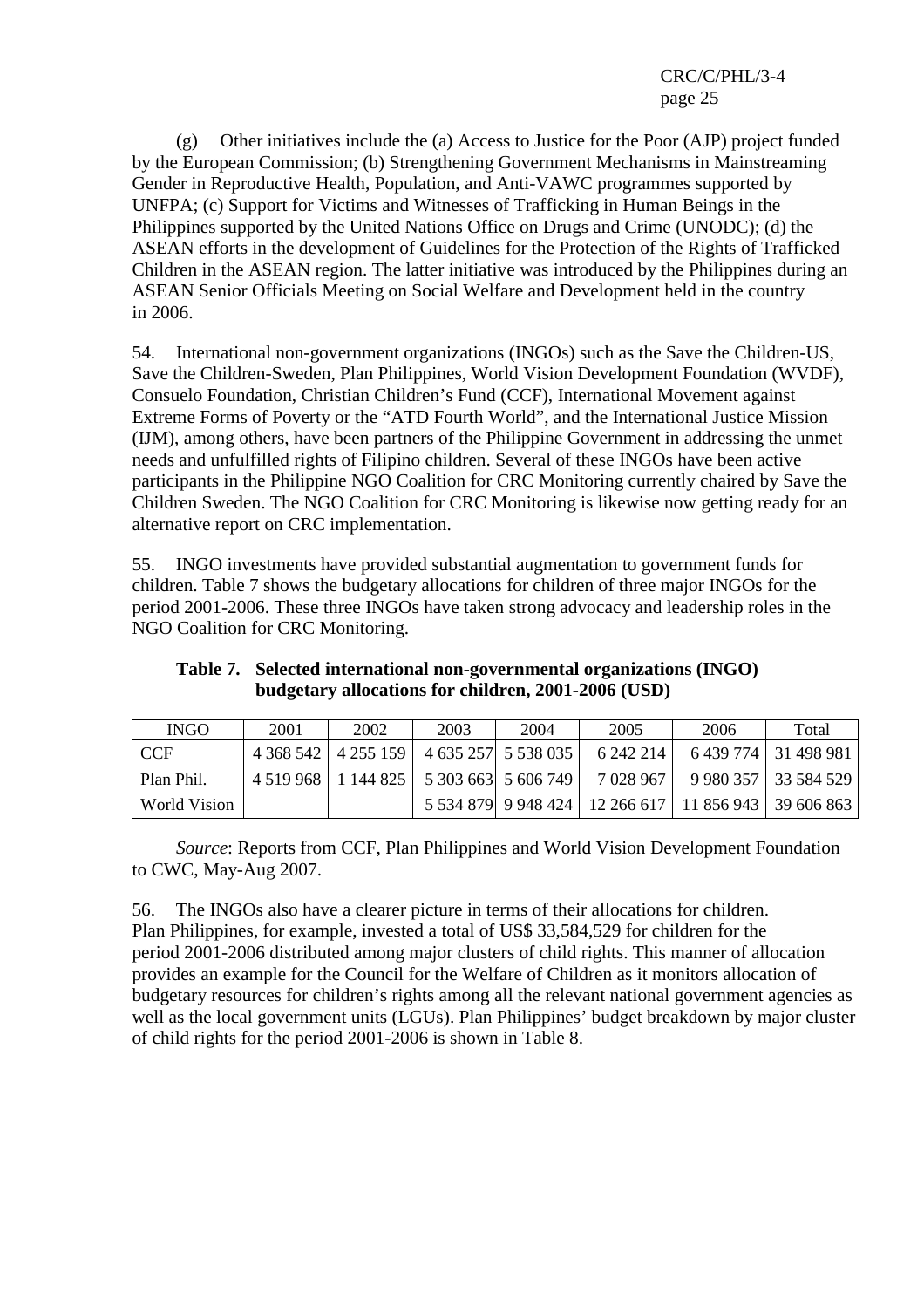| Cluster of rights                          | 2001      | 2002      | 2003      | 2004      | 2005      | 2006          | Total      |
|--------------------------------------------|-----------|-----------|-----------|-----------|-----------|---------------|------------|
| General measures of                        | 178 145   | 27 267    | 235 543   | 393 158   | 831 137   | 884 349       | 2 549 599  |
| implementation                             |           |           |           |           |           |               |            |
| (governance, capacity                      |           |           |           |           |           |               |            |
| building)                                  |           |           |           |           |           |               |            |
| General principles                         | 819747    | 141 987   | 776 391   | 1 100 542 | 1 644 537 | 2 2 8 7 2 5 7 | 6 770 461  |
| (governance at local                       |           |           |           |           |           |               |            |
| level, children's                          |           |           |           |           |           |               |            |
| participation)                             |           |           |           |           |           |               |            |
| Civil rights and                           | 79 29 2   | 86 860    | 450 888   | 487 070   | 779 552   | 1 473 634     | 3 357 296  |
| freedoms                                   |           |           |           |           |           |               |            |
| (birth registration)                       | 501 207   | 159748    | 550842    | 559 010   | 404 875   | 633 360       |            |
| Family environment<br>and alternative care |           |           |           |           |           |               | 2 809 042  |
| (ECCD interventions,                       |           |           |           |           |           |               |            |
| parenting seminars,                        |           |           |           |           |           |               |            |
| family counseling)                         |           |           |           |           |           |               |            |
| Basic health and                           | 1 303 980 | 285 985   | 1707901   | 1 551 333 | 1 399 820 | 2077995       | 8 327 014  |
| welfare                                    |           |           |           |           |           |               |            |
| (health, water                             |           |           |           |           |           |               |            |
| and sanitation,                            |           |           |           |           |           |               |            |
| adolescent health)                         |           |           |           |           |           |               |            |
| Education, leisure and                     | 849 641   | 266 221   | 936 078   | 1 003 523 | 1 140 540 | 1 067 254     | 5 263 257  |
| cultural activities                        |           |           |           |           |           |               |            |
| (basic education,                          |           |           |           |           |           |               |            |
| ALS)                                       |           |           |           |           |           |               |            |
| Special protection                         | 787956    | 176 757   | 646 020   | 512 113   | 828 506   | 1 556 508     | 4 507 860  |
| measures                                   |           |           |           |           |           |               |            |
| (emergency,                                |           |           |           |           |           |               |            |
| trafficking, child                         |           |           |           |           |           |               |            |
| abuse, livelihood)                         |           |           |           |           |           |               |            |
| Total                                      | 4519968   | 1 144 825 | 5 303 663 | 5 606 749 | 7 028 967 | 9 9 8 0 3 5 7 | 33 584 529 |

**Table 8. Plan Philippines: budgetary allocations for children (USD)** 

*Source*: Plan Philippines report submitted to the Council for the Welfare of Children, May 20.

#### **G. Cooperation with civil society**

57. CWC, as the government lead agency for children, has taken conscious and deliberate efforts to build, expand, strengthen and sustain partnerships and alliances with NGOs, FBOs and other CSOs under the umbrella of the child-friendly movement or the national movement for children's rights. NGOs have been represented in the various sectoral committees of CWC, namely: (a) Family and Alternative Parental Care; (b) Health and Nutrition; (c) Basic Education; (d) Civil Rights and Freedoms; and (e) Children in Need of Special Protection (CNSP). It is in the latter committee where a great number of NGOs are actively involved and have taken large amount of leadership in advocacy, research, programme development, capacity building and services provision - an indication of the growing issues and challenges in the area of child protection.

58. Moreover, NGOs and FBOs have also been represented in other inter-agency bodies on child protection other than CWC, notably the following: (a) the Special Committee for the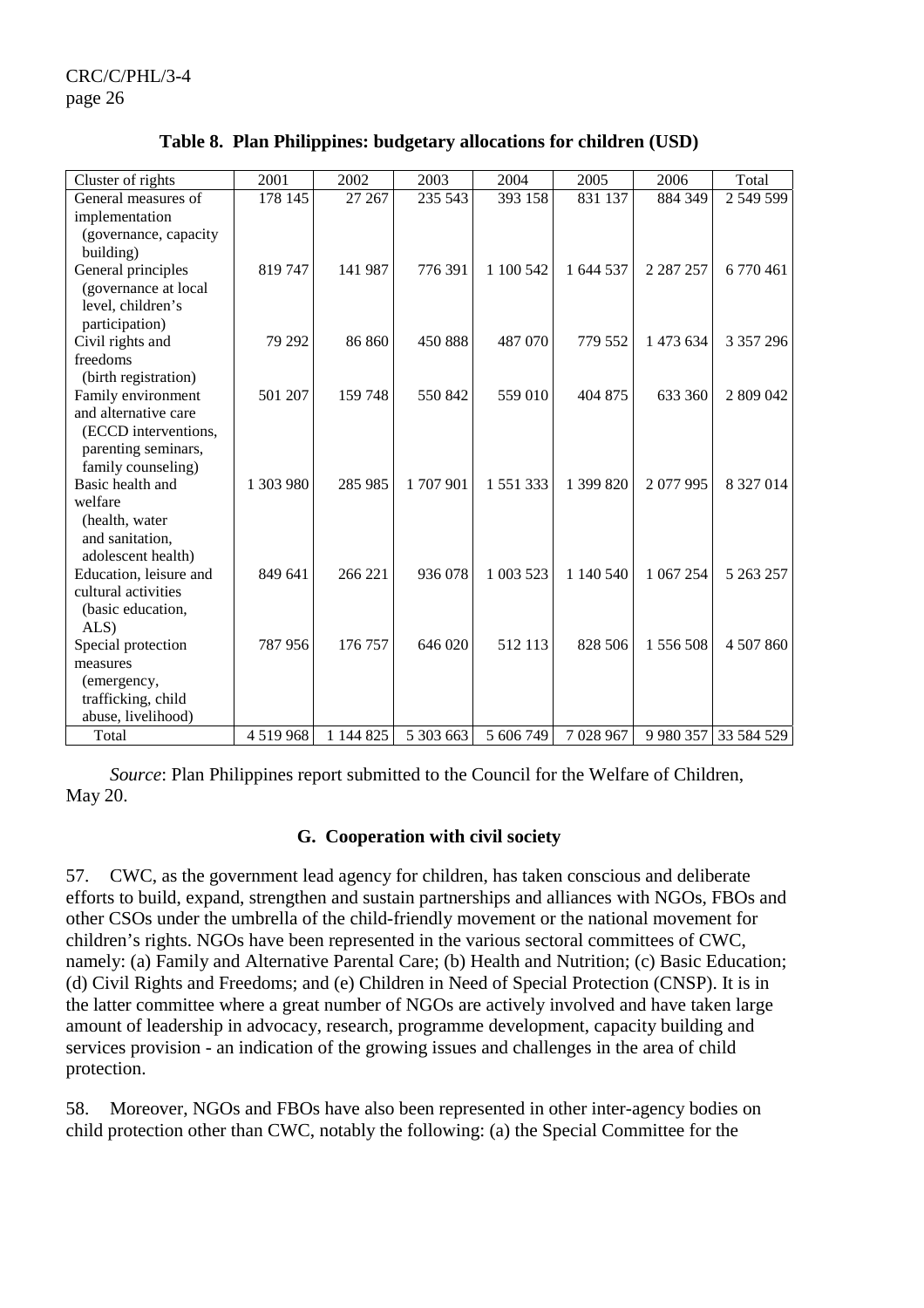Protection of Children (SCPC) chaired by DOJ which was created in 1995 under Executive Order 275 to monitor implementation of RA 7610 or the Child Protection Act of 1992; (b) the Juvenile Justice Network (JJN) which actively advocated and lobbied for the passage of a comprehensive law on juvenile justice; (c) the Juvenile Justice and Welfare Council (JJWC) created in 2006 to oversee implementation of RA 9344 or the Juvenile Justice and Welfare Act of 2006; (d) the Inter-Agency Council Against Trafficking (IACAT) created to coordinate and monitor enforcement of RA 9208 or the Anti-Trafficking in Persons Act of 2003; and the Inter-Agency Committee on Children Involved in Armed Conflict (IAC-CIAC) led by the Office of the Presidential Adviser on the Peace Process (OPAPP).

59. The NGO Coalition for CRC Monitoring, composed of sixteen (16) major international and national NGOs involved with child rights promotion and protection, has also been involved in various initiatives for children. Among its critical roles in relation to the child-friendly movement include the following: (a) it sits in the National Steering Committee for CPC 6; (b) it participates in the CWC-organized working group tasked to develop the micro monitoring sub-system of the Child 21/NPAC monitoring system (Subaybay Bata Monitoring System); (c) it reviews and submits comments on the State party's periodic report on CRC implementation; and (d) it prepares and submits an independent report on CRC implementation; among others.

60. Finally, CWC has worked with UNICEF in facilitating the creation of the Philippine Inter-Faith Network for Children (PHILINC) which is a mechanism for the different faith communities and faith-based organizations (i.e., Christians, Muslims, Buddhists, Baha'i, and Hindus, among others) to work together for child rights promotion and child protection. Constituting the initial core group of bishop conveners of PHILINC are bishops coming from the Catholic Bishops of the Philippines (CBCP), the National Council of Churches in the Philippines (NCCP) and the Philippine Council of Evangelical Churches (PCEC). Both NCCP and PCEC have ongoing nationally-coordinated initiatives for children spearheaded by the Ecumenical Bishops Initiative for Children and Families (EBICF) and the Philippine Children's Ministries Network (PCMN) respectively. PHILINC's strategic thrusts and directions for the next three years include the creation of "child-friendly faith communities". A manual for the use of the different faith communities in making themselves child-friendly, as their contribution to the national child-friendly movement, is being developed and will soon be made widely available nationwide. PHILINC now sits as a member of the Special Committee for the Protection of Children (SCPC) co-chaired by the Department of Justice and the Department of Social Welfare and Development.

61. However, as PHILINC is still relatively new (it was formally created in a national inter-faith leaders' consultation on children in November 2005), there are emerging challenges to inter-faith coordination and collaboration which may slow down its work. One such challenge is to engage the active participation of the highest leadership of the Catholic Bishops Conference of the Philippines (CBCP) as an institution within PHILINC. This is considered a strategic move considering that 85 percent of Filipinos are Catholic Christians and that the present reach of the Catholic Church covers 89 ecclesiastical jurisdictions or dioceses and archdioceses, more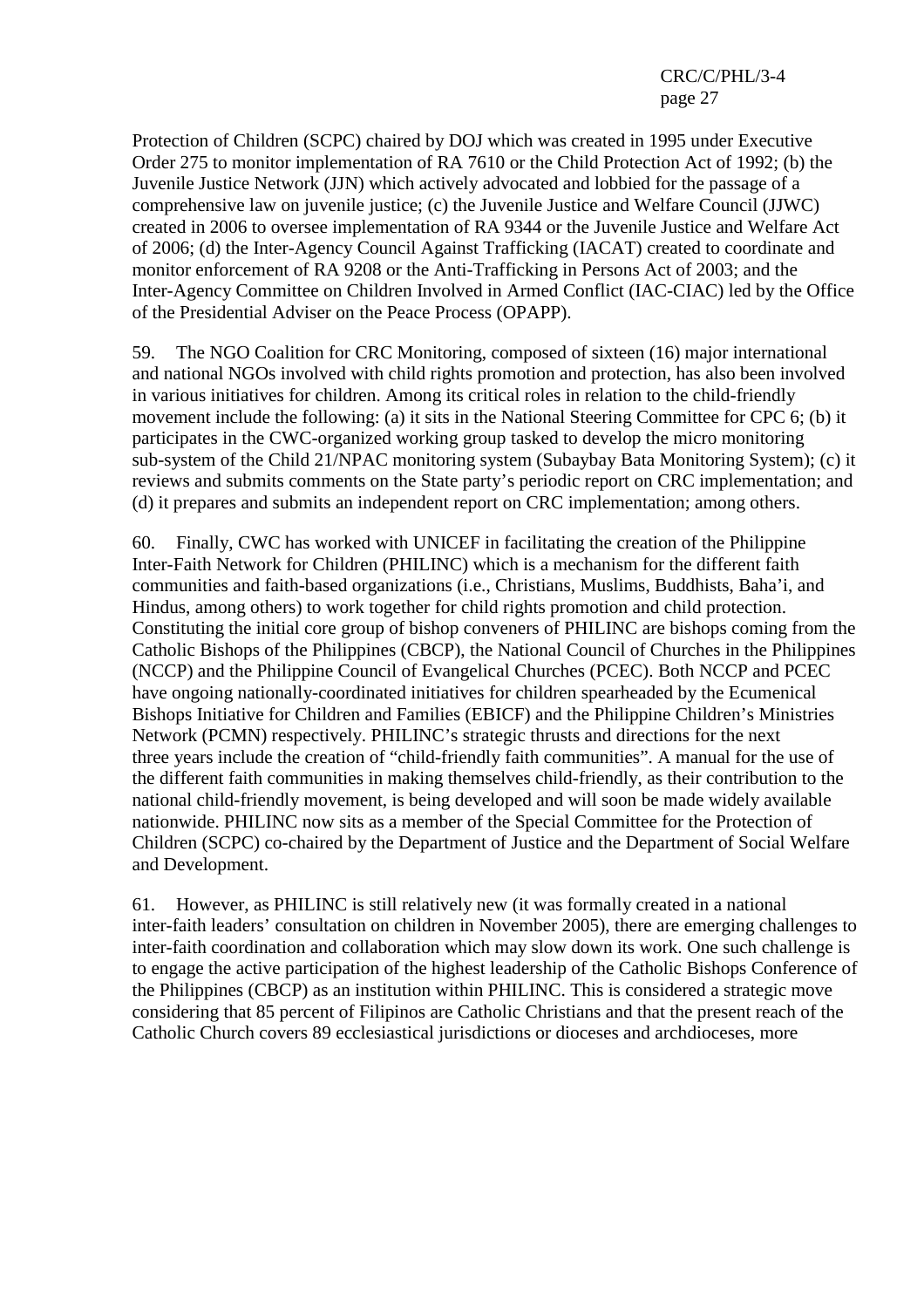than 2,500 parishes and over 60,000 basic ecclesial communities (BEC) nationwide. An emerging model of a Catholic parish-based child protection programme following the child-friendly parish initiative (CFPI) has been implemented by the Salvatorian Pastoral Care for Children (SPCC) of the Sisters of the Divine Savior (SDS) in the Diocese of Novaliches in Quezon City. The Diocese is now in the process of strengthening its own Diocesan Pastoral Ministry for Women and Children (PMWC).

#### **H. Measures taken to make the principles and provisions of the Convention widely known**

62. In partnership with the UNICEF Communication Section and Programme under CPC 6, CWC has developed several IEC materials including radio and TV plugs for the continuing and massive dissemination of the CRC, particularly at the local level. These IEC materials were widely distributed and utilized particularly in 24 LGUs which are partners in the GOP-UNICEF  $6<sup>th</sup>$  Country Programme for Children reaching about 3.4 million families and 7.9 million child population. Still with support from UNICEF, widest possible awareness and discussion of child rights through the child-friendly movement has aimed at reaching all local government officials and policy and decision-makers in 24 LGUs for them to create a safe, healthy, protective and caring environment for children especially those in the remotest and poorest communities, armed conflict affected communities, and communities where minority or indigenous children belong.

63. The DevInfo-based Knowledge Centers in the 24 LGUs have continued to disseminate information on children's rights and well-being, involving children through the Kabataan News Network (KNN). Supported under the Communication Programme of UNICEF, KNN is a half-hour television programme written and directed by 13-18 year old children reporters with technical guidance and support from adult producers. The children plan, shoot, report, conduct interviews, write the scripts and narrate video stories. KNN is aired on ABC 5 and NBN and some segments of KNN are also aired in the Nickelodeon channel. Currently, the show reaches an audience of 250,000 viewers each week. At least 67 half-hour episodes have been produced and aired by young people from different parts of the country. However, as KNN is an expensive undertaking, a big question remains regarding the cost effectiveness and sustainability of the project.

64. Through its "Bright Child" campaign launched in 2004, the CWC has mobilized and generated public awareness on children's rights with particular focus, initially, on twenty four (24) nutritionally-at-risk municipalities in Central Philippines. Teams of experts, organized for this purpose, helped in advocacy efforts for children's rights. To sustain and expand this initiative, Executive Order No. 286 was issued directing all relevant government agencies to actively support and implement programmes on the "Bright Child" initiative. As a continuing effort, IEC materials and core messages on children's rights have been disseminated through a "Bright Child" Junior Ambassador of Goodwill using various media outlets such as print, radio, TV as well as alternative media focusing on face-to-face interaction in different contexts including schools, neighbor hood groups, community assemblies, and children and youth camps, among others.

65. Over the reporting period, the CWC and the Task Force on the Popularization of the CRC conducted annual advocacy and mobilization events focusing on the major clusters of child rights. To name some, in 2001, the following were notable events: "Say YES for Children"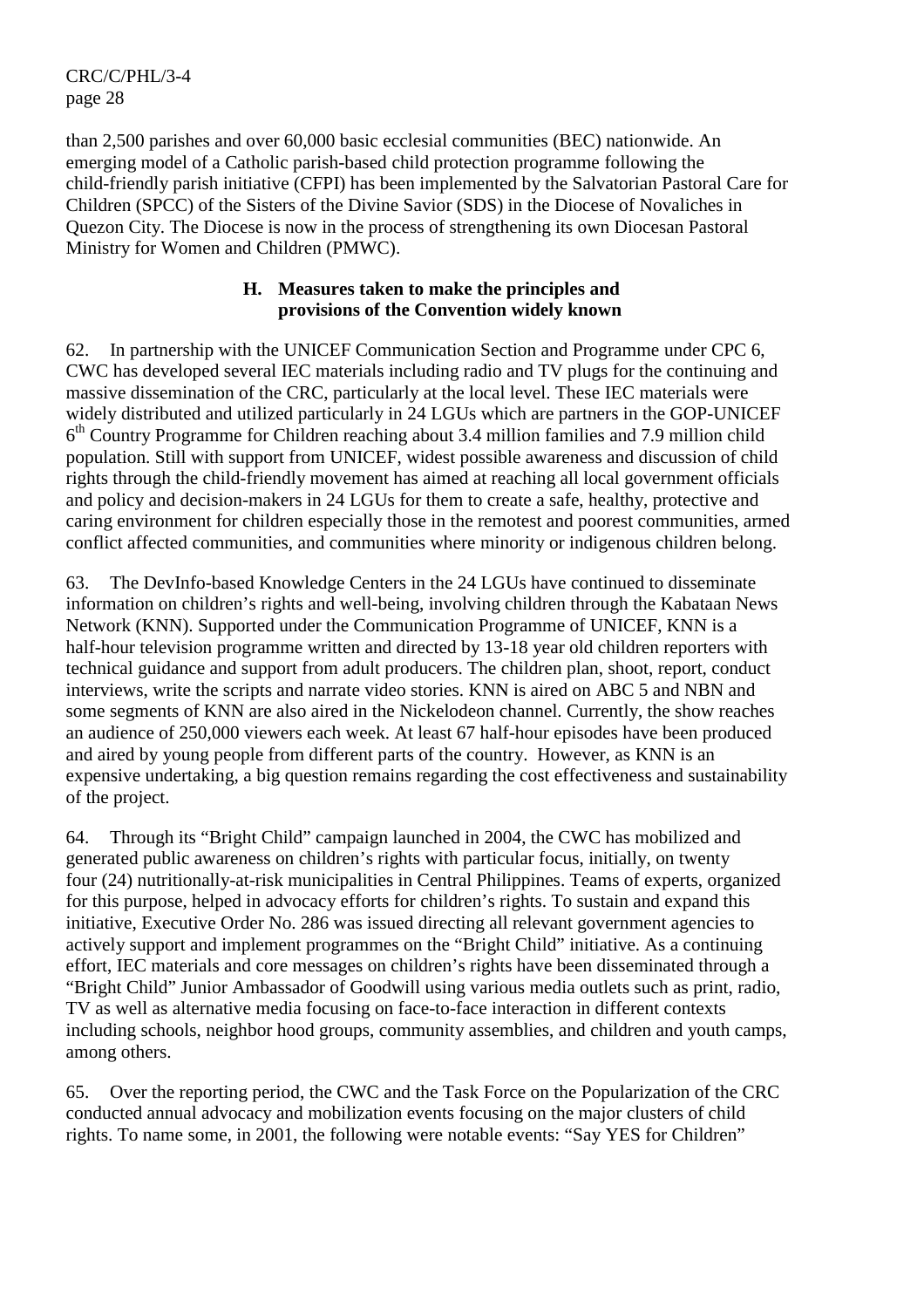campaign launching at Malacanang Palace, "Children's Right to Yell (CRY)" concert, and nationwide advocacy activities leading to the National and East Asia Regional Ministerial Conference on Children. In 2002, advocacy events focused on the national awareness week on the prevention of child sexual abuse and exploitation, girl child week, adoption and family week, Asian youth day celebration, and mobilization for the participation of a Filipino child delegate to UNGASS, among others. In 2003 and 2004, advocacy highlights included the launching of the "Bright Child" campaign; advocacy on child-sensitive judicial practices; dialogues with children affected by war as part of advocacy initiatives for children and peace; and mainstreaming children's agenda at LGU levels as embodied in Child 21, NPAC, and ECCD Act; among others. In 2005 and 2006, in addition to the continuing "Bright Child" campaign, advocacy activities included, among others the following: national consultation on violence against children, campaign for the passage of the bill on comprehensive system of juvenile justice, and the holding of the First Southeast Asian Children's Conference with the theme "One Caring and Sharing Community for Children". In all these advocacy events and activities, the CWC made it a point to involve the children and their organizations as meaningfully as possible.

66. In addition, the combined efforts of the network of FBOs and faith-based communities, national NGOs, notably the NGO Coalition on CRC Monitoring, as well as sub-national, local and community-based NGOs operating in various parts of the country, have brought CRC advocacy and awareness-raising down to the level of families and communities at the grassroots. Quite often, FBOs and NGOs have stronger presence in remote, disadvantaged and marginalized barangays and therefore are in a more strategic position to conduct continuing community-based education on children's rights. For instance, NGOs like WVDF, ERDA, CCF and Plan Philippines have used children's congresses as opportunities for popularizing the principles, provisions and standards of the CRC.

67. A 2007 multiple indicators cluster survey (MICS) conducted by the National Statistics Office (with support from UNICEF) in 24 provinces and cities covered under the GOP-UNICEF Sixth Country Programme for Children (CPC 6 2005-2009) asked mothers about their knowledge of children's rights. The results in Table 9 showed the following percentage of mothers by knowledge of children's rights.

| Table 9. Percentage of mothers by knowledge of children's rights, Country |
|---------------------------------------------------------------------------|
| Programme for Children (CPC) six areas, 2007 (weighted)                   |

| Categories of child rights                                                | Percent |  |
|---------------------------------------------------------------------------|---------|--|
| To be born, to have a name and nationality                                |         |  |
| To have a family who will love and care for the child                     |         |  |
| To live in a peaceful community and a wholesome environment               |         |  |
| To have adequate food and a healthy and active body                       |         |  |
| To obtain good education and develop the child's potential                |         |  |
| To be given opportunities for play and leisure                            |         |  |
| To be protected against abuse, exploitation, neglect, violence and danger | 18.4    |  |
| To be defended and given assistance by the government                     | 3.0     |  |
| To be able to express the child's views                                   | 11.8    |  |
| Cannot specify rights                                                     | 10.4    |  |

 *Source*: National Statistics Office, 2007 Multiple Indicators Cluster Survey.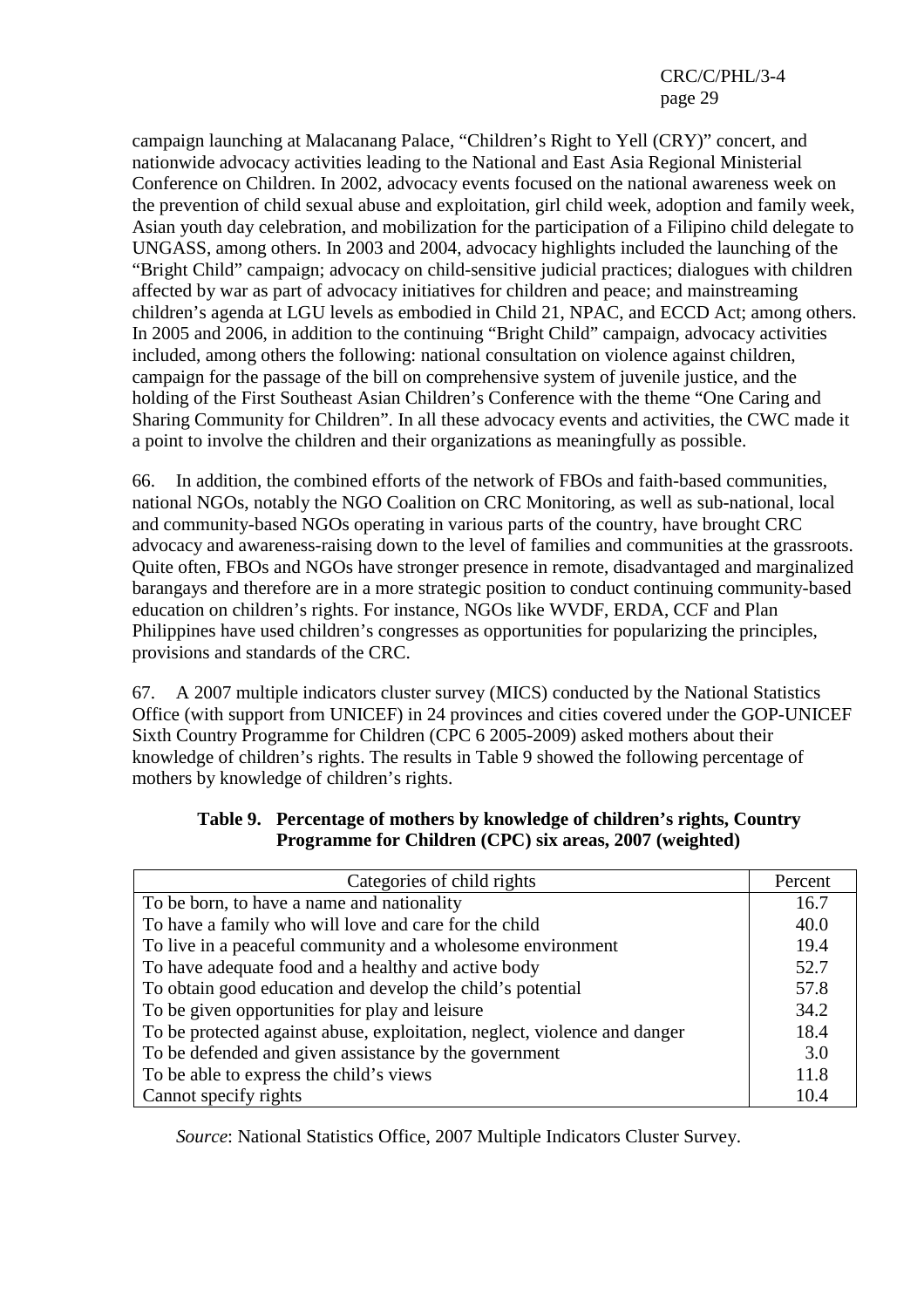The above data indicate that more than 50 percent of mothers are aware of their children's rights to education and health; and 40 percent recognize the importance of the family to the child. On the other hand, the rights of the child to birth registration; to special protection from abuse, exploitation and violence; and to be able to express his or views received very low recognition (16.7 percent, 18.4 percent and 11.8 percent respectively) among the mothers. Overall, the data imply a continuing challenge for massive dissemination and popularization of the Convention on the Rights of the Child and its Optional Protocols particularly in remote rural communities, conflict-affected barangays, communities of Muslims and indigenous peoples, and urban slums and informal settlements in the major urban centers.

# **I. Public dissemination of the second periodic report and concluding observations**

68. CWC produced and disseminated a popular version of the second periodic report on CRC implementation. Its dissemination and discussion, particularly at the LGU and local community levels, had been facilitated through the RSCWCs and LCPCs. Considering the large numbers of barangays in the country (41,994 spread across three major islands), there were not enough copies of the popular version of the report. Given the constraints in budgetary and manpower resources of CWC for this purpose, a strategy for distribution and dissemination need to be developed to maximize whatever materials are available.

69. In September 2005, the State party officially received the Concluding Observations from the Committee on the Rights of the Child on the country's second periodic report. Subsequently, the CWC convened all its sectoral committees and the different networks of organizations for children and discussed the implications for follow-up actions. A matrix of the major issues and recommendations organized by major clusters of child rights was prepared for guidance of and follow-up by the different sectoral committees. Discussions on the Concluding Observations were likewise held with the Commission on Human Rights (CHR), the NGO Coalition on CRC Monitoring, and the Regional Sub-Committees for the Welfare of Children (RSCWC) in the seventeen (17) regions around the country. Sharing and dialogue sessions with children's groups, organized through the National Coalition of Children's Associations in the Philippines (NaCCAP) and Children Basic Sector (CBS) of the National Anti-Poverty Commission (NAPC) were also held, focusing on the implications of the concluding observations to children and their organizations.

70. Open discussion of key issues and recommendations from the Committee on the Rights of the Child was made possible through series of radio and TV interviews and through meetings and conferences organized by NGOs and other civil society organizations. One such issue that received wide coverage and interest was the lack of a comprehensive juvenile justice system. The open discussion on the issue in media and with the active involvement of NGOs and civil society groups paid off in the eventual enactment into law of the comprehensive juvenile justice bill in April 2006.

# **J. Process of preparing the third and fourth periodic reports**

71. The process of preparing the  $3<sup>rd</sup>$  and  $4<sup>th</sup>$  periodic reports as a combined document can be described as consultative and participatory. Using the matrix of major issues and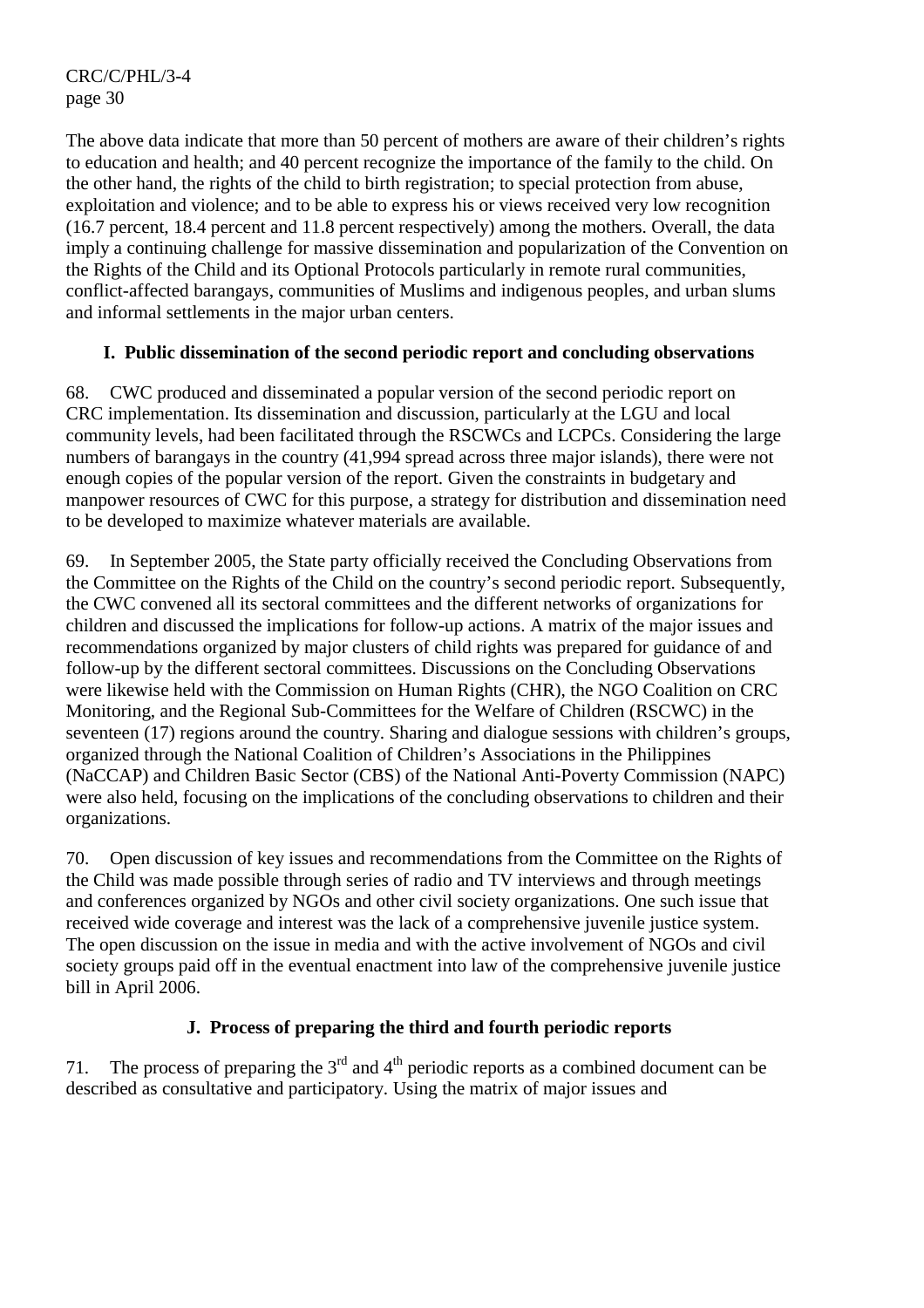recommendations, and guided by the revised general guidelines on the preparation of periodic reports on CRC implementation issued by the Committee on 29 November 2005, CWC prepared and sent letters to all concerned agencies and NGOs to submit their inputs to the preparation of the report. This data gathering phase took place from the last week of March 2007 to end May 2007, although more inputs were received towards the end of August 2007.

72. CWC convened three major consultations in the process of report preparation. The first consultation took place on 9 May 2007 involving all concerned national government agencies; international NGOs such as Plan Philippines, Christian Children's Fund, Save the Children-US, and World Vision; and national NGOs like ERDA, NCSD, and Autism Society of the Philippines (ASP), among others. The agencies and organizations were organized into workshop groups following the different clusters of child rights (i.e., general measures of implementation; general principles; civil rights and freedoms; family environment and alternative care; basic health and welfare; education, leisure and cultural activities; and special protection measures) and were updated on the revised general guidelines on CRC periodic reports.

73. The May 9 consultation focused on the review of the Concluding Observations, giving particular attention to the follow-up actions undertaken to address the Committee's major recommendations as well as on the identification of factors and difficulties in CRC implementation. All the participating agencies, especially those already involved in the CWC-initiated Macro Monitoring System on CRC implementation, were asked to submit statistical data and other indicators as required annex to the periodic report, including information on their agencies' budgetary allocations for children's programmes. Updates generated from the different agencies are also being used as inputs in the Annual State of the Filipino Children Report (ASFCR).

74. The second consultation took place on 22 June 2007. This time, the consultation again involved both government agencies and NGOs together, including some members of the NGO Coalition on CRC Monitoring. With the first draft of the report already available, the consultation focused on gathering feedbacks and comments as well as additional information that were missed in the data gathering phase. The results of this consultation were taken as further inputs into the second draft.

75. The third was a children's consultation held on 07 and 29 July 2007 with participants from the NAPC-CBS child commissioners, officers and members of the National Coalition of Children's Associations of the Philippines (NaCCAP) as well as selected representatives from the list of children's organizations and NGOs who participated in the 2006 National Children's Congress as part of the ASEAN Summit hosted by the Philippines in early 2007 (originally scheduled in December 2006). They were asked the following basic questions:

 (a) Based on your own experience, what rights of children are the most protected and fulfilled? What rights are the most denied and violated? Why do you say so?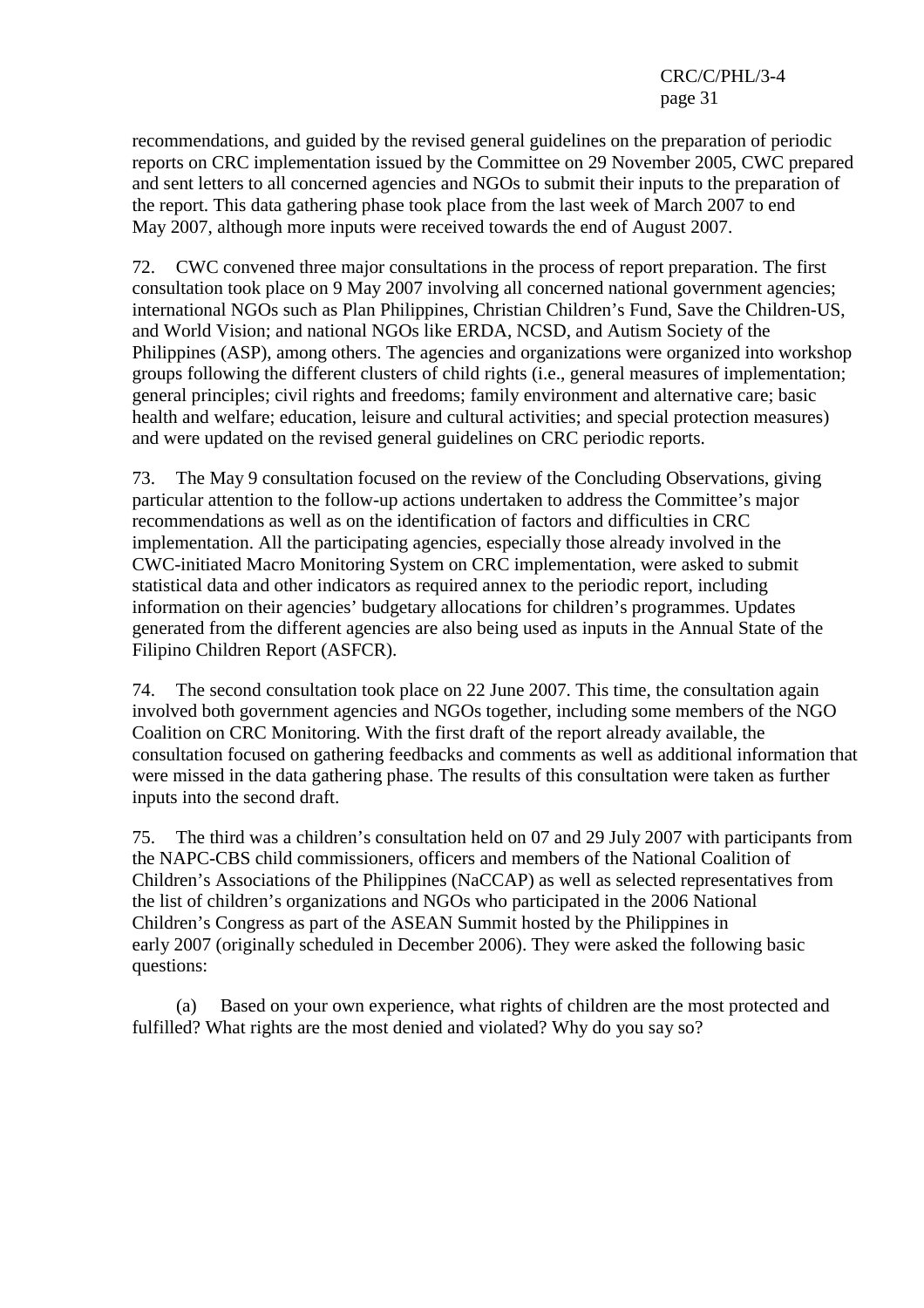(b) Based on your own knowledge and experience, what are being done by government, NGOs, church groups, community organizations, and your own families, among others, to fulfill your rights (i.e., health and nutrition; education, leisure and cultural activities; special protection from abuse, violence and exploitation; and participation in family and community affairs)?

 (c) What more should the above groups and agencies do to protect and fulfill your rights more effectively?

 (d) Give concrete suggestions on how children and young people should be involved in the continuing process of CRC implementation, monitoring and reporting.

76. The write-up on the results of the children's consultation is presented in a separate section in this report (Section X). Drawing from their concrete experiences and observations, this section presents the children's own voices on how their rights are being respected, protected, promoted and fulfilled on one hand; and how these are being denied and violated on the other hand.

77. Even while the report was being drafted, several opportunities were used by CWC to disseminate the major issues and challenges regarding CRC implementation such as the RSCWC island-wide conferences in Luzon, Visayas, and Mindanao as well as the Multi-Sectoral Policy Conference organized by the Philippine Legislators Committee on Population and Development (PLCPD) - all taking place during the month of August 2007. Specifically during the PLCPD multi-sectoral policy conference, the major legislative gaps on children's rights were presented and were later adopted by the PLCPD Secretariat and Technical Working Group as priority legislative agenda for the  $14<sup>th</sup>$  Congress.

78. The draft report in progress was reviewed by the Technical Management Group (TMG) of the CWC Board during the week of 16-20 July 2007. Comments and suggestions of the TMG were integrated into the second draft of the report which was completed on 31 July 2007. The CWC Board reviewed the second draft during the week of 3-7 September 2007. The final draft was ready by 15 September 2007. Official submission by the State party of the combined 3<sup>rd</sup> and 4<sup>th</sup> report had been set on 19 September 2007.

#### **II. DEFINITION OF THE CHILD**

79. The 2000 census found that 43.36 percent of the Philippine population was below eighteen (18) years old. The next general census of population is now ongoing and had started on 1 August 2007. Assuming the same proportion, the estimated population of persons 0-19 years old was 38.2 million as of 2005. Of this number, 19.5 million were male and 18.7 million were female. Table 10 shows the estimated child population by age and gender for a five-year period, 2001-2005. The population of persons 0-19 years old increased from 35.9 million in the year 2000 to 36.4 million in 2001, 36.8 million in 2002, 37.3 million in 2003, 37.8 million in 2004 and 38.2 million in 2005 showing a yearly increase of about half a million children and young people.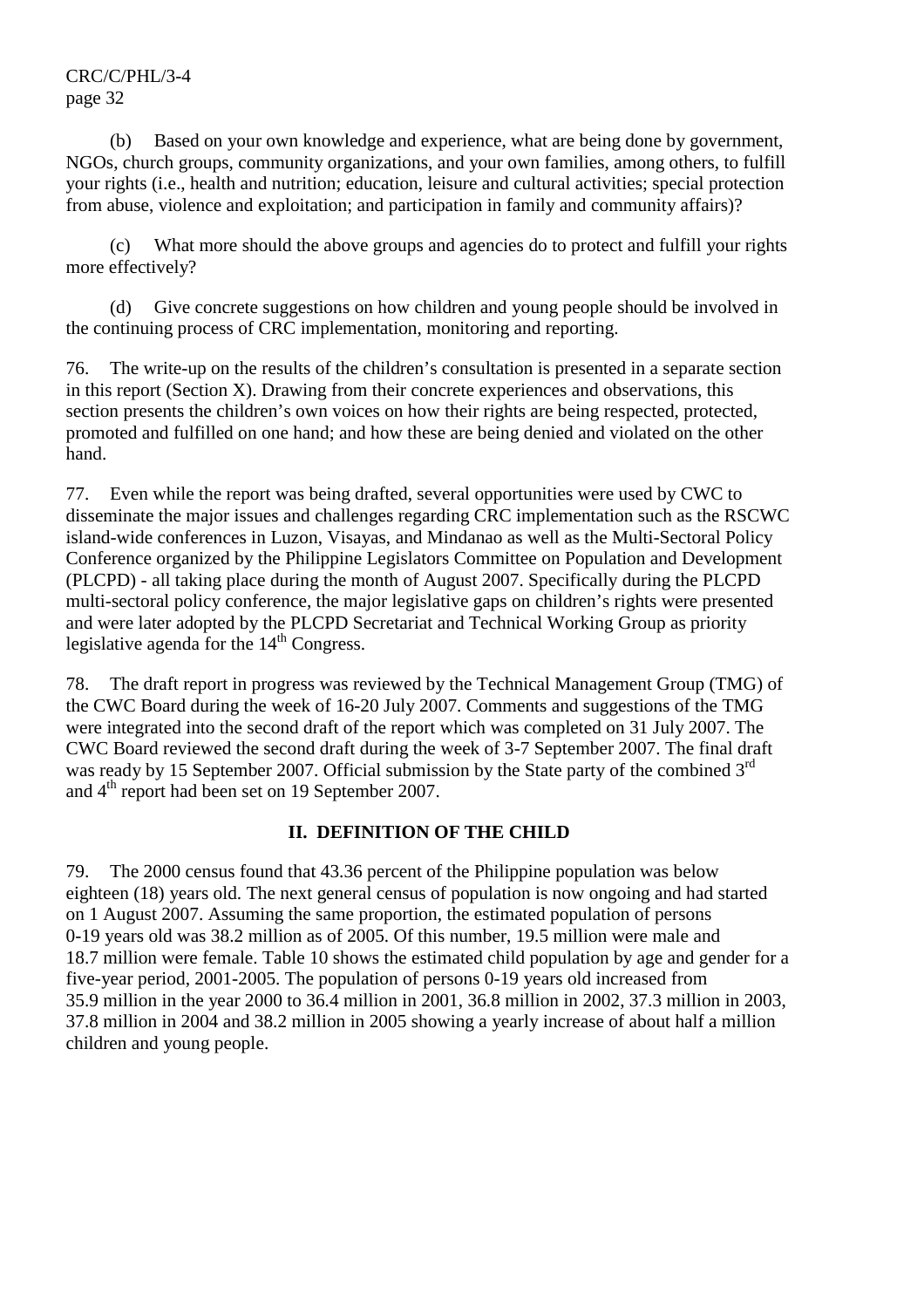|                      | 2001        | 2002          | 2003          | 2004          | 2005          |
|----------------------|-------------|---------------|---------------|---------------|---------------|
| Age group/both sexes |             |               |               |               |               |
| $0 - 4$              | 10 105 011  | 10 178 688    | 10 252 366    | 10 326 245    | 10 399 923    |
| $5-9$                | 9 444 200   | 9 559 539     | 9 674 878     | 9790533       | 9 9 0 5 8 7 2 |
| $10-14$              | 8799361     | 8 9 2 2 8 1 1 | 9 046 260     | 9 170 048     | 9 293 498     |
| $15-19$              | 8 0 71 1 79 | 8 215 201     | 8 3 5 9 2 2 2 | 8 503 638     | 8 647 659     |
| Age group/male       |             |               |               |               |               |
| $0 - 4$              | 5 162 926   | 5 201 300     | 5 239 674     | 5 278 153     | 5 316 527     |
| $5-9$                | 4 862 309   | 4 909 684     | 4 9 5 7 0 5 8 | 5 004 563     | 5 0 5 1 9 3 7 |
| $10-14$              | 4 508 217   | 4 579 359     | 4 650 500     | 4721837       | 4792979       |
| $15-19$              | 4 091 422   | 4 173 154     | 4 2 5 4 8 8 5 | 4 3 3 6 8 4 1 | 4 4 1 8 5 7 2 |
| Age group/female     |             |               |               |               |               |
| $0 - 4$              | 4 942 085   | 4 977 388     | 5 012 692     | 5 048 092     | 5 083 396     |
| $5-9$                | 4581891     | 4 649 855     | 4 7 1 7 8 2 0 | 4785970       | 4 853 935     |
| $10 - 14$            | 4 291 144   | 4 3 4 3 4 5 2 | 4 395 760     | 4 4 4 4 2 1 1 | 4 500 519     |
| $15-19$              | 3 979 757   | 4 042 047     | 4 104 337     | 4 166 797     | 4 229 087     |

**Table 10. Estimated population of Filipino children, 2001-2005** 

*Source*: National Statistics Office, 2000 Census-based Population Projections.

80. Since the last periodic report, one major update concerning the definition of a child under domestic law has to do with the minimum age of criminal responsibility. As already indicated earlier, RA 9344 or the Juvenile Justice and Welfare Act of 2006 provides under Section 6 that "a child fifteen (15) years of age or under at the time of the commission of the offense shall be exempt from criminal liability. However, the child shall be subjected to an intervention programme pursuant to Section 20 of this Act". It further provides that "a child above fifteen (15) but below eighteen (18) years of age shall likewise be exempt from criminal liability and be subjected to an intervention programme, unless he/she acted with discernment, in which case, such child shall be subjected to the appropriate proceedings in accordance with this Act".

81. The Committee observed that the Philippines has no national laws that define the minimum age of sexual consent and the minimum age for purchasing and consuming alcohol. However, the latter issue, namely the minimum age for purchasing and consuming alcohol, has been addressed by Presidential Decree No. 1619 series of 1979 as well as by several local ordinances in many parts of the country. While it may not fully conform to the CRC norms and standards, the Revised Penal Code of the Philippines has defined the minimum age of sexual consent, which is 12 years old. Under Article 226-A of the Revised Penal Code, it shall be unlawful to have sexual intercourse with a woman below 12 years of age. The same law provides that sexual intercourse with a woman who is 12 years of age or above is unlawful only if it is non-consensual, i.e., done with force, violence, and intimidation. Preliminary workshops and roundtable discussions involving various sectors had already been undertaken to initiate serious study and process of determining a more appropriate minimum age of sexual consent that will meet the CRC standards. As already mentioned earlier, this issue has already been prioritized in CWC's legislative agenda for the 14<sup>th</sup> Congress.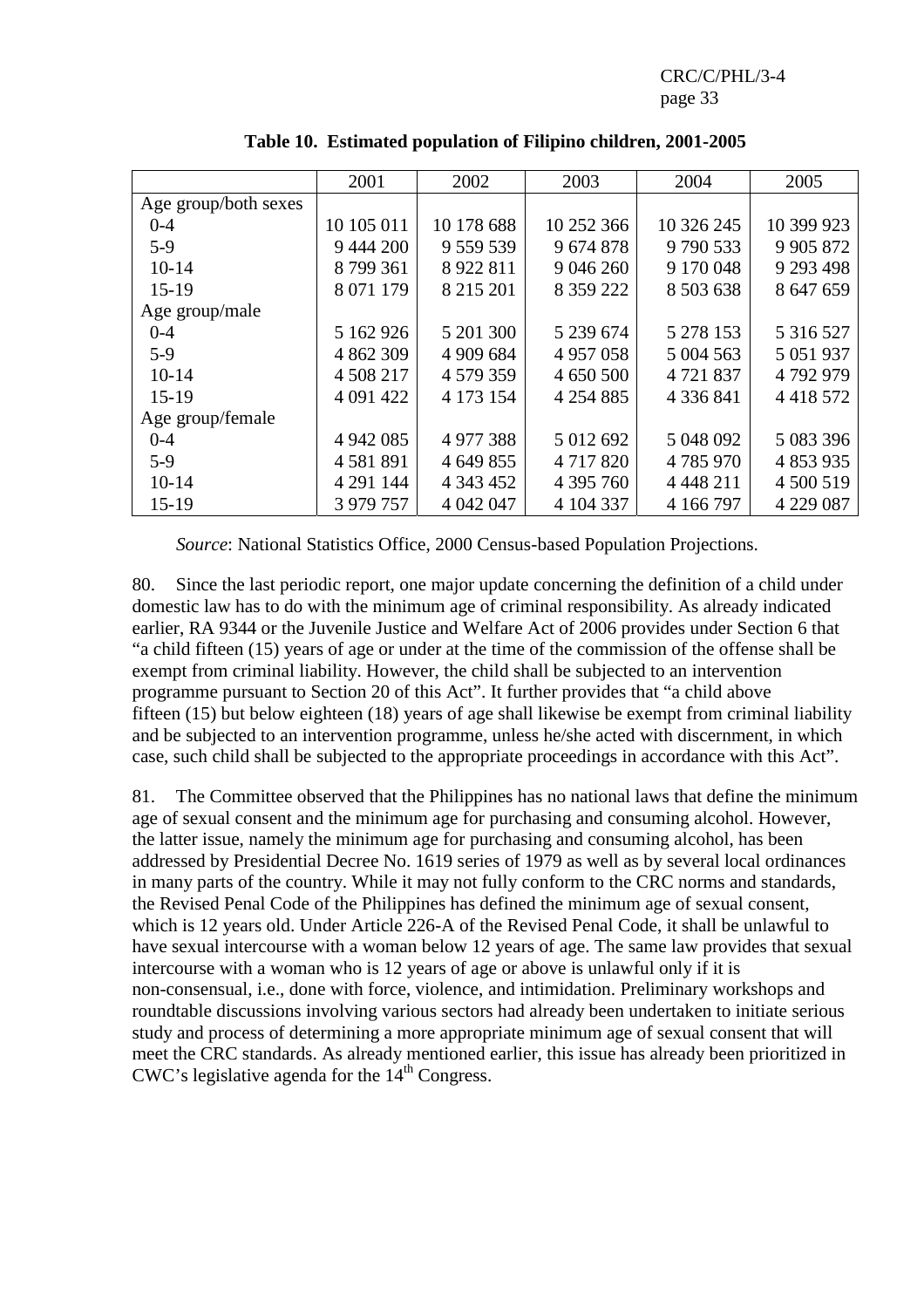#### **III. GENERAL PRINCIPLES**

#### **A. Non-discrimination**

82. In addition to the Child and Youth Welfare Code (Presidential Decree 603), the Family Code and RA 7610 or the Child Protection Act of 1992, several laws had been passed during the reporting period which address discrimination and violence against children. These are the (a) Anti-Trafficking in Persons Act of 2003, (b) Elimination of the Worst Forms of Child Labour Act of 2003, and (c) Anti-Domestic Violence Act of 2004. Despite these laws, however, children and women victims often face difficulties in seeking justice for discriminatory practices and crimes committed against them because of tedious litigation procedures, gender-insensitive court procedures, and anti-victim attitudes of some court personnel (these factors and difficulties persist despite ongoing efforts to make the legal and judicial system gender-sensitive and child-friendly).

83. Muslim children, indigenous and minority children, children living in poverty such as street children, children with disabilities and children in armed conflict areas, among others, continue to have poor access to and ineffective utilization of services in health, nutrition, education and other basic social services. Ongoing programmes in selected depressed provinces and municipalities in Mindanao such as the UNICEF-assisted  $6<sup>th</sup>$  Country Programme for Children, and the AusAID-supported Basic Education Assistance in Mindanao (BEAM), among others, have yet to show sufficient impact in addressing the magnitude of the problem. In addition, the Gloria Macapagal Arroyo Administration has likewise committed to the following priorities aimed at addressing the situation of children, women and families in Mindanao and other remote, poor and armed conflict areas. But just like the aforementioned foreign-assisted initiatives, these government actions have yet to show substantial results as reflected in the day to day lives of the children, women and families in these communities:

 (a) Establish education programmes that foster a culture of peace and justice, stress tolerance and unity in diversity, and equality in gender-relationships;

 (b) Implement the Comprehensive Mindanao Education Programme which includes scholarships for Muslim and indigenous women and girls;

(c) Accelerate the literacy of Muslim and indigenous women and girls;

 (d) Revise DepEd and CHED approved textbooks especially history to reflect the contribution of Muslim and indigenous people and women in nation-building; and

 (e) Protect women and children in armed conflict situation; find immediate solutions to the needs of these women, children and their families; pursue peace efforts and greater participation of women in negotiations and conflict-resolution.

84. The situation of girl children has been addressed through the Girl Child Plan (GCP) of 2000-2004, although the plan needs to be reviewed, assessed and updated. The Girl Child Plan can be seen as a bridge between the Philippine Plan for Gender Responsive Development (PPGD) and Child 21 or the Philippine National Strategic Framework for Plan Development for Children. The Girl Child Plan adopts a gender and development (GAD) framework for children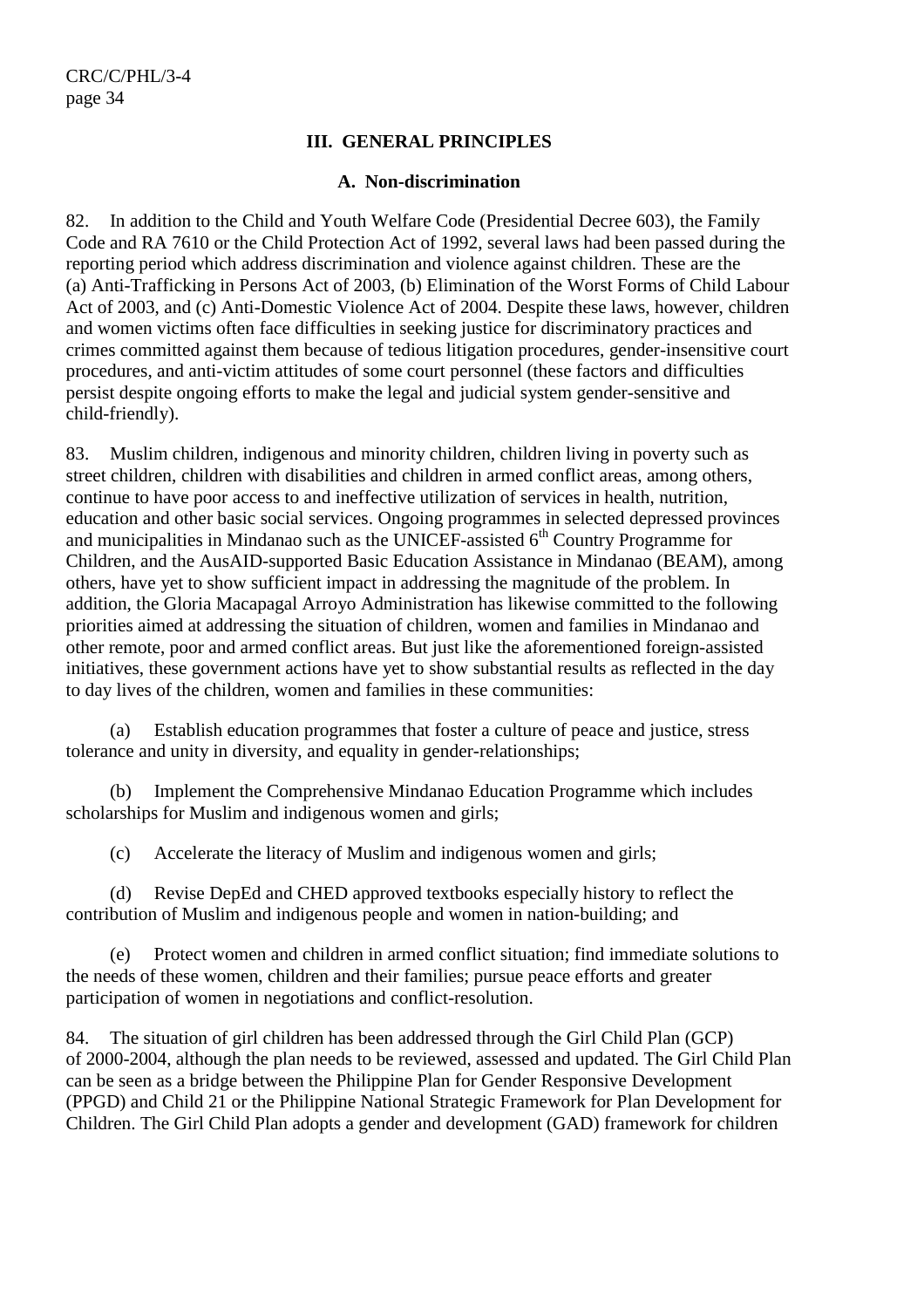wherein gender sensitivity to girl child issues is supposed to be mainstreamed and operationalized through the rights-based and life cycle approach adopted by Child 21. It aims to address discrimination against the girl child and recognizes girl child rights as priority development agenda. For this to happen, the Girl Child Plan must be updated and mainstreamed in the programmes of national government agencies and localized in the LGU development plans. There is also a need for gender-disaggregation of data on all relevant child rights indicators at all levels of documentation and reporting. CWC will build this into its Subaybay Bata Monitoring System, both in the macro and micro systems. Moreover, CWC will also expedite the finalization of the micro monitoring system.

85. Some critical issues affecting Filipino girl children, particularly Muslim and IP children, have to do with: (a) cultural attitudes and practices prejudicial to girl children such as pre-arranged, forced, and early marriages; (b) discrimination against girls in education and skills training as manifested in refusal of admissions for pregnant adolescents and unwed adolescent mothers; (c) inaccessible and unfriendly youth health services and inadequate sexual and reproductive health care; (d) vulnerability to economic exploitation, sexual abuse and exploitation, trafficking, pornography and violence at home, in school and in other institutional settings; (out of 7,606 reported cases of child abuse in 2006, 70 percent of victims were girls); and (e) limited opportunities, compared to boys, for participation in decision-making in the family and the community.

86. Regarding the situation of children born out of wedlock, the State party has yet to address the discriminatory provisions of existing laws such as the Family Code and RA 9255, in particular their classification as "illegitimate" children and their unequal right to inheritance. Both CWC and the Presidential Human Rights Committee (PHRC), particularly its sub-committee on CRC Monitoring, in partnership with the PLCPD will strengthen their advocacy and awareness-raising efforts to eliminate the remaining aspects of discrimination against children born out of wedlock and create public acceptance of a legislation providing equal rights and protection to these children.

#### **B. Best interests of the child**

87. In principle, upholding the best interests of the child is already well-established in the State party's legal and judicial system. The continuing challenge, however, lies in the effective and consistent enforcement of laws, policies, rules and procedures, programmes and interventions in a manner that the best interests of children are given primary consideration under any and all circumstances. This calls for a continuing sensitization of families, communities, local government units, national agencies and institutions, and the public at large on the Convention on the Rights of the Child, a task that the State party must continue doing. It also calls for continuing capacity building of the pillars of the justice system and all service providers in both government agencies and non-government organizations particularly at local level, as well as empowering families and communities to better protect, promote and fulfill the rights of children.

88. Broadly speaking, the biggest long-term challenge in upholding the best interests of the child is to create the structural conditions conducive to the promotion, protection and fulfillment of human rights, most especially children's rights. This requires strong and unrelenting political commitment and government capacity, as well as active civil society participation, to undertake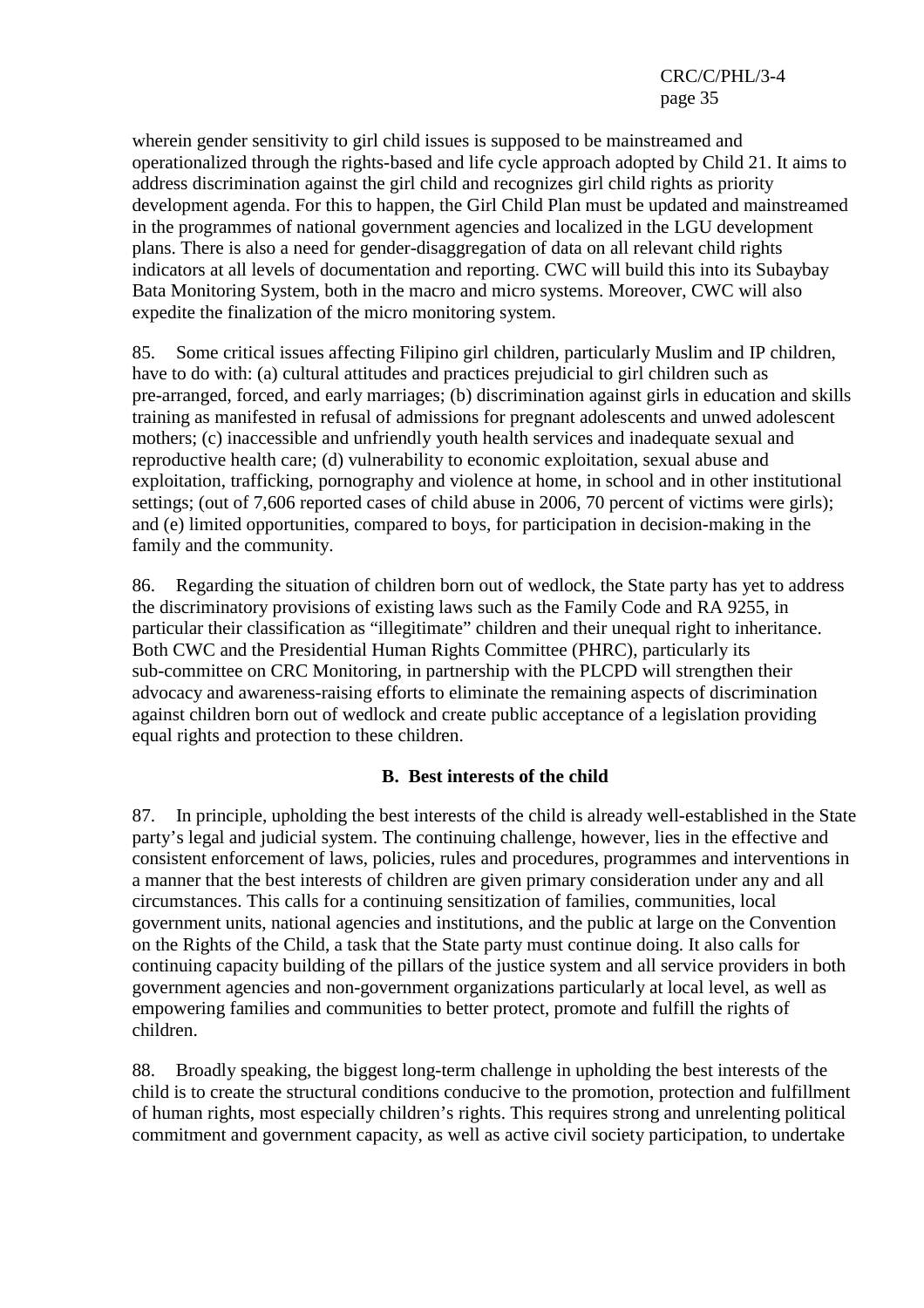all necessary measures that will (a) effectively eliminate poverty, (b) reduce disparities in wealth and resources, (c) wipe out rampant graft and corruption, (d) put an end to armed conflict and other forms of organized violence, (e) generate food and job security for families, (f) provide opportunities for education as well as health, nutrition and other social services to all without discrimination, (g) care for and protect the environment, and (h) bring peace and stability among families and communities, among others. These are the same conditions necessary for the State party to fulfill its commitment to achieve the WFFC goals and the MDGs.

### **C. The right to life, survival and development**

89. Official data from the Philippine Commission on Human Rights (PCHR) as well as the report of Melo Commission (created under Administrative Order No. 157 on 21 August 2006) which investigated extra-judicial killings of media men and social activists do not indicate cases involving children and minors. However, a report from an NGO called Karapatan (which literally means rights) showed that out of 185 cases of extra-judicial killings from January to November 2006, seventeen (17) were minors, students, and youth. That there had been children and minors involved in extra-judicial killings had also been corroborated by Amnesty International (AI) and the Asian Human Rights Commission (AHRC) as well as the Philip Alston report on extra-judicial killings in the Philippines.

90. Extra-judicial killings in the country are undisputed facts as born out not only by NGO reports but also by the reports of the PCHR, the Melo Commission and the Special Rapporteur of the UN Human Rights Council on extrajudicial, summary or arbitrary executions, Professor Philip Alston. The figures vary according to the source. During the period 2001-2006, Karapatan had recorded 724 extra-judicial killings; Amnesty International, 244; and Task Force Usig of the Philippine National Police, 136. While the figures are varied, they indicate a very serious threat to the right to life, survival and development.

91. As extra-judicial killing in the country has become a very serious concern, the PCHR through its Child Rights Center must now take extra efforts to do continuing surveillance, monitoring, reporting, investigation, and prosecution of cases involving children and minors. As an independent human rights institution, it is expected to take the lead in bringing the perpetrators to justice and should stand ready under any and all circumstances to promote and protect the right to life, survival and development, particularly of children. Its ability to network with NGOs and grassroots organizations should be maximized to monitor violations of children's rights in remote and hard-to-reach barangays and conflict-affected communities.

92. The Supreme Court recently convened on 16-17 July 2007 a multi-sectoral summit to gather inputs on how the judiciary could fully use its expanded powers under the Constitution as a guardian of civil rights and freedoms. This move of the Supreme Court to define new rules that will enhance the civil liberties of the citizenry is viewed as a significant step in addressing extra-judicial killings that have been taking place in the country. The Chief Justice himself has been leading this process. On several occasions, he emphatically remarked that extra-judicial killings are not only serious violations of human rights but also an assault to the rule of law and an indictment of the judicial system. An end result of the multi-sectoral summit is to institute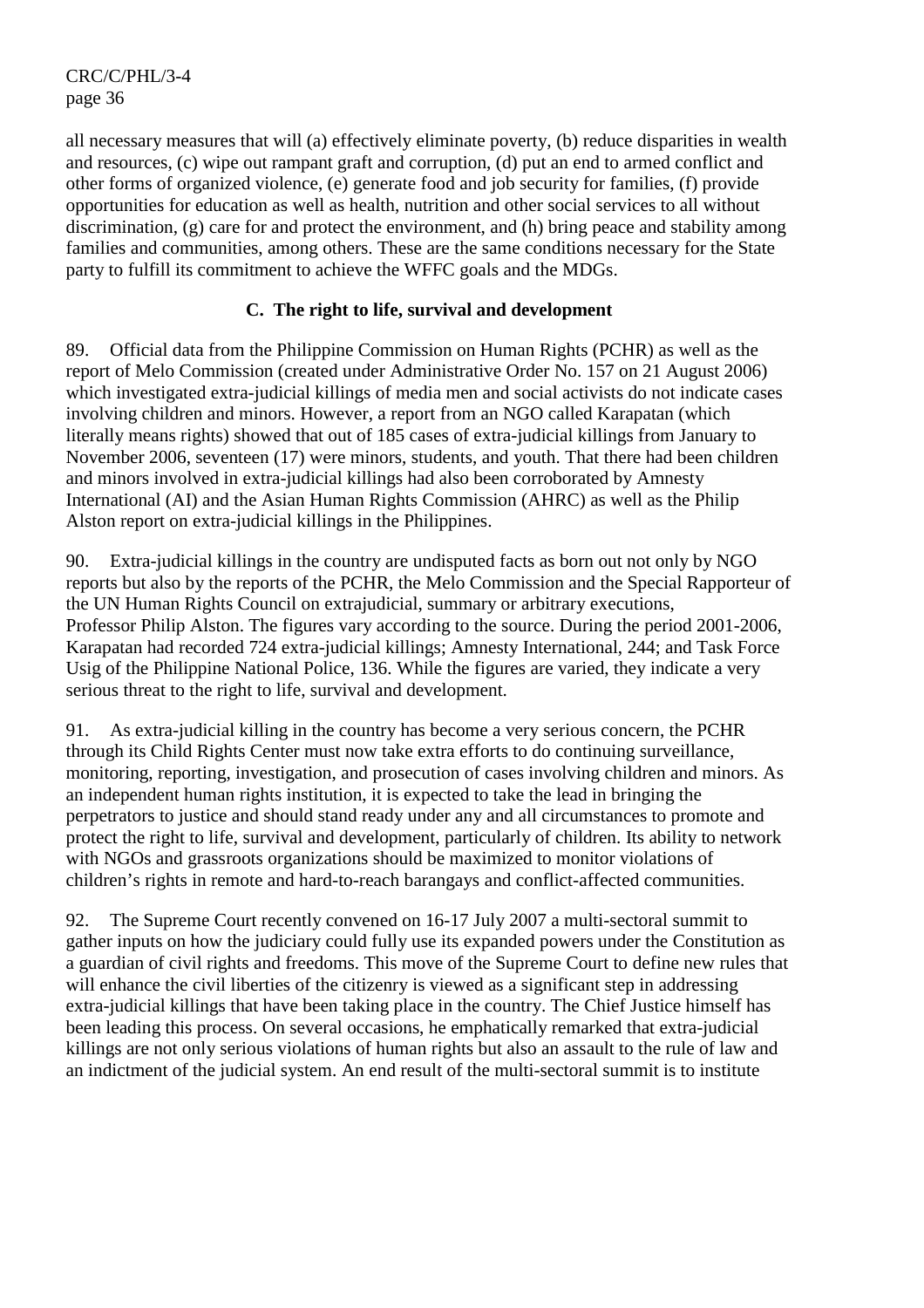appropriate measures to make the judicial system a more effective mechanism to protect human rights by making judicial rules and procedures more helpful to victims of extra-judicial killings, more forceful against the suspected perpetrators, and more demanding of government agents assigned to solve such cases.

93. On the issue of children sentenced with the death penalty, there were 36 minors (at the time of the commission of the offense) who were meted the death sentence since Republic Act 7659 or the Death Penalty Law of 1993 took effect. Fortunately, none of them were executed by lethal injection. Moreover, Republic Act 9346 which was enacted in 2006, while it did not abolish the death penalty, has prohibited judges from imposing death penalties. Instead of the death penalty, the judges shall impose life imprisonment without parole. However, 28 of the said minors are still detained at the New Bilibid Prisons in Muntinlupa; three (3) at the Metro Manila District Jail in Camp Bagong Diwa, Taguig; two (2) at the Iwahig Penal Farm in Palawan; and one (1) at the Correctional Institution for Women in Mandaluyong City. While the Public Attorney's Office has started to work on these cases, the Juvenile Justice and Welfare Council, through its concerned member agencies, will take the lead in pursuing appropriate and sustained actions on this situation.

94. Registration of newborn deaths and stillbirths needs further improvement by engaging all the more than 5,500 trained barangay civil registration agents and the local civil registrars (LCRs) in all the 132 cities and 1,496 municipalities around the country.

### **D. Respect for the views of the child**

95. The CWC Board approved and adopted in 2004 "The National Framework for Children's Participation (NFCP): A Guide for Promoting and Upholding Children's Participation in the Philippines". The framework evolved from previous initiatives and experiences in promoting participation of children and young people in various contexts: family, school, churches or faith communities, barangays, local government units, and selected national agencies and institutions. Through a series of consultations at local and regional levels, the children culled out lessons from their experiences and identified good practices in meaningful and effective child participation. These had been integrated into the framework which is now being used as a guide by children's organizations, child-focused NGOs as well as government agencies.

96. Some of these good practices that the children and child-focused NGOs identified include the following:

 (a) Family meetings and informal discussions during meals become venues for the children to express their thoughts, opinions and feelings. It helps when parents encourage their children to speak up in an open and caring atmosphere. On these occasions, family problems are discussed and decisions are made on schooling, career, finances, health needs and others. These are also venues to share significant events and stories about friends and school activities. Meaningful family discussions occur when the bond among family members is strong and if parents are aware of children's rights.

 (b) The existence of student councils in schools proves that children's participation is institutionalized. Campus journalism helps promote and sustain participation among children and students. Students organize and manage various associations or organizations. These are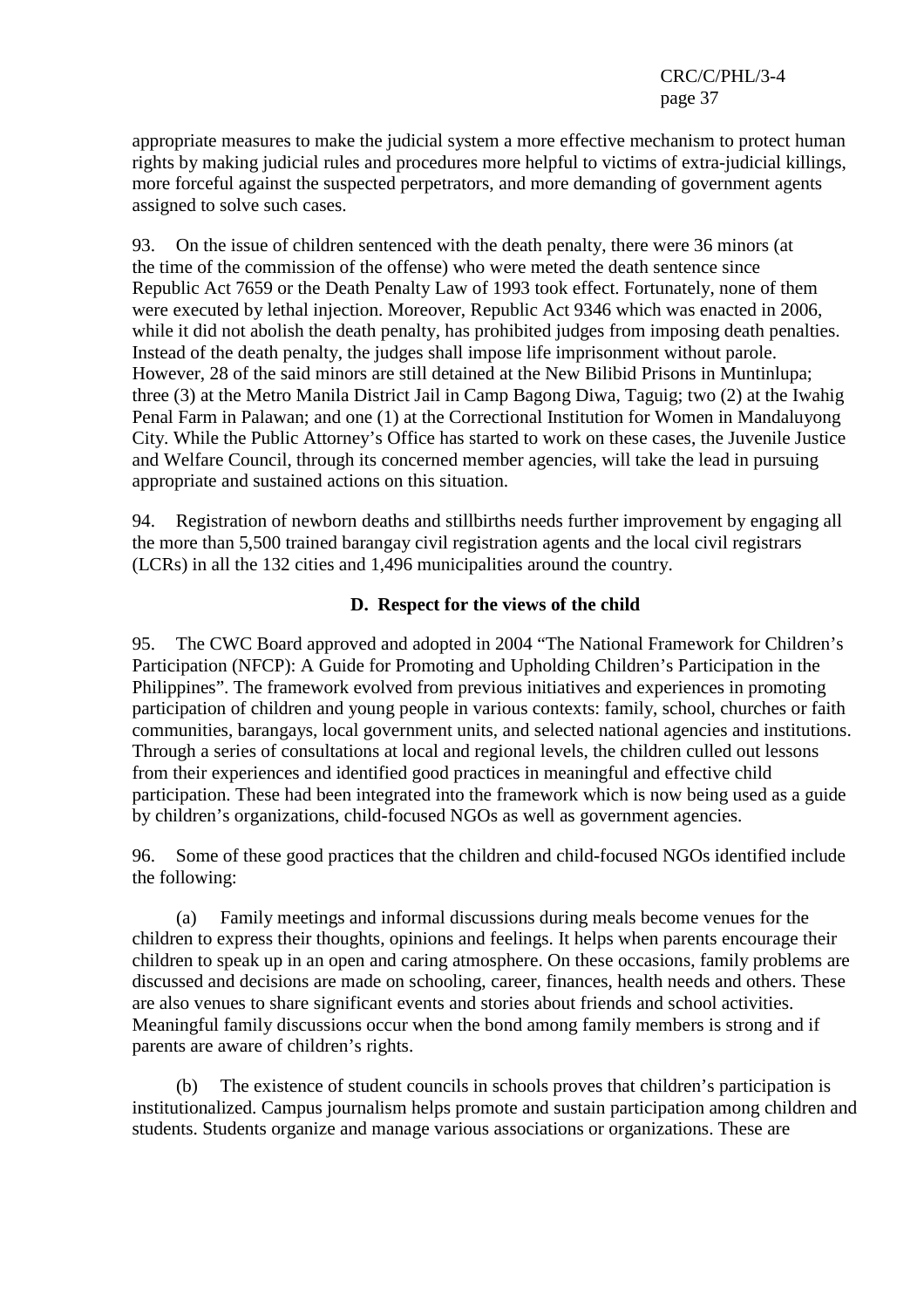effective avenues towards building social responsibility and citizenship among children and students. There are schools that have established mechanisms in reporting child abuse and other violations of children's rights.

 (c) In many church-related settings, it is important to sustain adult guidance in all children's activities. Often, there is strong partnership between adults and children. The adults provide a sense of security that enables the children to develop their capabilities. The formation of youth groups in the context of local church or faith community where they exercise different roles depending on their interests also helps in the development of children's capacity for meaningful and effective participation.

 (d) Even children and youth out of school, including street children and working children, have shown capacities for meaningful participation as shown in the experiences of the National Network on Street Children (NNSC) and the National Programme Against Child Labour (NAPCL) through such initiatives as the city assemblies and national conferences of street children and the Global March Against Child Labour.

 (e) Children's involvement in advocacy for child-friendly laws and institutions gives them opportunities to hone their skills such as writing letters and resolutions; developing information, education, and communication materials; producing tri-media presentations (i.e., theater-based presentations, community radio programme, mural making, photo exhibit, community billboard); conducting child-to-child community visits; participating in special and significant events; and participating in child-related government programmes and services.

 (f) Coalition building is a significant activity that builds and strengthens children's negotiating skills at various levels - among children's associations, with NGOs, church groups or faith-based organizations, local government units, and national government agencies and institutions. They have already demonstrated their advocacy, lobbying and negotiating skills in their participation in the local councils for the protection of children (LCPCs), the Board of CWC, and in the National Anti-Poverty Commission Children Basic Sector (NAPC-CBS), among others.

97. In the review of the Communication component of the GOP-UNICEF 6th Country Programme for Children in May 2007, two key results on child participation were highlighted: (a) youth reporters of KNN in selected focus areas produce at least 180 segments to promote the rights of children in mainstream television; and (b) boys and girls in the focus areas exercise their right to express their opinions through the Sangguniang Kabataan (SK for short, which means youth council in English) and other associations and groups dealing with children's rights. Regular airing of KNN, a weekly TV magazine made by and for youth is broadcast weekly and provides a forum for children and young people to express their authentic opinions. Child participation in mass media and child participation in governance are two models of child participation which, if brought to scale, can generate broader public awareness of and respect for children's rights.

98. As already indicated earlier, the participation of children and young people has already been institutionalized at the local level through the Sangguniang Kabataan (SK) as provided for under RA 7160 or the Local Government Code of 1991. In addition, children and young people's participation has also been institutionalized in key national bodies such as: (a) the Council for the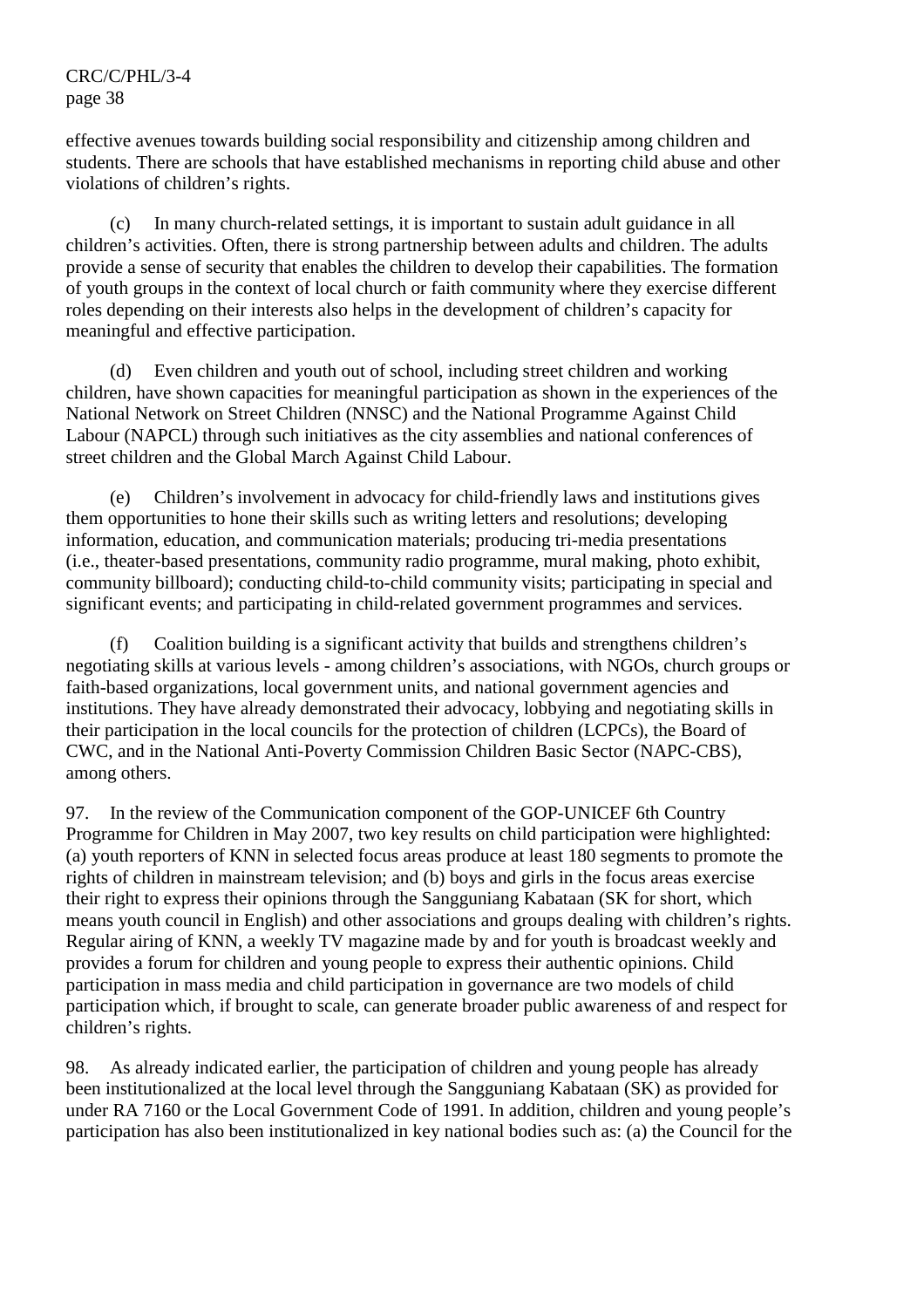Welfare of Children (CWC) as provided for under PD 603 as amended by RA 8980 or the ECCD Law; and (b) the National Anti-Poverty Commission-Children Basic Sector (NAPC-CBS) pursuant to the Implementing Rules and Regulations of RA 8425 or the Social Reform and Poverty Alleviation Act. A child representative already sits in the National Board of the CWC. In the case of NAPC, the children - officially recognized as a basic sector - are represented by fifteen (15) sectoral representatives who constitute the NAPC-CBS Sectoral Council. The NAPC-CBS Sectoral Council has formulated their sectoral agenda for the period 2005-2008 which spells out their priorities in advancing their rights to health and nutrition, education, special protection and participation in the overall context of the government's social reform agenda and poverty reduction programme.

99. Beyond all these spaces and opportunities for child participation already in place, there is still the deeper challenge of challenging and changing society's values, attitudes and norms which still tend to promote conformity and therefore discourage independent and critical thinking and decision-making which are so essential in the functioning of a truly participative and democratic society. This is where massive awareness-raising on the meaning and implications of Article 12 of the CRC becomes urgent and important. In the concrete, these efforts should be measured through a set of core indicators on effective and meaningful participation by children and youth.

# **IV. CIVIL RIGHTS AND FREEDOMS**

### **A. Birth registration**

100. The Committee noted the difficulties encountered by the State party in ensuring timely birth registration, the fact that birth registration is not free and not equally accessible to all parents particularly those in remote areas and among minority groups and indigenous peoples, and the issue of simulation of birth certificates.

101. At present, there are 2.6 million unregistered children in the country. Majority are Muslim and IP children. The regions with the highest numbers of unregistered children are ARMM, Eastern Visayas, Central Mindanao, Western Mindanao, and Southern Mindanao. Seventy (70) percent of unregistered children are found in these five regions.

102. The first organized and targeted effort to address the issue of unregistered children was through the Unregistered Children Project (UCP) jointly implemented by Plan Philippines and the National Statistics Office (NSO) during the period 2000-2004. The UCP then covered 32 municipalities and two (2) cities where many unregistered Muslim and IP children and children in need of special protection (CNSP) were found. Building on the lessons learned from the UCP, a second phase called Birth Registration Project (BRP) has been implemented jointly by NSO and Plan for the period 2004-2007. The BRP has expanded to 127 municipalities in all the 17 regions of the country and has the goal of achieving 100 percent birth registration.

103. The specific objectives of the BRP include: (a) institutionalization of the Barangay Civil Registration System (BCRS) in order to make the civil registration system more accessible to the people, (b) using IEC strategies and tools, achieve nationwide awareness-raising on the right of children to name and nationality, (c) advocate for relevant laws, policies and procedures on birth registration, and (d) train civil registrars and civil registration agents to make them more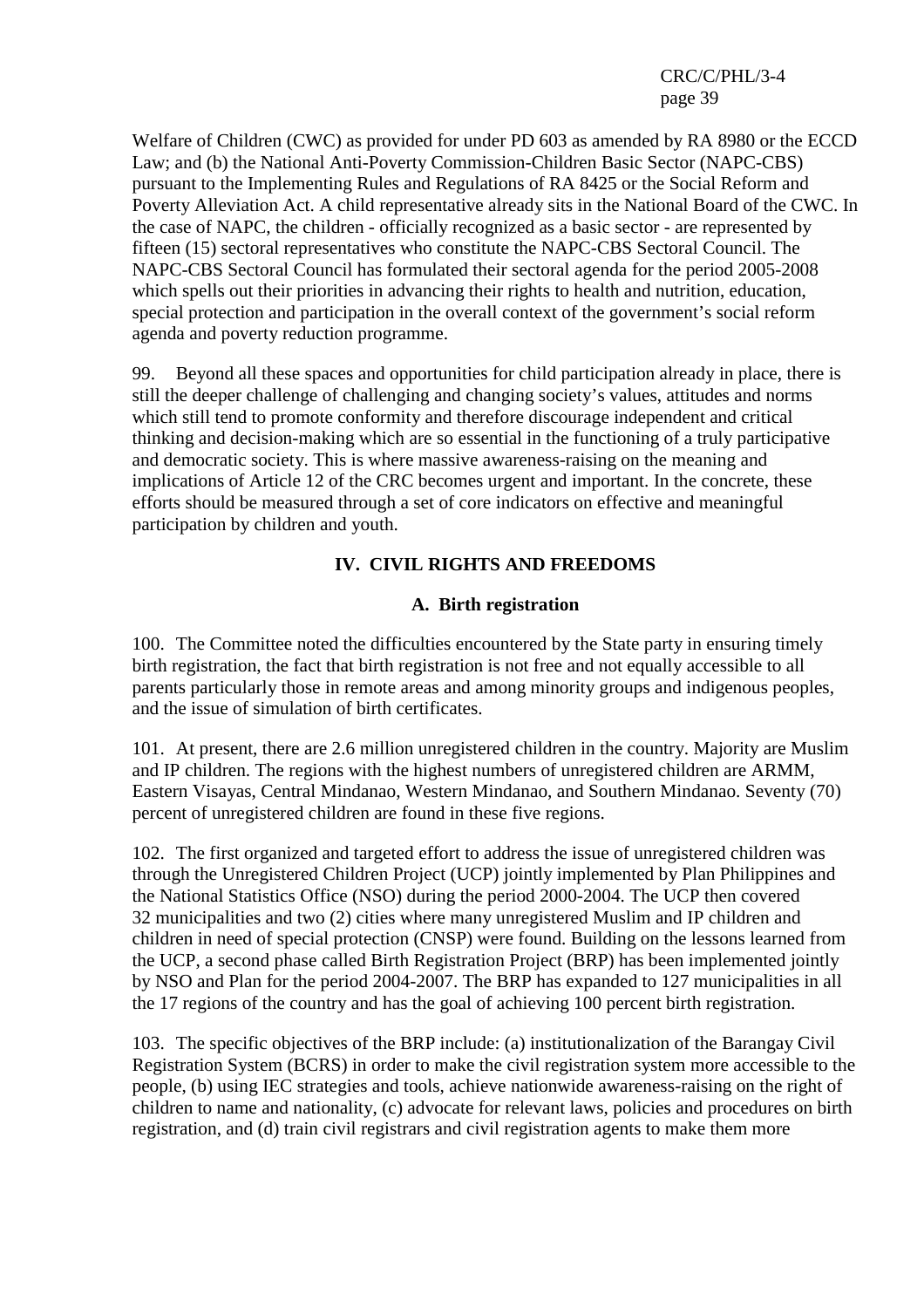equipped, responsive and committed to the goal of 100 percent birth registration. As in the UCP, the geographic areas covered by the BRP are municipalities and cities where many Muslim and IP children and CNSP are located. UNICEF, through the  $6<sup>th</sup>$  Country Programme for Children, augments the efforts of NSO and Plan under the BRP through its support to LGU training programmes for frontline health workers integrating modules on birth registration.

104. The following gains have already been achieved through the UCP and the BRP:

 (a) One hundred twenty (127) municipalities now have computerized birth registration systems;

 (b) As of 2006, there were 1,987 barangay chairmen; 2,405 barangay secretaries; and 5,508 barangay civil registration agents trained on the civil registration law and procedures of mobile birth registration;

 (c) 1,863,232 unregistered children have been registered broken down as follows: 970,304 boys and 892,928 girls as of 2006;

 (d) February 23, 2005 and every year thereafter has been proclaimed by the President as National Birth Registration Day;

 (e) Passage of Republic Act 9048, an act authorizing the city/municipal civil registrar or consul general to correct a clerical or typographical error in an entry and/or change of first name or nickname in the civil register without the need for s judicial order;

Issuance of Administrative Order No. 3 Series 2004, on the rules and regulations governing registration of acts and events concerning civil status of indigenous peoples;

 (g) Issuance of Memorandum Circular 2004-01 concerning birth registration for children in need of special protection; and

 (h) Establishment of Barangay Civil Registration System (BCRS) as a grassroots mechanism to facilitate and sustain 100 percent registration at all times.

105. Despite the above gains, there are still unregistered children out there and given the annual population growth rate of 2.11 percent, more than a million children need to be registered each year. In the meanwhile, the BRP must address existing barriers to birth registration which include, among others, the following: (a) lack of awareness among parents, particularly among Muslims and IPs, on the relevance of birth registration, (b) economic costs involved discourage poor parents from registering their children (while the civil registry law states that birth registration is free, some local ordinances on civil registration seek to generate revenues for local government units), (c) remaining gaps in civil registration law and procedures, and (d) physical and geographical barriers affecting families living in remote and hard-to-reach barangays, although the latter obstacle has been remedied by forming mobile civil registration teams in selected areas. There will be continuing training on the barangay civil registration system (BCRS) to reach more barangays, particularly those where Muslim and indigenous families are found and those which are inaccessible and affected by armed conflict.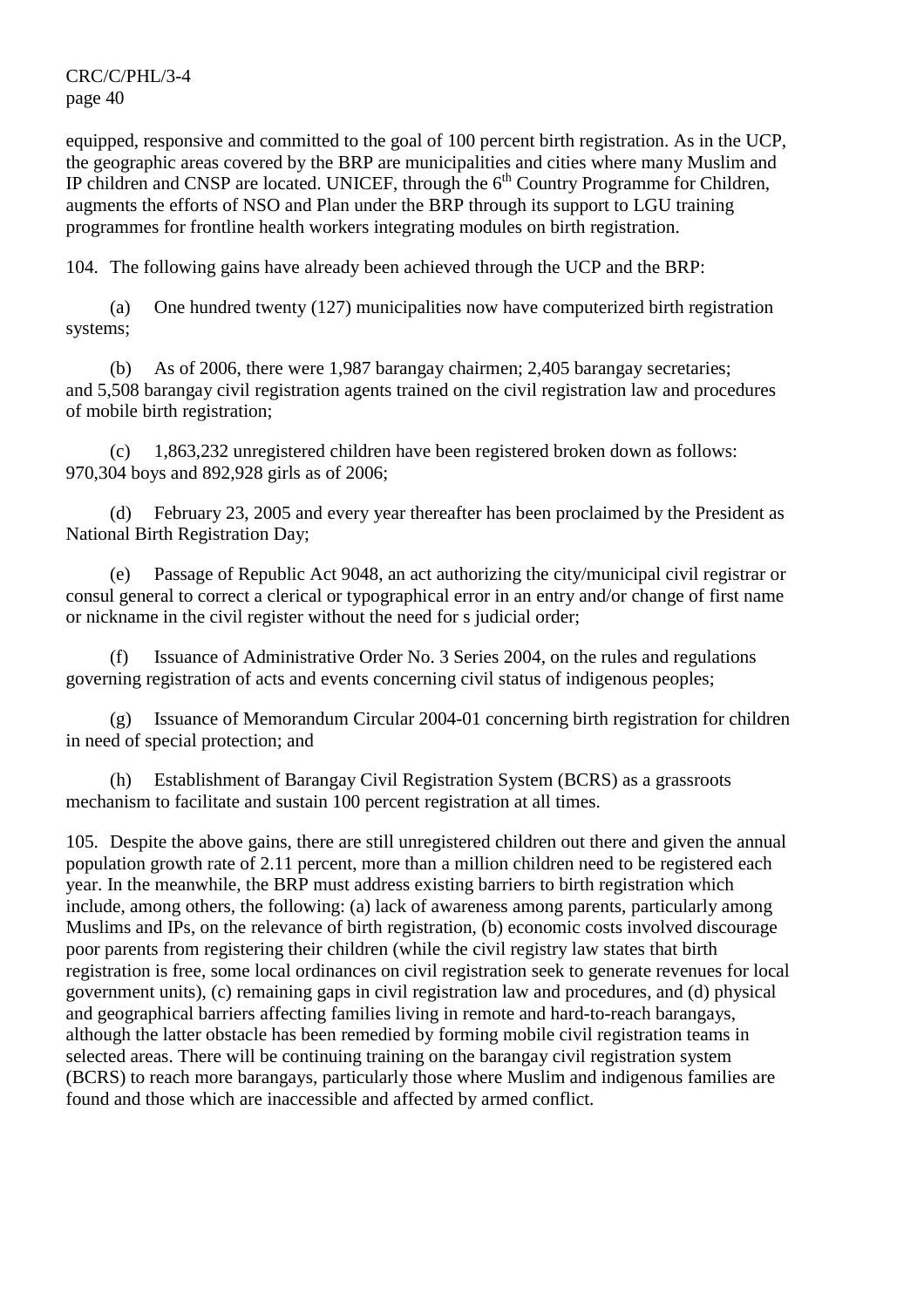#### **B. Name, nationality and identity**

106. The number of documented overseas Filipino workers (OFWs) increased by 1.4 percent from 1,204,862 in 2005 to 1,221,417 in 2006. The OFWs are found in 197 country destinations, the top 10 of which are: Saudi Arabia, United Arab Emirates, Hong Kong, Kuwait, Qatar, Taiwan, Singapore, Italy, United Kingdom, and South Korea. Birth registration of children of OFWs born abroad has emerged as an issue that needs to be addressed. While Japan is not among the top 10 countries, an NGO report shows that there are about 100,000 Japanese-Filipino children who are not only discriminated upon on the basis of birth status but are most likely unregistered. They are therefore deprived of their right to name, nationality and identity as well as basic services.

107. Thus far, pursuant to the provisions of RA 8042 or the Migrant Workers and Overseas Filipinos Act, the key actions taken to address the situation of unregistered and undocumented children born abroad include the following: (a) overseas parents have been advised through the Philippine embassy or consulate in the country where they work to register their children born abroad; and (b) as part of their functions, lawyers and social workers assigned to the different Migrant Workers and Other Overseas Filipinos Resource Centers (MWOFRCs) conduct awareness-raising sessions with parents on the need and value of birth registration. To date, there are more than 20 MWOFRCs in countries with large concentration of Filipino overseas workers including Saudi Arabia, UAE, Hong Kong, Kuwait, Qatar, Taiwan, Singapore, Italy, United Kingdom, and South Korea, among others. In addition, the DSWD has strengthened its social welfare services in the above-named countries by assigning professional social workers who have been oriented and trained on the various issues and challenges in protection of children's and women's rights, including the right of a child to a name, identity and nationality.

108. A report from the National Statistics Office (NSO) in 2003 showed a total number of 1,669,442 registered live births which included the number of births of mothers residing abroad, but the report did not indicate the exact figures for children born abroad. Thus, the number of Filipino children born abroad whose births are properly registered and documented is not yet exactly clear, although the DSWD reported some 46 undocumented and overstaying Filipino children in Japan who were registered by Filipino social workers based at ISS-Japan in 2006. Likewise, the Center for Japanese Filipino Children's Assistance (CJFCA) which is composed of lawyers, Japanese and Philippine government agencies and NGOs such as the Development Action for Women Network (DAWN) has an ongoing birth registration programme. Despite these efforts, the task ahead is for the Department of Foreign Affairs (DFA), the Department of Social Welfare and Development (DSWD), the Commission on Filipinos Overseas (CFO), and the other concerned agencies to include the registration of birth of Filipino children born abroad as part of their priority concerns and institute the necessary processes and procedures to ensure registration of birth.

#### **C. Torture and other cruel, inhuman or degrading treatment or punishment**

109. The Committee's concern about reported cases of torture and other cruel, inhuman or degrading treatment or punishment of children, particularly children in detention, has been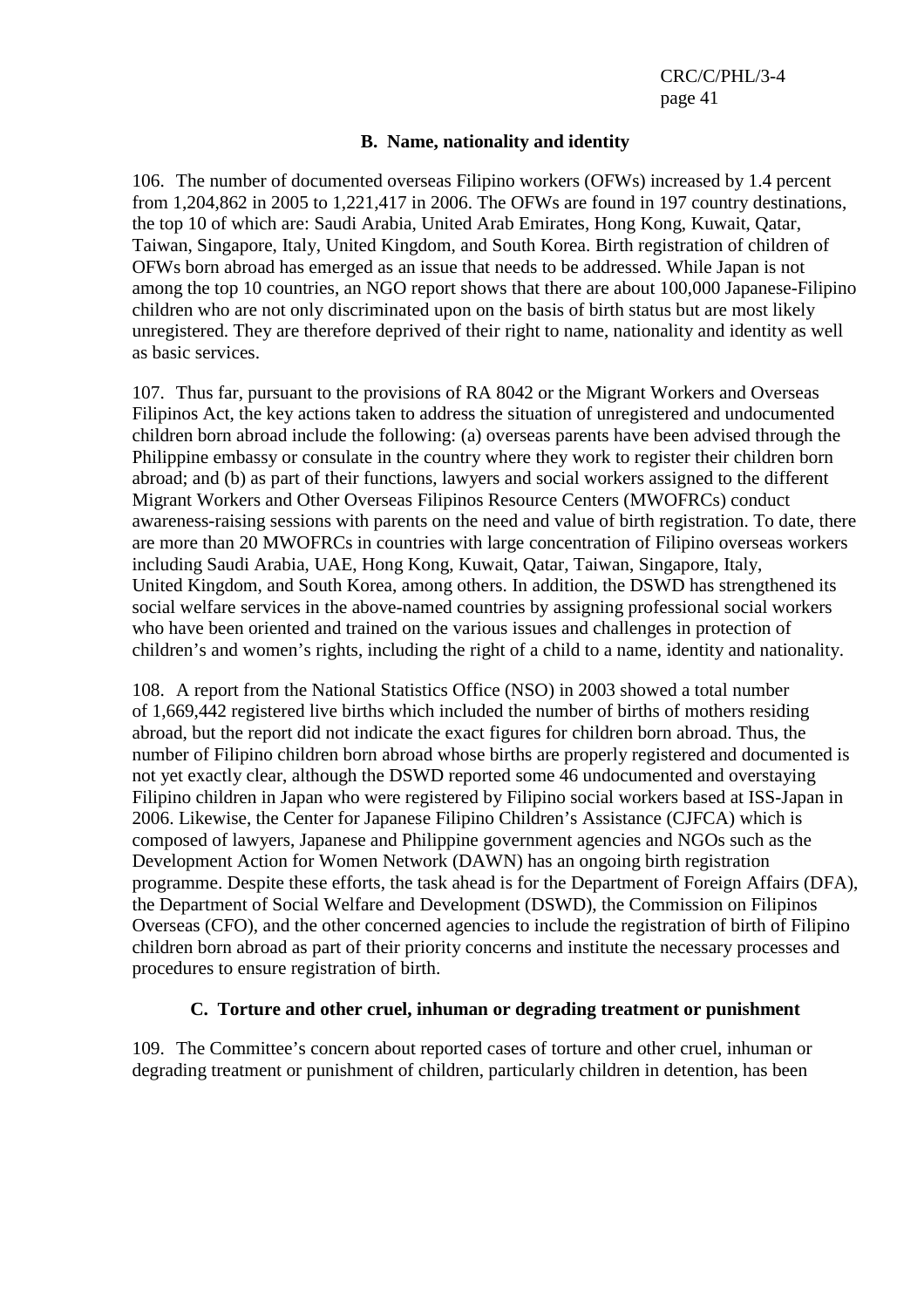addressed legally through the enactment of RA 9344 or the Juvenile Justice and Welfare Act of 2006. To reiterate, the relevant provisions of RA 9344 prohibiting torture are found in Section 5 and Section 61. Section 5 enumerates the rights of the child in conflict with the law which includes, among others:

 (a) The right not to be subjected to torture or other cruel, inhuman or degrading treatment or punishment;

 (b) The right not to be imposed a sentence of capital punishment or life imprisonment without the possibility of release;

 (c) The right not to be deprived, unlawfully or arbitrarily, of his/her liberty; detention or imprisonment being a disposition of last resort, and which shall be for the shortest appropriate period of time;

 (d) The right to be treated with humanity and respect for the inherent dignity of the person, and in a manner which takes into account the needs of a person of his/her age. In particular, a child deprived of liberty shall be separated from adult offenders at all times.

110. Moreover, Section 61 of the same law provides that the following and any similar acts shall be considered prejudicial and detrimental to the psychological, emotional, social, spiritual, moral and physical health and well-being of the child in conflict with the law and therefore prohibited:

(a) Employment of threats of whatever kind and nature;

 (b) Employment of abusive, coercive and punitive measures such as cursing, beating, stripping, and solitary confinement;

 (c) Employment of degrading, inhuman and cruel forms of punishment such as shaving the heads, pouring irritating, corrosive or harmful substances over the body of the child in conflict with the law, or forcing him/her to walk around in the community wearing signs which embarrass, humiliate, and degrade his/her personality and dignity; and

 (d) Compelling the child to perform involuntary servitude in any and all forms under any and all instances.

111. The Juvenile Justice and Welfare Council has been conducting orientation and training seminars for the pillars of the justice system towards the effective implementation of the law. Thus far, 300 out of 2,195 prosecutors nationwide have been oriented and trained on the law and its implementing rules and regulations. Based on the inventory of the Juvenile Justice and Welfare Council, as of June 2007, the number of children in conflict with the law (CICL) nationwide decreased to 1,392 from 5,297 in December 2006. The cases of the rest of the CICLs are currently under review by the JJWC for proper disposition.

# **D. Corporal punishment**

112. The Philippine report to the UN Study on Violence Against Children (VAC) underscored the need to address the issue of physical abuse, including corporal punishment, in the home, in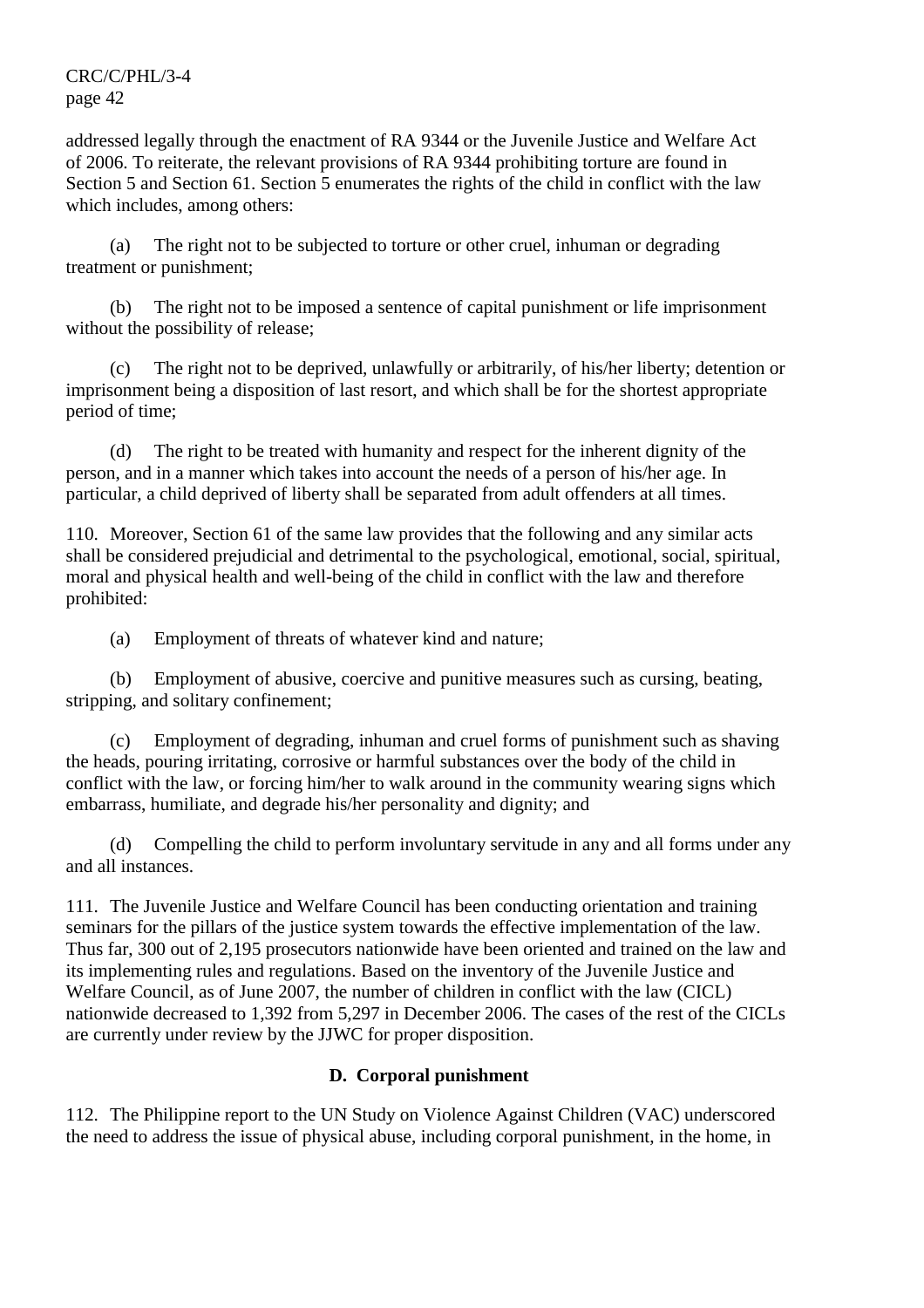school, and other institutional settings like detention facilities, rehabilitation centers, and child-caring and placement agencies, among others. To date, there is still no comprehensive study on the nature and extent of corporal punishment in different settings, although there are existing agency reports which can serve as starting points for advocacy and programming.

113. For instance, the Child and Adolescent Psychiatrists of the Philippines, Incorporated (CAPPI) has estimated that between 500-800 child abuse cases are committed by teachers each year. According to a CAPPI survey in 2006, 50 percent of perpetrators of child abuse in the school setting were teachers, while small number involved janitors, bus drivers and other school personnel. These abuse cases happen despite the existence of a Service Manual for Teachers which provides that slapping, jerking or pushing a student, imposing tasks as penalty, and meting out cruel and unusual punishment constitute a cause for dismissal of a teacher. Teachers also account for five (5) percent of the perpetrators of physical abuse and three (3) percent of sexual abuse of children who were assisted by the Child Protection Unit (CPU) Network spearheaded by the University of the Philippine-Philippine General Hospital (UP-PGH) Child Protection Unit.

114. Save the Children Sweden's Comparative Research on the Physical and Emotional Punishment of Children (2005), which includes the perspectives of 3,322 children from eight countries in Southeast Asia and Pacific Region including the Philippines, revealed that physical and emotional punishment is widely used in these countries and, interestingly, the methods are very similar - spanking, hitting using specific objects like a stick or belt, punching, kicking and verbal assault. An unpublished study also conducted by Save the Children Sweden in the Philippines (2005) revealed that 85 percent of children interviewed said they are being punished in the home, with spanking as the most common (65 percent). Children are commonly punished for breaking house rules, misdemeanors and misbehaving, and failure to do chores or assigned tasks. Seventy-seven (77) percent of the children interviewed want their parents to use more positive ways of disciplining (e.g., explaining nicely, giving advice, teaching what is good, understanding and forgiving, caring for and loving the child, saying sorry, praising). A considerable number, however (33 percent) do not know or could not identify any other option for disciplining them.

115. There is also a need to look into the situation of children in child-caring or residential institutions such as orphanages, drop-in centers, half-way homes, and rehabilitation centers. In 2002, there were 117 licensed social welfare agencies operating 197 residential institutions with 8,339 children under their care. These increased to 787 licensed social welfare agencies serving 11,130 children in 2006. These residential institutions had been managed by DSWD, LGUs, and NGOs including faith-based organizations. It has been noted that there have been occasional reports of harsh treatment and punishment in these institutions, which therefore requires immediate attention and continuing monitoring by DSWD as part of its licensing and accreditation functions.

116. As the Committee on the Rights of the Child observed, while Republic Act 7610 broadly defines child abuse to include corporal punishment, there is yet no explicit law prohibiting corporal punishment in the home, in schools and other institutional settings, except for children in conflict with the law and children in detention who are now adequately given protection and more humane treatment under the Juvenile Justice and Welfare Act enacted in 2006. This fact has been reinforced by a 2006 Save the Children-UK study which reviewed and analyzed various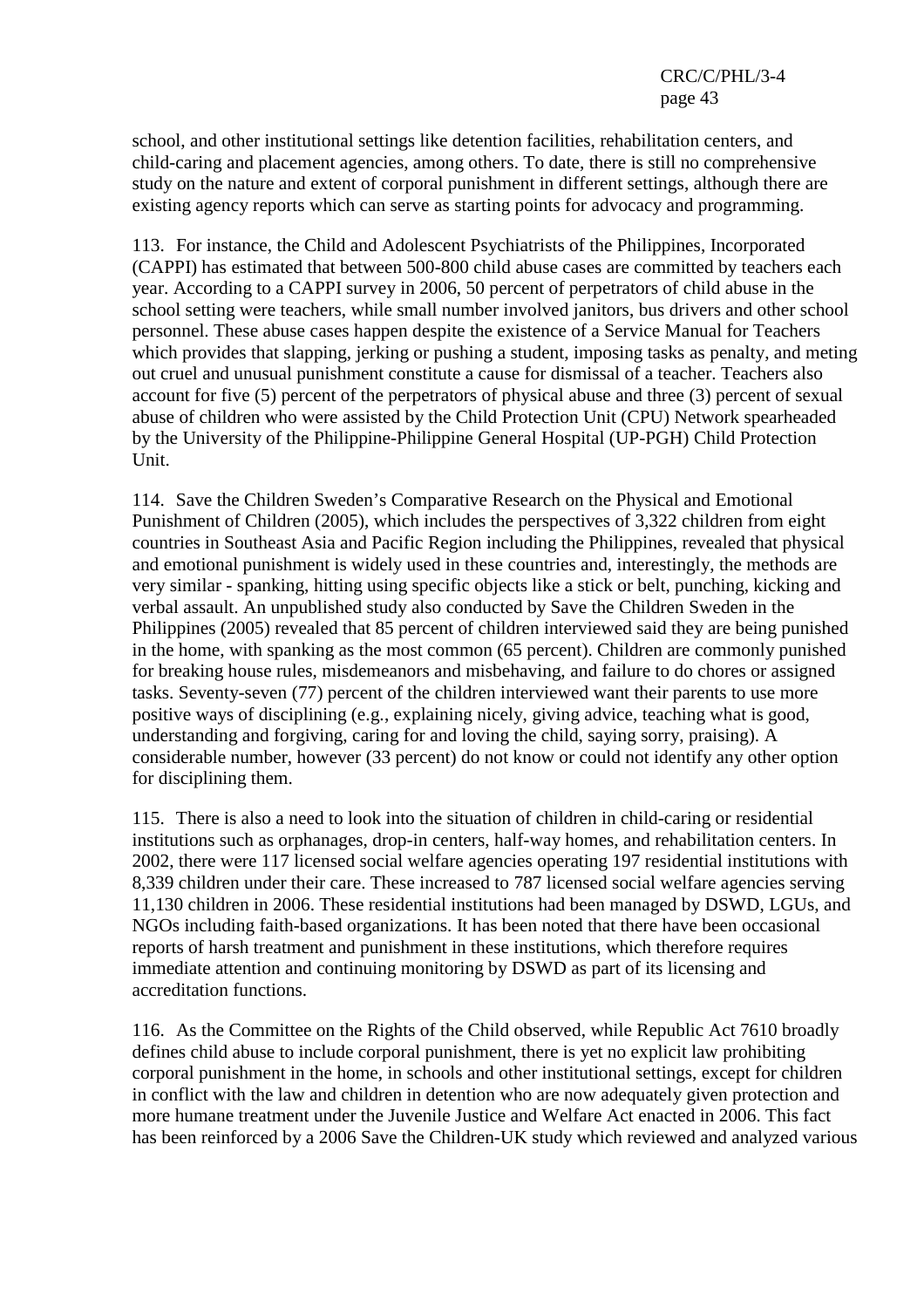existing Philippine laws related to discipline and punishment of children within the family. The study found that current legislative provisions are too general and vague to guide parents in the exercise of their right to discipline children, and more importantly, to protect the physical integrity and human dignity of children.

117. In the meanwhile, following some recommendations of the Philippine VAC report, advocacy and public education campaigns and community-based education programmes on the harmful impact on children of corporal punishment and other violent forms of discipline have been prioritized by DSWD and the LGU social welfare officers. More specifically, the training modules on Parent Effective Services (PES) and Empowerment and Reaffirmation of Paternal Abilities (ERPAT) developed by DSWD in partnership with UNICEF and NGOs are being revised to make them explicitly rights-based and to include topics on positive and non-violent forms of discipline based on a deeper understanding of the psychosocial dynamics of Filipino children. The Inter-Agency Council on Violence against Women and their Children (IAC-VAWC) has already developed a Strategic Plan for the period 2007-2010 which addresses various forms of violence not only against women but also children.

118. More in-depth studies have been initiated this year by the CWC to look into violence against children in the home (in partnership with Save the Children-Sweden) and in the schools (in partnership with the Philippine Women's University and UNICEF). The results of these studies will serve as basis not only for the CWC's legislative advocacy for the 14<sup>th</sup> Congress but also for broader public awareness-raising on issues concerning discipline and corporal punishment and developing programmes to better protect children from abusive forms of discipline at home, in schools and other institutional settings.

# **V. FAMILY ENVIRONMENT AND ALTERNATIVE CARE**

# **A. Parental responsibilities**

119. As of 2006, the number of documented overseas Filipino workers (OFW) was 1,221,417 which increased by 1.4 percent from 1,204,862 in 2005. Given the migration data for the period 2001-2006, it is very likely that number of overseas Filipino workers will continue to increase annually. Several studies have shown that migration brings about disruptions and changes in the family situation, particularly in care giving arrangements which may have adverse effects on the emotional and psychological development of children. Children usually long for the presence of the migrant parent, especially if it is the mother who is away.

120. To address this situation, the Department of Social Welfare and Development (DSWD) has issued a series of administrative orders, the most recent of which is Administrative Order No. 05 series 2006 providing guidelines on the implementation of international social welfare services for Filipino nationals working or residing in foreign countries pursuant to the Implementing Rules and Regulations of RA 8042 or the Migrant Workers and Overseas Filipinos Act of 1995. The guidelines address the most common social welfare concerns affecting migrant Filipino workers which have to do with (a) labor-related issues such as non-payment of wages, (b) psychological, physical and sexual abuse, (c) trafficking, and (d) repatriation, among others. The core of social welfare interventions include social integration services, counseling, critical incident stress debriefing, provision of limited basic services, referrals, registration of children's birth, repatriation and humanitarian services.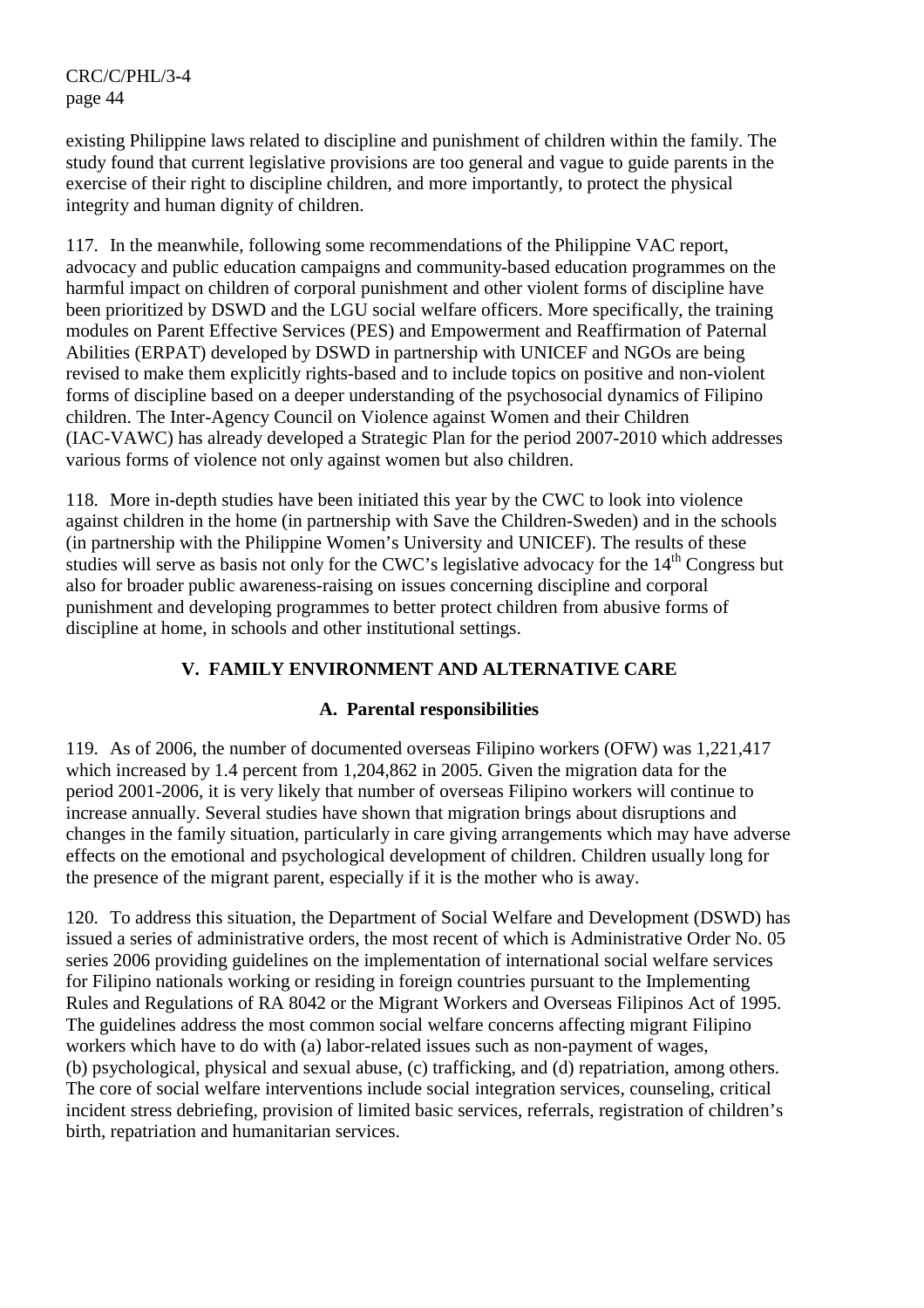121. As provided under RA 8042, in countries where there are at least 20,000 Filipino migrant workers, the Government will establish a Migrant Workers and Other Overseas Filipinos Resource Center which will provide the following services: (a) counseling and legal services, (b) welfare assistance, (c) registration of undocumented workers, (d) gender-sensitive programmes to assist particular needs of women migrant workers, (e) monitoring of the daily situations, circumstances and activities affecting migrant workers and other overseas Filipinos, (f) and orientation programmes for returning workers and other migrants. As of December 2006, a total of 22,594 OFWs in crisis situations were provided with social welfare services by DSWD social workers.

122. An Inter-Agency Task Force for Deportees from Malaysia, composed of the Department of Foreign Affairs (DFA), Department of Health (DOH), Office of Muslim Affairs (OMA), Philippine Overseas Employment Administration (POEA), Department of Labor and Employment-Overseas Workers Welfare Administration (DOLE-OWWA), Philippine National Police (PNP), Technical Skills and Development Authority (TESDA), Department of Trade and Industry (DTI), and Department of Social Welfare and Development (DSWD), has been organized in accordance with the RP-Malaysia Joint Committee on Sabah Repatriates to monitor deportation of undocumented Filipinos in Malaysia. From 2003-2006, a total of 31,268 deportees had been recorded and assisted. Of this number, 11,108 were family members of registered adult deportees and 3,903 were children.

123. Another initiative to improve parental responsibilities in-country is the Responsible Parenting Movement (RPM) which calls for the orientation of couples to make them aware of their basic responsibilities as parents, awakening in them a sense of responsibility and commitment toward their family and to consider responsible parenting as a way of life toward the attainment of sustainable development. The movement targets 4.2 million couples from 2007-2010. Thus far, 3,686 classes on responsible parenting had been held in 3,810 barangays for 40,110 couples from January to July 2007. The RPM is coordinated by the Commission on Population.

## **B. Recovery of maintenance for the child**

124. Up till now, the State party has yet to initiate sufficient and concrete efforts to ensure recovery of maintenance for the child, particularly from parents working abroad or parents who are foreign nationals. Within the country, there is a need to review and enforce relevant provisions of already existing laws such as the Family Code and the Child Protection Act of 1992 and make these as basis for instituting mechanisms for enforcement of maintenance orders. In addition, pertinent provisions of RA 8972 or the Solo Parents' Welfare Act of 2000 should be considered in ensuring benefits for the child including education, health and shelter assistance.

125. In so far as the recovery of maintenance abroad, the Center for Japanese-Filipino Children's Assistance (CJFCA) has undertaken networking and advocacy activities for child support and recovery of maintenance from Japanese fathers. Outside of this initiative for Japanese-Filipino children, efforts on recovery of maintenance from parents in other countries have been nil. Moreover, the Philippines has yet to ratify the Hague Convention of 2 October 1973 on the Law Applicable to Maintenance Obligations and the Hague Convention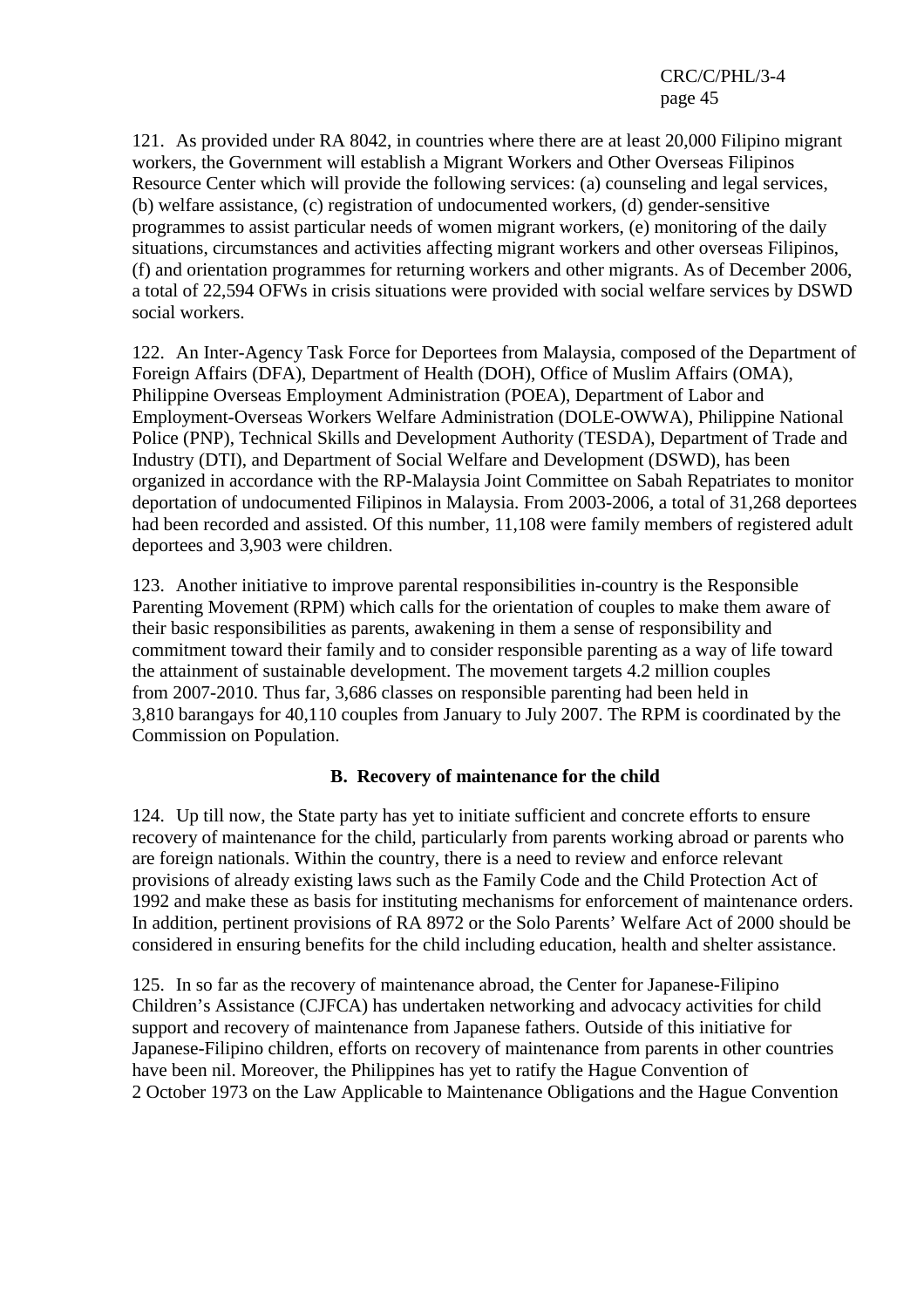of 2 October 1973 on the Recognition and Enforcement of Decisions Relating to Maintenance Obligations. The Philippines is seriously looking into the ratification of these Conventions so that it will have firm basis for making reciprocal arrangements on recovery of maintenance with the relevant countries.

## **C. Foster care and adoption**

126. Failure to enact the Foster Care Bill during the  $13<sup>th</sup>$  Congress means that DSWD should intensify its advocacy efforts through the Legislative Advocacy Group coordinated by CWC and persistently lobby for its enactment during the 14<sup>th</sup> Congress. The proposed bill aims to provide an alternative to institutionalization of children through foster placement. It defines, among others, the procedures for recruitment and development of foster parents, issuance of license, matching, foster placement, and supervision of foster placement to ensure that children are provided appropriate care and protection. More than 11,000 children without primary caregivers who are staying in 691 residential care facilities registered with the DSWD nationwide will benefit from the passage of the law.

127. In the absence of a Foster Care Act, DSWD issued in 2004 Memorandum Circular No. 22, "Policy on De-Institutionalization of Children". It provides a framework for effecting de-institutionalization of children by providing alternative family care and other services as a facilitating scheme in the care, recovery, rehabilitation and development of children.

128. Regarding adoption, several measures were undertaken by DSWD to ensure compliance with the principles and provisions of the CRC and other international standards and to make sure that adoption procedures are conducted in the best interests of the child. As a matter of policy, both the domestic adoption law (RA 8552) and intercountry adoption law (RA 8043) provide that intercountry adoption is a last resort. These measures include the following:

Department *Order No. 12 series of 2001* containing guidelines in the pilot-testing of the Adoption Resource and Referral Office (ARRO). This aims to facilitate and expedite the adoption process whereby staff assigned at the ARRO will solely handle adoption cases and other related functions of the office. As of December 2006, seven (7) Field Offices have established their respective units.

 (b) Administrative Order No. 08 Series of 2004 contains guidelines in the implementation of Aruga at Kalinga sa Bata sa Barangay (Foster Care for Children in the Barangay). It was designed to establish a model barangay showcasing a pool of foster families providing foster care to abandoned and neglected children and other children in especially difficult circumstances. The model is being pilot-tested in two barangays and the final evaluation is scheduled in December 2007.

 (c) Administrative Order No. 23 Series of 2004 provides guidelines on post-adoption services. This aims to establish and institutionalize a mechanism for the systematic delivery of post-adoption services that include comprehensive counseling, search and reunion, and heritage tours.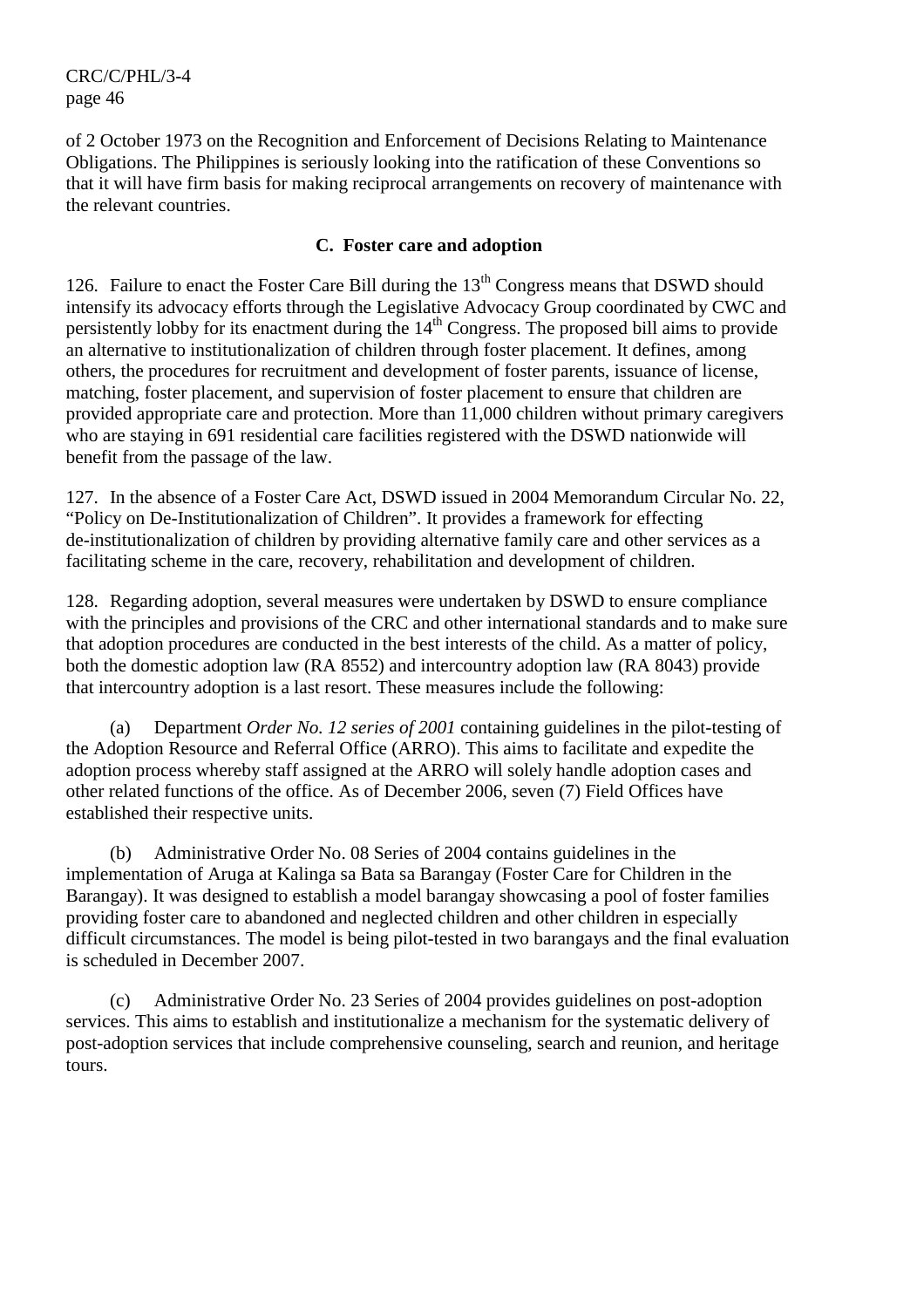(d) Administrative *Order No. 18 Series of 2005* has to do with the turn-around period of local and inter-country adoption. It aims to establish and institutionalize a mechanism to fast track the turn-around period of local and inter-country adoption cases.

129. The Philippines has been hosting since 1993 the "Global Consultation on Child Welfare Services" which brings together foreign adoption agencies working with DSWD and the local child caring agencies for a consultative conference on child welfare services, particularly on issues regarding inter-country adoption. The most recent global consultation was held on 10-12 August 2005.

130. Aside from ratifying the Hague Convention on the Protection of Children and Cooperation in Respect of Inter-Country Adoption in 1996, the Philippines through its Inter-Country Adoption Board (ICAB) has entered into Memoranda of Agreement with more than ten (10) countries to ensure protection and welfare of children being placed for inter-country adoption, bearing in mind that inter-country adoption is a last resort. These countries include Belgium, Canada, Finland, Ireland, Italy, Israel, Japan, Spain, Sweden, and the USA, among others.

131. Despite the above measures and guidelines, there are still delays in the processing of adoption cases which therefore prolong the stay of children in institutions. In the case of intercountry adoption, the Inter-Country Adoption Board (ICAB) reports that if all required documents, including a substantive Home Study Report (HSR), from a Prospective Adoptive Parent (PAP) are submitted complete, it normally takes a month to process and approve the application. However, the process of matching, child referral or allocation may take between nine (9) months to one (1) year depending on the PAP's preference of a prospective adoptive child. As a matter of policy, ICAB requires that comprehensive HSRs are required from all prospective adoptive parents to ensure protection and proper placement for each and every child.

132. Quite recently, DSWD and ICAB successfully facilitated the issuance of Presidential Proclamation No. 72 Series of 2007 declaring the first Saturday of February of every year as "Adoption Consciousness Day". This aims at encouraging local adoption so as to preserve the child's identity and culture. It also emphasizes that intercountry adoption is a last resort for Filipino children who can no longer be placed in domestic adoption.

133. As already indicated in their future plans, DSWD, CWC and NGOs under the Committee on Family Environment and Alternative Parental Care will intensify their advocacy and lobbying efforts to ensure the enactment into law of the proposed foster care bill. Among other legislative gaps previously mentioned, the foster care bill will be top priority in CWC's legislative agenda for the  $14<sup>th</sup>$  Congress.

## **D. Abuse and neglect, mistreatment and violence**

134. The number of reported cases of child abuse has been declining from 9,197 in 2004 to 8,336 in 2005 and 7,606 in 2006. These numbers refer only to cases served by the Department of Social Welfare and Development (DSWD) and therefore do not present the entire picture. The downward trend may not necessarily indicate a decrease in the number of child abuse cases. In the past two years, about 40 percent of the reported cases were sexual abuse (rape, incest, acts of lasciviousness) and sexual exploitation (child prostitution, pedophilia, and pornography). Reported cases of physical abuse and maltreatment in the home and in schools also remain high.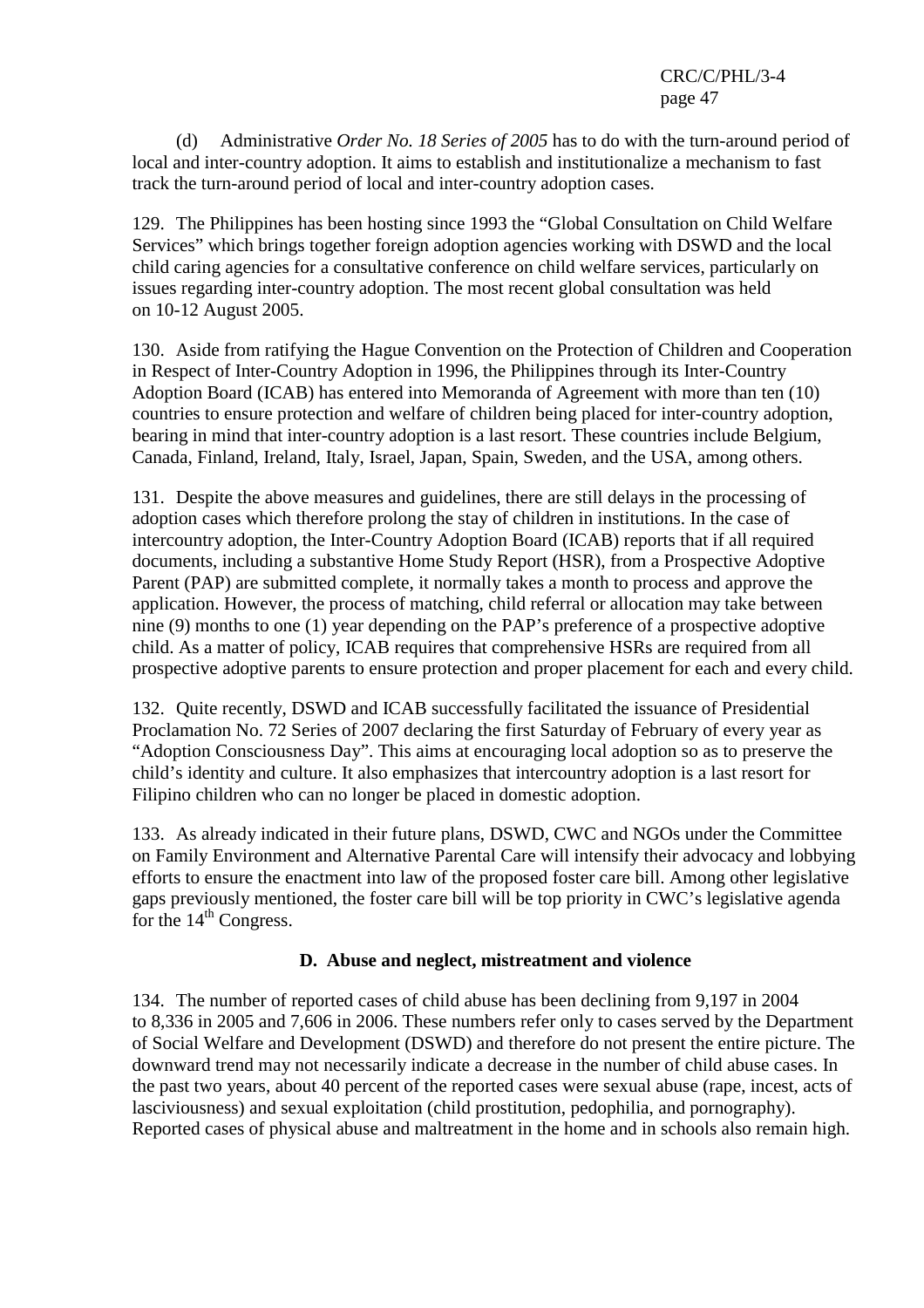Child trafficking and violence against children still remain largely unreported. The nature of other forms of child abuse and exploitation such as child pornography and corporal punishment is likewise little understood and requires massive advocacy and awareness-raising among families, communities, LGU officials, and service providers. Table 11 provides data on reported cases of child abuse for the period 2001-2006.

| Type of abuse                | 2001    | 2002    | 2003    | 2004    | 2005    | 2006    |
|------------------------------|---------|---------|---------|---------|---------|---------|
| Abandoned                    | 985     | 1 0 7 9 | 1 1 3 4 | 1 0 2 6 | 936     | 1 0 3 9 |
| Neglected                    | 2 2 8 5 | 2 5 4 9 | 2 5 6 0 | 2627    | 2420    | 1 2 6 7 |
| Sexually abused              | 3 9 8 0 | 4 1 2 9 | 4 0 9 7 | 3416    | 2939    | 2 8 0 3 |
| Rape                         | 2 1 9 2 | 2 2 5 9 | 2 3 9 5 | 1981    | 1 634   | 1526    |
| Incest                       | 1 2 4 5 | 1 3 3 2 | 1 1 8 9 | 1 0 8 4 | 1018    | 921     |
| Acts of lasciviousness       | 543     | 538     | 513     | 351     | 287     | 356     |
| Sexually exploited           | 249     | 284     | 311     | 348     | 267     | 244     |
| Victims of pedophilia        | 21      | 32      | 51      | 43      | 19      |         |
| Victims of prostitution      | 224     | 245     | 247     | 294     | 242     | 236     |
| Victims of pornography       | 4       |         | 13      | 11      | 6       |         |
| Physically abused/maltreated | 1445    | 1440    | 1 3 7 0 | 1 2 1 4 | 1 0 0 9 | 796     |
| Victims of child labour      | 412     | 358     | 268     | 333     | 268     | 231     |
| Illegal recruitment          | 21      | 21      | 30      | 54      | 24      | 14      |
| Child trafficking            | 29      | 95      | 66      | 135     | 102     | 146     |
| Abduction                    |         |         |         |         |         |         |
| Victims of armed conflict    | 42      | 90      | 208     | 44      | 371     | 66      |
| Total                        | 9448    | 10 045  | 10 044  | 9 1 9 7 | 8 3 3 6 | 7606    |

#### **Table 11. Number of reported cases of child abuse served by the Department of Social Welfare and Development (DSWD) by type**

 *Source*: Department of Social Welfare and Development.

135. That child abuse, neglect, mistreatment and violence continue to happen at home, in schools, in religious institutions, in communities and barangays is a serious and urgent concern - especially if these happen in the family as shown by data reported to DSWD. The view that children in the Philippines and elsewhere are best protected and cared for in the family is being negated by reports on sexual and physical abuse being perpetrated by immediate family members. This situation calls for a serious study of the cultural context of child abuse. Culture is a critical element that has yet to be studied in-depth in order to build a protective and caring environment for children. The values, beliefs, attitudes, and practices prevailing in Philippine society that contribute or lead to various forms of child abuse, exploitation and violence have to be seriously studied, openly discussed, persistently challenged, and eventually changed with the active involvement of various sectors particularly the faith communities and faith-based organizations, mass media and other civil society organizations.

136. Aside from reports from DSWD, data from the Child Protection Unit (CPU) Network show an increasing number of reported cases of child abuse. In 2004, the CPU Network recorded 3,797 cases in 17 member CPUs. This number increased to 4,034 in 2005 and 4,120 in 2006. For the three-year period from 2004-2006, seventy (70) percent of reported cases were sexual abuse. Other NGOs that have their own data on child abuse are Bantay Bata, Center for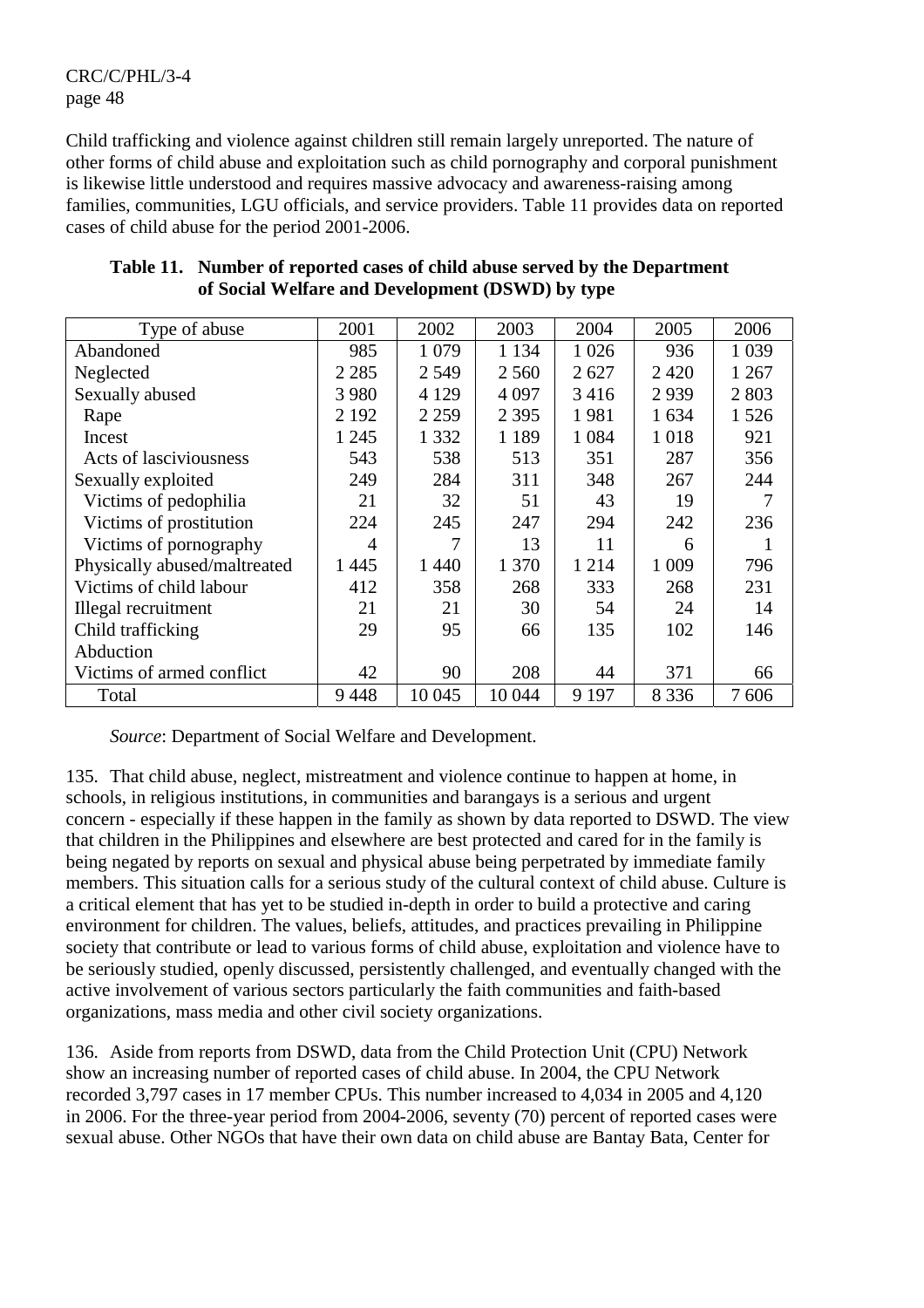the Prevention and Treatment of Child Sexual Abuse (CPTCSA). In order to get a complete picture of the nature and magnitude of child abuse around the country, CWC needs to consolidate data through its macro monitoring system.

137. DSWD has taken the lead in holding series of consultations to study possible amendments to RA 7610 or the Child Protection Act of 1992 in order to penalize all forms of abuse, including sexual abuse, neglect, mistreatment and violence against children, and incest, among others. Among such proposed amendments proposed include the following:

 (a) Definition of child abuse, to include any act or deed which debases, degrades, or demeans the intrinsic worth and dignity of a child as a human being; or any act or deed which results to a negative effect on the child's psychological state, well-being and sense of security;

 (b) Decriminalization of children in prostitution, treating them more as victims of especially difficult circumstances who should not be prosecuted nor held liable for their involvement in the trade;

 (c) Increased penalties for those who will encourage or force children to engage in prostitution and those who will pay for their services;

 (d) Punishment for individuals and groups for possession of pornographic materials involving children;

 (e) Inclusion of new forms of human exploitation such as cyber pornography and cyber prostitution;

 (f) Providing more authority and responsibility to local government units to curb child abuse, neglect, exploitation and discrimination in business establishments.

138. Moreover, the Department of Social Welfare, aside from advocating for the passage of RA 9262 or the Anti-Violence Against Women and their Children Act of 2004 and chairing the formulation of its Implementing Rules and Regulations, had issued on 07 August 2006 an Administrative Order No. 4 concerning "Standards in the Implementation of Psychosocial Services to Women Survivors of Violence and their Children in Centers and Residential Facilities". It has also established Therapy Centers for Child Victims of Abuse and Exploitation in three Field Offices, namely the National Capital Region (NCR), Region VII in the Visayas, and Region XI in Mindanao with the following components: therapy, training, research, and supervision. A general evaluation and assessment of insights and lessons learned from the Therapy Centers for wider replication will be conducted in 2007.

139. Regarding the Committee's observation on alleged sexual abuse of children in the framework of religious institutions, DSWD reported that as of December 2006, there was only one (1) instance of a reported sexual abuse case against an institution managed by a religious community. The perpetrator is currently in jail.

140. The Catholic Bishops Conference of the Philippines (CBCP) estimated that as of 2002, there were 200 of the country's priests who could be guilty of sexual misconduct and abuse occurring over the last 20 years. In July of the same year, the CBCP issued a Pastoral Letter entitled, "Hope in the Midst of Crisis". The pastoral letter could be interpreted as a confession by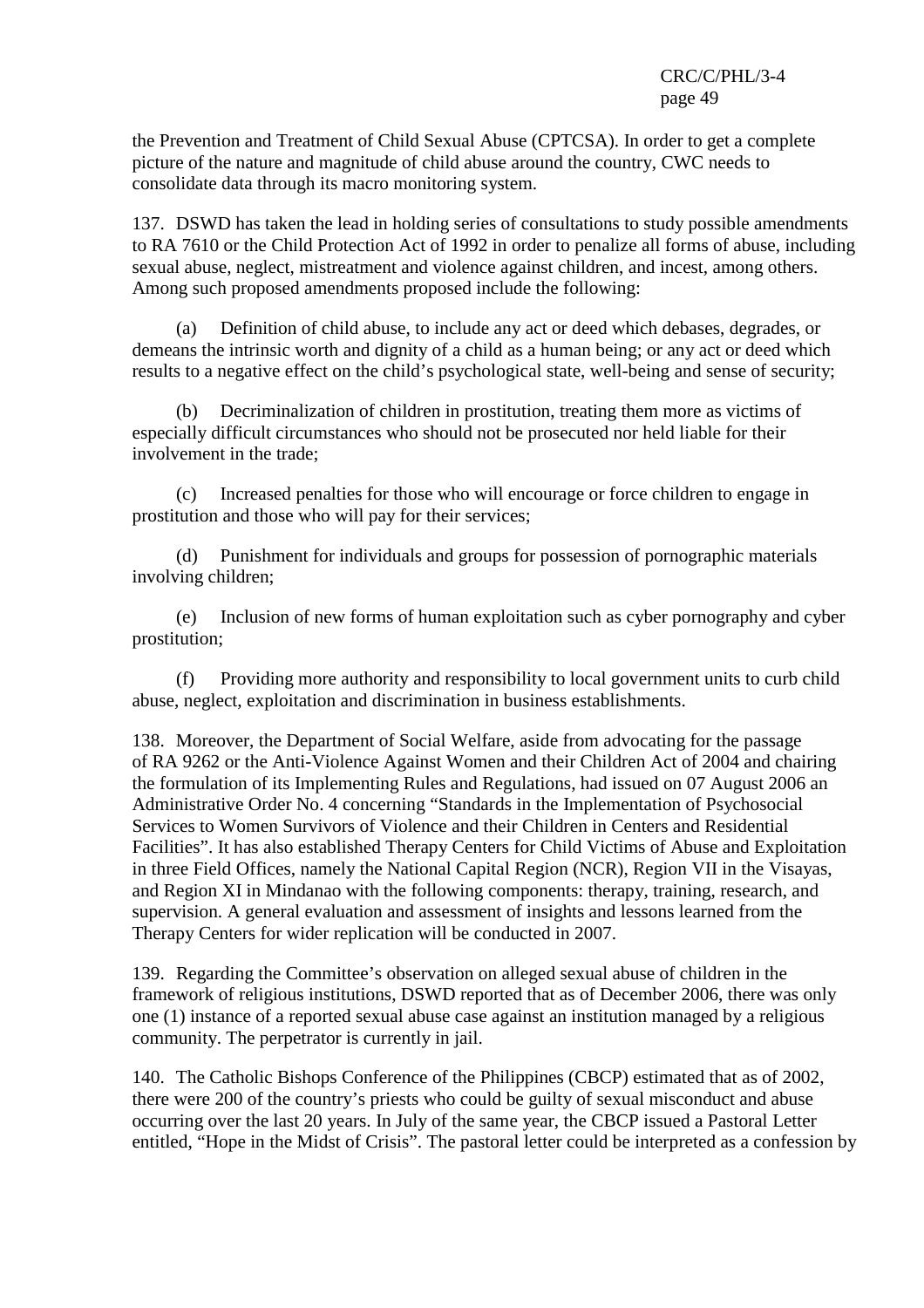and apology from the CPCP as regards "cases of grave sexual misconduct by clerics and religious in the Philippines". The following year, in September 2003, the CBCP released the Pastoral Guidelines on Sexual Abuses and Misconduct by the Clergy. The document was unequivocal in recognizing that "clergy who engage in any form of sexual misconduct are violating their vows and the ministerial relationship. They are misusing their authority and power and are taking advantage of the vulnerability of whose who are seeking spiritual guidance".

141. Existing child protection laws in the country, such as RA 7610 of the Child Protection Act of 1992 does not cover sexual abuse of children committed in church premises or properties; but it details sanctions for establishments or enterprises which promote, facilitate or conduct activities constituting sexual and other kinds of abuse and gives limited examples such as a sauna, travel agency or a recruitment agency. The law is therefore inadequate in this regard. The other source of dilemma is the notion that the clergy and the religious are primarily covered under canon laws or church laws and their liability under the State party's civil and criminal laws may not be exactly clear; although there had been reports in the media about rape and sexual abuse cases filed against priests and pastors. But often the criminal cases are withdrawn by the complainants apparently because of out-of-court settlements. This situation has been reinforced by the issuance in April 2001 by the Holy See of an Apostolic Letter entitled *Sancramentorum santitatis tutela*. The Apostolic Letter directs all bishops of the world to inform the Congregation for the Doctrine of the Faith if they receive an allegation of child sexual abuse by a cleric. The Apostolic Letter also prohibits bishops or any other church authorities from taking any action beyond preliminary investigation of the allegation without further direction from the Holy See's delegate.

## **E. Children in prison with their mothers**

142. Although there have been reports on children in prison with their mothers, the exact number of affected children is difficult to establish since these are not officially recorded by BJMP and the provincial, municipal, and city jails. Despite the data gap, the issue needs serious attention. Based on a series of jail visitations conducted by the Philippine Commission on Human Rights (PCHR) from 2003-2006 covering twenty-four (24) provincial, municipal and city jails around the country, the prison conditions have remained way below international standards as established under Article 37 of the CRC and the other UN Standards on Juvenile Justice. The PCHR report described the prison conditions as overcrowded, poorly ventilated, with poor health services, inadequate water and sanitation facilities, inadequate food, and insufficient opportunities for recreation, education, and training - conditions that have adverse effects on children's health and development.

143. While there is no explicit provision on babies and young children in prison with their mothers under RA 9344 or the Juvenile Justice and Welfare Act of 2006 and therefore such issue may not be within its mandate, the Juvenile Justice and Welfare Council (JJWC) will nevertheless coordinate with the DSWD, the Bureau of Jail Management and Penology (BJMP) and the Bureau of Corrections towards formulating policies and guidelines on the care and protection of these children. Such policies and guidelines will be formulated guided by the convictions that (a) keeping a baby or a young child in prison is inadvisable, (b) the greater use of non-custodial sanctions for women offenders be explored; and (c) female offenders with young children could be better managed in the community. In this way, the female offender will undergo whatever appropriate sanctions without being separated from her baby or young child.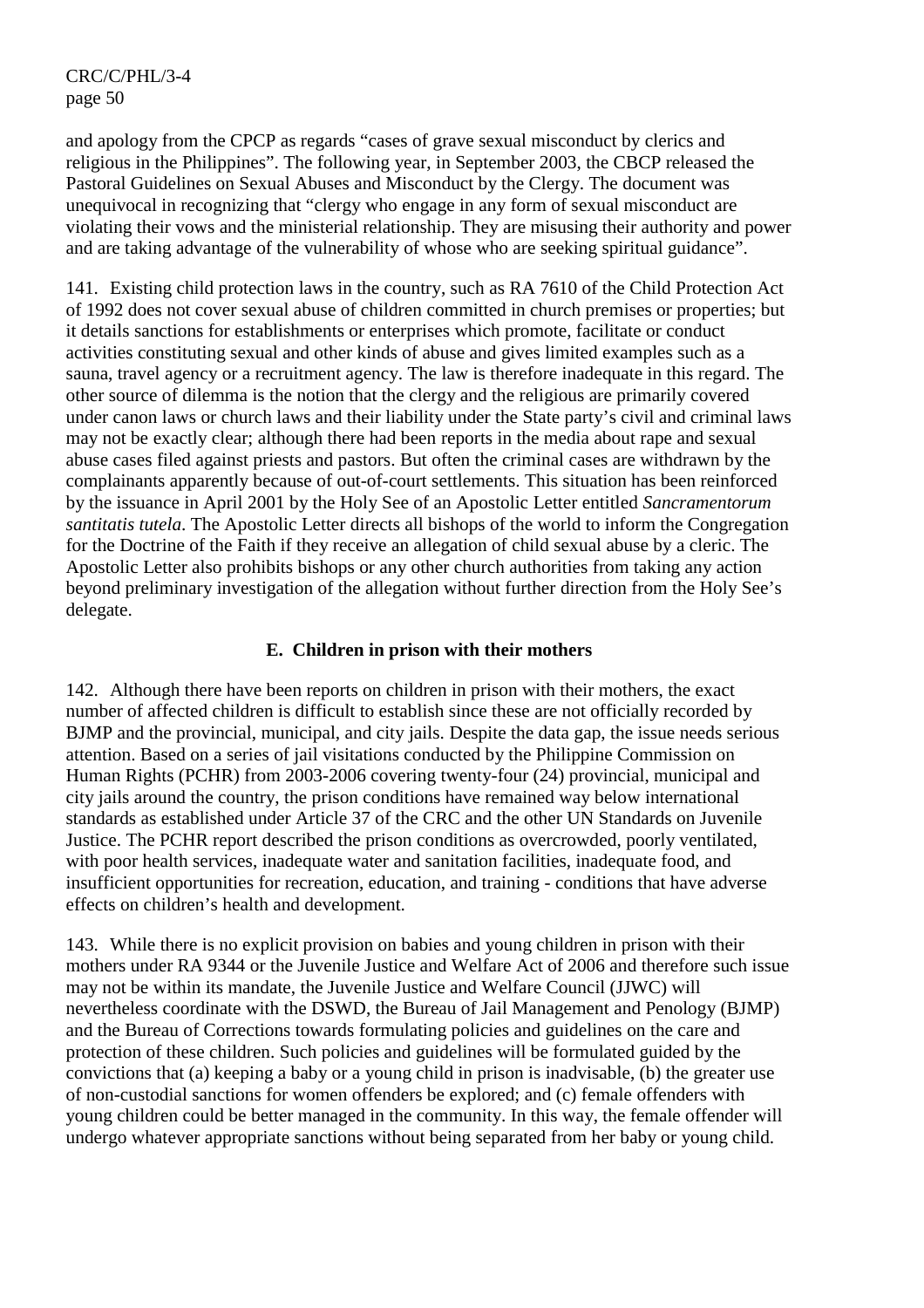### **VI. BASIC HEALTH AND WELFARE**

#### **A. Children with disabilities**

144. The National Council for the Welfare of Disabled Persons (NCWDP) has estimated about eight (8) million Filipinos with disabilities based on the WHO assumption that 10 percent of every country's given population has some form of disability. But the 2000 census of population and housing estimated that there were 948,098 persons with disabilities or a mere 1.23 percent of the population (75.3 million) that same year. Seventy (70) percent of persons with disabilities were found in rural and remote areas of the country. Out of the 948,098 persons with disabilities as per 2000 census, 191,680 were children 18 years old and below with 103,435 males and 88,245 females. Table 12 shows the distribution of children with disabilities by age group and type of disability.

145. The existing database and monitoring system on children with disabilities need further improvement. Currently available data are not disaggregated enough (i.e., by gender, rural or urban, ethnic group, etc.) and therefore do not lend themselves to more focused advocacy and programming. The National Council for the Welfare of Disabled Persons (NCWDP), which gathers and consolidates data on persons with disabilities nationwide, needs to strengthen its focus on children with disabilities and improve its data collection system in partnership with relevant government agencies such as the Department of Social Welfare and Development (DSWD), the Department of Education (DepEd), the Department of Health (DOH), the National Statistics Office (NSO), as well as the local government units (LGUs).

| Type of disability             | Under 1 | 1-4     | $5-9$   | $10-14$ | $15-19$ |
|--------------------------------|---------|---------|---------|---------|---------|
| <b>Total blindness</b>         | 428     | 2 0 4 1 | 3455    | 2921    | 2798    |
| Partial blindness              | 716     | 3 2 6 0 | 4 4 4 9 | 4646    | 4 2 7 2 |
| Low vision                     | 817     | 3 7 7 6 | 4716    | 5 8 6 4 | 6089    |
| Total deafness                 | 260     | 1 5 2 6 | 3683    | 4 3 8 7 | 3589    |
| Partial deafness               | 193     | 1 0 7 9 | 2 3 2 2 | 2 7 0 7 | 2 2 3 0 |
| Hard of hearing                | 46      | 331     | 992     | 1 3 1 2 | 1 0 0 1 |
| Oral defect                    | 797     | 3 5 7 5 | 7 0 7 1 | 7482    | 5895    |
| Loss of one or both arms/hands | 674     | 2822    | 3 5 1 5 | 3 2 5 8 | 3 0 2 1 |
| Loss of one or both legs/feet  | 150     | 1019    | 2952    | 2884    | 2 7 8 5 |
| Quadriplegic                   | 206     | 2517    | 5 5 2 4 | 5498    | 4 4 0 2 |
| Mentally retarded              | 199     | 2439    | 7793    | 10743   | 9 0 7 7 |
| Mentally ill                   | 1 1 9 5 | 4 5 1 6 | 4 6 4 4 | 5 6 3 8 | 5 680   |
| Multiple impairment            | 225     | 1 3 5 9 | 2 2 2 9 | 2 2 3 2 | 1987    |
| Total                          | 5 9 0 6 | 30 260  | 53 345  | 59 532  | 52 826  |

**Table 12. Children with disabilities by age group and type of disability as of 2000 census** 

*Source*: National Statistics Office, Special Report on Persons with Disability, 2001.

146. The Department of Health (DOH) has identified malnutrition and unsanitary living conditions as a result of extreme poverty as the most significant causes of disability, especially among children. The DOH reported that prevalence of disability among children 0-14 years old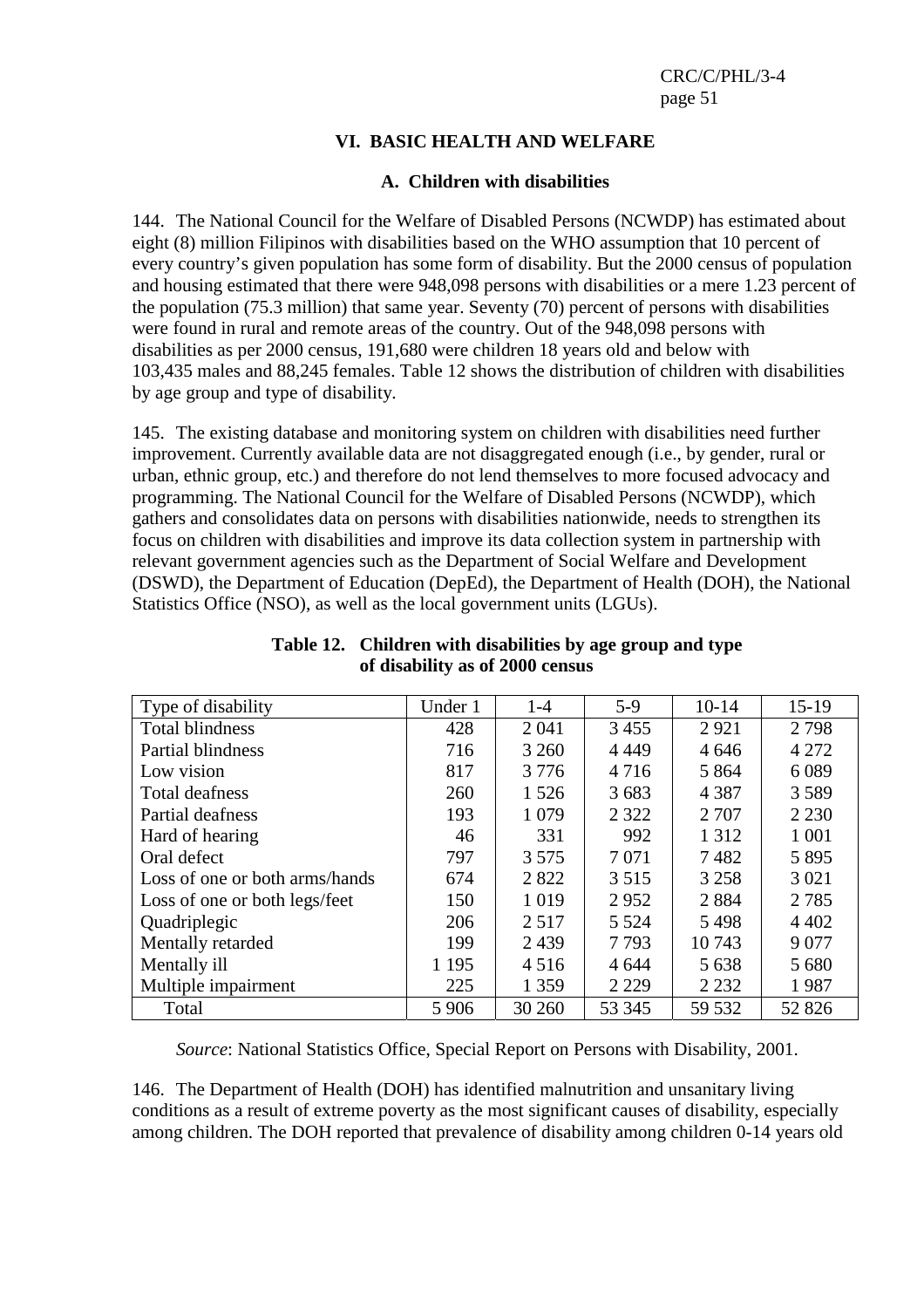is highest in urban slum communities and in rural areas where health services are limited, if not inaccessible. Another cause of disability cited is the failure of expectant mothers to go for prenatal check-ups due to lack of knowledge on its benefits as well as the concentration of hospitals and health clinics in cities and municipal urban centers that are not accessible to majority of poor families living in rural and remote areas. Vehicular accidents and the continuing armed conflict, particularly in Southern Philippines, may also have contributed to the incidence of disability among children, although there are no reliable data on these cases.

147. In August of 2006, the Secretary of the Department of Health (DOH) revealed that "blindness affects close to half a million people in the country and about a hundred Filipino children lose their eyesight every week." The situation was found alarming by the World Health Organization (WHO). He cited poor nutrition, measles and premature birth as the leading cause of blindness among children and said that these were preventable if properly treated and on time. This situation has presented a major challenge to the DOH in terms of expanding and sustaining coverage of its immunization, Vitamin A supplementation, nutrition education, promotion of the use of iodized salt, prenatal and postnatal care, and other preventive programmes. Despite efforts, coverage of immunization and other preventive programmes is constantly weakened by the inability of the health delivery system to reach children in poor, remote, and highly-dense populated areas.

148. The NCWDP, in response to Presidential Proclamation 240 issued on 21 August 2002, had taken the initiative to rationalize all disability-related efforts by formulating a Comprehensive National Plan of Action which translates into action the: (a) objectives of RA 7277 otherwise known as the "Magna Carta for Disabled Persons"; (b) provisions of RA 9442, an Act Amending RA 7277; (c) provisions of Batas Pambansa Bilang 344 also known as the "Accessibility Law"; and (d) the commitments of the Philippine Government under the Biwako Millennium Framework for Action Towards an Inclusive, Barrier-Free and Rights-Based Society for Persons with Disabilities in Asia and the Pacific (1993-2002) which has been extended for another decade covering the period 2003-2012. The Comprehensive National Plan of Action for Disabled Persons for the period 2003-2012 was formulated in a consultative and participatory manner involving both national and local government agencies as well as NGOs and grassroots organizations of disabled persons.

149. Its implementation, to date, has been hampered by: (a) lack of adequate resources actually allocated for priority programmes and projects despite Presidential Proclamation 240 which requires all relevant government agencies to allocate at least one (1) percent of their annual budget for persons with disabilities; (b) continuing difficulties in collecting disaggregated data on persons with disabilities, particularly children, despite efforts on the part of the NCWDP to set up its monitoring and profiling system for persons with disabilities; (c) existing gaps in technical competencies and skills of professionals working with and for children with disabilities such as medical personnel, teachers, and social workers, among others; and (d) the migration of professionals such as speech pathologists, developmental pediatricians, and special education teachers.

150. Changing negative attitudes and prevailing prejudices against children with disabilities has been done through continuing public awareness-raising campaigns. The observance of the National Disability Prevention and Rehabilitation Week (NDPRW) under Proclamation No. 361 declaring every third week of July (which culminates on the birthday of the national hero and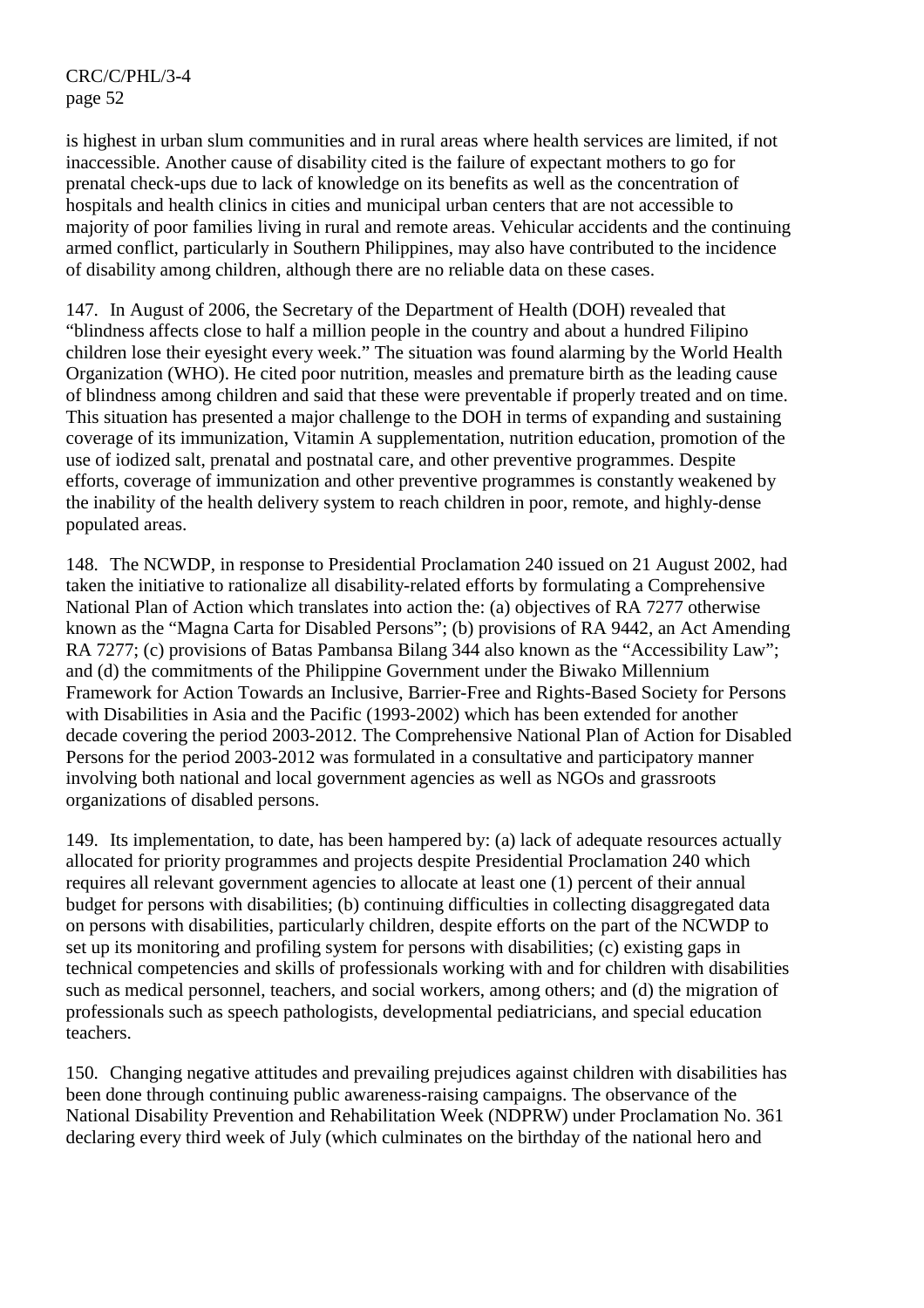Sublime Paralytic Apolinario Mabini on July 23 each year) is the country's major vehicle to raise public awareness on disability issues and concerns. Advocacy and IEC strategies and tools are used such as radio/TV plugs, photo exhibits, information caravans, puppet shows, and painting, photography and other forms of talent competitions.

151. The Department of Education (DepEd) has been promoting inclusive education which mainstreams children with disabilities in regular classes. Annually, about 500 deaf and blind children are mainstreamed in regular schools. However, DepEd has difficulties reaching the target under the Biwako Millennium Framework that 75 percent of school age children with disabilities should complete at least elementary schooling. To date, only about three (3) to five (5) percent of children with disabilities have completed elementary education. In absolute figures, the number of children with special needs enrolled in both elementary and secondary schools nationwide during school year 2002-2003 and 2003-2004 totaled 136,523 and 130,161 respectively. DepEd has also been conducting training of public school teachers on special needs education and 4,590 public school teachers had been trained for the period 2003 2004. The Department of Health supports the DepEd by establishing a health sector alliance for children with learning disabilities. The priority thrust of the alliance is inclusive education and the specific roles of the health professionals are in terms of screening and diagnosis.

152. The Department of Social Welfare and Development (DSWD) issued two administrative instructions in 2003. Administrative Order No. 61 provides guidelines for the implementation of the "Tuloy Aral Walang Sagabal" project (TAWAG, which literally means continuing education without barriers). Its major objective is to mainstream 3-5 year old children with disabilities in the regular day care services and has been ongoing in 21 provinces, 19 cities, 23 municipalities and 851 barangays as of 2004. Administrative Order No. 85 spells out the guidelines on the implementation of community-based social laboratory for children and youth with disabilities. The social laboratory aims to build capacities and upgrade competencies of day care workers, parents and siblings towards mainstreaming children and youth with disabilities into normal community life.

153. In support of community-based rehabilitation (CBR), the NCWDP developed the Philippine Handbook on Community-Based Rehabilitation which has been used by both government agencies such as DSWD and DOH as well as NGOs. DOH, through its National Center for Disease Prevention and Control, maintains a registry for persons with disabilities as part of a national registration and reporting system for specific types of disabilities. KAMPI, a national federation of 240 organizations of persons with disabilities, operates and maintains 60 community-based centers for children with disabilities ages 0-14 years called Stimulation and Therapeutic Activity Centers (STAC) 14 provinces and 118 municipalities. Approximately 8,000 children with disabilities have been served through STAC for the period 2001-2006. KAMPI is also a major partner of DepEd in providing training and orientation on special needs education to public school teachers. Other NGO partners involved in CBR include (a) NORFIL Foundation, which had provided rehabilitation services to 2,102 children with disabilities in 2006; (b) the Resources for the Blind, Inc.; (c) the Christoffel Blinden Mission (a German-based NGO); and (d) Simon of Cyrene Children's Rehabilitation and Development Foundation, Inc. and (e) the Philippine Foundation for the Rehabilitation of the Disabled, Inc. which also supports a mobile training programme for Special Education (SPED) teachers.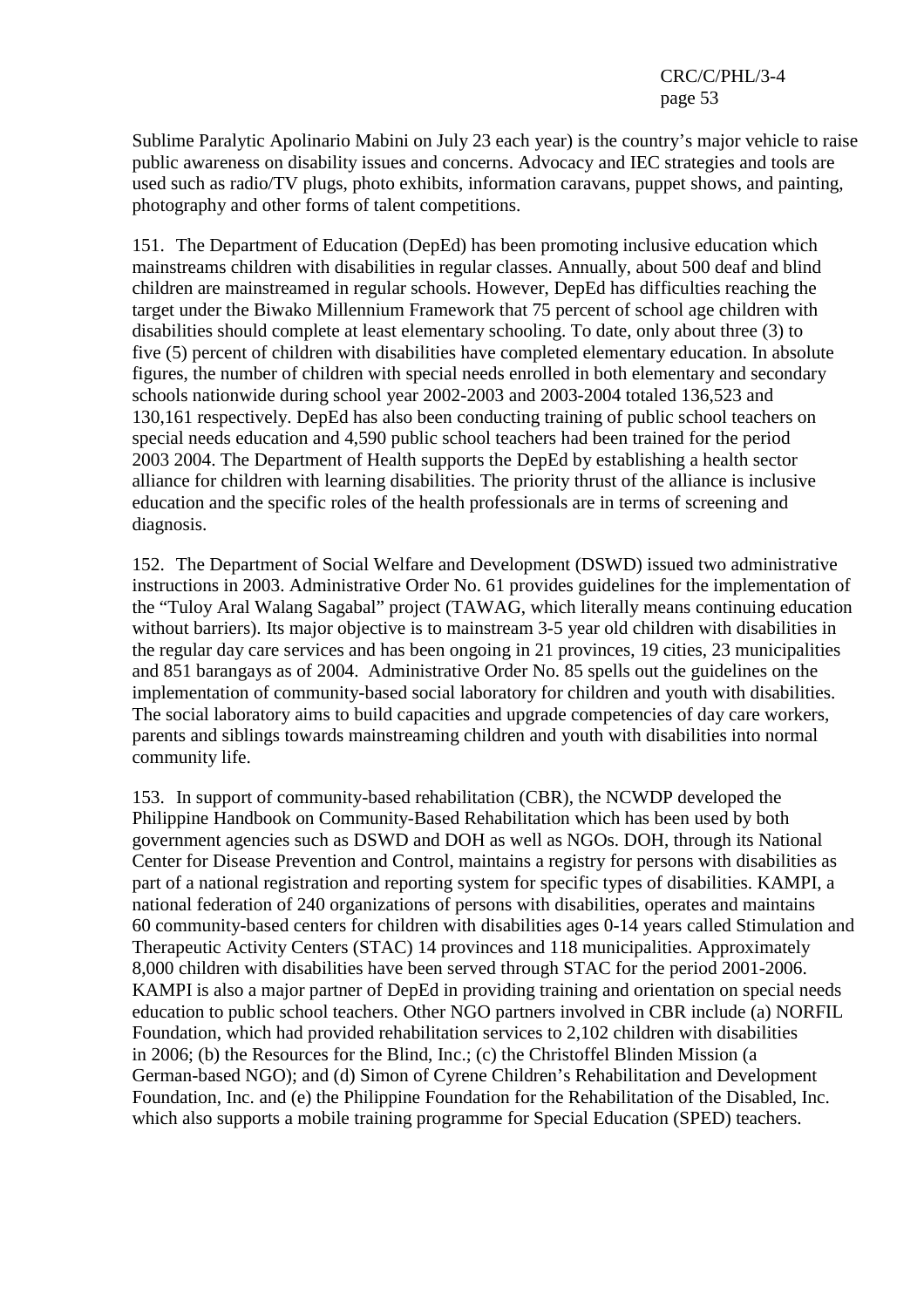154. NCWDP also developed training manuals for use of member organizations in the network. These are: (a) Preventive Pediatrics and Genetic Counseling and Timely Intervention: A Training Manual on Improving the Quality of Life of Children with Disabilities; and (b) Training Manual on Multiple Intelligences: An Approach to Teaching and Learning for Children with Disability. Both training manuals were developed for the purpose of upgrading technical competencies and skills of professionals working with and for children with disabilities. UNICEF provided and facilitated technical and funding support in the development of the manuals. These manuals have been reproduced and distributed to the different regions nationwide.

155. To ensure sustainability, programmes and projects on prevention and rehabilitation of children with disabilities must be linked with broader development initiatives such as poverty reduction and social equity promotion. In mainstreaming disability issues and concerns in the total development process, four major aspects must be emphasized: inclusion, participation, access, and quality. By inclusion, children and persons with disabilities become visible in policy and decision-making, strategy formulation and programme development. Through effective and meaningful participation, children and persons with disabilities will have their voices and opinions heard. By access, barriers are removed and opportunities are created so that children and persons with abilities will enjoy their right to basic social services. Lastly, children and persons with disabilities deserve a quality of life through knowledge and capacity building.

### **B. Health and health services**

156. The Philippines generally has enjoyed better health over the past 20 years indicating probability of achieving the MDG health targets by 2015, but this does not necessarily mean that poor Filipino families will benefit from these improvements considering that the Philippine Gini index of income inequality at 0.46 in 2003 is one of the highest in Asia. Illnesses and deaths usually occur among the poor families in both urban slums and remote rural areas where living standards remain inadequate and health care and other social services are largely unavailable or inaccessible.

157. Overall, infant mortality (IMR) and under-five mortality (UFMR) rates dropped from 46/1000 live births and 72/1000 live births in 1998 to 24/1000 live births and 32/1000 live births in 2006 respectively. The annual rates of IMR and UFMR reduction for the past 18 years is about 2.6 percent and 3.0 percent respectively. The decline in both IMR and UFMR is the result of programmes and services for children such as the expanded programme on immunization (EPI), Vitamin A supplementation, injury prevention, newborn screening, and improvement in case management such as the Integrated Management of Childhood Illnesses (IMCI). If these rates of reduction continue, the MDG targets on IMR and UFMR reduction could be achieved. The Philippines has adopted the Western Pacific Regional Strategy for Child Survival (UNICEF/WHO, 2006) which is viewed as a useful strategy for the country to meet the MDGs on health and nutrition. Among the most effective health interventions which have been recommended include: (a) breastfeeding (initiation within the first hour, exclusive for the first six months, and continued up to two years); (b) complementary feeding from six months onwards; (c) safe delivery; (d) Vitamin A supplementation; and (e) appropriate treatment of diarrhea, pneumonia, and neonatal sepsis, among others. These interventions, if carried out effectively, will reverse the current health situation described below.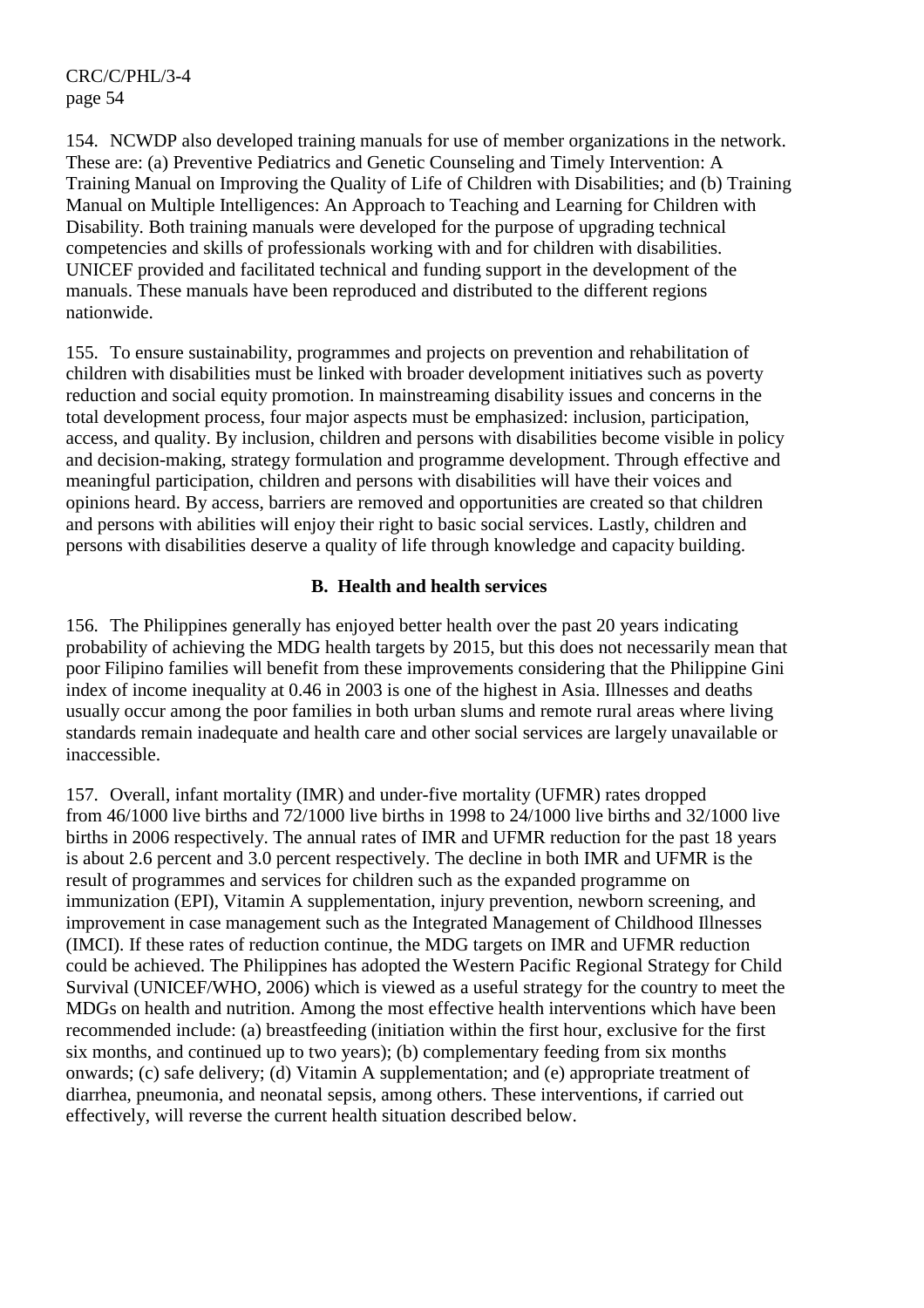158. In terms of absolute numbers, every year, 82,000 Filipino children still die before their  $5<sup>th</sup>$ birthday. This makes the Philippines one among 42 countries accounting for 90 percent of deaths of under-five children worldwide. While in past years, under-five mortality rate was steeply decreasing, it has leveled off in the recent decade. On the other hand, neonatal mortality reductions have been particularly sluggish; half of which occur in the first two days of life.

159. Improving breastfeeding and complementary feeding of Filipino infants and young children could prevent 16,000 deaths, primarily from diarrhea, pneumonia, neonatal sepsis and hypothermia. As of 2003, only half initiated breastfeeding within the first hour of life, 16 percent exclusively breastfed at 4-5 months, 57.9 percent were breastfeeding plus using appropriate solid and semi-solid food at 6-9 months, and 33.3 percent were breastfeeding at 20-24 months. Almost 40 percent of Filipino infants use formula. Overall, families spend Php 21.5 billion purchasing infant formula. Over Php 4.5 billion are invested annually in advertising milk substitutes (this amount is almost half the total annual DOH budget).

160. Appropriate treatment of diarrhea and pneumonia could prevent 9,425 deaths of Filipino young children. Currently, however, only 46.3 percent of children with pneumonia seek treatment from a health provider; and 58.9 percent receive oral rehydration therapy for diarrhea. Seventy-six (76) percent of under-three year olds receive Vitamin A supplements.

161. Improved antenatal care, emergency obstetric care (EmOC), facility-based delivery, newborn care and added care for premature babies could prevent 10,300 Filipino neonates annually. Delivery in health facilities has marginally increased from 28.2 percent in 1993 to 37.9 percent in 2003. However, 61.4 percent still deliver at home and 39.7 percent deliver without a health professional attending delivery. Ninety (90) percent of poor Filipino children are born less than two years apart which places them at 2.5 times the risk of dying than those born three or more years apart.

162. The 2002 Maternal and Child Health Survey (MCHS) reported a decrease in the number of children fully immunized before they turn a year old. In 2002, sixty-two (62) percent of all children aged 12-23 months were fully immunized a decrease of almost three percentage points from 65 in 2000. The percentage of fully immunized children in urban areas was higher (66 percent) than those in rural areas (59 percent). The seemingly decreasing trend in the number of fully immunized children was attributed to: (a) inadequate outreach particularly in remote and hard-to-reach areas; and (b) shortages in vaccines in 2000-2001 due to untimely deliveries brought about by changes in the procurement system.

163. To build on the gains achieved in immunization and to help protect children from immunizable diseases, professional health workers and service providers were trained on: (a) EPI Mid-Level Management Course; (b) Cold Chain Management, and (c) Reaching Every Barangay (REB) Strategy. The REB strategy, in particular, is intended to reach the un-reached population and to improve immunization coverage through the use of tools like a local health facility assessment checklist and monitoring system for child survival, among others - following the recommendations of a comprehensive EPI review conducted in January 2006. UNICEF and WHO provided technical and funding support for trainings on the strategy, aside from supporting DOH in the procurement of quality vaccines and ensuring vaccine security in the country. It should be noted that measles cases decreased by 96 percent and measles deaths by 99 percent after the 2004 Ligtas Tigdas campaign mounted by DOH. The Western Pacific Regional Office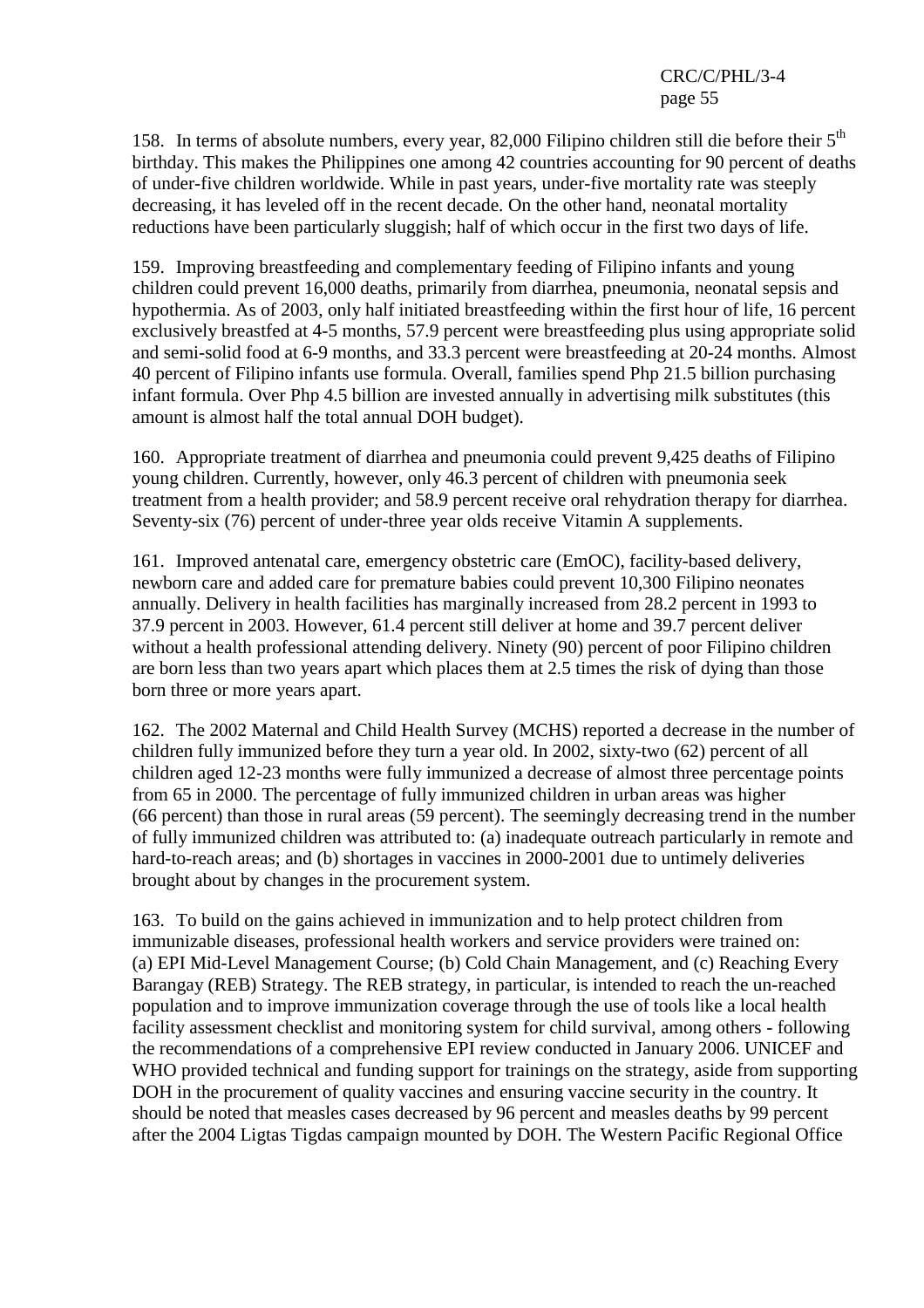of WHO estimated that the campaign prevented 6,000 deaths per year. With the REB strategy in place, the DOH will again undertake measles elimination campaign in October 2007 with the objective of eliminating measles by 2008. It should be noted that the Philippines was certified polio-free since the year 2000.

164. Maternal deaths declined very slowly from 209 per 100,000 live births in 1990 to 162 deaths per 100,000 live births in 2006. This translates to about 1.4 percent annual reduction rate. The present MMR level is very high given the MDG target of 52 maternal deaths per 100,000 live births in 2015. To achieve the MDG target on MMR, the Philippines must have an annual reduction rate of 12.2 percent up to 2015. About 3.1 million pregnancies occur each year in the Philippines and nearly half of these pregnancies are unintended. Annual abortion cases are estimated at 473,000 with an estimated 800 women dying per year due to complications of unsafe abortion (2004 Study on Unintended Pregnancy and Induced Abortion in the Philippines).

165. To address the fragmented and insufficient efforts to reduce MMR, a national framework and strategic plan on maternal and newborn care is expected to be developed and finalized in 2007. In the meanwhile, efforts had been done to address the lack of an updated evidence-based standards and tools on Safe Motherhood. UNICEF, JICA, UNFPA, WHO, POGS and PPS supported the DOH in harmonizing tools and training materials on Safe Motherhood. These collaborative efforts resulted to the development of (a) the Philippine version of the WHO manual on Pregnancy, Childbirth, Postpartum and Newborn Care (PCPNC); (b) an eleven-day Basic Emergency Obstetric Care (BEmOC) Skills Training Tool Guide; and (c) Community-Managed Maternal and Newborn Care (CMMNC) Manual and Training Guide. The PCPNC has integrated the four essential elements of newborn care, namely, clean cord care, newborn resuscitation, newborn temperature management, and initiation of breastfeeding within one hour after delivery.

166. Another major milestone achieved was the formulation of the National Policy and Plan of Action on Infant and Young Child Feeding (IYCF). The plan of action includes, among others, (a) revitalization of the advocacy and campaign for breastfeeding nationwide; (b) training on breastfeeding counseling; (c) establishment of baby-friendly settings (school, workplace, health facilities, industry, public places, community); (d) celebration of national breastfeeding week every first week of August each year; (e) re-launching of the mother and baby-friendly hospital initiative (MBFHI) and revision of the IRR of the Milk Code; and (f) training on Milk Code monitoring. On the issue of the Milk Code monitoring, a coalition was formed in support of the DOH consisting of 150 national NGOs, 100 international non-profit organizations and concerned individuals, as well as UN agencies such as UNICEF. Vigilance is needed to counteract the persistent move of milk companies to obstruct the breastfeeding campaign.

167. The nutritional status of children showed varying patterns over the past decade. The proportion of underweight, stunted and wasted 0-5 year old children decreased slightly from 1993 to 2005. An annual decline of 1.1 percent among underweight children was registered in 2003-2005 which indicates the possibility of achieving MDG target of 50 percent reduction by 2015. Stunting rate is likewise declining but given present level this still translates to about 3.1 million preschool children. Among children 6-10 years old, the prevalence of underweight decreased from 30.5 percent in 1993 to 22.8 percent in 2005. However, stunting remained high at 32.0 percent in 2005.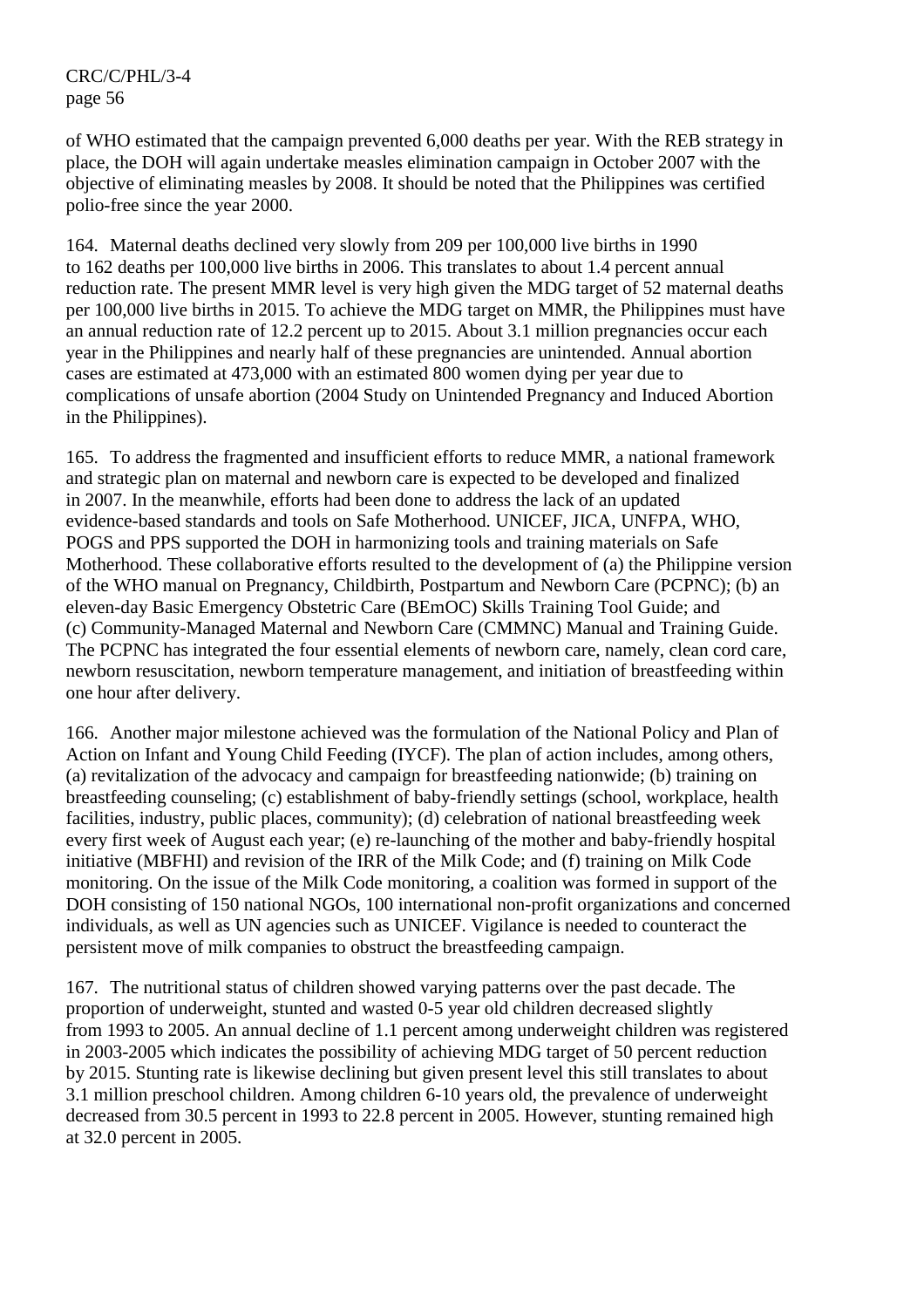168. A national and two regional nutrition stakeholders meeting were conducted towards re-thinking and re-positioning the nutrition strategy in the development agenda of the national government and the local government units. These meetings resulted to the following major agreements: (a) refocus cost-effective nutrition interventions to pre-pregnant, pregnant and lactating women and the first three years of life; (b) adoption of IYCF strategy as the key strategy; and (c) vigorous advocacy to leverage local resources for nutrition cost-effective interventions.

169. Other nutrition-related interventions that have been ongoing include the following: (a) Accelerated Hunger Mitigation Programme which makes available food ration to day care center and preschool children; (b) Action for Nutrition Improvement (ANI) Concept formulated by the National Nutrition Council (NNC) which aims to fuel economic activity at the grassroots level by creating linkages between food production, processing and utilization with the end in view of improving the nutritional status of children; (c) Garantisadong Pambata campaign held every April and October to promote essential health services for children including Vitamin A provision, deworming, promotion of breastfeeding and iodized salt utilization, and immunization; (d) Bright Child Campaign coordinated by CWC which includes interventions in nutrition, early education, and immunization, among others; (e) implementation of the Philippine Plan of Action for Nutrition (PPAN), 2005-2010 which includes food fortification, nutrition education, micronutrient supplementation, food assistance, food production and livelihood assistance, and nutrition in essential maternal and child health services.

170. Promotion of the ASIN Law resulted to only 75.4 percent of households utilizing iodized salt (FNRI Survey, 2005). This is still below the target of 85 percent as of 2006. There is a need for sustained advocacy and monitoring of the ASIN Law particularly at the level of local government units (LGUs). Moreover, there is need for continuous monitoring of business establishments, salt producers, and salt distributors making sure that the salt they are producing and distributing is properly iodized. The capacity of the salt industry to iodize salt must be looked into by strengthening the Association of Salt Producers, Traders, and Allied Industries and providing them the know how on proper iodization. Above all, "Patak sa Asin" and other advocacy and awareness-raising activities on the importance of the use of iodized salt must be sustained. On food fortification, while it is mandatory under Republic Act 8976 or the Philippine Food Fortification Act of 2000 to fortify staples such as rice, flour, sugar and oil, the full implementation of the law has not yet been achieved.

171. The growing urbanization in the country brings about large numbers of marginalized and disadvantaged families residing in urban slums and informal settlements. As the delivery of basic health services remains largely facility-based, community-based preventive health care and services are still limited and therefore do not effectively reach families in the urban slums as well as families living in rural and remote areas, particularly conflict-affected areas and communities of indigenous peoples. What makes the situation worse is that the Philippine health sector continues to be under-funded. While the share of health expenditure to GNP increased from 2.66 percent in 1991 to 3.2 percent in 2004 (National Health Accounts, 2004), this figure is still below the five (5) percent standard set by the World Health Organization (WHO) for developing countries. Another factor affecting the performance of the Philippine health sector is the outmigration of health professionals. To date, the Philippines is probably the major exporter of nurses to the world and second to India on physicians. This has reduced not only the quantity but also the quality of available health professionals in the country today.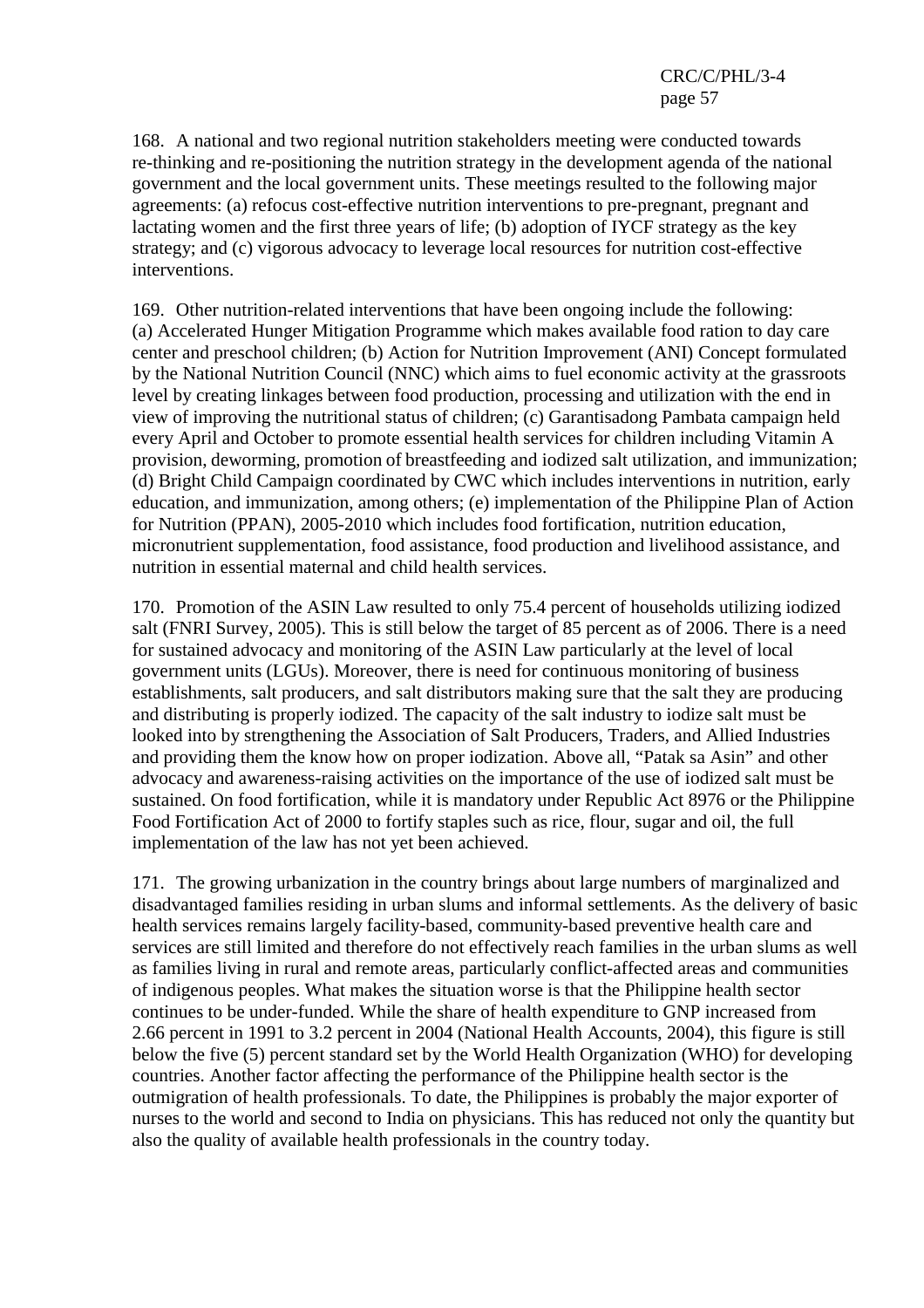172. The State party needs to take significant steps in pushing further the effective implementation of its Health Sector Reform Agenda (HSRA). The HSRA is a very and the most comprehensive response so far to the health sector challenges with five (5) major areas of reforms, namely: (a) fiscal autonomy to government hospitals to reduce dependency on direct subsidies from government; (b) secure funding for priority public health programmes, using multi-year budgeting to guarantee continuity in resource availability; (c) promote the development of local health systems by engaging LGUs in cooperative cost-sharing arrangements, organizing them into inter-local health zones and providing them with technical assistance to enhance capacity for governance of health systems; (d) strengthening the capacities of health regulatory agencies with emphasis on BFAD; and (e) expand the coverage of social health insurance especially to the poor.

173. The present administration adopted Formula One (F1) as the implementing strategy to actualize the HSRA focusing on tangible results in the immediate and medium-term plans as captured in the National Objectives for Health (2006-2010) and the Medium-Term Philippine Development Plan (MTPDP) and in fulfillment of MDG commitments. The F1 strategy aims to identify and implement critical programmes and projects and activities grouped under four categories, namely, (a) financing, (b) good governance, (c) regulation, and (d) service delivery with speed, precision, and effective coordination that will deliver efficiency, effectiveness and equity of health care delivery. A comprehensive maternal and child survival strategy has already been developed with extensive consultation with stakeholders. This strategy will be launched in November 2007 which will provide guidance for local government units to implement the F1 strategy. All these will be done in the context of a devolved set up in the delivery of health and other basic social services.

## **C. Environmental health**

174. Air pollution remains a problem in Metro Manila and major urban centers for the past twenty (20) years, a situation which has serious effects on children's health and development. On the level of total suspended particulates (TSP), data gathered in 2003 from monitoring stations nationwide showed that air quality was not within the standards. It is projected that the volume of air pollutants will continue to increase due to greater industrial activity, heavy traffic and the large number of vehicles plying the streets, many of which are smoke-belching public utility vehicles. As early as 1995, WHO reported that the increasing air pollution in the Philippines contributed to the high incidence of upper respiratory tract diseases in major urban centers like Metro Manila. As of 2000, close to 80 percent of Metro Manila residents were exposed on a regular basis to TSP levels that exceed standard levels. The banning of leaded gasoline resulted to significant improvement in blood lead levels among children in Metro Manila since 2000, when the unleaded gasoline policy has been implemented. However, the lead levels are still a health concern since there are other sources of lead in the environment.

175. The supply of fresh water is diminishing due to over-extraction of ground water, water pollution, denuded forests and watersheds and the lack of catchment basins and, occasionally, the El Nino phenomenon. About half (48 percent) of water pollutants are domestic waste, a third (37 percent) are agricultural wastes, and the remainder are industrial wastes (15 percent). Pollution of rivers, streams and lakes contaminates ground and surface water exposing the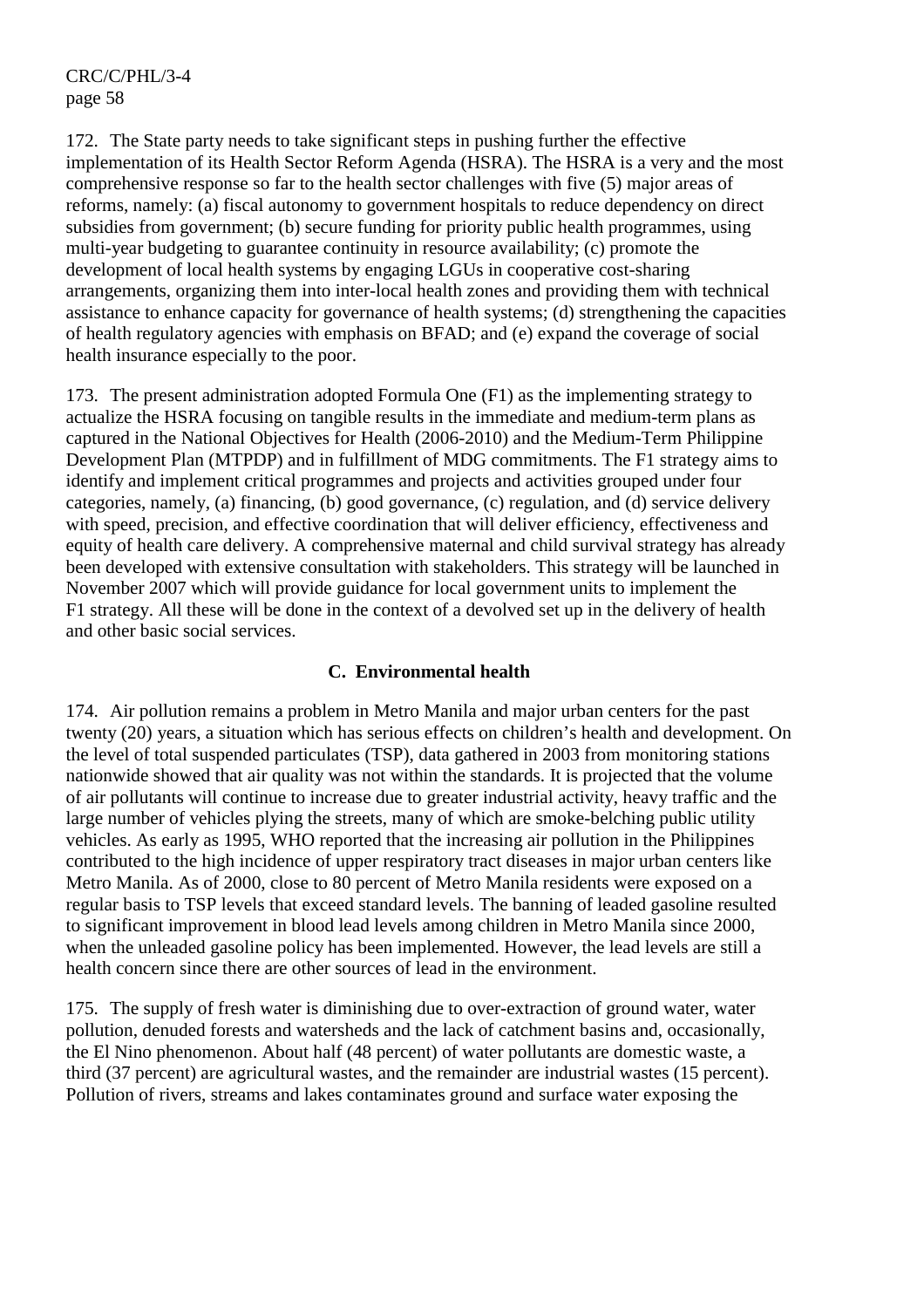population to environmentally-related diseases. Heavy loads of inorganic pollutants in water have made it increasingly a threat to life. WHO cited a rise in morbidity rate caused by gastro-intestinal diseases from 502 per 100,000 population in 1992 to 5,151 per 100,000 in 1996. Other water-borne diseases are also expected to increase as water quality deteriorates.

176. In 2001, there were 845,526 reported cases of diarrhea mostly among children under five years old, 15,757 cases of typhoid, 6,736 cases of hepatitis, and 333 cases of cholera. All of these diseases are preventable with the provision of adequate water supply and sanitation facilities and proper hygiene practices. That these diseases persist means that more efforts must be done to expand the coverage and improve the quality of water supply and sanitation facilities as well as intensify information, education and communication (IEC) activities on environmental health issues. As of 2004, 85 percent of the Philippine population had access to improved drinking water sources (87 percent in urban areas and 82 percent in rural areas) and 72 percent were using adequate sanitation facilities (80 percent in urban areas and 59 percent in rural areas).

177. The country has adequate laws and policies on environmental health including: (a) Cabinet Resolution No. 37 on the Philippine Strategy for Sustainable Development; (b) PD 856 or the Sanitation Code of the Philippines; (c) Administrative Order No. 341 on Philippine Health Promotion Programme Through Healthy Places; (d) RA 6969 or the Toxic and Hazardous Waste Act of 1990; (e) RA 8749 or the Philippine Clean Air Act of 1999; (f) RA 9003 or the Ecological Solid Waste Management Act of 2002; and (g) RA 9275 or the Philippine Clean Water Act of 2004. An Inter-Agency Committee on Environmental Health (IACEH) was formed in 1991 under Executive Order 489. Chaired by the Department of Health, the IACEH has following functions:

 (a) Formulate policies and guidelines and develop programmes for environmental health protection;

 (b) Coordinate, monitor and evaluate environmental health programmes and development projects initiated by the government and private agencies to achieve environmental protection for health promotion;

 (c) Undertake information dissemination and education campaigns on environmental health programmes to create greater awareness on environmental health control measures;

 (d) Coordinate and assist in the conduct of research and relevant activities on environmental maintenance and protection.

178. Within the Department of Health, there is an Environmental and Occupational Health Office (ECHO) with two divisions: (a) Water and Sanitation Division; and (b) Health Care, Waste and Toxic and Hazardous Substances Division. Working with the DOH and the IACEH are NGOs such as: (a) Healthcare without Harm; (b) Eco Forum (c) Partnership for Clean Air; (d) Manila Observatory and (e) Philippine Business for the Environment (PBE). Other environmental NGOs include (a) Haribon Foundation (HF), (c) Green Forum Philippines (GFP), (d) Crusade for Sustainable Environment (CSE), (e) Lingkod Tao and Kalikasan (LTK), and (f) Wild Life Foundation of the Philippines (WLFP), among others. Working with both the government and the NGOs are trained environmental health workers and professionals. As of 2004, there were 3,000 sanitation inspectors and 122 sanitary engineers.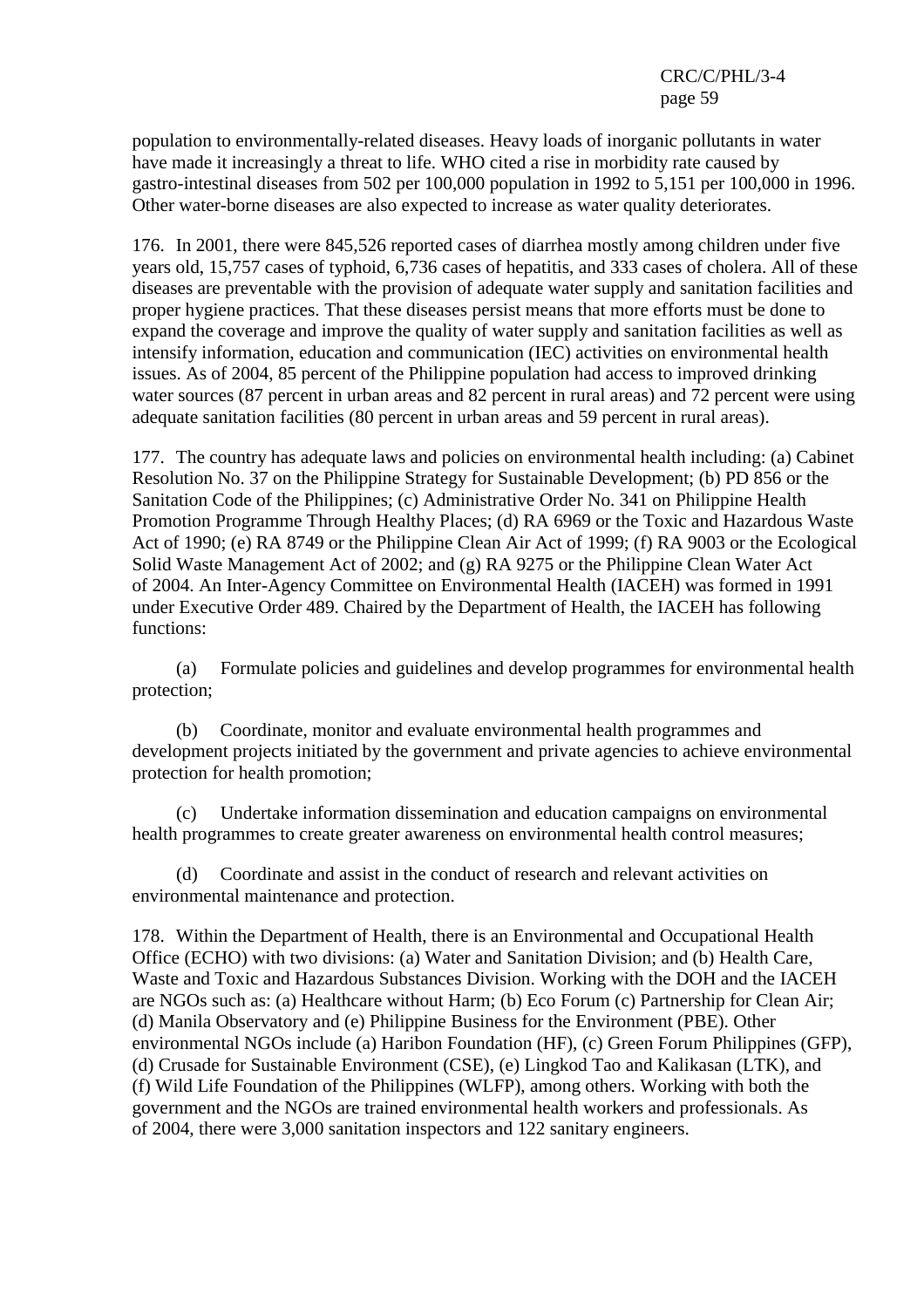179. With the enactment of RA 7160 or the Local Government Code of 1991, environmental health functions and services were devolved to the local government units (LGUs). Likewise, Administrative Order No. 18 Series of 1992 issued by the Department of Health (DOH) spelled out further the devolution of health services to LGUs, including environmental health services. With devolution, the performance of the health system is generally considered to have deteriorated due to fragmentation of the health care system, the failure of LGUs to maintain the level of health expenditures prior to devolution, and the lack of innovative ways of LGU resource mobilization despite autonomy. The IACEH needs to revisit its strategy and enlist the active participation of the Department of Interior and Local Government, the Leagues of Cities, Municipalities and Provinces and the Union of Local Authorities of the Philippines (ULAP) to mobilize LGUs and local officials towards improved environmental health care and protection.

## **D. Adolescent health**

180. Based on the 2000 census of population and housing, 23 percent of the population belongs to the 10-19 age group and 20 percent, 15-24 age groups. The average age of sexual debut among Filipino adolescents and youth is 18 years old. Mean age at menarche is 13.44. The number of young people engaging in premarital sex (PMS) has steadily increased over the last decade, from 18 percent in 1994 to 23 percent in 2002. Usually, PMS experience has accelerated the process of marriage. About 10 percent of young females with PMS experience related that their first sexual experience happened without their consent. Despite this trend, the UP Population Institute (UPPI) which conducted the Young Adult Fertility and Sexuality Surveys for the period 1994-2002 stated that premarital sex behavior of young Filipinos can still be considered conservative when compared to the levels found developed countries and some other countries in the Asian region.

181. Contraceptive use is low among sexually active adolescents; 74 percent or about 1.8 million do not use any contraceptive method. Condoms are the most used contraceptive method. The youth have poor knowledge and low utilization of contraceptive methods (i.e., 27 percent think that the pill must be taken before or after sexual intercourse). Only four (4) percent of young females have been found to be knowledgeable on the subject of contraceptives and family planning. According the State of the Philippine Population Report of 2000, many adolescents engage in PMS without adequate knowledge of means of avoiding pregnancy and sexually transmitted infections (STI), yet majority of them are unwilling and still unprepared to become parents.

182. Filipino youth marry at an early age, before 20 years old. One-fourth of all Filipino women begin childbearing by age 20. Early pregnancy is disturbing because of the health problems associated with it. One of the major reasons why young females aged 15-19 die is not drugs, alcohol, or drunk-driving; but complications related to early pregnancy. Filipino teenage mothers account for 20 percent of all maternal deaths in the country and 17 percent of fetal deaths are attributed to teenage mothers.

183. While illegal in the Philippines, abortion has been taking place. It is estimated that about 400,000 abortions are performed every year. In a study conducted on hospital cases of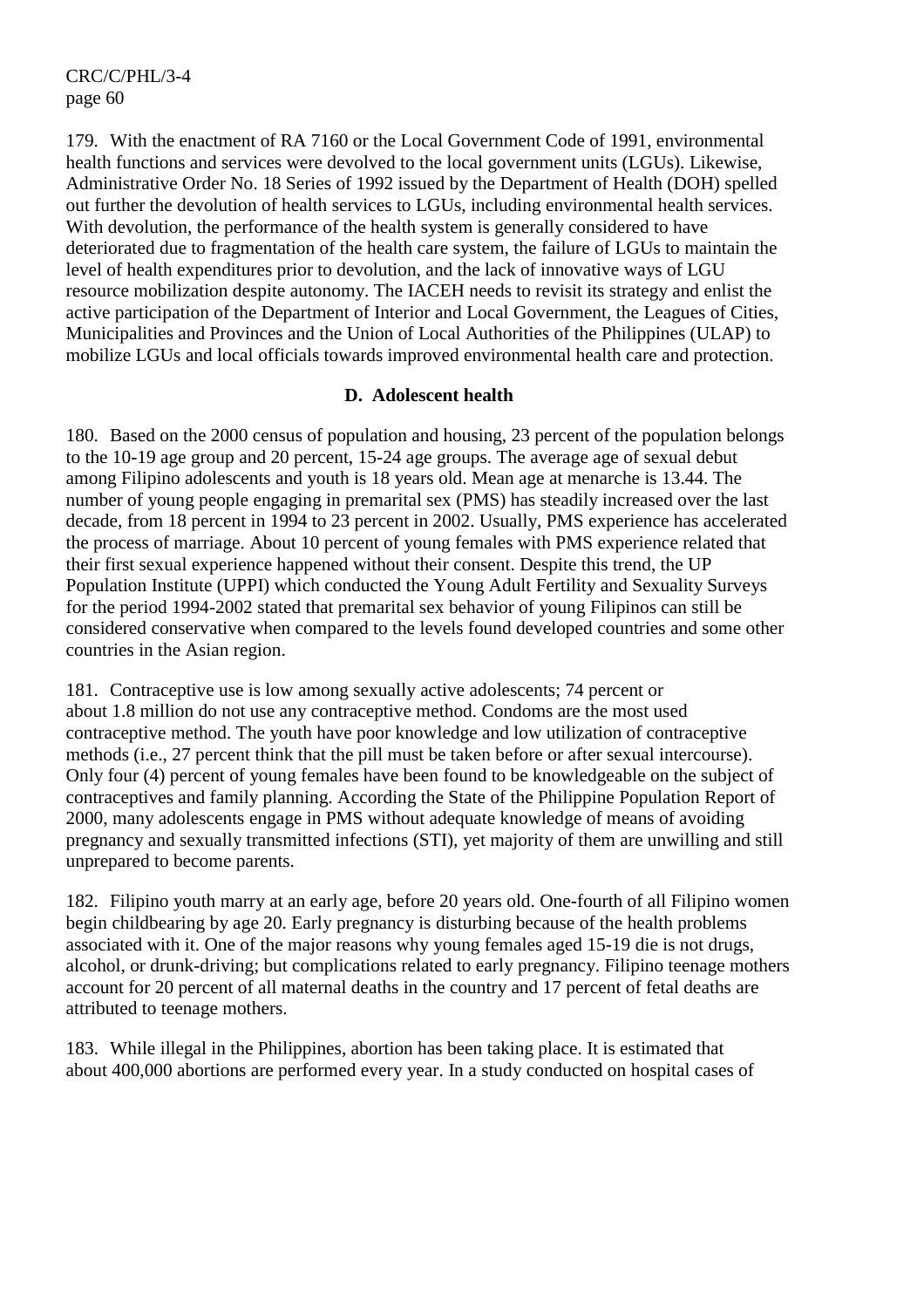abortion complications, 36 percent involved young women 15-24 years old. Moreover, 17 percent of women in reproductive ages of 15-24 have had at least one abortion. Metro Manila has the highest abortion rate in the country. Complications from abortion are one of the leading reasons for admission to government hospitals. (Philippine Population Research for Policy Initiatives, Series 2001).

184. Prevalence rate of gonorrhea and Chlamydia is higher among young people. Most cases of HIV infections among females happen at a younger age compared to males. About 47 percent of infected females are between 20 and 29 years of age. Awareness of AIDS is high; 95 percent of all Filipino adolescents stated that they have heard of AIDS. However, there is an ongoing misconception among them that AIDS can be cured (23 percent in 2002).

185. Increasingly, young females are trying risky sexual behaviors, from 17 percent in 1994 to 30 percent in 2002. Young people's consumption of alcoholic beverages and use of illegal drugs has increased, from 6 percent in 1994 to 11 percent in 2002. Many local studies had asked what adolescents and young people are concerned about and their responses included the following: STI, substance abuse, smoking, alcoholism, living conditions, malnutrition, lack of access to education, poverty, lack of jobs, rape, incest, sexual harassment, early marriage, teenage pregnancy, abortion, juvenile delinquency, youth criminality, patronage of pornographic materials, bad peer influence, lack of parental guidance, homosexuality, and multiple partners.

186. Counseling, information and education, referrals and some medical services are available to adolescents and youth. The Department of Health (DOH), together with other line agencies of government and NGOs, launched in 2001 the Adolescent and Youth Health and Development Programme (AYHDP). It aims to integrate adolescent and youth health and development services into the health delivery system. It should increase coverage of basic health services, including counseling for adolescents and youth, to 70 percent nationwide. It should also establish specialized services for occupational illnesses, victims of rape and violence, and substance abuse in 50 percent of DOH hospitals. Lastly, it will establish resource centers or "one-stop-shops" for adolescents and youth in each province. For its part, the DSWD has published modules on "Unlad Kabataan" (Development for the Youth) tackling the various youth health and development issues, with particular focus on children and young people out of school.

187. The DSWD's Unlad Kabataan programme is used by the Pag-asa Youth Association of the Philippines (PYAP) to achieve its project goals. The PYAP is a barangay-based organization of out-of-school youth (OSY) aged 15-24 years old. It aims to provide leadership trainings, give orientation on HIV/AIDS prevention, facilitate self-employment trainings, engage the youth in government internship programmes, conduct peer counseling, spearhead advocacy projects for the environment, and grant educational assistance for its members. As of June 2007, 4,869 local PYAPs have been organized nationwide with 119,124 young people as members.

188. Based on DOH observations, the Population Commission (POCOM) and other organizations implementing Adolescent Reproductive Health (ARH) programmes focus more on sexuality and peer education than on medical and clinical services. To complement these existing ARH initiatives, the DOH programmes address issues such as sexually transmitted infections (STI), maternal and child health, violence against women, nutrition and abortion. DOH has developed materials on these programmes and has disseminated them to regional health offices and LGUs. Direct services are then provided at the LGU level.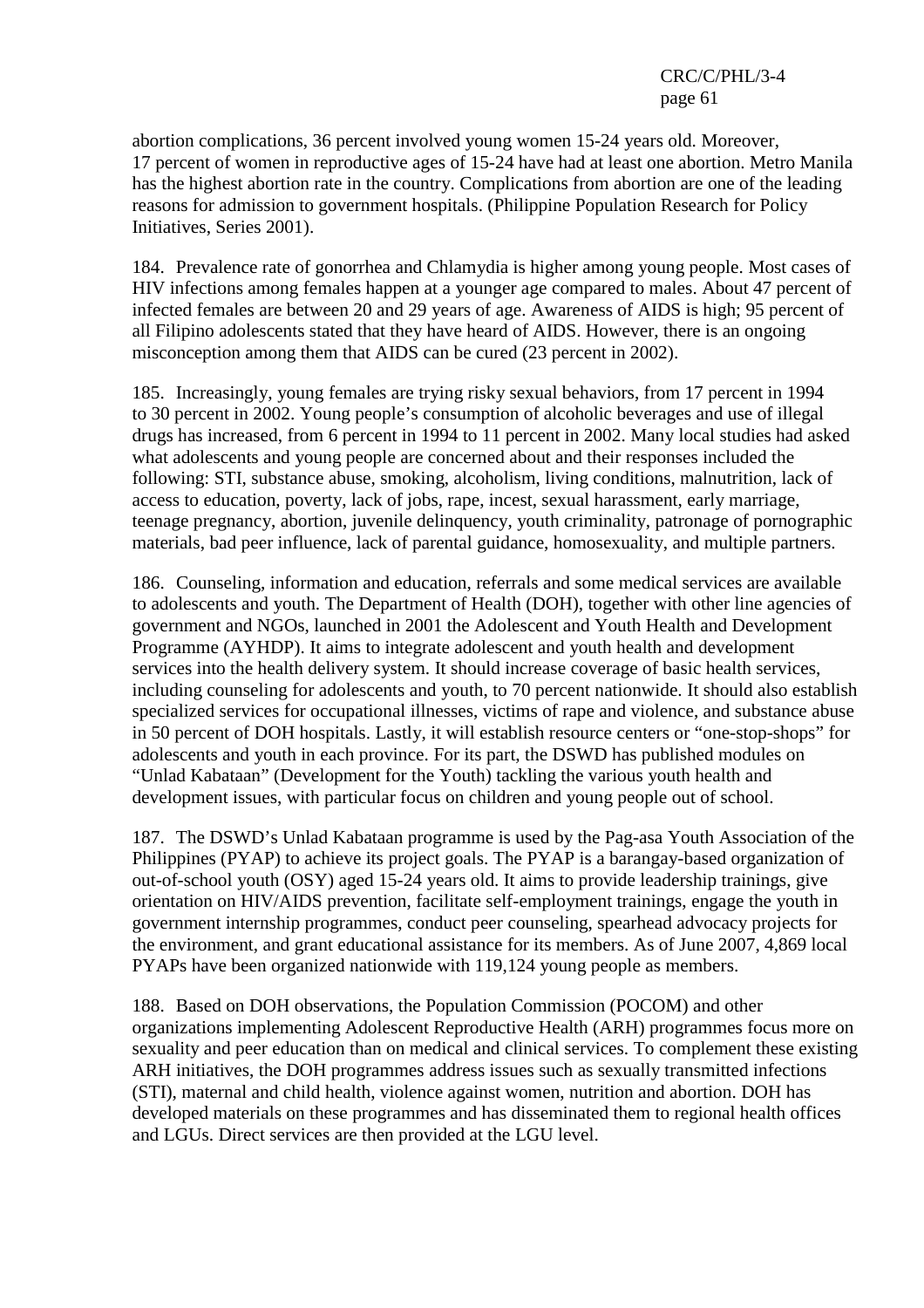189. Most of the NGOs involved in ARH implement programmes and projects that provide counseling services and information and education seminars for adolescents and youth. Some of these NGOs are the Foundation for Adolescent Development (FAD), Kaugmaon Foundation and Tambayan Center in Davao City, Baguio Center for Young Adults (BCYA), PLAN Philippines, Christian Children's Fund, World Vision, Maryknoll Foundation Kasambahay Programme for Out of School Youth, Caritas Manila, Prolife Philippines, and CHILDHOPE, among others. In sum, there more ARH education and information programmes than there are ARH services. There are a total of 76 ARH programmes around the country. Out of these, 33 are purely educational; 17 provided services; and 26 offered a combination of education and services. Most innovative programmes and projects, although limited in scope, are being implemented by NGOs. Government programmes have the widest reach, but these are not yet implemented well at the local levels.

190. In terms of the overall policy environment for the promotion of adolescent and youth health and development, several laws are already in place. RA 8044, an act creating the National Youth Commission, aims at establishing a comprehensive and coordinated national programme on youth development. While RA 8044 focused on adolescents but it was Administrative Order No. 43 or the Reproductive Health Policy that really paid attention to the youth and adolescents' reproductive health development. In 2000, Administrative Order No. 34-A or the Adolescent and Youth Health Policy was issued by DOH. It is a response to the identified need to develop a programme that will specifically address the unique needs of adolescents (10-19 years old), youth (15-24) and young people (10-24) who are considered special population groups. It aims to develop the total health, well-being, and self-esteem of adolescents and youth by promoting a safe and supportive environment, providing information, building skills, and providing youth-friendly health services.

191. Furthermore, a proposed bill on Reproductive Health Care (House Bill 4110 and Senate Bill 2325) has reached second hearing at the Committee on Appropriations and has already been approved at the Committee on Health. It is a response to certain reproductive health realities: (a) high rate of maternal and infant mortality; (b) high unmet need for family planning; (c) high incidence of abortion; (d) increasing cases of violence against women and young people; (e) infertility and sexual dysfunctions; (f) more cases of reproductive tract infections (RTI), sexually transmitted infections (STI), reproductive tract cancers, gynecological conditions, and male RH disorders. It is also in response to the high incidence of RH problems and sexual activity among the young, few of whom receive treatment or use medical and family planning services.

192. The proposed bill has specific focus on adolescents and youth welfare because it aims to decrease teenage pregnancies, to educate and inform the youth on sexuality and RH concerns, to include education on gender issues and sexual responsibility, and to address young people's RH needs. While proponents of the proposed bill argue that it is not about contraception and abortion, there is tremendous opposition from the Catholic Church and the conservative sectors of Philippine society, including some legislators. They are actively lobbying against the passage of the bill because they see it as a possible step towards legalizing abortion and institutionalizing a contraceptive mentality in the country.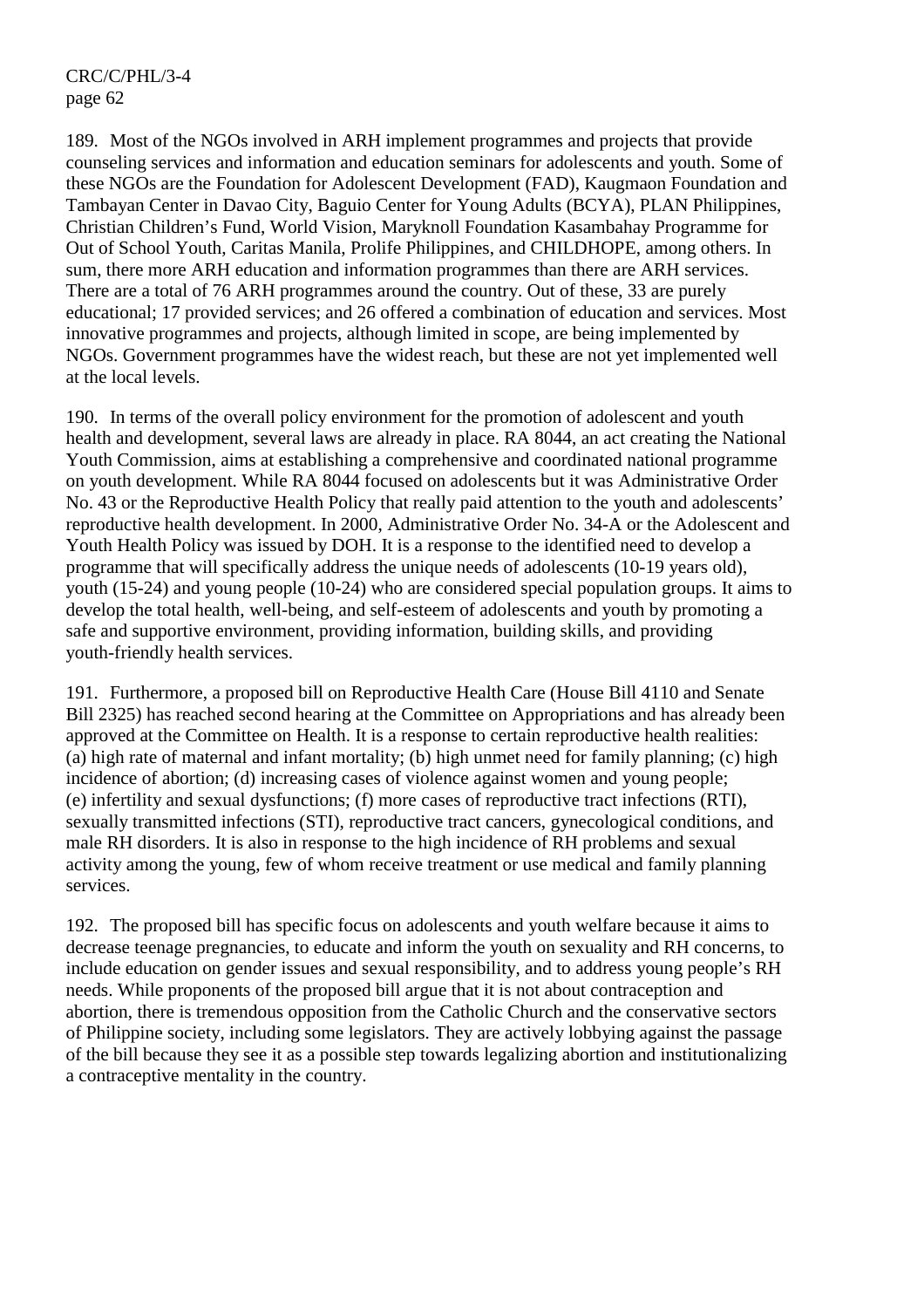193. Aside from continuing advocacy for the passage of a law on Sexual and Reproductive Health Care with specific provisions for adolescents and young people, the following priority actions, among others, need to be undertaken: (a) there should be real human sexuality education undertaken by different institutions such as schools, families, and churches because they all reach adolescents; (b) expand life skills training for adolescents to improve their thinking processes and decision-making abilities, to empower them, to guide them to adopt positive and healthy lifestyle, and make them more participative in community affairs; (c) teen centers should be established in every city and municipality so that adolescents and youth can avail of services and have a venue for learning more about ARH; (d) Sangguniang Kabataan (Youth Council) members should be oriented on youth health and development issues and be motivated to use SK funds for ARH-related projects; (e) there should be careful consideration of how to work with the Catholic Church to address ARH concerns because the Church has institutions that can be used as vehicles for educating parents, adolescents and young people, and service providers.

#### **E. HIV/AIDS**

194. As of December 2006, there were 2,719 HIV cases reported of which 1,966 (72 percent) were asymptomatic and 753 (28 percent) were AIDS cases. Of the latter, 298 (40 percent) were already dead at the time of the report due to AIDS-related complications. The leading mode of transmission is still through sexual intercourse at 87 percent of the cases. Other modes are through mother-to-child transmission (37 cases), blood transfusion (19 cases), injecting drug needles (7 cases), and needle pricking (3 cases). Though the prevalence of HIV/AIDS has been described as low and slow, the number has increased over the past decade. With only 475 reported HIV/AIDS cases beginning 1984 t 1993, it tripled to 1,526 cases from 1994 to 2003. Of the total number of HIV/AIDS cases, only 1.7 percent are younger than 10 years old. Based on the 2005 consensus workshop, it was estimated that more than 11,000 persons ages 15-49 were living with HIV and this translates to an overall national prevalence of 0.03 percent.

195. While the Philippines is experiencing low prevalence of HIV/AIDS compared to its Asian neighbors, the Philippine National AIDS Council (PNAC) has recently characterized the HIV/AIDS situation as hidden and growing due to the following factors: (a) the growing sex industry; (b) condom use remains low even among high risk groups (among registered female sex workers, 28 percent; free lance sex workers, 26 percent; men having sex with men, 19 percent; and injecting drug users, 2 percent); (c) high rate of STI among both vulnerable groups and the general population; (d) increasing risky sexual behaviors among adolescents and youth; and (e) increasing number of injecting drug users, among others.

196. The State party had enacted RA 8504 or the AIDS Prevention and Control Act of 1998 as its response to the HIV/AIDS situation. The AIDS Law has the following aims: (a) promulgate policies and prescribe measures for prevention and control of HIV/AIDS; (b) institute nationwide information and education programme; (c) establish a comprehensive HIV/AIDS monitoring system; and (d) strengthen the Philippine National AIDS Council (PNAC). The Philippine National AIDS Council (PNAC) was established in 1992 through Executive Order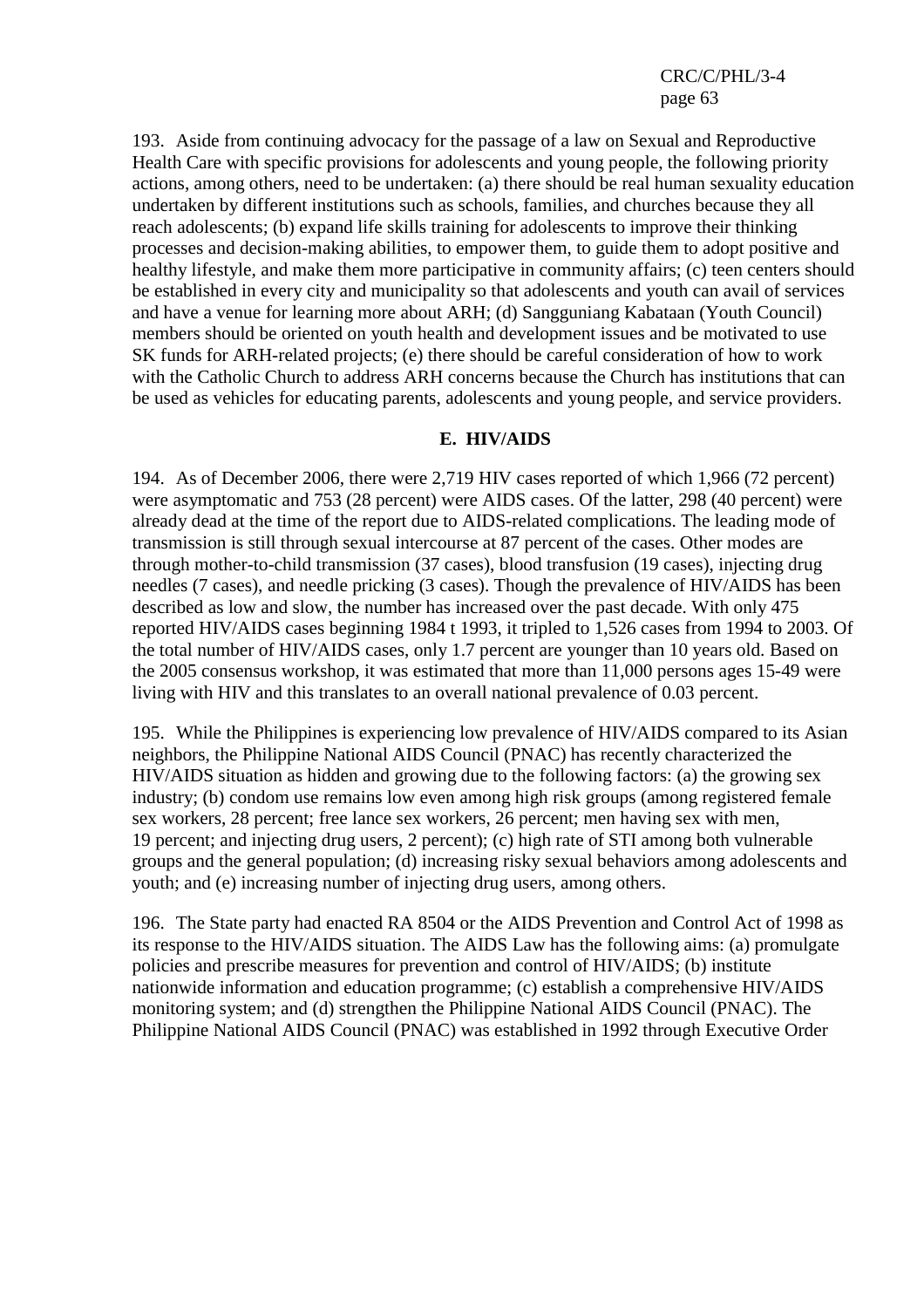No. 39 as a multi-sectoral advisory body to deliberate and decide on key issues and recommendations on HIV/AIDS prevention and control for submission to the President for approval. RA 8504 contains provisions on education and information, safe practices and procedures, health and support services, monitoring, confidentiality, discriminatory acts and policies, and prohibition of compulsory HIV testing. However, the provisions of RA 8504 still need to be popularized and widely circulated as well as the thrusts and priorities of the AIDS Medium-Term Plan.

197. PNAC has been localized at LGU level through the creation of the Local AIDS Councils (LAC). This had been facilitated by providing a comprehensive orientation of local chief executives and legislators on the provisions of RA 8504 and on the importance of HIV/AIDS prevention and control and how they can mainstream this into their local response plan. As of 2006, a total of 1,609 local legislators were oriented on HIV/AIDS issues and were challenged to provide leadership in the local response against HIV/AIDS. To date, there are 24 LACs nationwide. Through the LACs, capacity building workshops on strengthening advocacy and local response against HIV/AIDS had been conducted with support from UNICEF particularly in the CPC 6 provinces and cities. Several LACs have passed resolutions and local ordinances providing budgetary allocation for HIV/AIDS prevention, compulsory registration of all entertainment centers and sex workers, and establishing 100 percent condom use programme in their entertainment centers.

198. Information, education and communication (IEC) activities addressed to children and young people were given priority. With support from UNICEF, the following activities were conducted:

 (a) In 2005, awareness-raising and education activities were conducted in five (5) major cities and three (3) provinces through NGO partners. A variety of activities, such as theater arts presentation, poster making, educational booths, candlelight parade, street theater and symposium on HIV/AIDS were conducted with the participation of more than 3,000 children and young people and reaching more than 15,000 other young people through these information and education activities;

 (b) Also in 2005, an MTV "Staying Alive" Music Summit for HIV/AIDS held under the auspices of the Communication component of CPC 6 reached a total of 85,000 young people who received HIV/AIDS information messages at the concert. More young people were exposed to HIV/AIDS information through more than 1,000 radio and TV announcements, newspaper ads, streamers, banners, road shows and talk shows organized for two months prior to the event;

 (c) In 2006, the IEC activities had been scaled up under the Global Campaign "Unite for Children, Unite against AIDS". An estimated media coverage of five (5) million individuals was reached through radio and TV plugs aired at national and local TV and radio stations. In addition, 360,000 young people were reached by interactive communication particularly those in CPC 6 areas;

 (d) World AIDS Day celebration in 2006 with the theme, "Stop AIDS, Keep the Promise", provided opportunities for children and young people to participate in a forum on AIDS and Sexuality;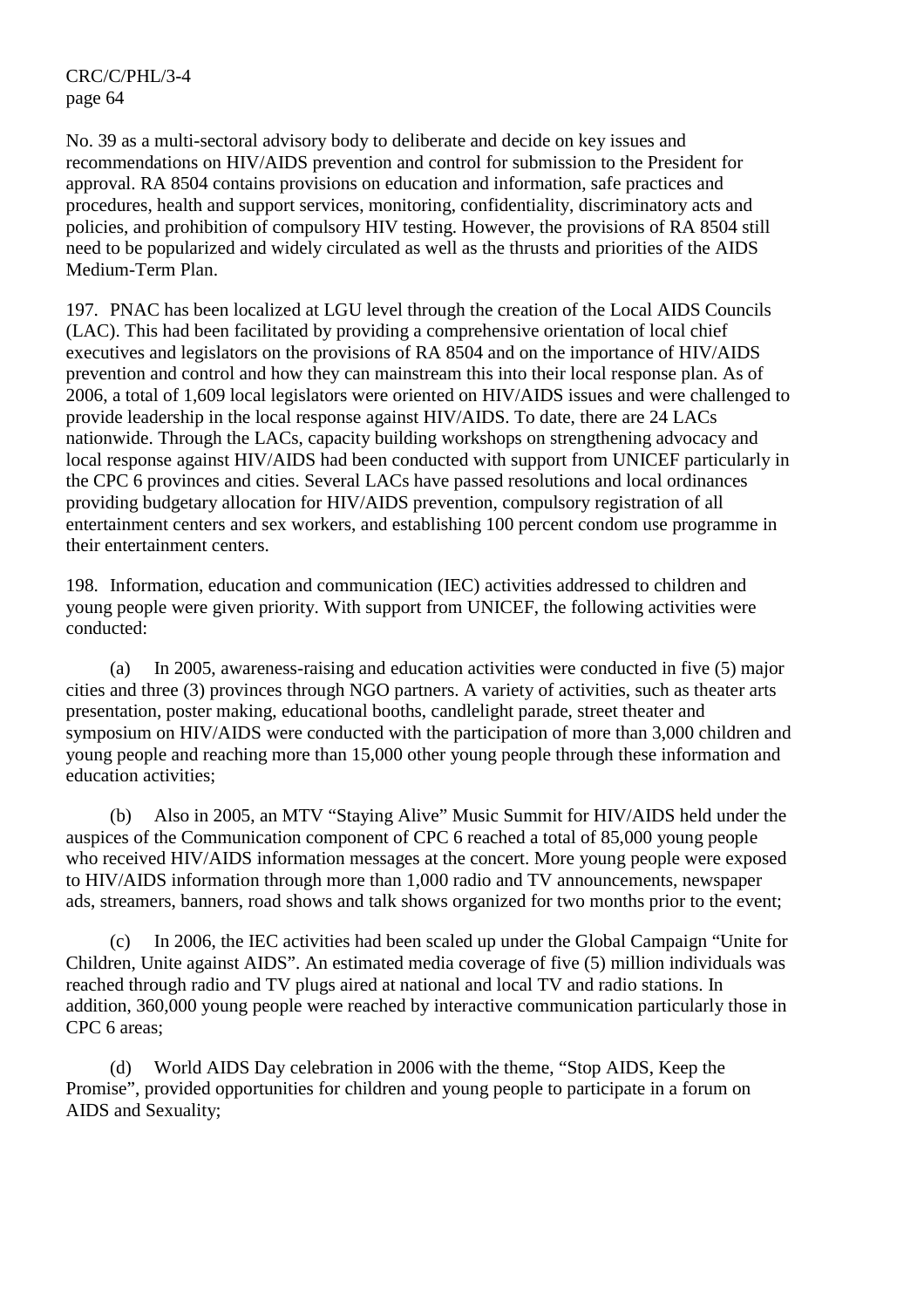(e) IEC activities targeting children in school were done through the integration of HIV/AIDS modules in the training of the teachers on the Child-Friendly School System (CFSS) initiative. This resulted to schools in 14 provinces and cities launching their own IEC campaigns in December 2006 including a symposium on HIV/AIDS where more than 30,000 children and young people participated;

 (f) IEC activities targeting most-at-risk and vulnerable adolescents and young people were conduced in eleven (11) cities and provinces during 2005-2006. Over 18,000 most-at-risk and vulnerable adolescents and young people participated in life skills education and peer education sessions. STI and HIV/AIDS information had been integrated into the training of 37 facilitators on life skills education and 72 peer educators coming from 25 NGO partners.

199. In terms of capacity building, UNICEF together with the UN Theme Group on HIV/AIDS supported the following activities:

 (a) Development of interim guidelines on "Integrated Management of Pediatric HIV Infection and AIDS" and its initial implementation in three (3) major hospitals in Metro Manila in cooperation with an NGO, Precious Jewels Ministry. This is a new initiative in the country on pediatric care and treatment of HIV/AIDS. The project provides a model of care for infected and affected children, including access to ARVs, psychological and social support through a network of partners;

 (b) Development of training module on "Voluntary Confidential Counseling and Testing" which provides opportunity to scale up the standard harmonized VCT training in the country;

 (c) Revision and enrichment of training module on "Life Skills Education" targeting most-at-risk and vulnerable children and young people. The revised module covers information and skills needed to prevent and/or reduce risks and vulnerability related to STI, HIV/AIDS, abuse, violence and exploitation;

 (d) The "Female Functional Literacy" training module has been enhanced with the inclusion of HIV/AIDS topics. Through the enhanced module, health workers are provided guidance on how to disseminate STI and HIV/AIDS to illiterate women;

 (e) In 2003, 112 teachers in primary and secondary schools under the Department of Education and 37 vocational-technical teachers under the Technical Education and Skills Development Authority (TESDA) were trained on "Life Skills Based Approach to HIV/AIDS Prevention":

 (f) The Pre-Pregnancy Operations Manual, now being pilot tested in two LGUs, has incorporated the provision of HIV/AIDS counseling and voluntary HIV/AIDS testing in the package of services to be offered to pre-pregnant women;

 (g) DSWD implements a project called "Care and Support for Persons with HIV and AIDS and their Families and Children" which focuses on the prevention and management of risks related to HIV/AIDS. The project promotes prevention interventions through reprinting of manuals and information, education and communication (IEC) materials. It conducts capacity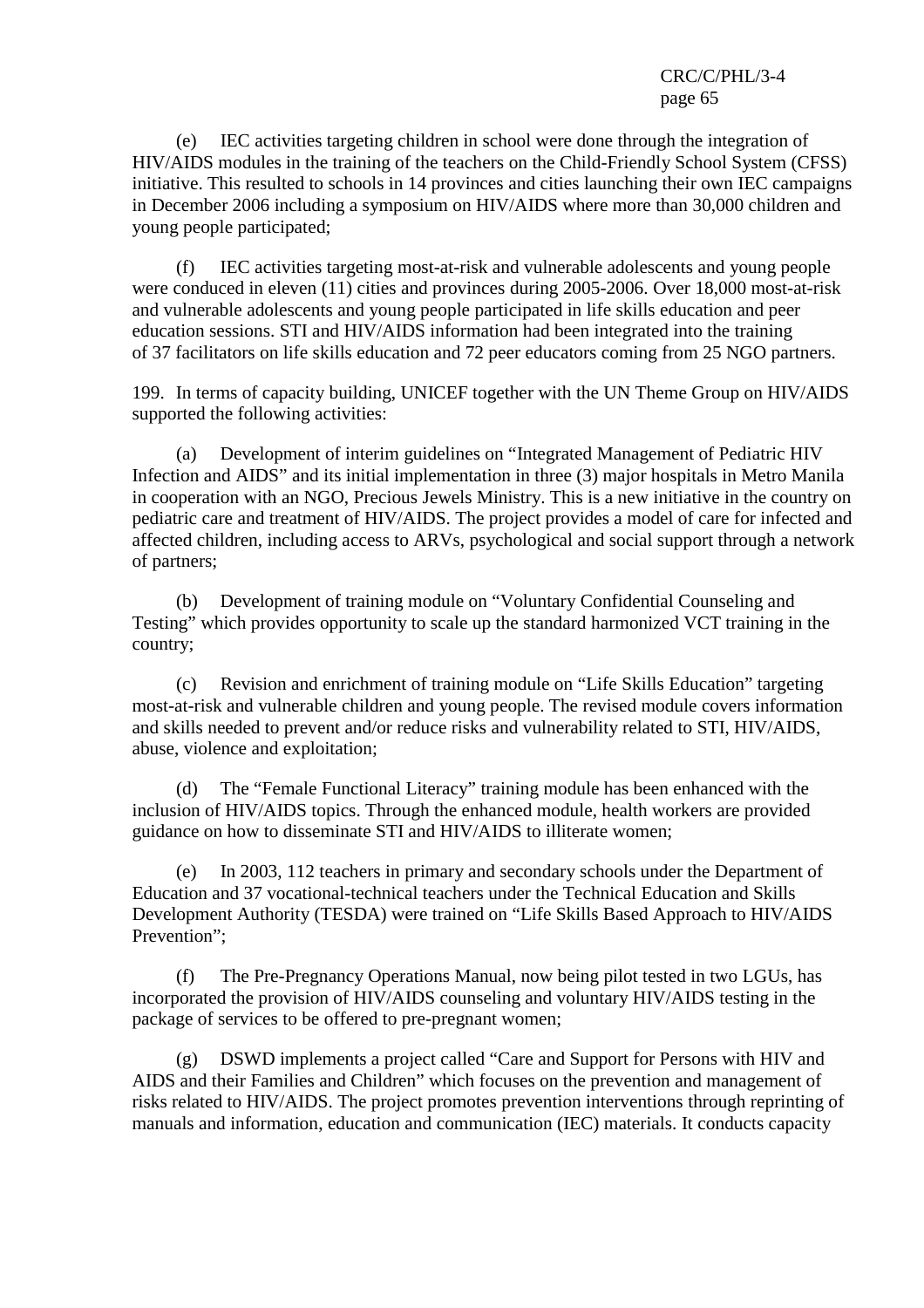building for service providers such as government social workers and NGO workers. It also enhances the capacity of persons with HIV/AIDS (PHA) and their families through livelihood training and referrals for employment and scholarship or educational assistance for qualified children of PHAs. The project will run from 2008-2008 and is expected to benefit PHAs and their families in Region 3 and the National Capital Region;

 (h) UNICEF, in partnership with WHO and UNAIDS, supported the National Epidemiology Center to strengthen national monitoring and evaluation system to fill in the gaps in data collection and reporting to the National AIDS Registry. The system will now capture data on adult and pediatric ARV, data on opportunistic infection treatment, information on mother-to-child transmission, and data on HIV affected children. Availability of data on children and HIV will give us the opportunity to develop evidence-based advocacy and better programming for children and young people in the Philippines;

 (i) At the local level, UNICEF continues to support training of health workers on comprehensive STI management and basic HIV/AIDS prevention and control. More than 500 health workers in CPC 6 areas were given a refresher course on comprehensive STI management; 1,120 staff were trained on basic HIV/AIDS prevention and control; and 13,000 health workers received training on HIV/AIDS integrated into the training on Infant and Young Child Feeding.

200. Despite all the above efforts, the following challenges have to be met: (a) strengthening monitoring of HIV/AIDS incidence in each government agency and in the LGUs; (b) strengthening HIV/AIDS education, both school-based and community-based; (c) improving access to care, support and treatment including psychosocial support and alternative parental care; (d) developing and maintaining database on most-at-risk and vulnerable populations; and (e) increasing civil society involvement and participation.

## **F. Standard of living**

201. As stated earlier, 28.5 percent of the Philippine population was considered poor as of 2006, a decrease from thirty (30) percent poverty incidence in 2003. This means that close to three (3) out of ten (10) Filipinos were living below the poverty line. In 2003, 3.4 million children ages 0-5 years were underweight; 1.1 million children were not immunized for serious but preventable diseases; 1.4 million children of elementary school age were not enrolled in school. In 2001, 4 million Filipino children were working to augment family income. Their work conditions exposed them to health risks and disrupted their regular schooling. In that same year, approximately 246,000 children in the major Philippine cities were out on the streets to survive and were therefore increasingly separated from their families, were out of school, and vulnerable to various forms of abuse, exploitation and violence.

202. To address the impoverished situation of 25.2 million Filipinos and their children, the State party embarked on a comprehensive poverty reduction programme. RA 8425 or the Social Reform and Poverty Alleviation Act was enacted in 1998. The law seeks to institutionalize social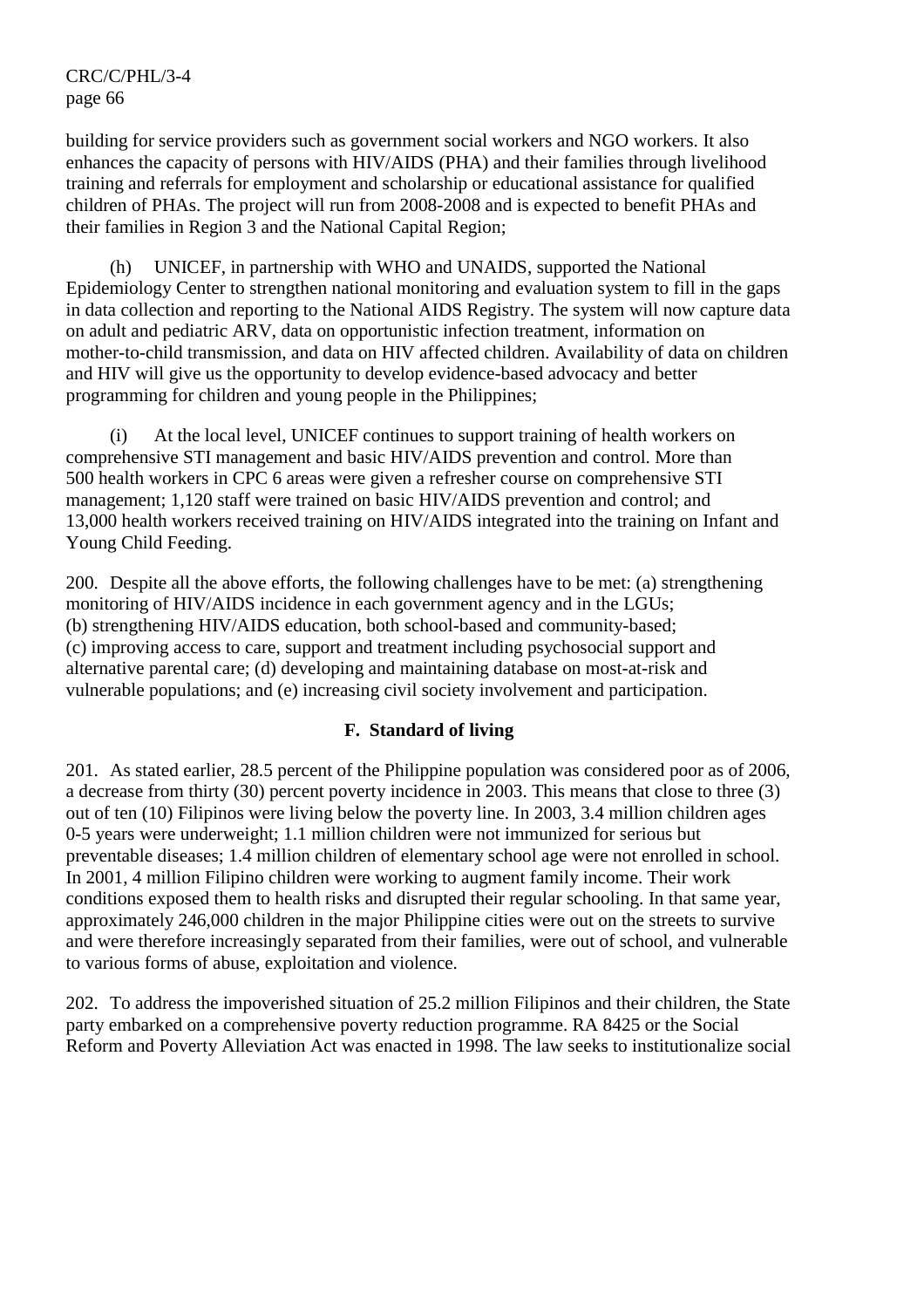reform and poverty alleviation involving area-based, sectoral and focused interventions so that every Filipino family shall be empowered to meet its minimum basic needs of health, food and nutrition, water and environmental sanitation, income security, shelter and decent housing, peace and order, education and functional literacy, participation in governance, and family care and psychosocial integrity. Social reform shall be a continuing process that addresses the basic inequities in Philippine society through a systematic package of social interventions. The National Anti-Poverty Commission (NAPC) was created by virtue of RA 8425 to serve as the coordinating body and secretariat for Kapit-Bisig Laban sa Kahirapan or KALAHI (Linking Arms Against Poverty) which is the strategic framework and programme for poverty reduction of the Arroyo administration.

203. During the period 2001-2005, the Arroyo administration had realized various accomplishments that benefited the poor. In asset reform, this included: (a) distribution of 2.9 million hectares of private and public lands to landless farmers; (b) distribution of ancestral domain titles covering 367,440 hectares to indigenous peoples; (c) security of tenure to 268,861 households and housing services to over 115,000 low-income households; and (d) proclamation of nearly 310 hectares of urban land as socialized housing sites under the asset reform programme. More specifically, the Community Mortgage Programme (CMP) benefited 59,456 families for the same period. The National Government Center (NGC) East-West Projects and the North and South Rail Relocation Projects benefited 12,249 and 12,186 families respectively.

204. The government also delivered human development services that included, among others, the following: (a) provision of security of land tenure to 710,203 households from 2000-2006 through the Housing and Urban Development Coordinating Council (HUDCC) and the private sector; (b) construction of school buildings in 607 school-less barangays; (c) provision of electricity to 3,600 barangays; (d) supply of medicines to 300 hospitals nationwide; (e) enrolment of nearly seven million beneficiaries under the National Health Insurance Programme of the Philippine Health Insurance Corporation; (f) operation of 500 rolling stores carrying low-priced rice and other basic commodities nationwide; and (g) provision of emergency rice and food assistance to about 250,000 coconut farmers. In terms of employment and livelihood, the government provided: (a) 600,000 agriculture-related jobs in rural areas; (b) microfinance assistance to more than one million women borrowers; and (c) about 1.7 million workers with jobs through job placement and referral schemes of the Department of Labor and Employment (DOLE).

205. The wholesale portfolio of the People's Credit and Finance Corporation (PCFC), which is tasked to mobilize resources and deliver financial services to microfinance institutions (MFIs), grew significantly with funding support from external sources. As of end 2004, the government financial institutions and government-owned and controlled corporations - National Livelihood Support Fund (NLSF), Technology and Livelihood Resource Center (TLRC), Small Business Guarantee and Finance Corporation (SBGFC), Bangko Sentral ng Pilipinas (BSP), with the PCFC as the main lending arm - had released a total of Php6.88 billion of microfinance loans to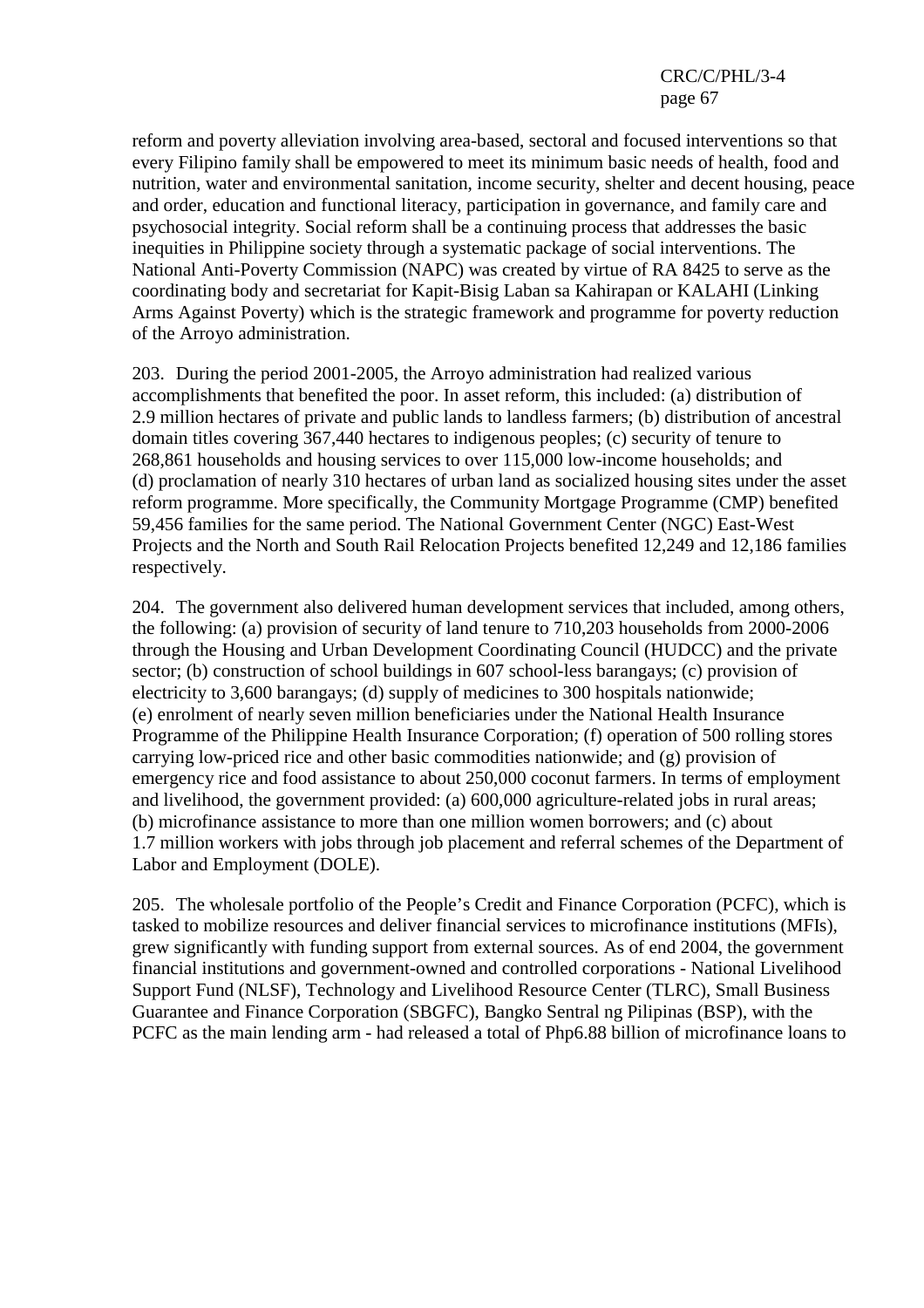more than 1.5 million poor clients. Capability-building needs of MFIs had also been supported through several donor-funded programmes like the NAPC-UNDP Microfinance Sector Strengthening Project (MSSP), the USAID-funded Micro-enterprise Access to Banking Services (MABS), and the Cooperative Union Empowerment and Strengthening (CUES) Project.

206. As part of DSWD's KALAHI-CIDSS (Comprehensive and Integrated Delivery of Social Services) programme, 4,216 barangays in 183 municipalities, 42 provinces and 12 regions were provided with basic social services in health, water and sanitation, education, and day care services, among others, for the period 2004-2006. Under its Self-Employment Assistance sa Kaunlaran (SEA-K) Programme, DSWD had also provided interest-free capital assistance for micro-enterprises to more than 122,000 families amounting to Php 522 million for the period 2001-2006. It has also launched and supported 1,997 Tindahan Natin (TN) outlets in 2006 and provided food subsidy to poor families with children in pre-school and day care centers. These TN outlets increased to 7,234 as of July 2007 serving 1.8 million low-income families in 60 provinces and cities and in the National Capital Region.

207. There are several poverty alleviation programmes undertaken by NGOs and faith-based organizations. Among others, these initiatives include that of Gawad Kalinga and the Catholic Church, particularly the Archdiocese of Manila. As of April 2007, Gawad Kalinga (which means to give care) has helped build 21,759 homes in 1,253 communities since it started in 1995 as a small effort of the Couples for Christ to rehabilitate juveniles in conflict with the law in an informal settlement in Metro Manila. The major objectives of Gawad Kalinga are: community empowerment, massive mobilization of volunteerism, and partnership in nation building. Its major programmes include: shelter (tatag), education (sibol), health (lusog), livelihood (sikap), and community development (kapitbahayan). A Gawad Kalinga community has the following aspects: faith community, peace zone, productivity center, tourist spot, and environmentally healthy community.

208. The Pondo ng Pinoy Foundation (PNPF), an initiative started by the Archdiocese of Manila, has raised Php 150 million on its third year anniversary through small daily donations (only 25 centavos a day) from the Catholic faithful to fund poverty alleviation projects in parishes around the country. In 2006, the PNPF fed over 64,000 malnourished children, built 34 homes or over 200 people, sponsored education of 174 children and young people, provided microfinance loans to 870 small-scale entrepreneurs, livelihood assistance to 7,600 persons and healthcare assistance to 1,700 persons. The PNPF is expected to grow into a massive programme with focus on health and nutrition, education, housing, and livelihood support for the disadvantaged sectors. There are 14 Catholic dioceses actively participating in the programme over the last three years.

209. Despite the above poverty alleviation initiatives, poverty incidence remains high and income disparity remains wide. As of 2006, 24 out of 100 Filipinos still live below the poverty line. The following challenges and priorities for action should be addressed: (a) fast tracking the asset reform programme; (b) prioritizing job creation and micro-enterprise development; (c) localizing poverty alleviation efforts; and (d) strengthening civil society capacity in governance; and (e) empowering grassroots families and communities towards their effective and meaningful participation in the development process.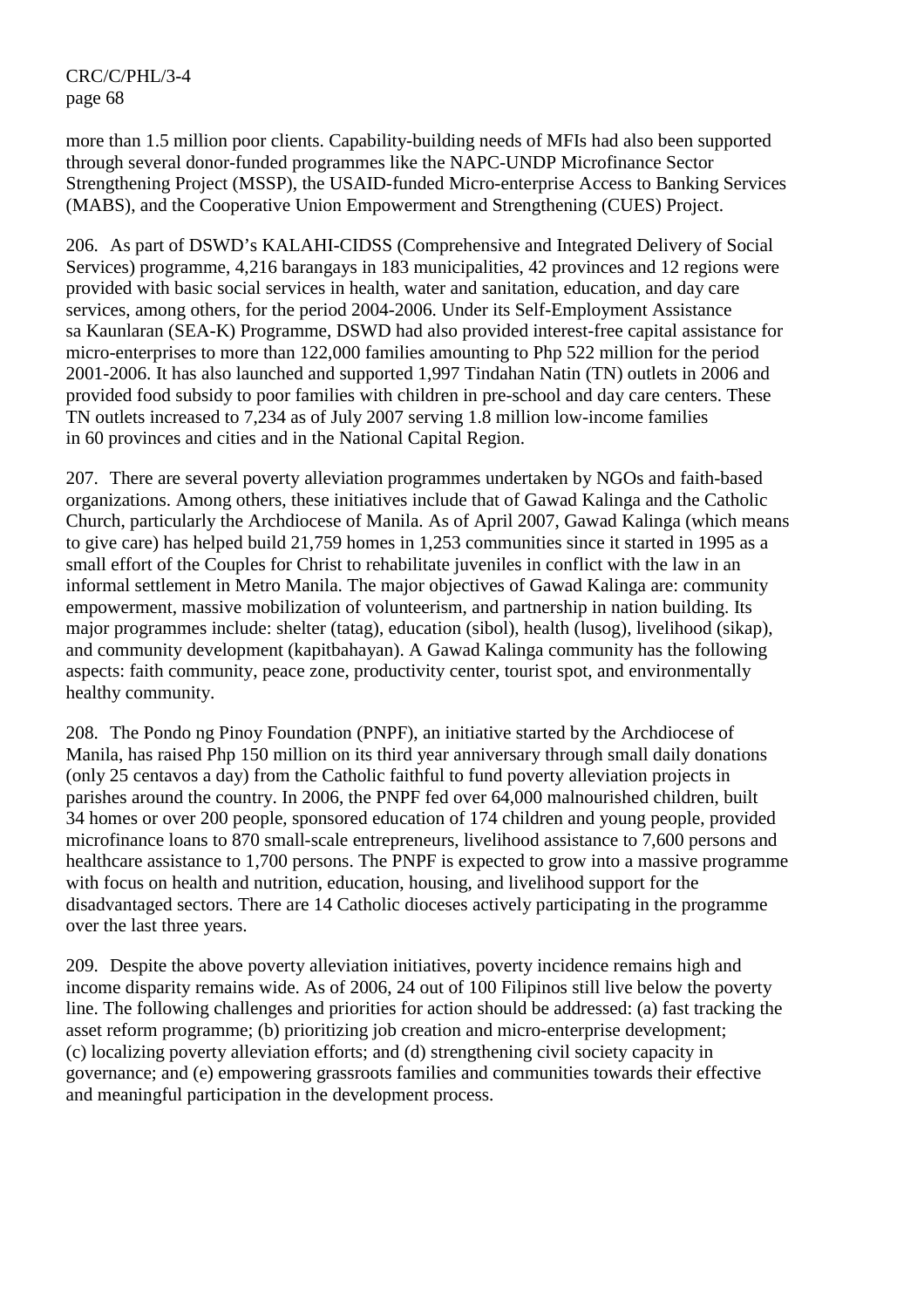# **VII. EDUCATION, LEISURE AND CULTURAL ACTIVITIES**

### **A. Education, including vocational training and guidance**

210. Access of 3-5 year old children to early childhood care and development (ECCD) services remains low at 34 percent composite (19.6 percent for 3-4 year olds; 60 percent for five year olds). While more and more barangays (79 percent of 41,994 barangays as of mid 2007) have put up day care centers and the DepEd, NGOs and FBOs have expanded public and private pre-schools, these facilities have reached only one of three children. Aside from the low coverage of ECCD services, the quality of existing ECCD programmes, materials and facilities needs further improvement. Both the low coverage and low quality of ECCD services explain the phenomenon of low school readiness among Grade One entrants. The result of the School Readiness Assessment done in 2006 reveals that only 35 percent of Grade One entrants were found to be school ready. The school readiness scores of Grade One entrants also indicate that boys perform generally lower than girls.

211. In basic education, the gross enrolment rate for SY 2001-2002, SY 2002-2003, and SY 2003-2004 registered at 110 percent, 109.8 percent, and 107.4 percent respectively. This enrolment rate exceeds other Asian countries' averages and highlights a strong demand for education. However, these notable achievements are eroded by poor internal efficiency, low quality of basic education, and wide disparities in education inputs and outcomes. The Philippine Education for All (EFA) Plan 2015 cites that for every 1,000 entrants to Grade One, about 312 will leave school before finishing Grade Six, most of them in the first two grades; 439 will graduate in primary school in the ideal length of six years while 249 will finish the six-year grade school in an average of 9.6 years due to repetition of some grade levels two to three times. For every 1,000 entrants to the First Year high school, only 248 will graduate within the required four years; about 389 will leave school without completing the four years; and 353 will graduate after repeating two to three times, averaging 6.7 years before completion. Boys are twice more likely than girls to repeat or drop out of school. There is also serious concern about the increasing number of children who are not able to go to school currently estimated at 4.2 million.

212. The school system has to cope with the requirements of a growing student population. Every year, the number of school children increases by 200,000. Yet the government investment in education has not been adequate to address the growing requirements of the school system. Although increasing at an average rate of 5.2 percent over the last ten (10) years, the proportion of the education budget to the national budget has steadily declined over the years from 16 percent in 1998 to 12 percent in 2007. This falls below the internationally recognized 20 percent investment for education that a country must provide to be able to address the education needs of its children and young people. Classroom shortage has likewise been a perennial problem of the Department of Education. For the current school year, the estimated backlog in the number of classrooms is placed at 20,742 under a double-shifting arrangement. Many of the existing schools lack not only adequate water and sanitation facilities but also books, teaching devices, and other teaching and learning materials.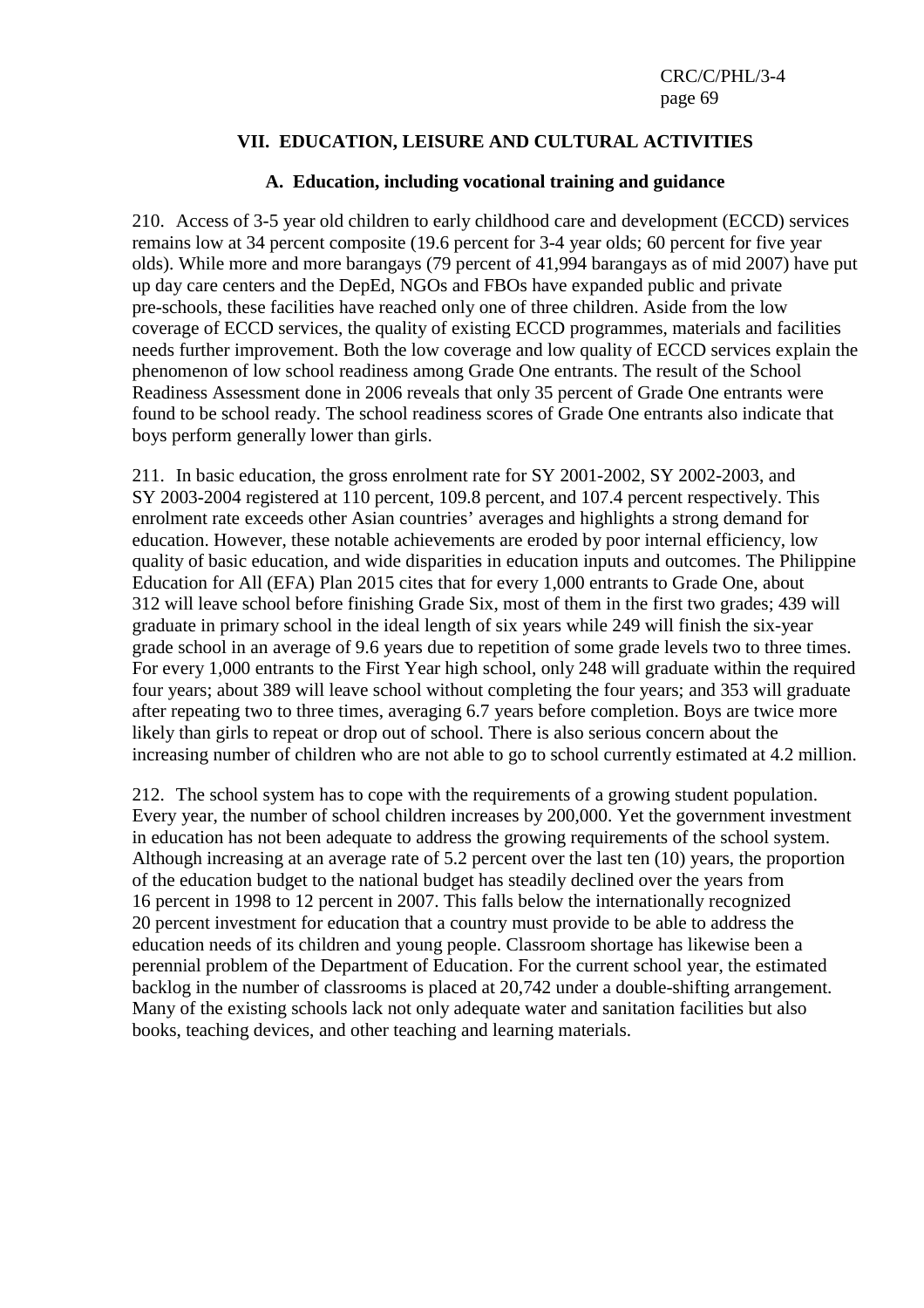213. RA 8980 or the ECCD Law institutionalizes an integrated and comprehensive system for early childhood care and development. The National ECCD Council, the mandated coordinating body for the implementation of the ECCD Law, has been actively steering policy formulation and programme development at the national level. However, at sub-national levels, many local ECCD coordinating committees have yet to be formally organized and mobilized. Furthermore, an integrated Management Information System and Monitoring and Evaluation System have to be strengthened to improve planning and programming. Even while these systems are being put in place, ECCD local plans of action had been developed in 29 cities and 77 provinces as of March 2007.

214. The government has invested Php 2 billion or Php 400 million per year for a period of five years from 2002 to 2006. The funds are used for strengthening of institutions led by CWC, policy formulation, standards development and human resource development. On a cost-sharing basis with LGUs, the funds have also supported the expansion and upgrading of day care centers and services, barangay health centers, nutrition-related ECCD facilities and services, and parenting education programmes. However, the utilization of the ECCD funds has been constrained by stringent bureaucratic procedures and requirements for funds management both at central and local levels.

215. UNICEF has likewise provided technical and funding support for the development and strengthening of the five systems component of the ECCD Law. These component systems include the following:

 (a) ECCD *curriculum*. CWC has been coordinating and facilitating the development and validation of ECCD standards to monitor the developmental readiness of children. These standards are the basis for developing an integrated and holistic ECCD curriculum, assessment tools and training programmes for ECCD service providers. In this regard, the Philippines has set the precedent in Asia and is only one of a few countries globally to undertake this initiative;

 (b) Parent *education and involvement*. The Department of Social Welfare and Development (DSWD) and the Department of Health (DOH) have been developing tri-media materials for parent education programmes. In CPC 6 areas, capacity building of parents and parent volunteers is supported to enable them to become better caregivers and to be able to facilitate parent education classes and initiate supervised neighborhood play groups for children;

 (c) *Human resource development*. CWC has developed a comprehensive human resource development programme for ECCD workers intended to upgrade their level of knowledge and skills as well as provide them with career advancement opportunities. Capacity building efforts also aim at bringing improvements towards the accreditation and expansion of day care centers, expanding coverage and upgrading quality of preschools, and improved implementation of home-based ECCD services. More than 23,000 ECCD workers have been trained on the core competencies on ECCD to enable them to fully support young children's growth and development;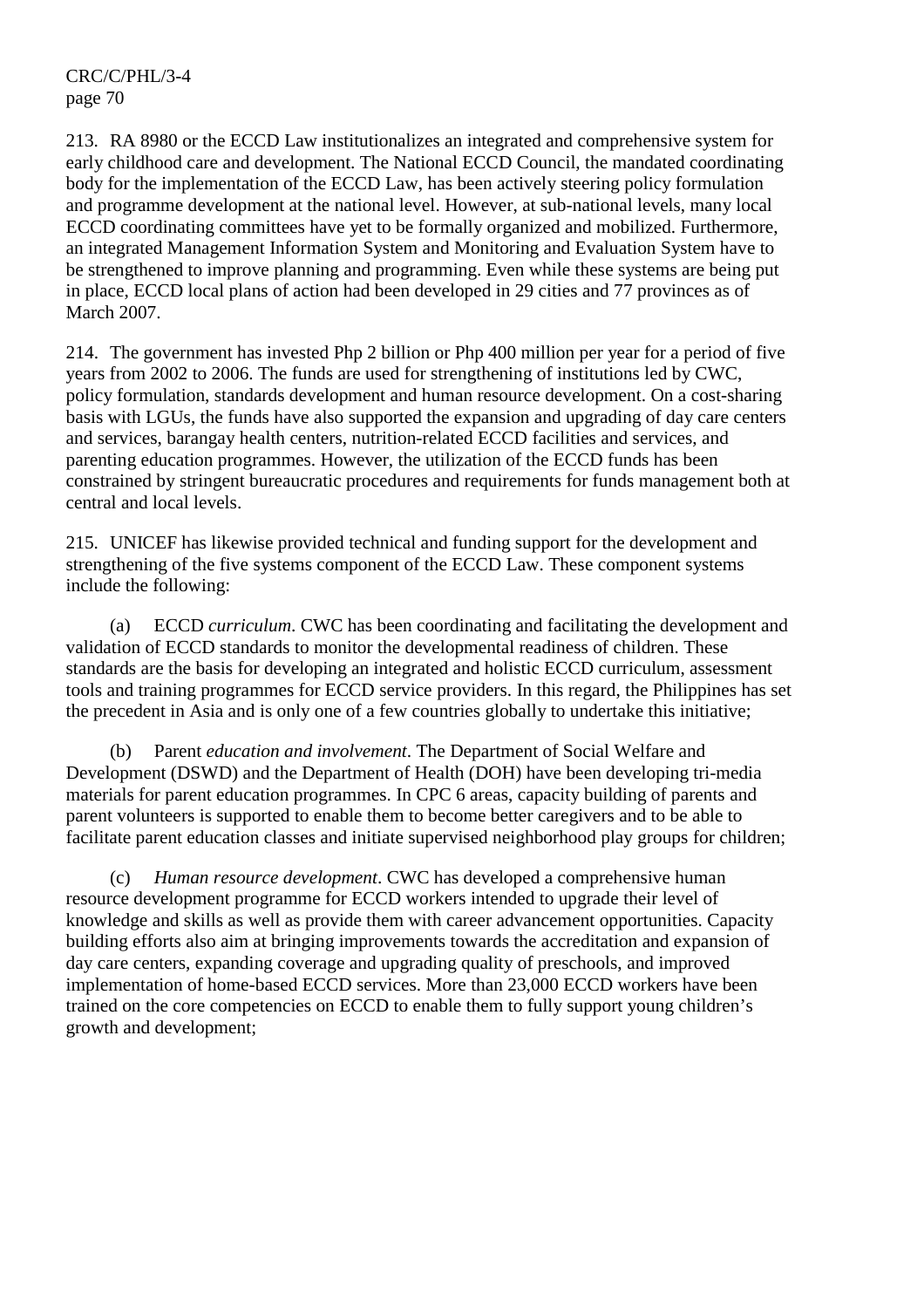(d) *ECCD management*. CWC, with support from the Local Policy and Institutional Development (LPID) Section of UNICEF, has coordinated and facilitated the processes of putting ECCD management system in place at the level of local government units (LGUs). About 97 percent of provinces and highly urbanized cities are in varying degrees of establishing ECCD management systems at their level;

 (e) *Quality standards and accreditation*. The Department of Social Welfare (DSWD) and the Department of Education (DepEd) have developed and refined ECCD standards, accreditation and monitoring tools, both for center-based ECCD and home-based ECCD. The current monitoring tools such as school readiness assessment tools are continuously being analyzed and refined to make them more relevant and responsive to monitoring young children's growth and development.

216. In the UNICEF-assisted CPC 6 areas, as of mid-2007, 186 municipalities have organized local ECCD coordinating committees and 10,791 day care centers have been operational. 6,809 ECCD centers now have improved capacity to provide ECCD services, having trained ECCD workers and adequate ECCD materials and equipment, monitoring health and nutrition status of young children and referring cases needing special attention. A total of 5,488 day care centers in CPC 6 areas have been accredited. Over 20,000 3-5 year old children have been participating in home-based ECCD; 230 of these children belong to indigenous communities. Alternative modes of delivery of ECCD services such as the Mobile ECCD and ECCD on-the-air have increased the outreach in urban and remote areas with close to 110,000 parents benefiting from these alternative and innovative approaches.

217. In addition to the 10,791 day care centers that had been operational in the CPC 6 areas, there were 34,020 day care centers in non-CPC 6 areas as of June 2007. This brought the total number of day care centers nationwide to 44,811 being manned by 44,024 day care workers serving 1,441,877 children. As of 2007, sixty-six percent of day care centers (29,820) and also sixty-six percent of day care workers (29,283) had been accredited. A total of 3,173 ECCD workers were given orientation on Standards for Day Care and other ECCD Centers and on the Service Providers/Users Manual as of June 2007.

218. Despite the combined coverage of center-based ECCD services and home-based ECCD services, the ECCD programme has only reached 34 percent of 3-5 year old Filipino children, a long way to go to achieve the target of 70 percent by 2009. The potentials of the home-based ECCD services in reaching greater numbers of children in rural and remote areas, in densely populated urban poor communities, as well as in armed conflict communities and communities of indigenous peoples should be seriously studied. Partnership with faith-based organizations which have access to these areas can increase the coverage of ECCD services including birth registration, immunization, nutrition interventions, psychosocial stimulation and early learning.

219. Some adjustments have to be made in order to reach ECCD goals and targets. In selecting barangays, priority should be given to (a) barangays with the highest population of children with the least access particularly the urban slums and informal settlements; and (b) barangays with the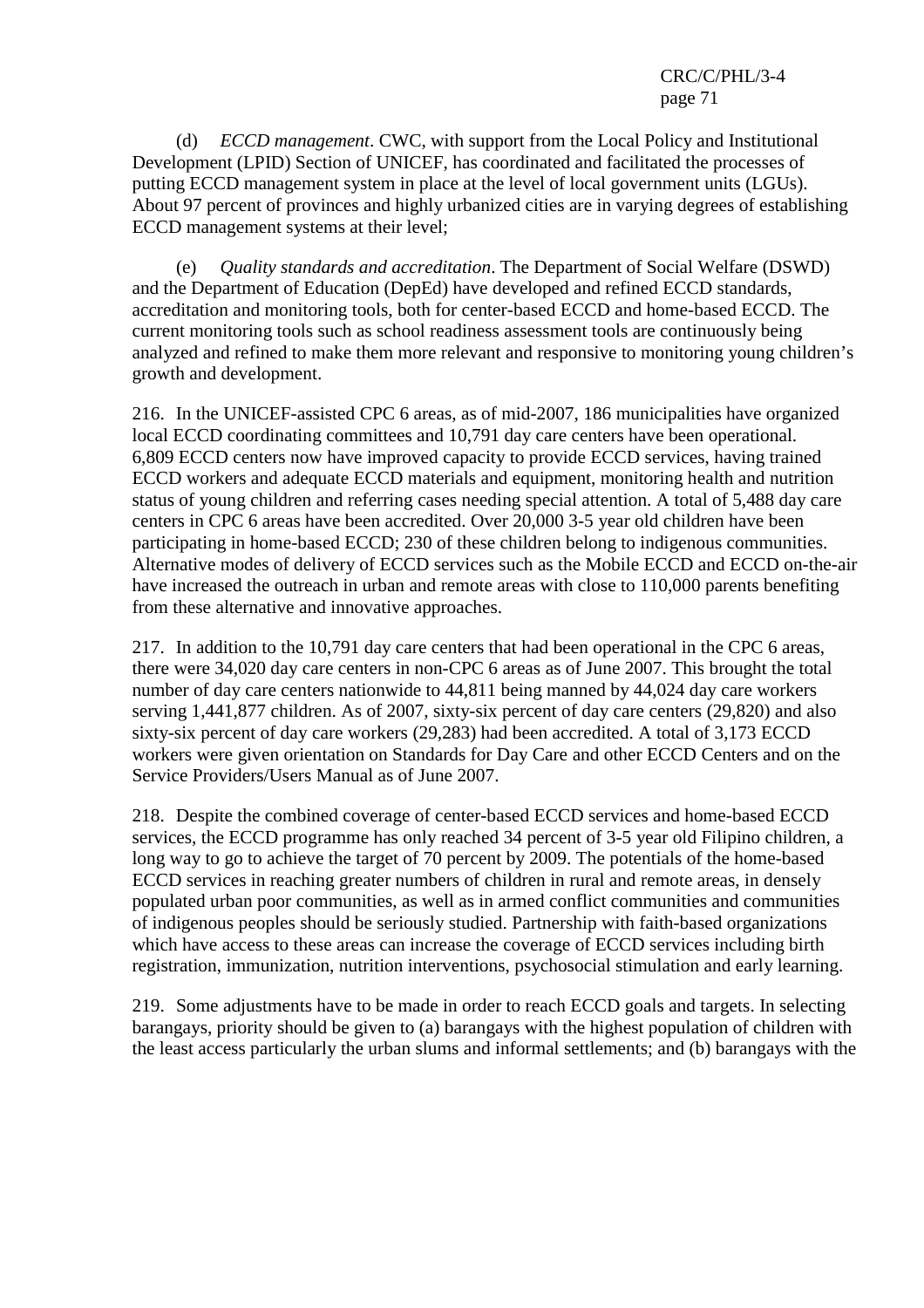highest incidence of poverty such as the communities of landless tenants and small farmers, small fishermen, and indigenous peoples. Second, there should be a stronger and sustained advocacy to scale up ECCD interventions and elevating it from a project to a programme and ensure that no child will be left out. The latest ECCD directional plan prepared in 2007 has taken these issues and recommendations into consideration.

220. Regarding basic education, the decentralization thrust of the Department of Education (DepEd) was given impetus with the passage of RA 9155 or the Governance of Basic Education Act of 2001. The law sought to decentralize decision-making from the national and regional levels to the division and school levels. This thrust was followed in the formulation of the Education for All (EFA) Plan 2015 which aims to provide basic competencies to everyone to achieve functional literacy for all. The EFA Plan has four outcomes: (a) universal coverage of out-of-school youth and adults in the provision of basic learning needs; (b) universal school participation and elimination of drop-outs and repetition in the first three grades; (c) universal completion of the full cycle of basic education schooling with satisfactory achievement levels by all at every grade or year; and (d) total community commitment to attainment of basic education competencies for all.

221. In 2006, DepEd pursued a package of policy reforms referred to as Basic Education Sector Reform Agenda (BESRA) that will enable the sector to attain the EFA goals by 2015. Adopting a sector-wide approach to programming, BESRA is expected to revolutionize the delivery of basic education and transform the culture within DepEd. Its five key result thrusts (KRTs) are: (a) KRT 1: continuous school improvement facilitated by active involvement of stakeholders; (b) KRT 2: better learning outcomes achieved by improved teacher standards; (c) KRT 3: desired learning outcomes enhanced by national learning strategies, multi-sectoral coordination, and quality assurance; (d) KRT 4: improved impact on outcomes resulting from complementary ECCD, alternative learning system (ALS) and private sector participation; and (e) KRT 5: institutional culture change in DepEd to facilitate school initiatives and assuring quality. BESRA is now in the implementation stage. The UNICEF-assisted Child-Friendly School System  $(CFSS)$  initiative under the  $6<sup>th</sup> GOP-UNICEF$  Country Programme for Children firmly supports the policy and programme reform agenda of BESRA.

222. Overall, the basic education outcomes show declining rates for net enrolment, completion and achievement in primary schools based on data for the period 2002-2005. Table 13 shows this trend in basic education outcomes. If this trend continues, the country will have difficulties in achieving EFA 2015 goals and targets. DepEd data for 2006, however, show some improvement in basic education outcomes.

| Basic education outcomes | 2002  | 2003  | 2004  | 2005  | 2006  |
|--------------------------|-------|-------|-------|-------|-------|
| Net enrollment rate      | 83.30 | 81.72 | 79.53 | 76.86 | 84.44 |
| Cohort survival rate     | 69.47 | 63.57 | 64.87 | 62.58 | 68.70 |
| Achievement rate         |       |       | 58.73 | 54.66 | 59.94 |

| Table 13. Education outcomes in public primary schools |
|--------------------------------------------------------|
|--------------------------------------------------------|

*Sources*: Basic Education Information System and National Education Testing and Research Center, DepEd.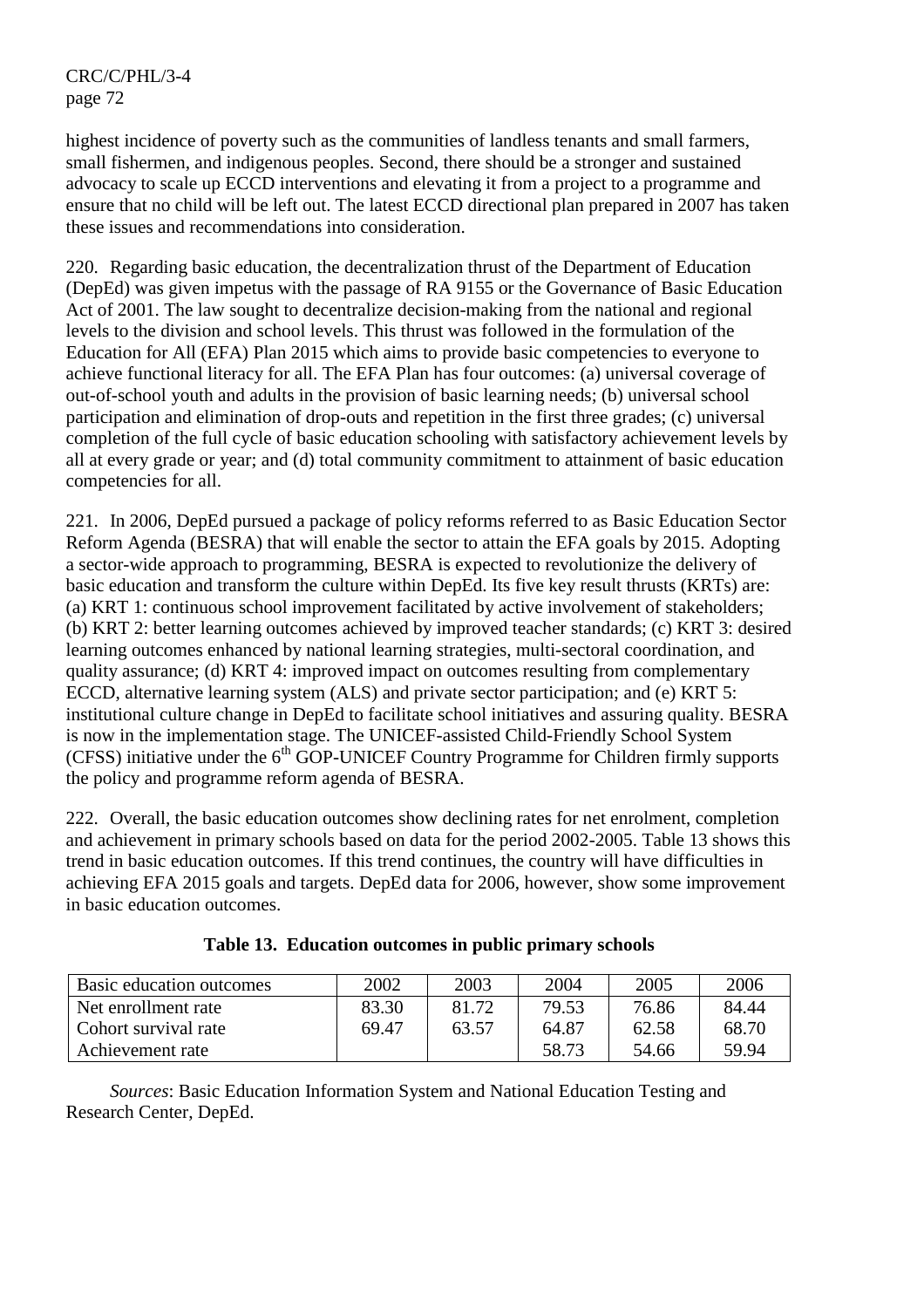223. In order to reverse the above trend, greater efforts need to be exerted in building a nationwide network of child-friendly schools which are empowered to raise the level of enrolment, reduce the number of out-of-school children and school leavers, improve student achievement, and respond strategically to the unique realities and needs of children in their respective locales. Particular attention should be given to poor barangays in rural and remote areas, conflict-affected communities, communities of indigenous peoples, Muslim communities and urban slums and informal settlements.

224. The participation of NGOs such as Oxfam and Plan Philippines, which have adopted the child-friendly school system (CFSS) philosophy and framework being espoused by UNICEF through the GOP-UNICEF Country Programme for Children, must be tapped in expanding the network of child-friendly schools. At present, about 5,000 or 58 percent of primary schools in CPC 6 areas have adopted the CFSS philosophy and practices. These schools are serving over a million schoolchildren. In addition, the modeling of CFSS in the secondary level has already reached 61 pilot high schools as of 2006. The number of adolescents being reached by these pilot schools is over 123,000. Given the slow pace of the modeling process, the desired education outcomes may not be achieved on time unless more manpower, budgetary, and other resources are provided to DepEd.

225. Some positive accomplishments on the CFSS initiative can be cited. It should be pointed out that the CFSS strategy complements and contributes to the BESRA KRT 1 and 5. As already indicated earlier, the CFSS philosophy and framework has been adopted by other partners. Within the Department of Education, the CFSS initiative has supported the expansion of tested educational innovations or alternative delivery modes meant to address education gaps. One innovation is Project IMPACT (Instructional Management with Parents, Teachers and Community) used in multi-grade settings. Another is the MISOSA (Modified In-School and Off-School Approach) which uses a distance education scheme and can be adapted to address congestion in schools, the unique realities and needs of working children and street children, or constant school disruptions owing to peace and order problems - currently being implemented in 48 elementary schools reaching about 4,000 pupils in Grades Four, Five and Six. As of 2006, more than 60 primary schools have been implementing Project IMPACT in collaboration with SEAMO-INNOTECH. These schools are currently serving about 91,500 children. Donor partners such as AusAID and USAID have started to support selected schools in adopting MISOSA and/or Project IMPACT as appropriate.

226. Through the CFSS strategy, UNICEF has supported several capacity building and training activities to enhance teachers' effectiveness in ensuring quality education for all. A total of 323 supervisors, school heads and master teachers have been trained as trainers for teacher mentoring, partly in collaboration with US Peace Corps Volunteers. Feedbacks from the field have revealed that the classroom teacher is the key factor in making the teaching-learning environment child-friendly. Various training activities were conducted such as: (a) teacher mentoring on creative teaching strategies; (b) training on effective teaching-learning processes; (c) training on CFSS for pilot high schools; (d) orientations and study visits on the alternative delivery modes; (e) training of guidance counselors and school nurses on life skills, STI and HIV/AIDS; and (f) training of trainers on CRC, CFSS goals, assessment, and multi-grade teaching. These capacity building activities complements BESRA KRT 2 and 3 which address teachers' competencies and learning strategies for core areas of learning.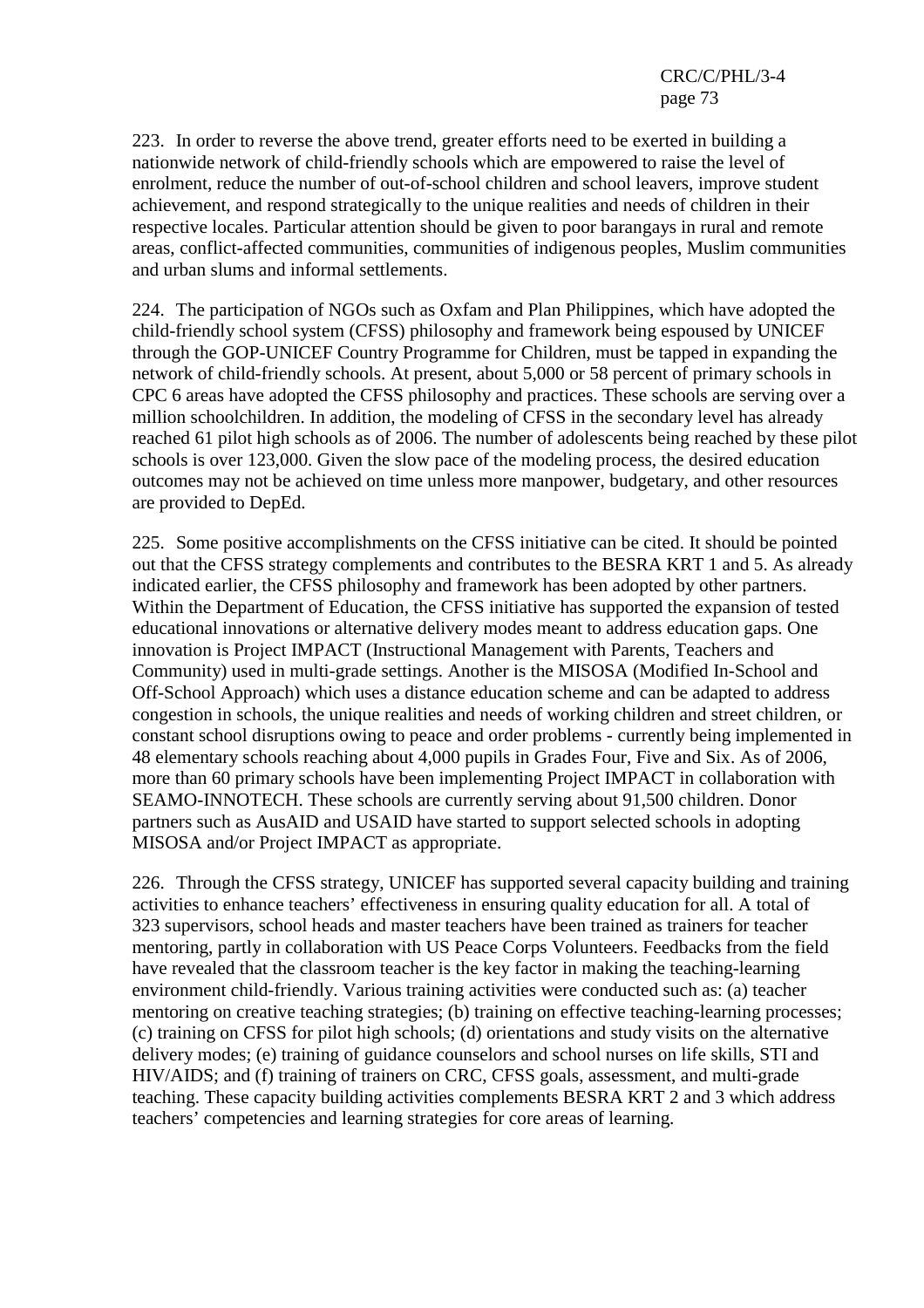227. About 58 percent of primary schools have seen improvements in terms of: (a) training of teachers and school heads on CRC and CFSS; (b) provision of teaching-learning packages such as the CFSS modules, CFSS posters, 100-book library sets, science kits, modules for alternative delivery modes; and (c) installation of water and sanitation facilities in selected schools. A package of essential services for children and families on conflict-affected areas and vulnerable towns and barangays in Mindanao has provided deworming tablets for more than 39,000 primary schoolchildren, kitchen utensils and school garden implements for about 112 schools. Student body organizations (SBOs) and parent-teacher-community associations (PTCA) have been given orientation on CRC and the CFSS towards empowering children, their families and communities in fulfilling their right to education. The advocacy for child and community participation in making schools child-friendly is consistent with BESRA KRT 1, 3 and 5.

228. As in ECCD, adjustments in the basic education sector have to be made to achieve EFA goals and targets. The continuing downward trends in key basic education indicators will not be reversed unless there will be substantial increases in the education budget. Based on a study on MDG financing, the resource gap for education for the period 2007-2015 is Php 348.8 billion in order to achieve MDG education target. Adequate resources must be made available to ease the lack of teachers and classrooms and provide sufficient school inputs to meet the requirements of new entrants. Furthermore, the MDG cost estimate for education also includes the cost of additional programmes to improve the quality of basic education. In anticipation of additional budgetary allocations for education, a strategic plan for scaling up the CFSS strategy should now be formulated. The expanded CFSS strategy will build on lessons learned and gains achieved during CPC 5 and 6 and will likewise take into consideration the successes in the modeling of innovative and alternative modes of delivery. The support of UNICEF, bilateral donors and even international NGOs must be sought.

229. In the field of technical-vocational education and training (TVET), there are about 1,400 TVET schools or centers, over 80 percent of which are in the hands of the private sector. There are only 200 state-run TVET institutions. The National Technical Education and Skills Development Plan for the period 2000-2004 noted that half of programmes offered by TVET schools and centers have not met the minimum standards set by TESDA (Technical Education and Skills Development Authority). The major issues affecting TVET include: (a) poor quality of training; (b) internal inefficiency of TVET schools; (c) inadequacy of laboratory equipment; and (d) mismatches of TVET graduates with employment opportunities.

230. Data on TVET enrolment, graduates and employment after graduation are shown in the table below.

| Table 14. Technical, vocational and educational training (TVET) enrollees, |
|----------------------------------------------------------------------------|
| graduates and employment                                                   |

| Number enrolled/graduated/employed | 2001    | 2002    | 2003    | 2004    |
|------------------------------------|---------|---------|---------|---------|
| Number enrolled                    | 637 500 | 701 300 | 771400  | 848 500 |
| Number graduated                   | 385 000 | 424 200 | 466 600 | 513 300 |
| Proportion of graduates employed   | 52%     | 53%     | 55%     | 60%     |

*Source*: Technical Education and Skills Development Authority.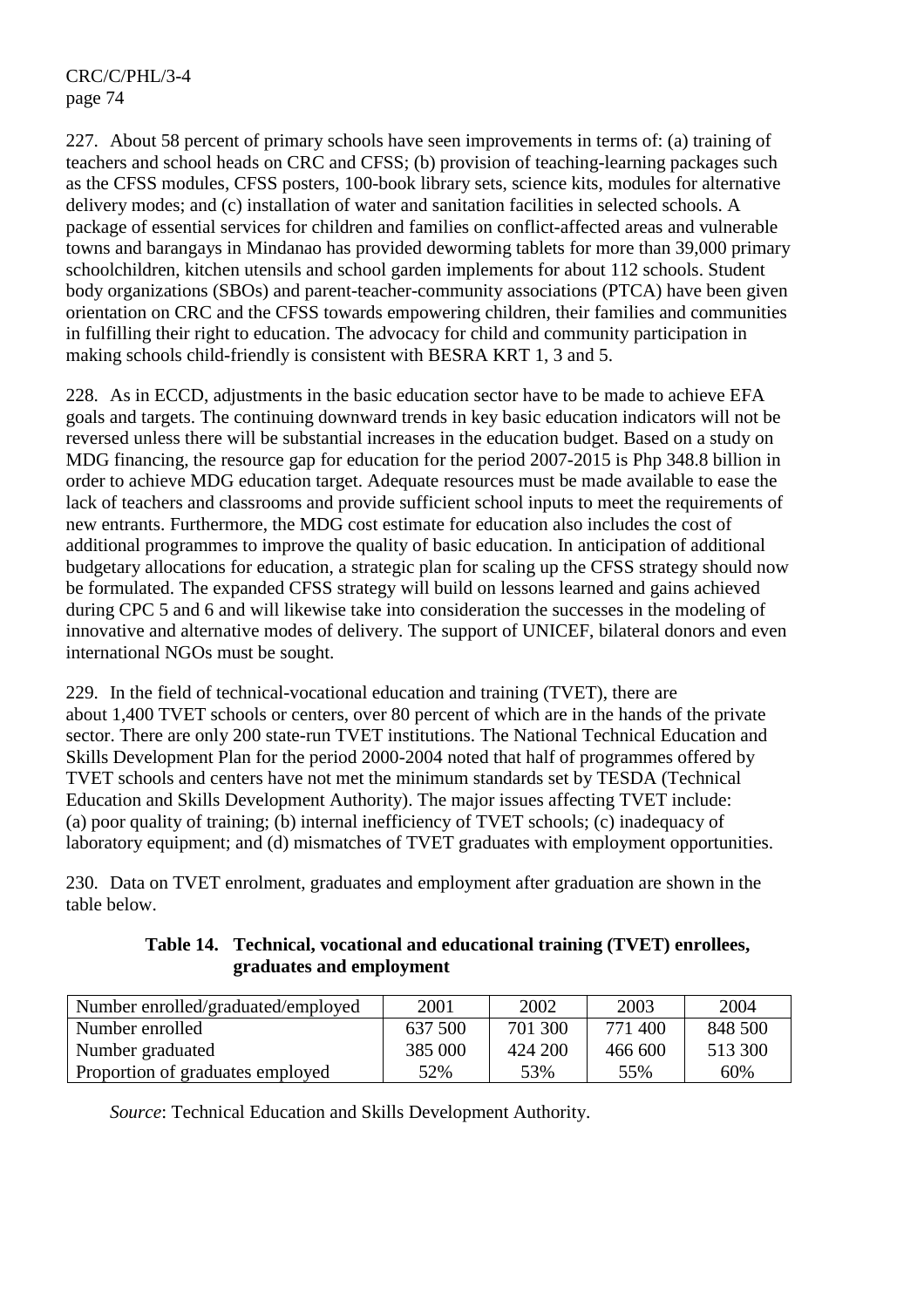231. Given the population of children 15-18 years old (8.01 million total, 4.01 million males, and 3.9 million females) who are most likely to undergo technical-vocational education and training, the above figures clearly indicate the big gap in reaching this population group. Yet the potentials of TVET are great particularly in the development of adolescents and young people and in the prevention as well as rehabilitation of children in need of special protection (i.e., out-of-school youth, abandoned and neglected children, children with disabilities, working children, street children, children in conflict with the law, children affected by armed conflict, and even children victims of sexual abuse, trafficking and commercial sexual exploitation).

232. TESDA should revisit its policies to address the issues of poor quality of TVET, internal inefficiency of TVET schools, and mismatch between technical-vocational education and employment opportunities. There must be good information system on employment opportunities and skills required or demanded by leading industries. The quality of technical-vocational education and training must be improved through accreditation and certification. Lastly, subsidy must be provided to poor and disadvantaged adolescents and young people. Privately owned and managed TVET schools and centers must likewise be motivated to make their programmes and course offerings relevant and responsive to the unique needs and circumstances of poor, disadvantaged and marginalized populations of children and young people.

### **B. Aims of education, with reference also to quality of education**

233. The Philippine Education for All (EFA) Plan of Action 2005-2015 adequately addresses the provisions of Article 29 of the Convention on the Rights of the Child, which are: (a) "the development of the child's personality, talents and mental and physical abilities to their fullest potential; (b) the development of respect for human rights and fundamental freedoms, and for the principles enshrined in the Charter of the United Nations; (c) the development of respect for the child's parents, his or her own cultural identity, language and values, for the national values of the country in which the child is living, the country from which he or she may originate, and for civilizations different from his or her own; (d) the preparation of the child for responsible life in a free society, in the spirit of understanding, peace, tolerance, equality of the sexes, and friendship among all peoples, ethnic, national and religious groups and persons of indigenous origins; and (e) the development of respect for the natural environment".

234. Anchored on the World EFA goals and mindful of Article 29 of the CRC, the Philippine EFA Action Plan aims to provide basic competencies to everyone in order to achieve functional literacy for all. This goal relates to the four main pillars of education constituting the new functional literacy which are: learning to know, learning to do, learning to be, and learning to live together. The Congressional Education Commission (EDCOM) has described the ideal of an educated Filipino as someone (a) who respects human rights, (b) whose personal discipline is guided by spiritual and human values, (c) who can think critically and creatively, (d) who can exercise responsibly his rights and duties as a citizen, (e) whose mind is informed by science and reason, and (f) whose nationalism is based on a knowledge of our history and cultural heritage.

235. What does it take to attain universal functional literacy and basic competencies by everyone and realize the EDCOM ideal of an educated Filipino? The above EFA goals can be accomplished through the achievement of four component outcomes, namely: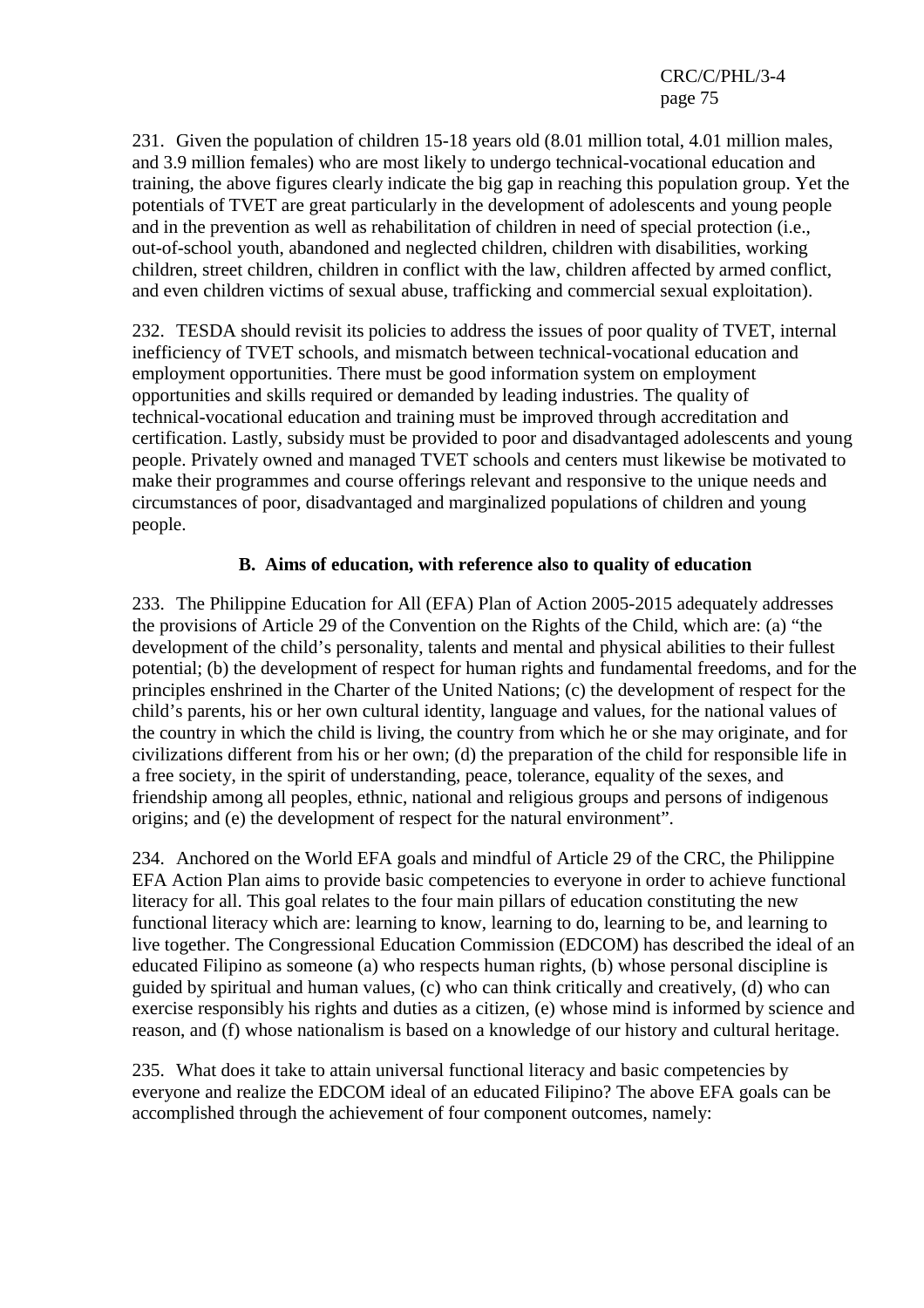(a) Universal coverage of out-of-school youth and adults in the provision of basic learning needs. This outcome involves reaching and educating up to about 9 million functionally illiterates as of year 2003;

 (b) Universal school participation and elimination of drop-outs and repetition in the first three grades. This outcome involves reaching about 5.7 million children aged 3 to 5 years old, with about 20 percent of these (1.2 million children) comprising those least likely to enter Grade 1 and most likely to repeat or drop out between Grade 1 to 3;

 (c) Universal completion of the full cycle of basic education schooling with satisfactory achievement levels by all at every grade or year. This outcome involves a school-age population of 12.6 million children aged 6 to 11 years old (elementary schooling) and another 7.6 million children aged 12 to 15 years old (high school). This also involved getting everyone of the almost 40,000 elementary schools (36,000 public and 4,000 private) and the almost 8,000 high schools (5,000 public and 3,000 private) to perform above a desired minimum level of effectiveness;

 (d) Total community commitment to attainment of basic education competencies for all. Achievement of this outcome requires a mass movement that reaches and engages every community of the country. This outcome involves organizing a community-level effort in each of 81 provinces, 132 cities, 1,496 municipalities and possibly 41,994 barangays.

236. The EFA Action Plan enumerates nine major tasks to achieve the above outcomes. These are: (a) make every school continuously perform better, (b) make expansion of ECCD coverage yield more EFA benefits, (c) transform non-formal and informal interventions into an alternative learning system yielding more EFA benefits, (d) get all teachers to continuously improve their teaching practices, (e) adopt a 12-year cycle for formal basic education, (f) continue enrichment of curriculum development in the context of the pillars of new functional literacy, (g) provide adequate public funding for country-wide attainment of EFA goals, (h) create network of community-based groups for local attainment of EFA goals, and (i) monitor progress in effort towards attainment of EFA goals.

237. The Child-Friendly School System (CFSS) initiative under the GOP-UNICEF Sixth Country Programme for Children (CPC 6) has provided a model towards accelerating the achievement of the EFA goals. In addition, the CFSS framework provides for the promotion of a school environment that (a) reflects respect for human rights and children's rights; and (b) promotes a spirit of understanding, peace, tolerance and friendship regardless of ethnic or religious affiliations. Specifically, peace education in schools and in communities particularly those in conflict-affected communities in Mindanao has been supported under the CFFS initiative. In practice, therefore, it has become clear that to make the schools child-friendly also means creating a safe, protective and caring environment for children. In short, the CFSS initiative has been contributing to the enhancement of schools as zones of peace, which supports the UN Development Assistance Framework (UNDAF) thrust of conflict prevention and peace building. A major constraint to achieving the EFA goals and targets and making the schools more fully child-friendly and enhancing them as zones of peace is the inadequate budgetary allocation to the education sector compared to allocation for debt service-interest payment.

238. NGOs like the World Vision Development Foundation (WVDF) have likewise supported educational activities in selected Mindanao provinces promoting a culture of peace and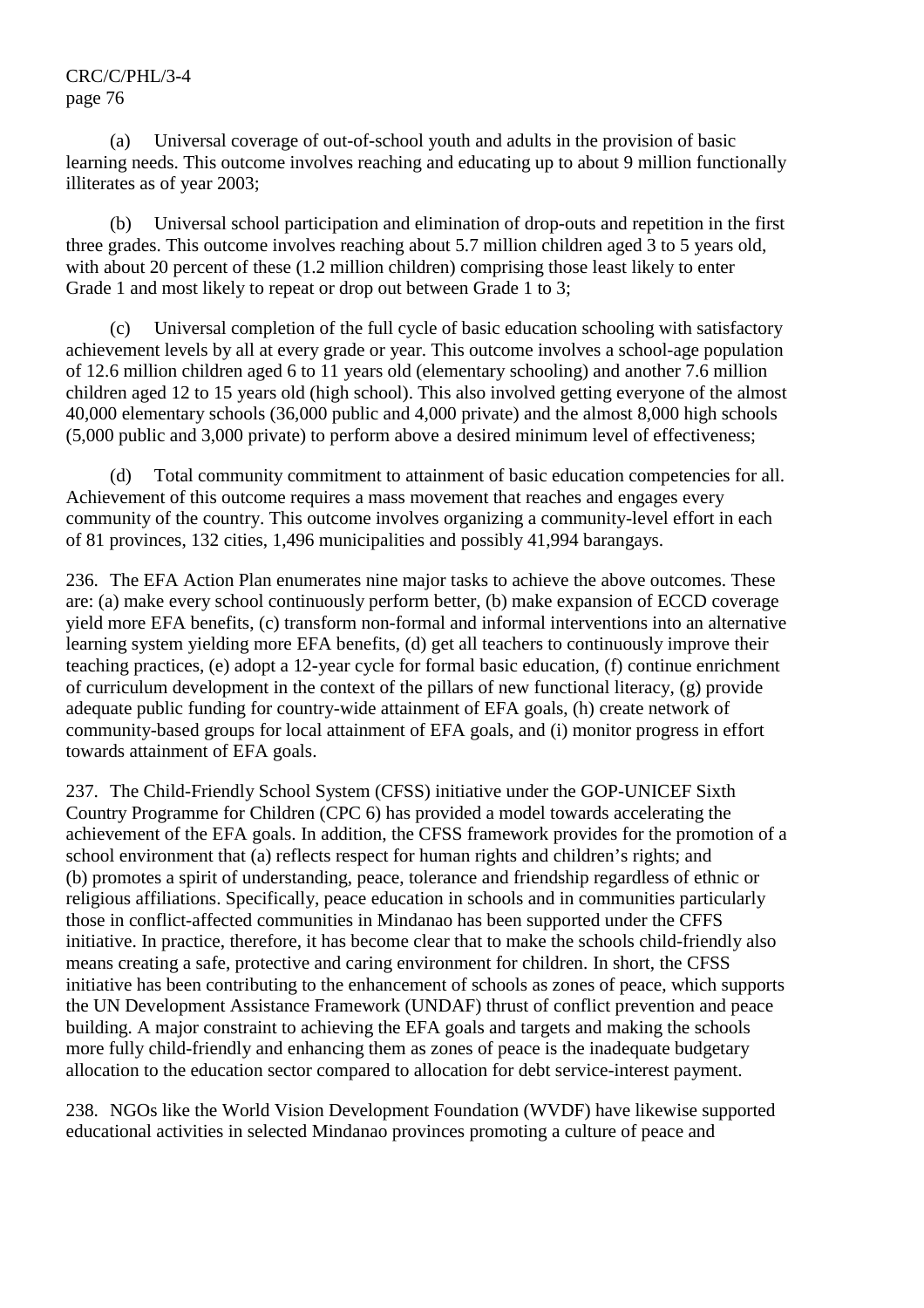non-violence - thus providing children opportunities to understand sub-cultural differences and to become their own advocates for peace. These are done through children's assemblies, peace camps, arts and creativity workshops, among others.

#### **C. Rest, leisure, recreational and cultural and artistic activities**

239. As the Committee on the Rights of the Child had noted, there are adequate facilities and opportunities for play, leisure, cultural and artistic activities for children who have access to the school system. In addition to opportunities within the schools, schoolchildren can have access to the facilities and programmes of the National Commission on Culture and Arts (NCCA). The NCCA promotes culture as a human right; adheres to the principle of promoting culture of, by, and for the people characterized as independent, equitable, dynamic, progressive, humanistic, pluralistic, democratic, non-partisan, liberating and nationalistic; and ensures that the creation of artistic and cultural products shall be disseminated to the greatest number of Filipinos.

240. The NCCA has an attractive and interactive children's corner online and all children with access to the internet can engage in discovering Philippine arts and culture. It has the following sections: (a) our country, the Philippines, (b) learn about our alphabet, (c) get to know our national artists, (d) read a story, (e) pambihira or wonders of Philippine culture, (f) I can do it, and (g) fun page. While it is an effective tool for cultural and artistic education and enrichment, children who are out of school, children living in poverty, children in extremely difficult circumstances such as street children and child labourers, among others, may not have access to such a facility.

241. As already mentioned in the second periodic report, the Museo Pambata was specially designed and established for children by a private foundation inspired by the principles and provisions of the CRC. The Museo Pambata is a children's interactive museum which is the first of its kind in the Philippines. It is in a sense an alternative to the formal classroom environment where learning resembles a one-way street - the teacher imparts knowledge and the students absorb it. In Museo Pambata, children can use their total senses and learn various concepts at their own pace. It excites the minds of the young, inspires them to learn more, and most importantly revitalizes what child learning should be - fun and exciting! An average of 180,000 children and adults visit Museo Pambata every year. Yet, the fact remains that it may not be accessible to poor and disadvantaged children unless their visits are subsidized. Already, the Museo Pambata has been providing discounts on admission fees and has arranged for free visits for Manila residents every Tuesday.

242. The opportunities for play, leisure, recreational, cultural and artistic activities for children living in poverty, children who are out of school, and children in difficult situations such as street children and child labourers, and children with disabilities, among others, have therefore remained inadequate except in cities and urban municipalities and barangays with enough resources to put up parks, playgrounds and mount occasional sports and recreational activities. In every barangay with organized Sangguniang Kabataan (youth council), sports and recreation as well as occasional cultural activities are usually on top of their agenda. It is through these SK-organized activities that poor and disadvantaged children can have equal right to engage in play, sports, recreational and cultural activities.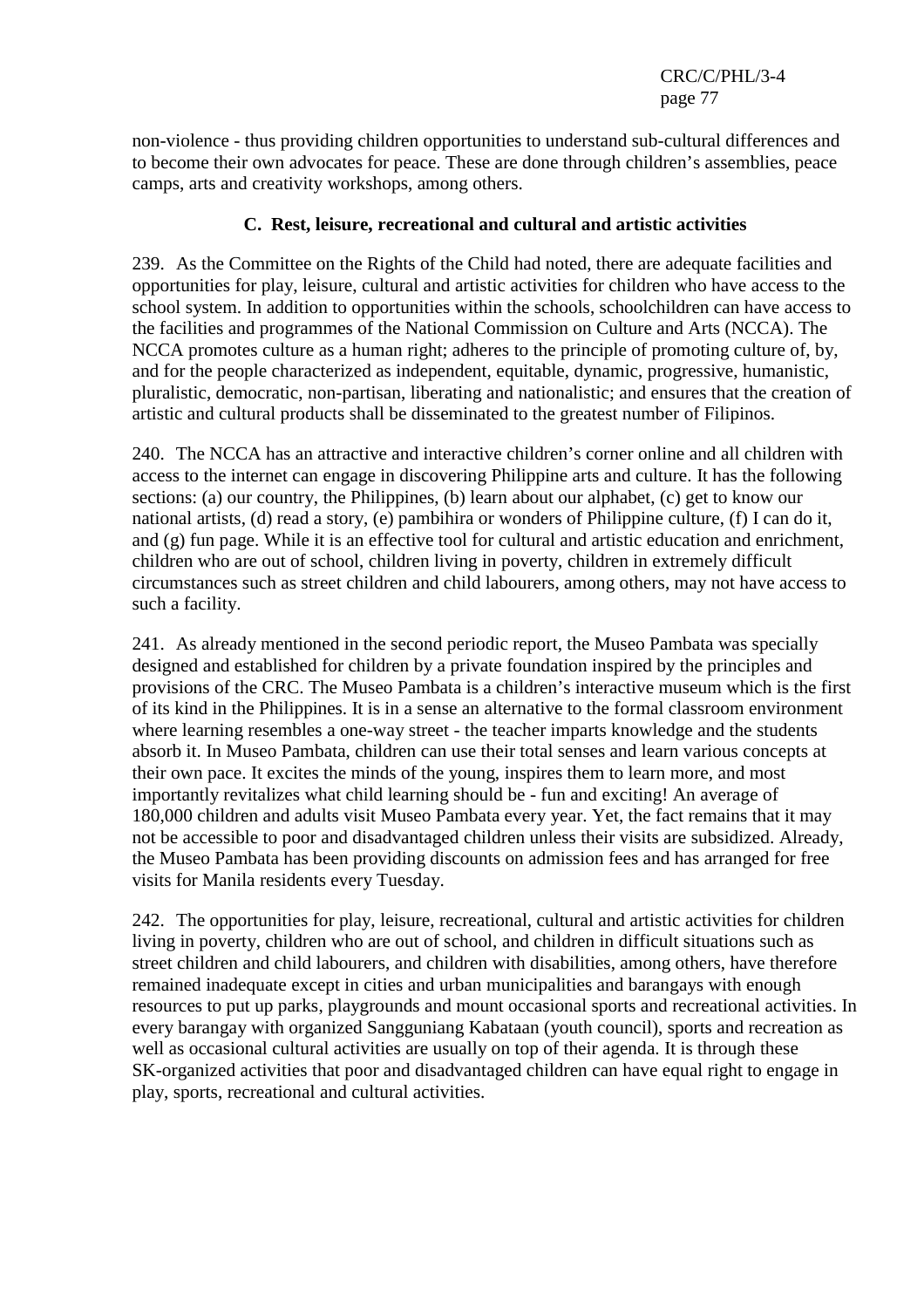243. NGOs such as Childhope Asia-Philippines, Pangarap Shelter, Lingap Pangkabataan Children's Laboratory for Drama in Education, ERDA, Kanlungan sa ERMA, NCSD and its member agencies, and the local task forces on street children in 22 major cities nationwide, among others, who are involved with out-of-school children, street children, child labourers, and children with disabilities, have included opportunities for leisure, recreation, cultural and artistic activities in their regular programmes and interventions. Street children theaters, street children mini-Olympics, street children choirs, street children summer festivals, and arts competition, among others, are concrete examples of activities undertaken for these children. At the local government level, the Quezon City Government, for example, holds an annual sports festival for children with disabilities in cooperation with the Division of City Schools. Likewise, the Philippine Sports Association of Differently Abled (PHILSPADA) has also given greater attention to the right of children with disabilities to engage in play, leisure, sports, recreational and cultural activities. Despite these initiatives, there is a need for additional investment to support implementation of the children's right to engage in play, leisure, sports, recreation, and cultural and artistic activities, particularly the poor and the disadvantaged.

## **VIII. SPECIAL PROTECTION MEASURES**

### **A. Children in situations of emergency**

244. The number of children displaced by armed conflict every year during the last four years is estimated at around 30,000 to 50,000. These children have lost the security of their normal family and community relationships, the familiarity of their surroundings, suffer serious psychosocial stress, experience school disruption, and have to seek refuge in overcrowded evacuation centers without adequate health and water and sanitation services. Children living in conflict areas also experience the threat of human rights violations, particularly those who are suspected of giving support to armed groups and whose parents and siblings are suspected members of insurgent or rebel groups.

245. Involvement of children in armed conflict is still being reported despite denials of the state armed forces and non-state armed groups. Both the government forces and the non-state entities maintain a policy of non-recruitment of children for direct hostilities; however, children have been involved in non-combat duties and mobilization for "self-defense" and "jihad". There has been no evidence of systematic or forcible recruitment of children by the New Peoples Army (NPA) of the Communist Party of the Philippines (CPP) and the Moro Islamic Liberation Front (MILF), yet the children volunteer their support mainly because of the influence of family, peers, and community members. Based on reports from combined sources (DSWD, DND, AFP and NGOs), there were 186 children involved in armed conflict (CIAC) for the period 2001-2006. Of this number, 174 children have been demobilized and reunited with their families and brought back to school. The Department of Labour and Employment (DOLE) also implemented the Community Sala'am (Peace) Corp Project wherein 300 children between the ages of nine (9) and seventeen (17) years old were given education, skills training, employment and livelihood assistance for the period 2005-2006.

246. The Philippine government continues to pursue a comprehensive peace process to address armed conflict with rebel groups. This presently involves the implementation of a National Peace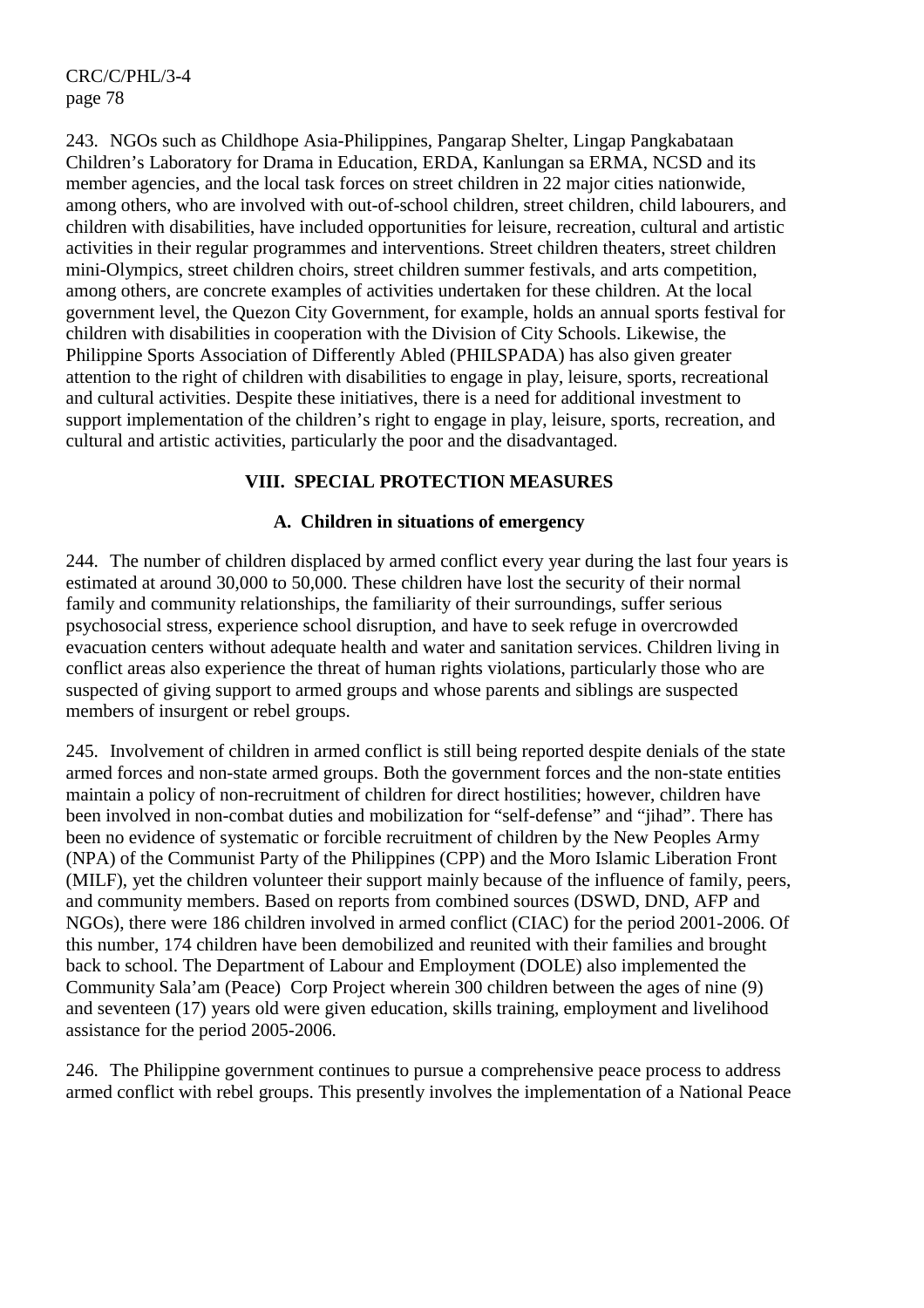Plan, which is chapter 14 of the Medium-Term Philippine Development Plan. Among the efforts being undertaken with significant contribution to preventing and stopping the recruitment of children in armed hostilities are as follows:

 (a) The peace process with the Moro Islamic Liberation Front (MILF), which includes security through cessation of hostilities, rehabilitation and development of conflict-affected areas, and negotiations on the issue of ancestral domain;

 (b) Implementation of the interim peace agreements with two (2) local communist movements (the RPMP-RPA-ABB and the RPMM), particularly in terms of rehabilitation of conflict-affected communities, cessation of hostilities, reintegration, and protection of civil and political rights particularly of the alleged political offenders and political prisoners;

 (c) Continuous monitoring of and advocacy on the implementation of the Comprehensive Agreement on Respect for Human Rights and International Humanitarian Law (CARHRIHL) between the Philippine government and the Community Party of the Philippines-New Peoples Army-National Democratic Front (CPP-NPA-NDF);

 (d) Complementary measures to reduce the level of violence on the ground such as support to local and indigenous peacemaking and peacekeeping mechanisms including peace zones, and support to the implementation and civilian monitoring of ceasefire agreements;

 (e) Efforts to complete the implementation of existing final peace agreements with the Moro National Liberation Front (MNLF) and the Cordillera Peoples Liberation Army (CPLA);

 (f) Efforts to mainstream former rebels through reintegration and rehabilitation programmes, including the President's issuance in March 2007 of Administrative Order No. 172, creating the National Committee on Social Integration under the Office of the Presidential Adviser on the Peace Process (OPAPP). The Social Integration Programme includes the process of arms management, forces management, and the transition of former rebels to civilian life;

 (g) Rehabilitation, development and healing of conflict-affected areas through various local and ODA-funded programmes and projects.

247. The peace process at the regional level has been strengthened through the issuance of Executive Order No. 569 on 26 September 2006, mandating the Regional KALAHI Convergence Groups (RKCG) and Presidential Assistants as peace process mechanisms and Regional Peace Advisors respectively. Their tasks include, among others, activating a quick response mechanism to help prevent the outbreak and escalation of armed conflicts, and to address the humanitarian needs and other urgent concerns arising from ongoing hostilities.

248. More specifically, the government has pushed further the implementation of a Comprehensive Programme for Children Involved in Armed Conflict (CP-CIAC) which was launched through Executive Order No. 56 on 26 November 2001. Led by OPAPP and the Council for the Welfare of Children (CWC), the programme seeks to prevent the recruitment of children in armed hostilities, as well as rehabilitate and reintegrate those who have surfaced or been recovered. At the present, the programme is implemented by 18 government agencies. Among the efforts undertaken under the programme are: (a) policy development and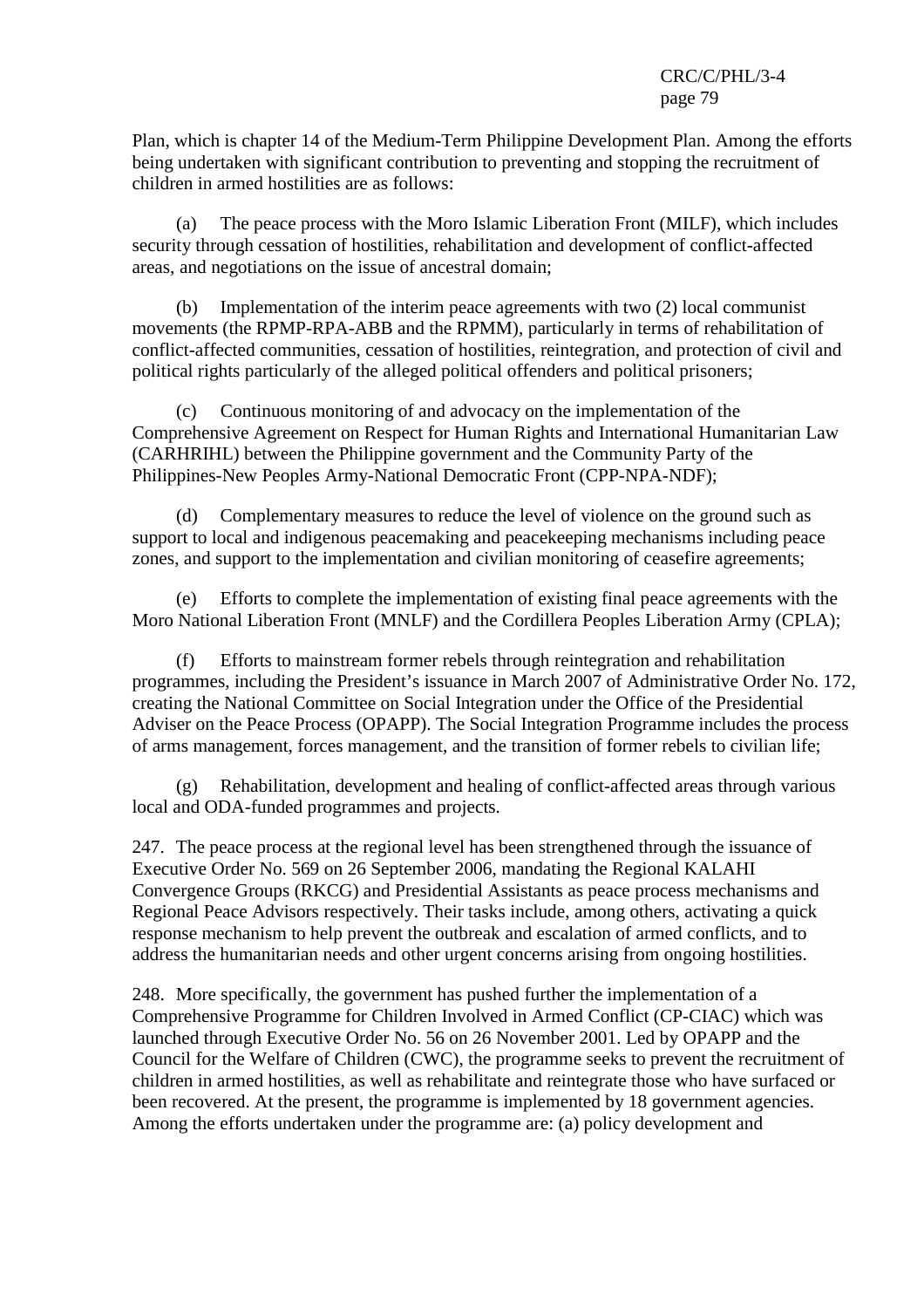coordination, (b) database development, (c) case monitoring, (d) provision of services to CIAC, (e) development and implementation of training modules, and (f) development and use of advocacy and IEC materials. Also integral to the programme is strengthening the peace constituency and promoting a culture of peace through peace education, promotion of interfaith dialogues, peace forum, and media-based information and education campaign.

249. Through the CP-CIAC, the Department of Social Welfare and Development (DSWD) provides a package of social services and interventions designed to protect and rehabilitate children affected directly or indirectly by armed conflict. This package includes provisions for the special needs of girl child soldiers. To provide guidance to various agencies and levels of government participating in the CP-CIAC, the Department of Social Welfare and Development issued in 2002 Administrative Order No. 84, "Procedures in the Handling and Treatment of Children Involved in Armed Conflict". The procedures apply to children involved in armed conflict either as courier, guide, spy, combatant, or any similar capacity. On the other hand, OPAPP monitors compliance of concerned agencies, including the Armed Forces of the Philippines, to existing guidelines on the handling and treatment of rescued and recovered CIAC.

250. DSWD also takes custody of CIAC based on a "Memorandum of Understanding in the Handling and Treatment of Children Involved in Armed Conflict" forged between and among the Department of National Defense (DND), the Armed Forces of the Philippines (AFP), the Department of the Interior and Local Government (DILG), the Philippine National Police (PNP), the Department of Social Welfare and Development (DSWD), the Department of Justice (DOJ), the Department of Health (DOH), the Commission on Human Rights (CHR), the Office of the Presidential Adviser on the Peace Process (OPAPP), and the National Programme for Unification and Development Council (NPUDC) signed on 21 March 2000.

251. The Emergency Operation Philippines-Assistance to Conflict-Affected Mindanao (EMOP-ACAM) joint initiative of DSWD and the UN World Food Programme also supports the peace process in Mindanao by addressing the food security needs of its vulnerable population living in conflict-affected communities. The project benefits families in five provinces, namely, Lanao del Norte (Region 10), North Cotabato and Sultan Kudarat (Region 12), Lanao del Sur and Maguindanao in ARMM. As of July 2007, the project scaled up implementation as follows:

 (a) Food for Education. This component reaches 306,594 school children for take-home ration and 19,226 children for on-site feeding;

 (b) Mother and Child Nutrition. Food baskets have been provided to 43,448 pregnant and lactating women and 37,709 children below two years old;

 (c) Food for Work (FFW) and Food for Training (FFT) activities reached 15,174 and 23,052 beneficiaries respectively;

 (d) Food for Internally Displaced Persons (IDP). This covered 34,182 affected families in North Cotabato and 68,130 displaced families in Maguindanao;

 (e) Sulu Emergency Operation for IDPs. More than 276,500 affected families were provided with food assistance.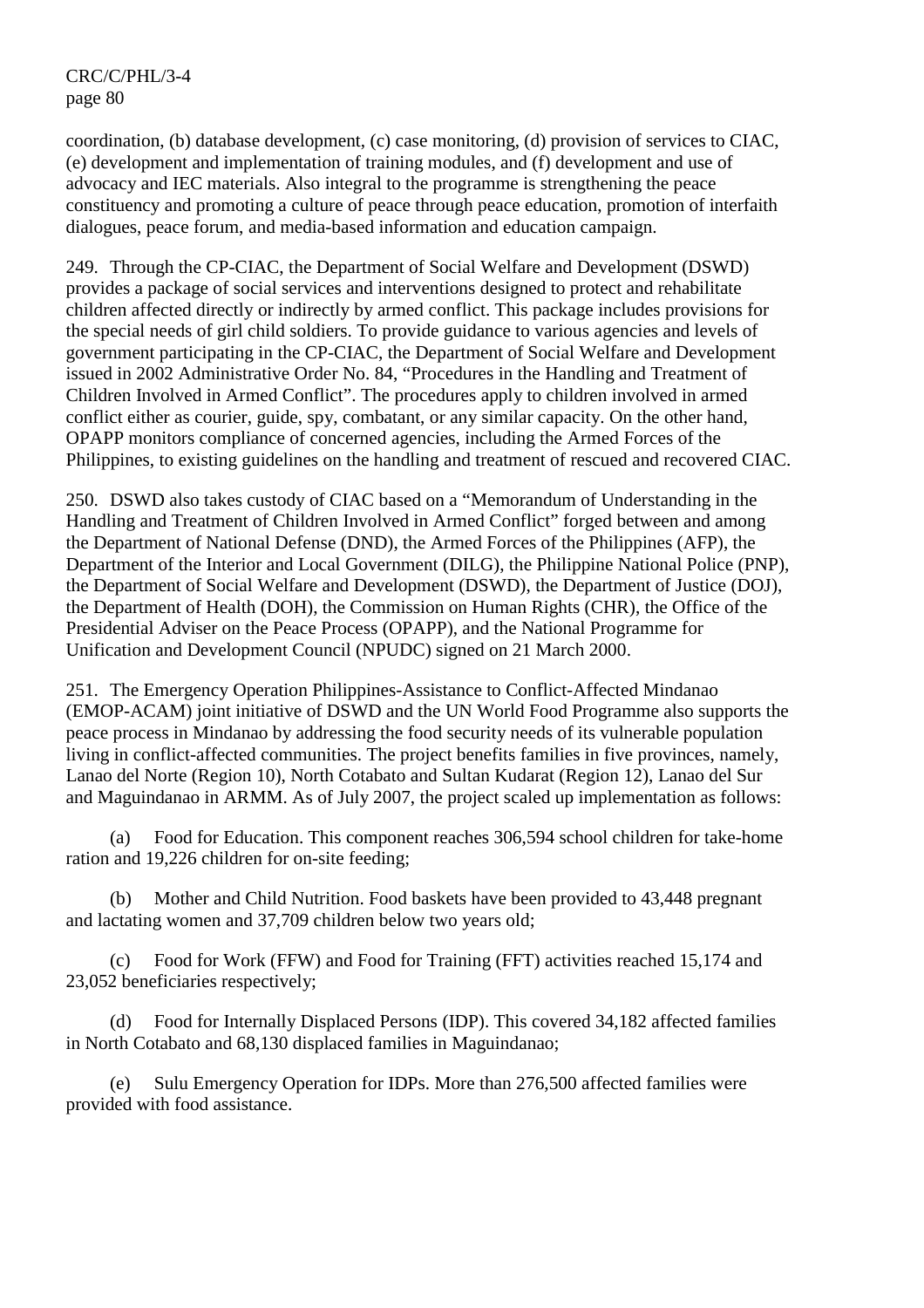252. Regarding displaced children as a result of armed conflict, various programmes and projects are being implemented to ensure that these children are protected and have access to basic services, including Days of Peace (DoP) campaign. The agreement with the MILF to conduct the Days of Peace campaign has been a result of continuing CRC education and awareness-raising with partners on the ground involving LGUs, NGOs and FBOs. With support from UNICEF and with the involvement of OPAPP, DOH, DILG and DepEd, the DoP campaign launched in April 2007 aims at creating a corridor of peace and reaching out to around 250,000 under-five children, 50,000 children less than one year old, and 60,000 mothers in 70 conflict-affected barangays in Mindanao. The services provided include immunization, micronutrient supplementation, de-worming, breastfeeding counseling, birth registration and distribution of basic school supplies. As a rolling campaign, it shall expand its areas of coverage in other peace agreement areas and the UNICEF-assisted CPC 6 areas in Luzon and Visayas.

253. Also under the GOP-UNICEF  $6<sup>th</sup>$  Country Programme for Children 2005-2009, special protection measures and basic social services to boys and girls affected by armed conflict have been provided and supported. As of mid-2007, more than 20,000 children in 64 conflict-affected barangays (45 in Mindanao, 15 in Visayas and 4 in Luzon) had been provided basic services such health and nutrition, early childhood care, basic education, and technical-vocational education and training. Other measures undertaken were youth organizing, rights advocacy, community-based peace education, and disaster management. Moreover, in the conflict-ridden regions of Sulu, Samar, Surigao del Sur, Quezon, North Cotabato and Maguindanao over 10,000 families who were displaced because of escalating hostilities between government forces and non-state actors were given emergency relief and psychosocial support services (e.g. art therapy); 3,000 pupils received school packs; and around 60,000 internally displaced persons (IDP) were provided with medicines and water purifiers. The provision of these services were facilitated through NGO partners involved in community organizing (CO) in rural, remote and hard-to-reach areas. A sustained CO strategy helps empower disadvantaged families and build community resilience and capacity to cope with emergency situations. To enable children and their families to cope with disasters and emergency situations, WVDF has introduced the concept of a child-friendly space (CFS). A CFS provides a protective environment for children ensuring their safety and continuous healthy physical, psychosocial, moral and spiritual development despite adverse circumstances.

254. The Philippines recently agreed to join the Monitoring and Reporting Mechanism (MRM) initiative following the UN Security Council Resolution No. 1612. Resolution No. 1612 asks for the establishment of MRM on six grave violations of children's rights in situations of armed conflict in countries where recruitment of children is still being reported. With support from UNICEF, the Sub-Committee on Children Affected by Armed Conflict and Displacement (SC-CAACD) of the Council for the Welfare of Children has pushed for the establishment of MRM on children involved in armed conflict.

### **B. Children in situations of exploitation**

### **1. Economic exploitation, including child labour**

255. With 24.4 million of the population living below the poverty line, many families rely on their children's contribution to the family income. The 2001 survey on working children reported that there were 4.0 million children engaged in an economic activity during the period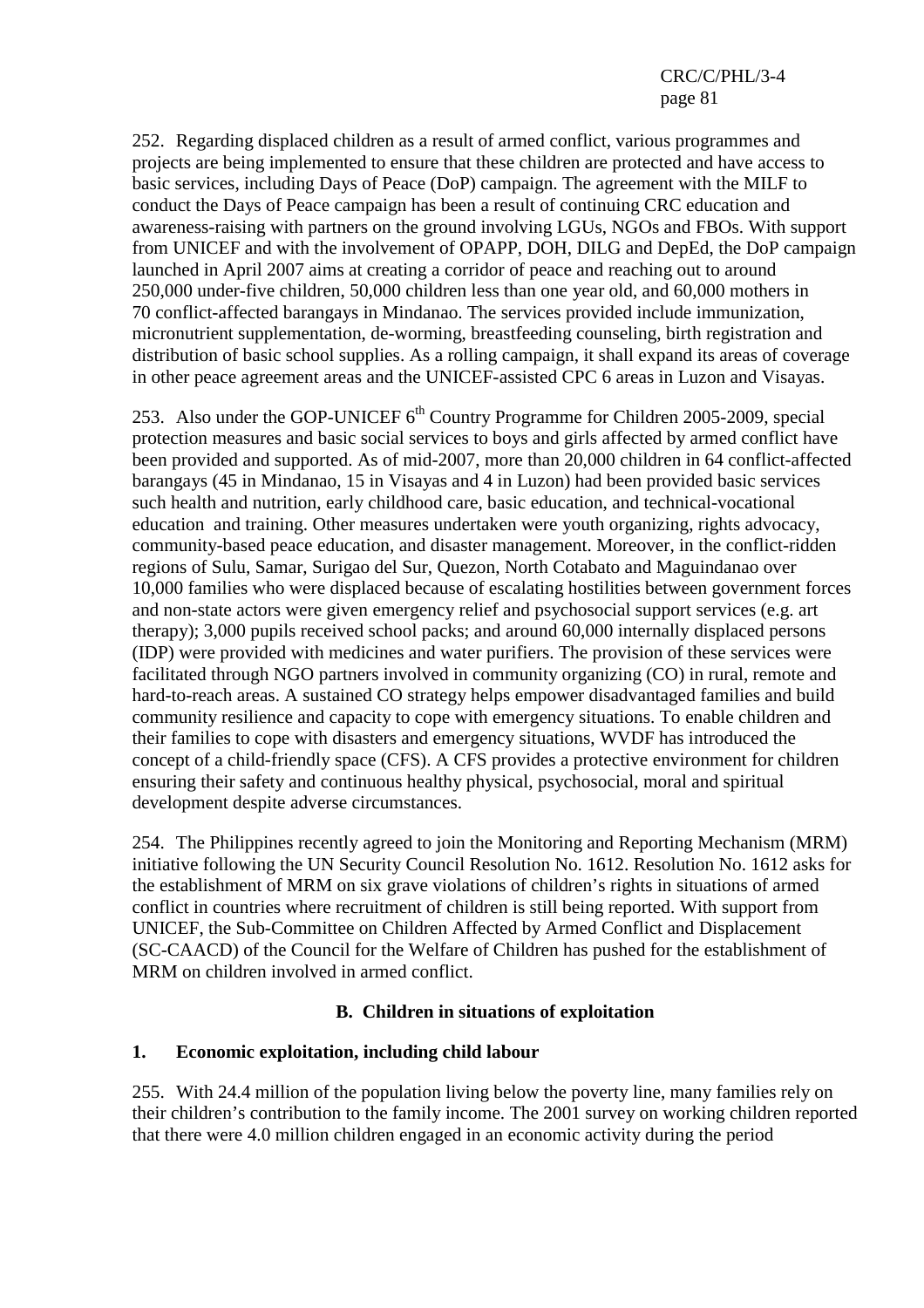October 2000 to September 2001. Of this number, about 2.3 million working children (58.5 percent) were found in agriculture and were living in rural areas. More than half, approximately 2.04 million (51.2 percent) worked for one to four hours per day. About 2.4 million working children or 59.4 percent were exposed to hazardous environment. Despite their work, 2.6 million or 65.9 percent attended school during the school year 2001-2002. While there are no exact figures, there has been increasing involvement of children in armed conflict, trafficking, and prostitution, which are classified under ILO Convention 182 as the worst forms of child labour.

256. In the Philippines, the following have been classified as among the worst forms of child labour: (a) mining and quarrying, (b) deep sea fishing, (c) children in commercial agriculture particularly sugarcane plantations, (d) children in domestic work, (e) pyrotechnics, and (f) commercial sexual exploitation. The US Department of Labour through ILO-IPEC and World Vision has provided US \$10 million to support the implementation of the Philippine Time-Bound Programme (PTBP) on Eliminating the Worst Forms of Child Labour from 2002-2007. To give more teeth to the elimination of the worst forms of child labour, RA 9231 or "An Act Providing for the Elimination of the Worst Forms of Child Labour and Affording Stronger Protection for the Working Child" was enacted on 19 December 2003. The DOLE spearheaded the formulation of the law's implementing rules and regulations (IRR) issued through Department Order No. 65-04 Series 2004.

257. Six (6) regions, namely, Regions 3, 5, 6, 7, 11 and the National Capital Region are covered by the PTBP on the Elimination of the Worst Forms of Child Labour. As of April 2007, more than 40,000 children had been prevented and withdrawn from the six (6) worst forms of child labour through the provision of various services such as education, both through the formal system and through the alternative learning system (ALS), psychosocial counseling, rehabilitation assistance, basic health care, legal assistance, and livelihood alternatives for their families.

258. The core activities implemented under the PTBP on the Elimination of the Worst Forms of Child Labour include: (a) development of advocacy and IEC materials such as video series on child labour in DVD form and TV and radio plugs addressing the six (6) worst forms of child labour; (b) provision of opportunities for education, both through the formal system and through alternative learning systems (ALS), and vocational skills training; (c) livelihood generation using appropriate technology and micro-enterprise development for families of child labourers; (d) training on basic life skills for children and promoting occupational health and safety; (e) capacity building and training on child labour monitoring; (f) strengthening and sustaining the Sagip-Batang Manggagawa (SBM, literally means rescue the child laborer) mechanism to rescue children from the worst forms of child labour; and (g) expansion of the labor force survey to include data on working children and inclusion of child labour concerns in DOLE's labour standards enforcement framework; (h) master-listing of 23,922 children in the worst forms of child labour, 3,243 siblings of child labourers, and 21,924 children at risk; and (i) institutionalization of child monitoring systems.

259. The Sagip-Batang Manggagawa (SBM) rescue mechanism has been operational in 16 regions around the country. To date, there are thirty-three (33) SBM Quick Action Teams (QATs) in seven (7) provinces and eight (8) cities. From 1998 to 2006, a total of 601 rescue operations were conducted with a total of 2,161 child labourers rescued. Of the 2,161 rescued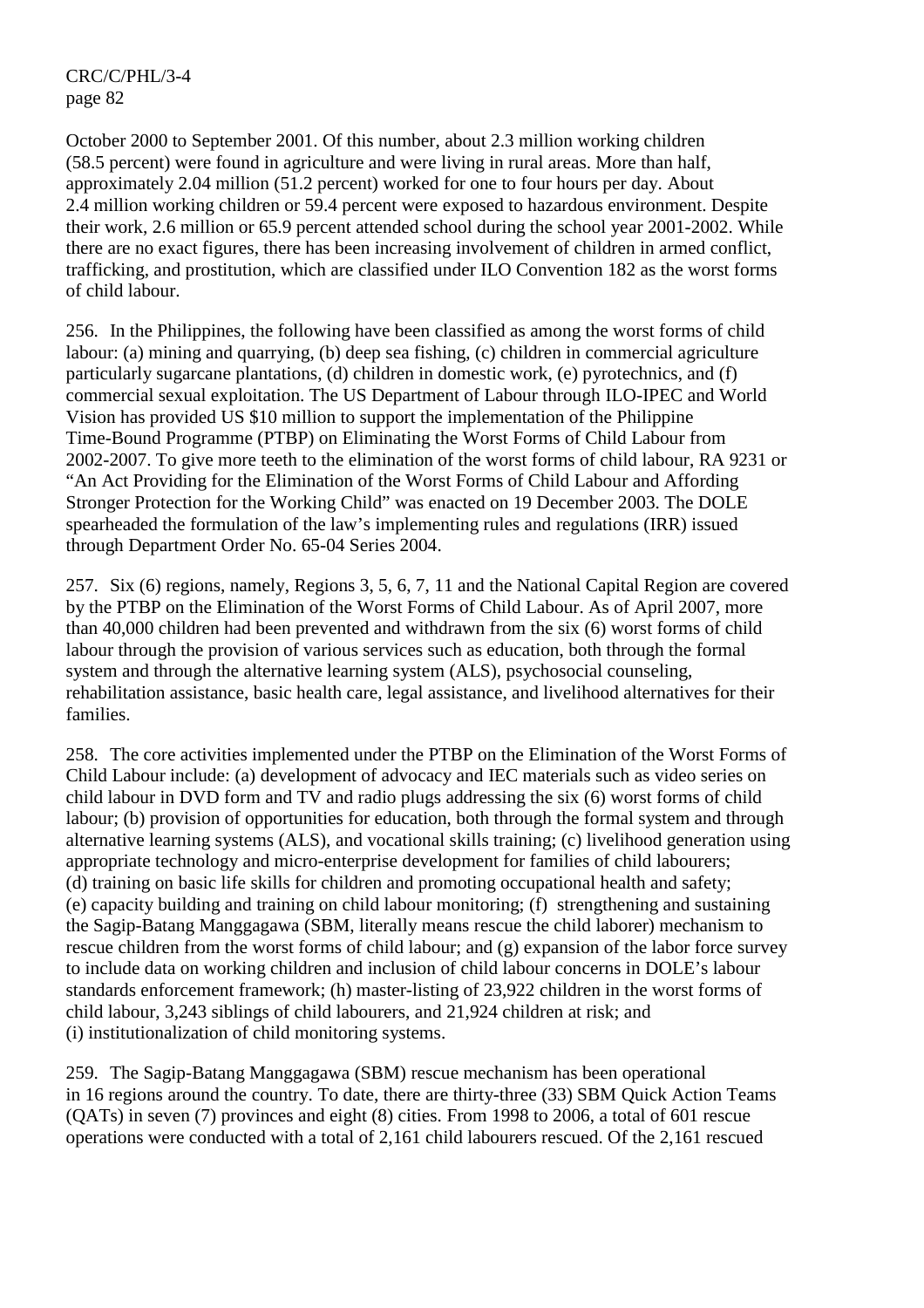child labourers, 1,100 were girl children rescued from various worst forms of child labour including prostitution. As of November 2006, DOLE had closed down four (4) establishments pursuant to RA 9231 for employing minors in lewd or obscene shows.

260. On the preventive side, another NGO partner called ERDA (Educational Research and Development Assistance) had extended educational assistance to 27,554 working children as of June 2005. As of 2006, the World Vision Development Foundation, Christian Children's Fund (CCF), ERDA and Plan Philippines provided educational assistance to 31,349 child labourers (16,304 girls and 15,045 boys) under its project Pag-aaral ng Bata Para sa Kinabukasan (Educating Children for the Future). From 2004-2007, Winrock International, though its CIRCLE project in partnership with local NGOs, provided direct services including education that led to the withdrawal of 1,741 children from the worst forms of child labour. During the period 2004-2005, the Visayan Forum Foundation assisted a total of 18,135 child domestic workers with various services such as health and medical care, legal assistance, counseling and psychosocial services, referral, education and vocational training, among others. The Regional Office No. 1 of the Department of Labour and Employment, as part of its Eliminating Child Labour in the Tobacco Industry Project provided educational assistance to over 100 child labourers for the period 2003-2005.

261. Other major actors in the elimination of the worst forms of child labour include the Trade Union Congress of the Philippines (TUCP) and the Employers Confederation of the Philippines (ECOP):

 (a) TUCP conducts workers education and performs child labour monitoring as its contributions to the elimination of the worst forms of child labour. As of October 2006, TUCP was able to withdraw 60 child labourers from three (3) haciendas or sugar cane plantations in Negros Oriental; assisted 93 victims of trafficking; rescued six (6) girls from prostitution and prevented the employment of 100 children in the sex industry. As part of its public information and media campaign, TUCP conducted five (5) anti-labour mall shows in Manila reaching about 20,000 people. The local level orientation it has been conducting at barangay levels has reached 185,052 individuals, 3,868 organizations in 2,565 villages in 15 regions;

 (b) ECOP, as part of its corporate social responsibility (CSR) programme, instituted the annual recognition for child labour-free and child-friendly firms to encourage employers to stop child labour in their businesses and supply chains. ECOP had awarded 24 companies recognized as child labour-free and child-friendly in 2006 and 33 companies and organizations in June 2007. Its CSR programme also includes provision of direct services to children through a "return to school" programme and children's referral to health care service providers and to institutions offering alternative education and technical-vocational education and training.

262. As part of their own advocacy and public awareness-raising on their plight and their attempts to take part in their own protection, child labourers have actively participated in various advocacy events, notably the Global March against Child Labour and the World Day against Child Labour celebrations. On 12 June 2007, in celebration of the World Day against Child Labour, about 1,000 child labourers organized under a national coalition of child workers in commercial agriculture gathered at the Quezon Memorial Circle in Quezon City to campaign against child labour in agriculture. The theme of the celebration was "Harvest for the Future: Agriculture without Child Labour". On 14 June 2007, a document providing for a Call to Action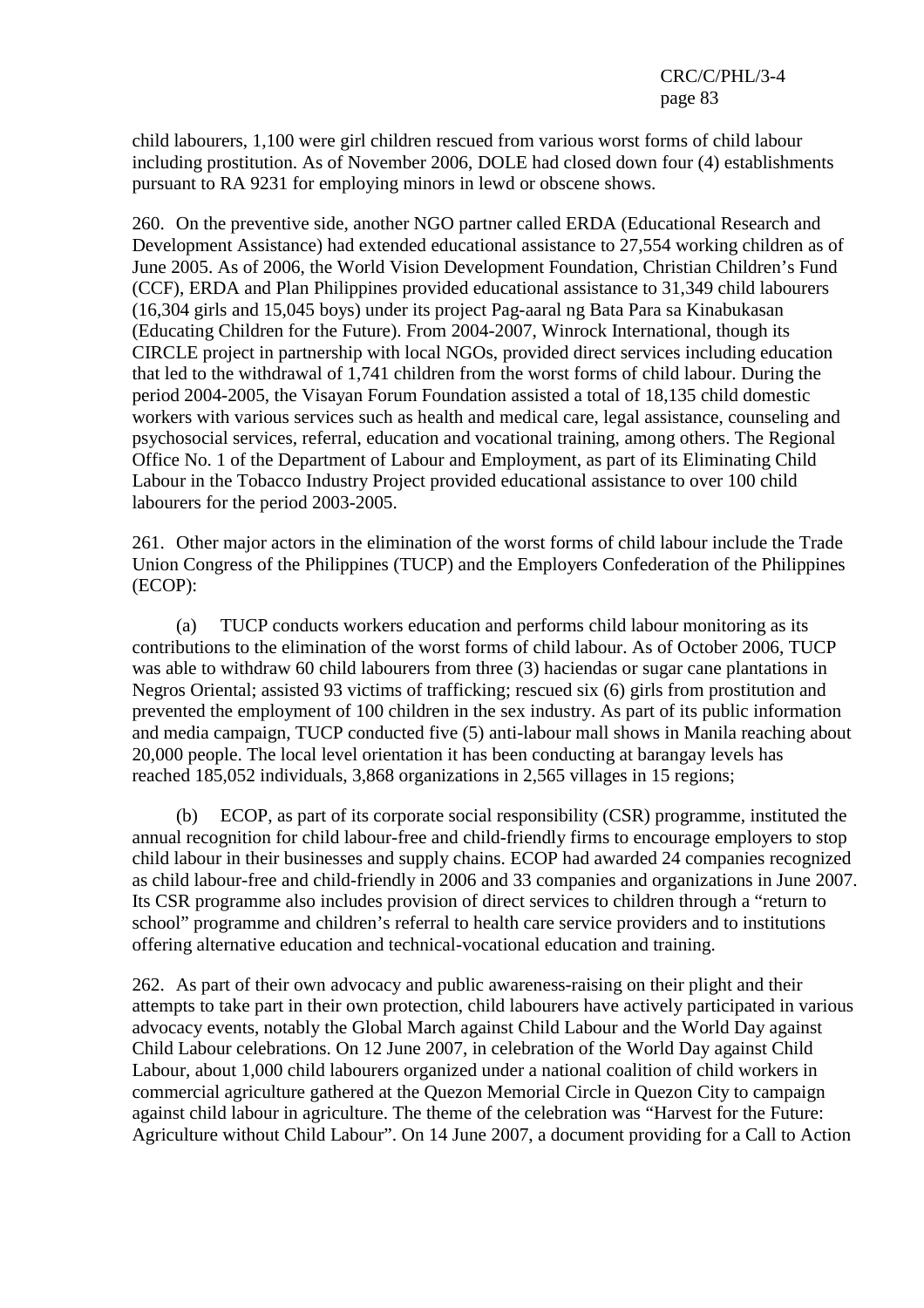on the elimination of child labour in agriculture was signed by the Department of Labour and Employment (DOLE), the Department of Agriculture (DA), the Department of Agrarian Reform (DAR), the Employers Confederation of the Philippines (ECOP), the Trade Union Congress of the Philippines (TUCP), and the Federation of Free Workers (FFW). Likewise, a Forum on Child Labour in Agriculture was conducted to (a) raise awareness of child labourers in the agricultural sector, and (b) take action to ensure that children do not carry out hazardous work in agriculture. The forum served as a venue for sharing some programme initiatives to eliminate child labour in agriculture such as child labour in sugar cane and tobacco plantations.

263. Despite the above accomplishments, it cannot be denied that there is still a big number of working children out there who have not been reached. As of date, DOLE has only been allocating about Php 500,000 annually to activities preventing child labour and eliminating the worst forms. Given the magnitude of Filipino working children (4.0 million as of 2001) and with DOLE's limited resources, there has been dependence on external resources to address the situation (e.g. ILO-IPEC, US Department of Labour, and UNICEF, among others). However, the DOLE is now doing its best efforts to allocate resources from the national budget and from other local sources to fund initiatives to combat child labour and therefore gradually reduce its current dependence on external assistance.

264. The child labour problem, as it is, is a complex problem that needs to be addressed through the convergence of resources, initiatives and good practices from among government, non-governmental, church or faith-based organizations, academe and even international organizations. These multi-sectoral partners comprise the network that implements the National Programme against Child Labour (NPACL), with DOLE acting as the lead agency. The NPACL represents the best efforts of the country's network of multi-sectoral partners in harnessing the collective action of individuals and organizations for eliminating the worst forms of child labour and transforming the lives of child labourers, their families and communities towards their own empowerment and development. The NPACL will therefore be strengthened and sustained by making more resources available to the programme. Very recently, on 31 August 2007, DOLE adopted the new Philippine Programme against Child Labour Framework for the period 2007-2015 based on a performance assessment of the NPACL for the period 2001-2006.

### **2. Sexual exploitation, child pornography and trafficking**

265. The Philippines is recognized as a source, transit and destination country for cross-border trafficking of women and children for the purpose of sexual exploitation and forced labour. Due to the clandestine nature of trafficking, pornography and prostitution, and the lack of strong data collection mechanism, it is difficult to determine the number of child victims although the concerned government and non-government organizations have estimated the number of prostituted children between 60,000 to 100,000. According to a 2005 Situation Analysis of Child Trafficking in the Philippines, trafficked children are generally female, between 13 to 17 years old, coming from large and poverty-stricken families, and with some years of schooling at elementary level and at least first year of high school.

266. While there is absence of systematized and disaggregated data on child trafficking, pornography and prostitution, several studies on these issues had been conducted between 2001 and 2006. These studies include, among others, the following: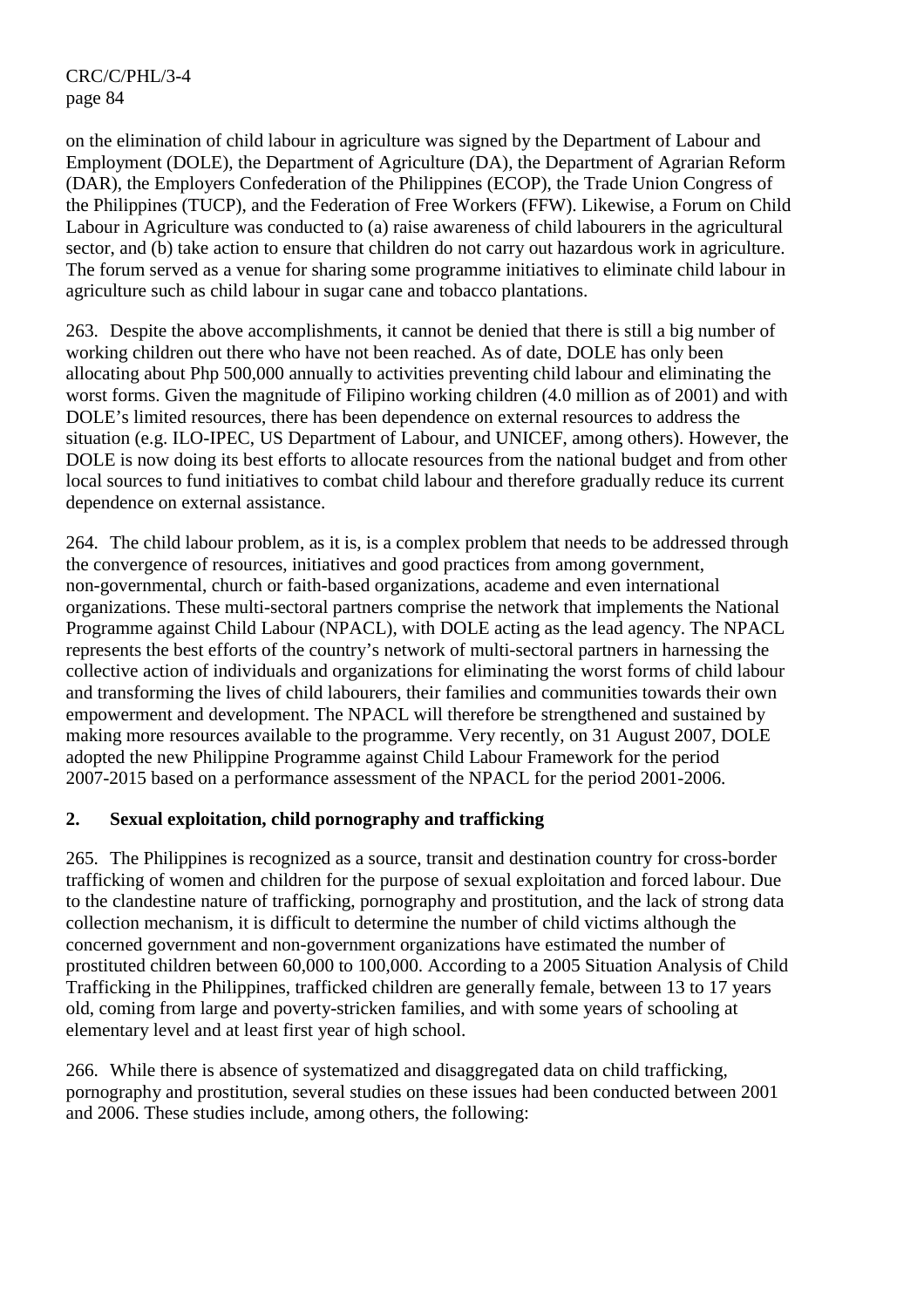(a) *Rapid Appraisal of Child Pornography in the Philippines* commissioned by UNICEF and conducted by the UP Center for Integrative Development Studies Psychosocial Trauma and Human Rights Programme (UP-CIDS-PST) in 2004. The study uncovered an increasing incidence of child pornography in the country although it failed to specify the magnitude. It also underscored the lack of effective laws addressing pornography including the use of the internet;

 (b) *Endangered Generation: Child Trafficking in the Philippines for Sexual Purposes* was a study conducted by ECPAT Philippines in 2004. It generated data and information on profiles of child victims and perpetrators, modus operandi, situation of child sexual exploitation, and the status of law enforcement in seven (7) high risk areas in the country;

 (c) *Local Trafficking of Filipino Girls for Employment: The Case of Girl Children Trafficked for Entertainment Work, Domestic Service and Factory Work* was a study conducted by the Institute of Labor Studies (ILS) of the Department of Labor and Employment (DOLE) and UNICEF. The study documented the experiences of 24 trafficked children ages 14-17 at various stages of the trafficking process. It recommended the following: (a) community-based information campaign to provide informed choices to children and parents; (b) activating barangay councils for the protection of children; (c) strengthening labour inspectorate system and surveillance and rescue mechanisms; (d) formulation of a comprehensive programme framework against child trafficking;

Integrating Indigenous Knowledge and Practices into the Psychosocial Help and *Support for Child Survivors of Trafficking and Sexual Abuse* was another study done by the UP-CIDS-PST and ILO-IPEC on present and existing paradigms which determine healing responses to the child survivor. The study argued for a new paradigm which emphasizes utilizing children's inherent competency and resiliency in resisting and surviving sexual abuse and exploitation. It promotes the active participation of the child victim in the healing process in the context of his/her subculture and normal network of family and community relationships.

267. In May 2003, RA 9208 or the Anti-Trafficking in Persons Act was signed into law. This is a comprehensive legislation that institutes policies and programmes to eliminate trafficking in persons, especially women and children. It identifies and criminalizes acts of trafficking and also institutionalizes mechanisms for the protection and support of trafficked persons. As of January 2005, there were 24 cases filed in court for violations of RA 9208 while 31 cases were at the preliminary investigation stage. There have been at least eight (8) convictions of trafficking cases since the passage of the law. The law includes provisions on victim compensation, recognition of the right to privacy of trafficking victims, and witness protection, among others. As provided for under the law, the Inter-Agency Council against Trafficking (IACAT) has been created and has been tasked to monitor and coordinate implementation of the law. The IACAT is chaired by the Secretary of the Department of Justice and co-chaired by the Secretary of the Department of Social Welfare and Development.

268. A National Strategic Action Plan against Trafficking in Persons 2004-2010 has been adopted by IACAT and covers the key components of prevention, protection, recovery and reintegration. The strategic actions that will be employed are advocacy and social mobilization, capacity building, data collection and management, provision of essential services, alliance building and networking, research and documentation, and strengthening institutional mechanisms. An earlier but closely related programme document that had been in place but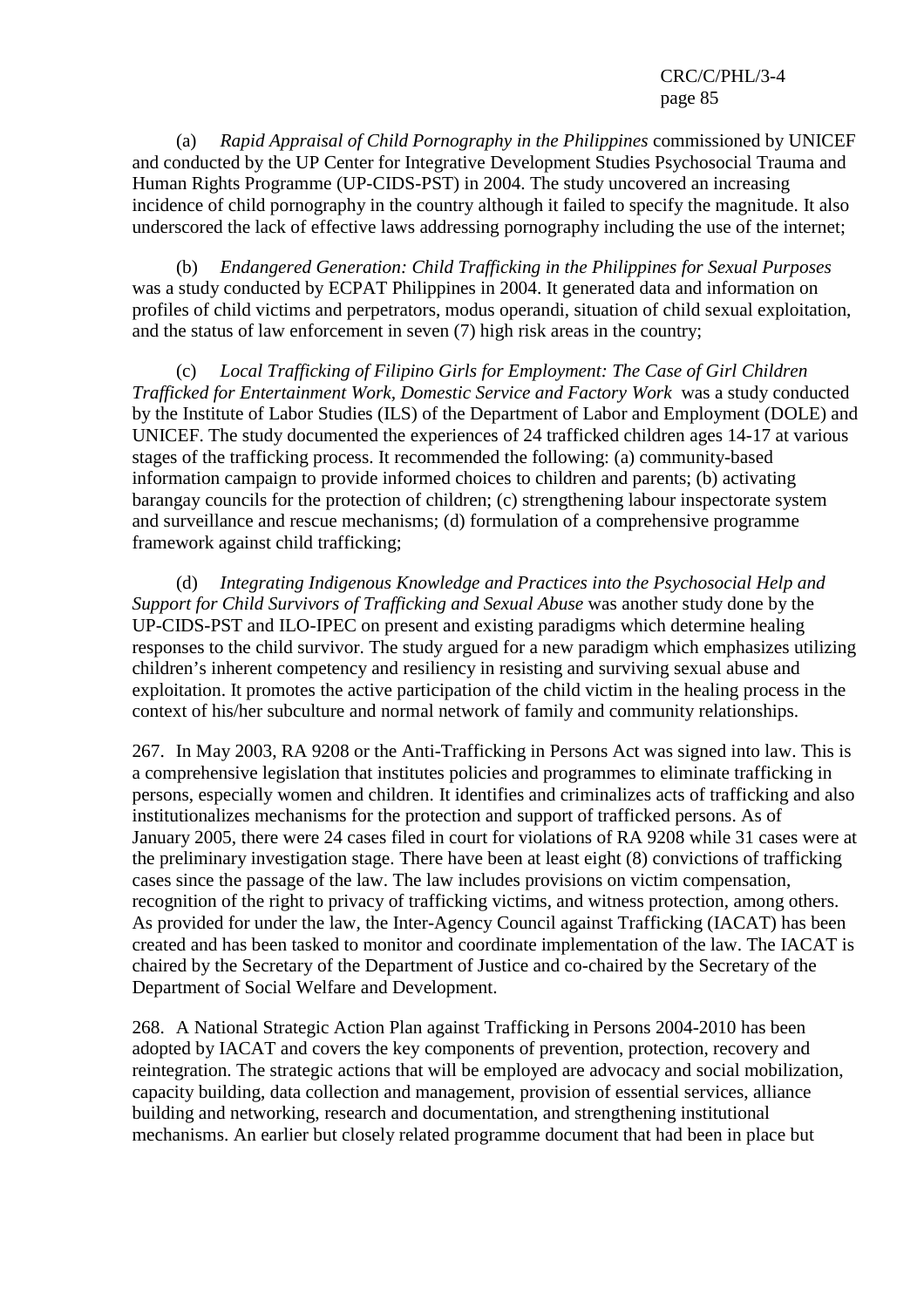needs updating and revision is the National Framework of Action Against Commercial Sexual Exploitation of Children 2001-2005 (FA-SACSEC) which was developed following the Declaration and Agenda for Action and the Global Commitment at the World Congress against Commercial Sexual Exploitation of Children. The FA-SACSEC served as a guide for local government units and other stakeholders in the formulation, implementation, and monitoring of policies and programmes relevant to child trafficking, pornography and prostitution. As in the Anti-Trafficking Strategic Action Plan, the FA-SACSEC had key components on prevention, protection, recovery and reintegration and a fifth component on child participation.

269. Significant specific core activities addressing sexual exploitation, child pornography and trafficking include, among others, the following:

 (a) The Department of Tourism (DOT), in partnership with Child Wise Tourism Australia, has adopted the Child Wise Tourism Campaign in the Philippines and continues to enjoin hotels, resorts, tour operators, and other actors of the private tourism industry to report suspected cases of child sex tourism. DOT's launching of the Child Wise Tourism in the Philippines has received support from the embassies of Australia and New Zealand as well as from travel agencies and tour operators. DOT has also established partnership with Sea Air and Globe for this purpose. Maximizing its existing partnerships, DOT trains the private sector on how to detect cases and where to report them;

 (b) The Philippine Center on Transnational Crime (PCTC) created under Executive Order No. 62 is in charge of formulating and implementing a concerted programme of action for all law enforcement agencies, intelligence agencies and other relevant bodies for the prevention and control of trafficking in women and children. Through improved coordination, the PCTC is likewise directed to undertake research and maintain a data bank on trafficking;

 (c) With support from UNICEF, the Department of Justice has trained a pool of 30 state prosecutors to handle trafficking cases involving women and children, including focus on gender-sensitive and child-friendly investigation procedures and effective gathering and handling of evidences against alleged perpetrators. The Philippine National Police (PNP) has likewise trained 230 police investigators on the investigation of child trafficking, pornography and prostitution;

 (d) A total of 1,570 Women and Children's Desks (WCDs) set up in 98 percent of all major police stations around the country are manned usually by women police officers who have been trained on child-sensitive and child-friendly investigation procedures. More than 60 percent of police officers assigned to WCDs in CPC 6 areas were trained on the proper investigation of crimes involving women and children, and on investigation procedures for cases of child trafficking and on-line child pornography. The Violence against Women and Children Division (VAWCD) and the Anti-Human Trafficking Division (AHTRAD) within the National Bureau of Investigation (NBI) are also tasked to investigate cases involving women and children including trafficking, prostitution and pornography. The NBI has fourteen (14) "one-stop-shop" woman and child-friendly investigation studios in selected cities and regions in the country. NGOs like the International Justice Mission (IJM), the Child Justice League (CJL) and Women LEAD help in the prosecution of trafficking cases;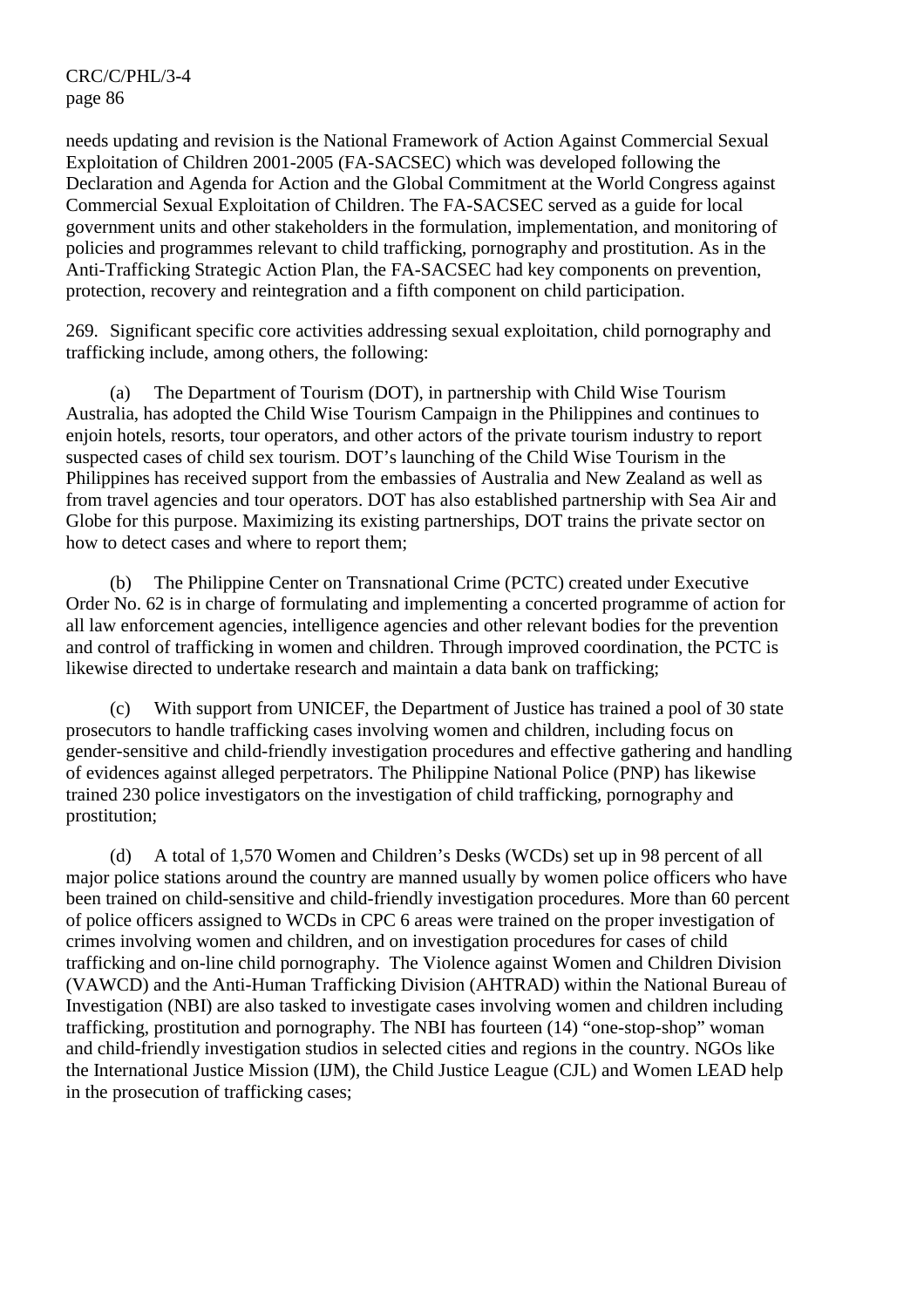(e) The Department of Social Welfare and Development (DSWD) implements the following projects on child trafficking: (a) *Support for Victims/Witnesses of Trafficking in Human Beings* (in partnership with UNODC) which aims to provide rehabilitation, counseling, temporary shelter as well as vocational training for victims and witnesses of trafficking and is being implemented in Regions 3, 8 and 9 reaching 1,556 cases as of June 2007; and (b) *Developing Systems, Tools and Capacities to Improve Delivery of Recovery and Reintegration Services to Victims of Trafficking* (in partnership with ILO) which aims to improve the delivery of recovery and reintegration services to rescued trafficking victims as well as build capacities of service providers through skills training and development of database system on recovery and reintegration of trafficked victims. This project, which started in 2007, will be implemented for the next eighteen months in Regions 1, 3, 4-A, and NCR;

 (f) The Filipino Initiative against Trafficking (FIAT) is an advocacy activity against trafficking in persons through partnership with NGOs. The project has three components: road show; orientation and training for law enforcers and prosecutors; and training and capacity building of social workers, medical officers, psychologists and other service providers from government and NGOs;

 (g) Asia ACTS (Asia against Child Trafficking) has led the regional campaign against trafficking in Southeast Asia including the Philippines. Asia ACTS has been conducting community-based education sessions on trafficking in selected barangays, along with ECPAT Philippines (End Child Prostitution, Child Pornography and Trafficking of Children for Sexual Purposes) and the network of agencies under PACT (Philippines against Child Trafficking). About 800 village communities all over the country have been reached by Asia ACTS through almost 1,000 community-based education sessions that it has conducted so far;

 (h) The Philippine Children's Ministry Network (PCMN) of the Philippine Council of Evangelical Churches (PCEC) has also been conducting community-based and church-based training on how to prevent and control child trafficking and commercial sexual exploitation. PCMN has particularly targeted pastors, deaconesses and church workers for their preventive, community-based education programmes. Childhope Asia-Philippines (CHAP), on the other hand - in partnership with other NGOs such as Pangarap Shelter, Sun for All Children, FCED, and city social welfare offices - has focused on community-based advocacy, mobilization and networking against child prostitution in Pasay, Manila, Caloocan, Quezon City and other parts of Metropolitan Manila;

 (i) The Visayan Forum Foundation (VF), in collaboration with the Philippine Ports Authority and with support from UNICEF, opened a half-way house at the Manila South Harbor, Sorsogon, Davao, and Batangas ports to assist and protect women and children stranded at the port and thus prevent the possibility of trafficking. The half-way home provides information to disembarking migrants about travel, employment, and tracing support networks; 24-hour hotline assistance and reporting desk for stranded children; and temporary shelter, food, and recreation activities. The programme already assisted a total of 14,618 victims and potential victims of trafficking for the period July 2001 to March 2007. Of this number, 147 trafficking victims filed criminal cases against the recruiters, traffickers and/or employers. Psychosocial recovery and social reintegration services, especially for girls involved in sexual slavery, are likewise provided. The Visayan Forum Foundation has also been engaged in mobilization and capacity building of partners through the Anti-Trafficking Task Force at the Port with assistance from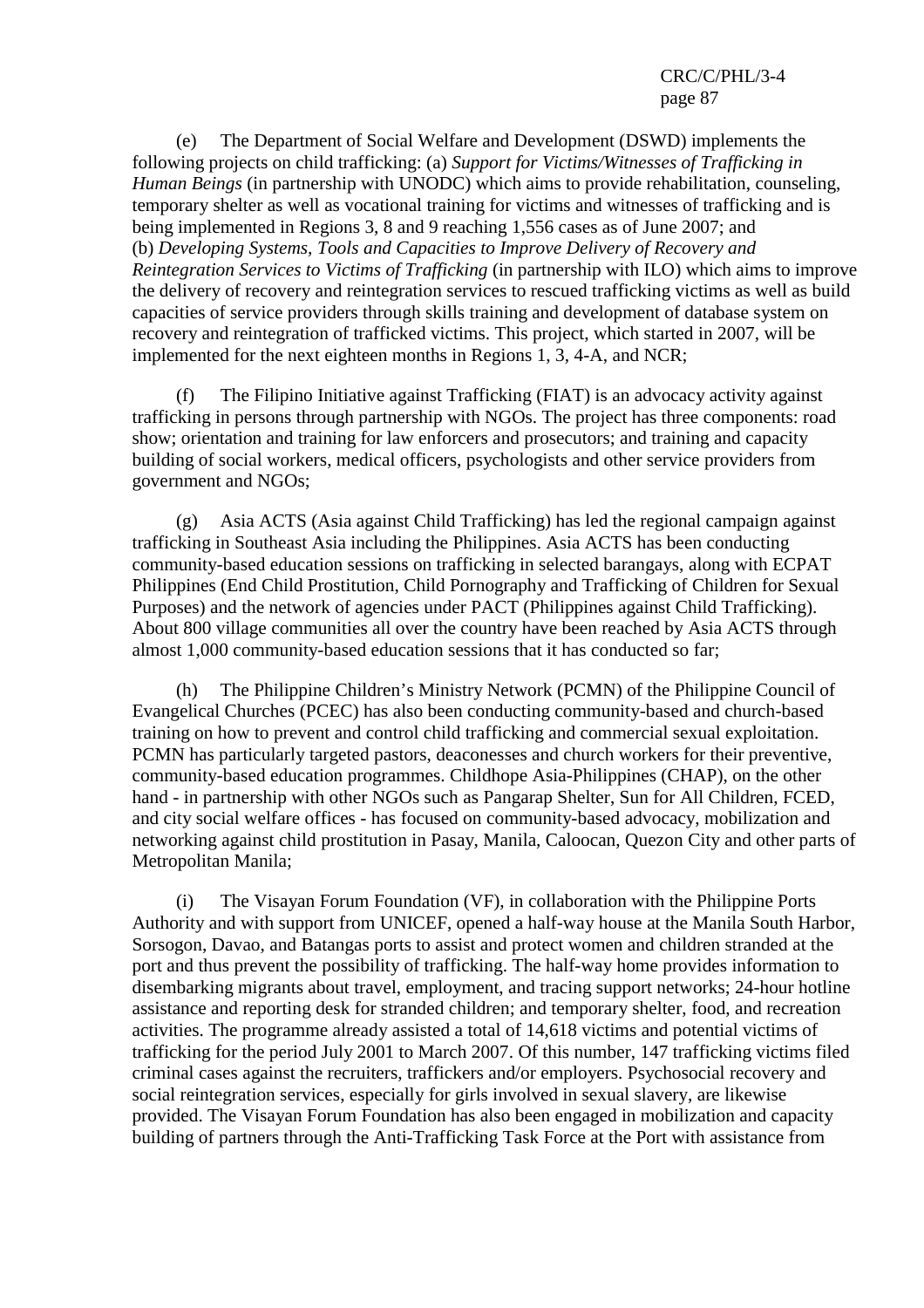UNICEF. To prevent trafficking, VF has advocated in source communities and transit routes by disseminating information through tri-media and lobbying for local ordinances. VF also implements the Stop Trafficking and Exploitation of People through the Unlimited Potential (STEP-UP) project in partnership with Microsoft by providing IT skills training to current and potential victims of trafficking and helping them to find better access to employment opportunities. This is facilitated in three VF centers and is coursed through the Community Technology Learning Centers (CTLC) run by twelve (12) local NGO partners nationwide. During the period June 2006 to May 2007, the project had 3,109 enrollees where 2,313 of them already graduated from computer training with 1,183 already employed;

 (j) Plan Philippines, together with Visayan Forum and the Philippine Ports Authority has also established the operation and management of a half-way house in Matnog, Sorsogon which is a transit point for trafficking women and girls from the Visayas to Metro Manila and the rest of Luzon. An integral component of the RBA-PORT (Rights Based Approach in Protecting Victims and Organizing Responsive Task Forces against Trafficking) project, the half-way house was established in 2005 and since then has been catering to the needs of intercepted trafficked victims. As of 2006, a total of 2,043 trafficked children, mostly girls, had been served by the half-way house and the RBA-PORT project;

 (k) The Center for the Prevention and Treatment of Child Sexual Abuse (CPTCSA), in partnership with the Department of Education (DepEd), had piloted the Personal Safety Lessons (PSL) project in twelve schools in seven (7) provinces during the period 2001-2004. The PSL, which is a strategy for primary prevention, is designed to protect children from abuse, specifically sexual abuse. The PSL aims to empower children to take part in their own protection by giving them information, skills, and self-esteem. The basic components of PSL include (a) age-appropriate information, (b) skills to handle the information, and (c) build self-esteem for the courage to practice the skills based on the information. The pilot project reached an average of 6,000 students annually through 154 trained teachers and seven (7) organized support teams. The successful pilot implementation of the PSL (e.g., as shown in more children and students gaining more knowledge, skills and capacities to distinguish between safe and unsafe adult touches) has encouraged both DepEd and CPTCSA to expand to twenty four (24) schools in 2006;

 (l) Stairway Foundation Inc. has developed an animation tool kit for the prevention of child sexual abuse in cooperation with CPTCSA, DSWD, and Childhope Asia-Philippines, among other organizations. The first animation film entitled "Daughter" is a story of incest developed in 2003. The second animation film produced in 2005 is a story of pedophilia entitled "A Good Boy". These animation films come with printed booklets on how to use the animation and how to deal with disclosures from child victims. A third animation film currently being produced is on child trafficking and child pornography. The animation tool kit has been found useful as an advocacy material aimed at breaking silence on the issue of child sexual abuse. Stairway Foundation is currently exploring partnership with the Philippine Inter-Faith Network for Children (PHILINC) to extend its advocacy for the prevention of child sexual abuse to the network of church communities and faith-based organizations. Stairway Foundation also conducts workshops for children and caregivers combining children's rights and prevention of child sexual abuse.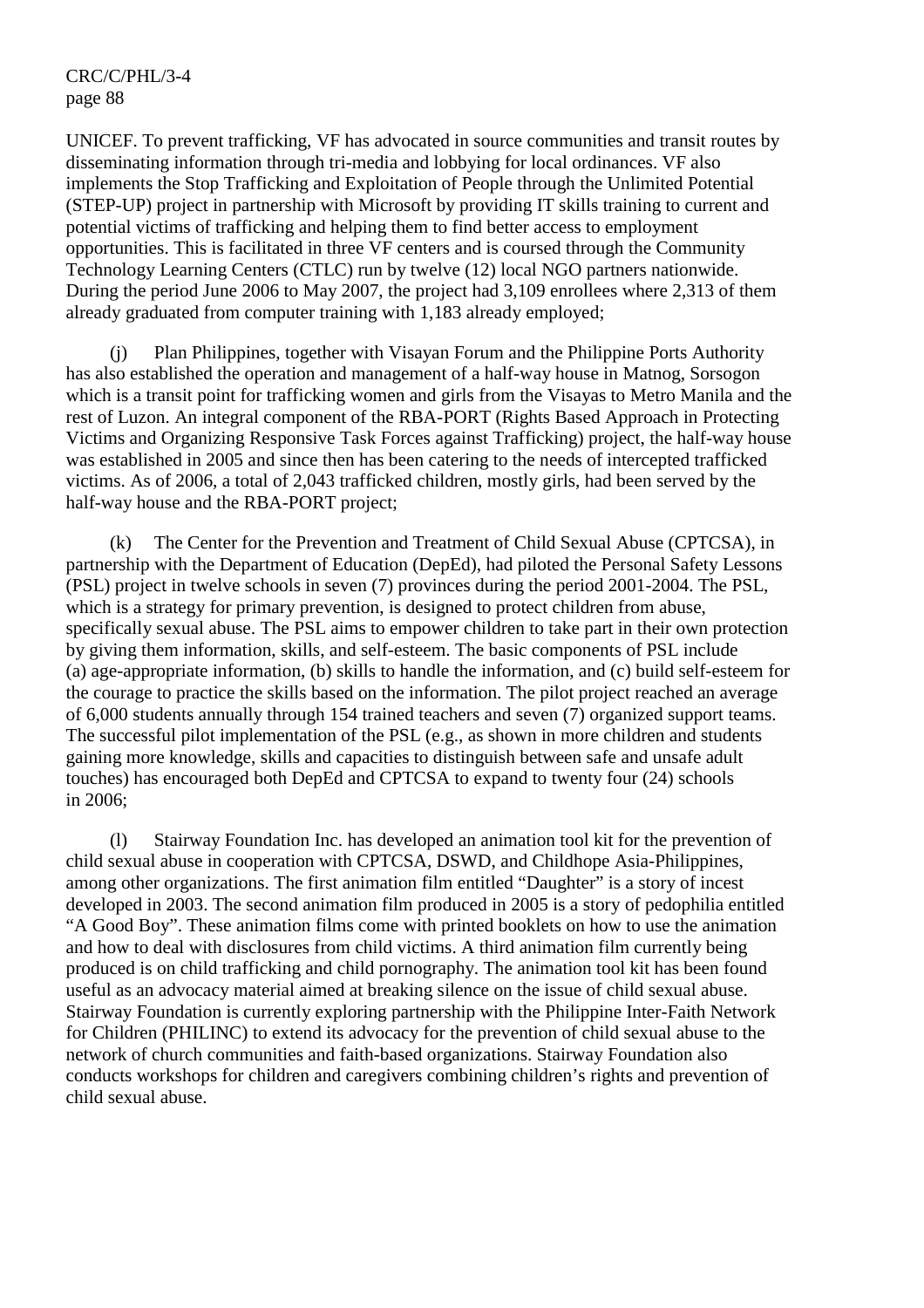270. With UNICEF support, the CWC Sub-Committee on Sexual Abuse and Commercial Sexual Exploitation (SC-SACSEC), in partnership with IACAT and other interagency networks for children, has paved the way for an organized and systematic approach to the issue of child pornography through the conduct of regional conferences and multi-sectoral dialogues. A new partnership between UNICEF and Netopia, one of the largest internet café services in the Philippines with over 200 shops all over the country, on internet safety and anti-child pornography campaign augurs well for an expanded network for the prevention and control of child pornography and sexual exploitation on cyberspace. Partnerships and alliances with faith-based organizations, under the umbrella of the Philippine Inter-Faith Network for Children (PHILINC) has likewise widened the reach of anti-pornography and trafficking initiatives, particularly community-based education and prevention programmes.

271. USAID has also supported a number of trafficking in persons initiatives in the Philippines over the last two to three years. These initiatives focus on: (a) prevention through awareness raising and educational campaigns; (b) protection through provision of direct services to victims and potential victims; and (c) prosecution through support for the effective implementation of the anti-trafficking law. In support of these initiatives, USAID allocated the amount of US \$ 605,000. These projects include the following:

 (a) A one-year grant to the National Office of Mass Media (NOMM) and a local non-government organization for the project "Trafficked! The Selling of Our Women". The project is conducting a media and public information campaign on trafficking in persons. The project's activities include daily radio drama, radio and television spots, TV documentaries, press articles, texting services, and website development;

 (b) A three-year grant to the Coalition against Trafficking in Women - Asia Pacific (CATW-AP) for the project "Campaigning against Trafficking in the Philippines". The project focuses on the following activities: (a) conduct of preventive education seminars in communities most vulnerable to trafficking, (b) conduct of consultations with appropriate government agencies to promote cooperation on trafficking cases, (c) conduct of a vigorous campaign for the implementation of the Anti-Trafficking Law, (d) promotion of sustained and systematic documentation of trafficking cases, (e) conduct of an educational campaign targeting young men in selected areas, and (f) sharing of best practices in combating trafficking and sexual exploitation;

 (c) A three-year grant to End Child Prostitution, Child Pornography and the Trafficking of Children for Sexual Purposes (ECPAT-Philippines) for the project "Continuing Community Empowerment against Sexual Exploitation of Children". The project aims to raise community awareness on trafficking of children in selected high-risk communities and seeks to empower children and youth through development workshops. It also documents the exploitation of children in tourism, child trafficking, and child pornography;

 (d) An eight-month grant to the Visayan Forum Foundation (VFF), a local NGO for the project "Protecting Victims and Potential Victims of Trafficking in Persons towards Effective Investigation and Prosecution of Traffickers". The project focuses on internal trafficking and provides direct services to victims and potential victims of trafficking through the operation of halfway houses. As already indicated earlier, the halfway houses directly provide temporary shelter, repatriation, referral, and counseling to intercepted victims of trafficking at the Manila,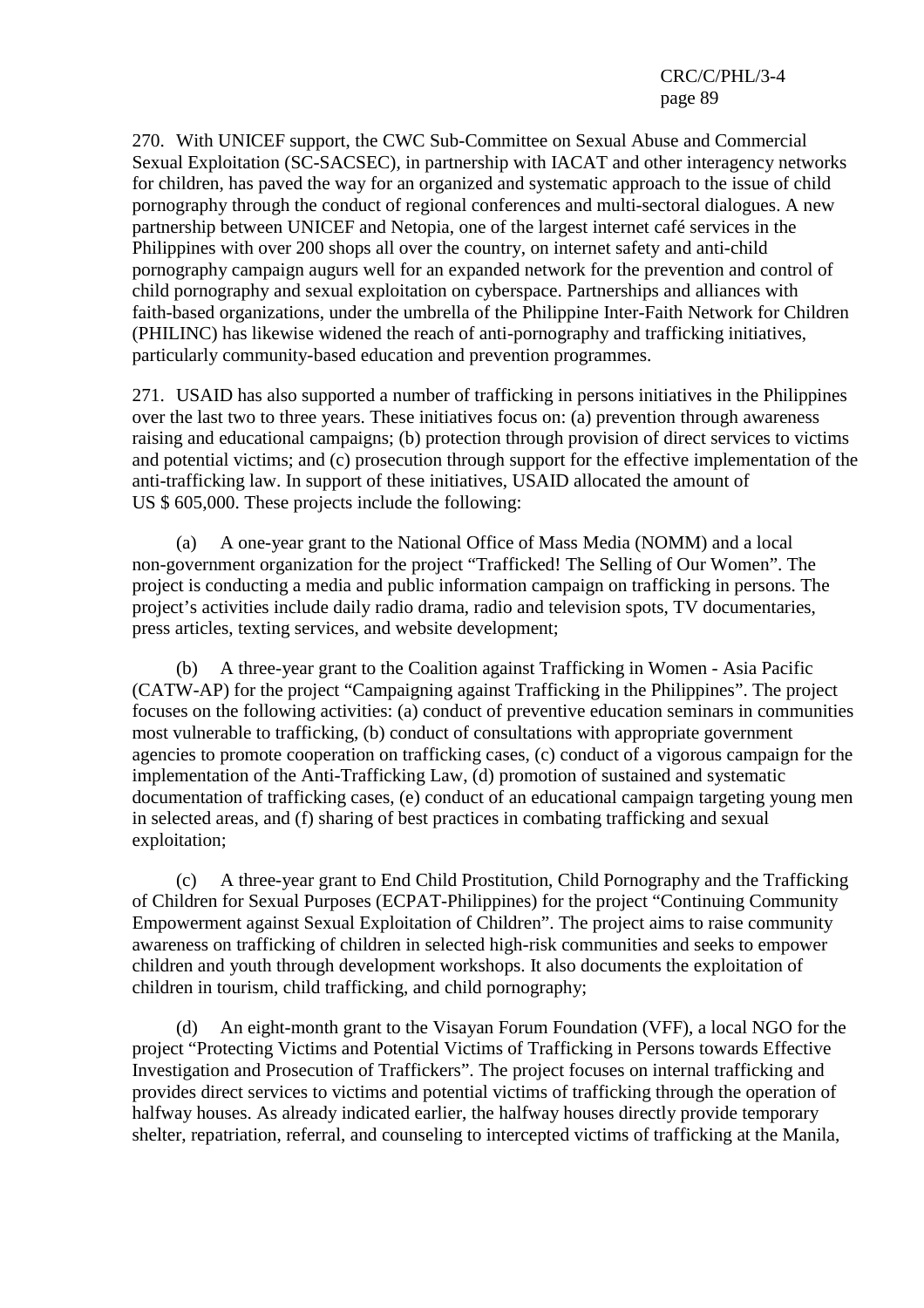Davao, Batangas, and Sorsogon ports. Other activities include: (a) development of anti-trafficking information, education and communication materials, and dissemination in all ports covered by the project; and (b) conduct of training on anti-trafficking for law enforcement agencies and selected family and regional trial courts.

272. Despite all the above efforts, and assuming the existence of a well organized network of child traffickers and exploiters locally, nationally and globally, the State party should take proactive steps in order to better protect its children and women from the forces of trafficking, prostitution and pornography. Some of these steps include: (a) increase investment in and support for community-based, preventive interventions addressing poverty, income inequality, and low access to basic social services among the poor and disadvantaged families; (b) tap the networks and resources of faith communities and faith-based organizations to undertake initiatives on parenting and family life education, children and youth participation and empowerment, life skills education, and vocational training, among others; (c) organize, activate, strengthen and sustain local councils for the protection of children (LCPC) equipped with capacity to build and manage database on children at risk, to do community action planning, resource generation, and programme implementation, monitoring and evaluation; (d) continue process of review and reform of child protection laws, determining gaps based on the principles and standards of the CRC and other international standards. Regarding the latter, serious work should now be done to formulate proposed bills on child pornography, including pornography on cyberspace, and on the minimum age of sexual consent, and then mount vigorous advocacy and lobbying campaign for their enactment into laws.

273. It should be noted, however, that the Philippines has been upgraded in the annual US Department of State Trafficking in Persons (TIP) report from tier three watch list in 2004 and 2005 to tier two in 2006. Tier two includes countries whose governments do not fully comply with the minimum standards of Trafficking Victims Protection Act but are making significant efforts to bring themselves into compliance with these standards. As of 2007, the Philippines remains in tier two of the TIP watch list.

### **3. Drug and substance abuse**

274. In 2003, there were 1.8 million drug users in the country, with shabu being the favored drug. This number almost doubled in a span of one year with 3.4 million drug users in 2004. The Philippine Drug Enforcement Agency (PDEA) reported in 2002 that 3,489 barangays (or eight percent of the total) were drug-affected. That same year, PDEA identified 215 local drug syndicates. Currently, over 200 major drug syndicates operate in the Philippines, more than 24 of them are foreign, most of which are Chinese.

275. Statistics from the Philippine National Police (PNP) show that 65 to 75 percent of heinous crimes are drug-related. In terms of illegal drugs seized the Philippines ranks  $6<sup>th</sup>$  among Asian nations. It is no longer just a transit point for illegal drug; it has become a major manufacturing center for shabu as well as a major consumer. Likewise, in the 2004 report of the United Nations Office on Drugs and Crime, the Philippines ranked third in the world as a top producer of methamphetamine hydrochloride.

276. The Philippines is a signatory to a number of international agreements, (e.g., the Single Convention on Narcotics Drugs and the Agreement on Psychotropic Substances) designed to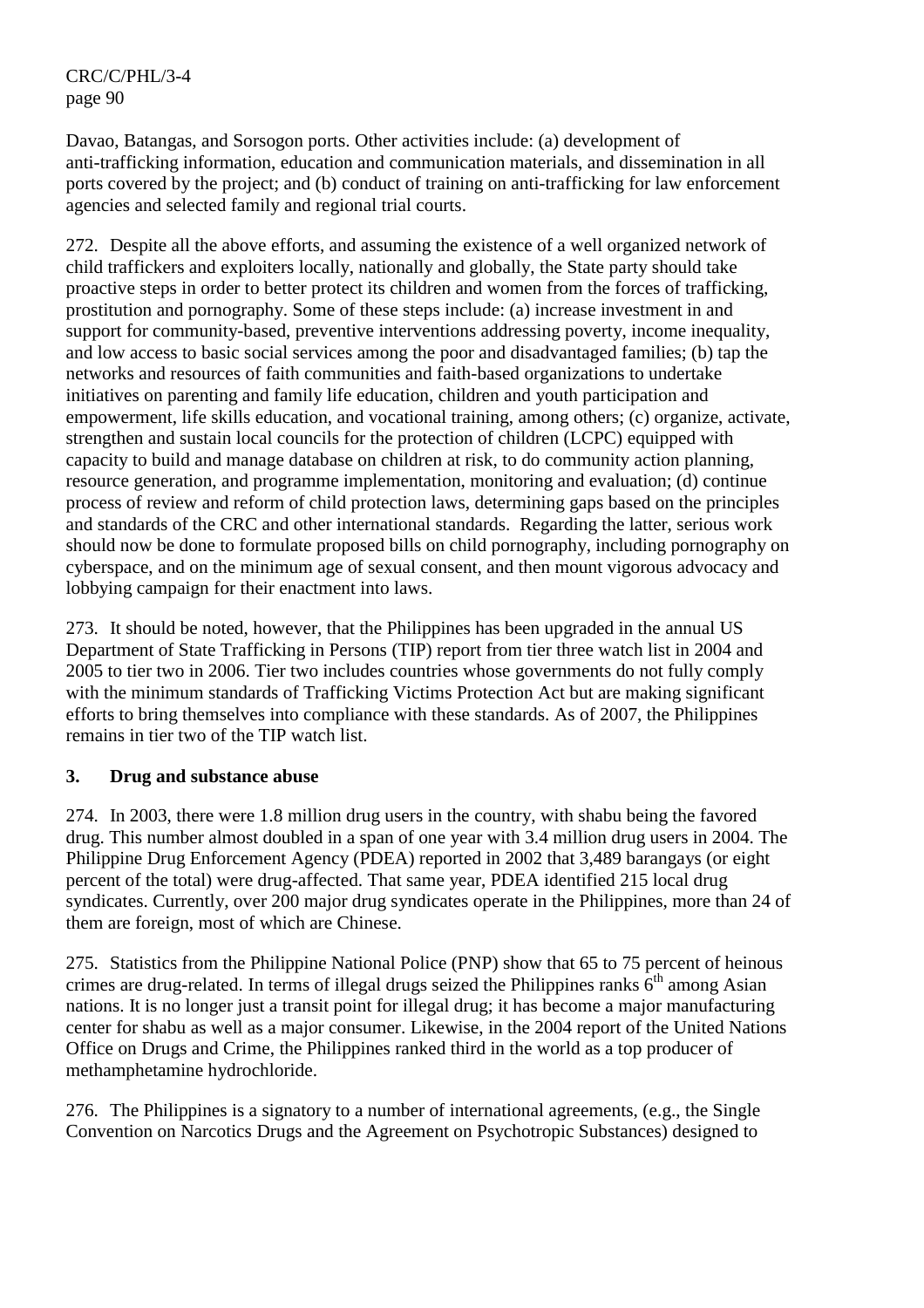achieve coordination and uniformity in the war against drug abuse. The Dangerous Drugs Board was created, through RA 6425 or the Dangerous Drugs Act of 1972, to serve as the national policy making and coordinating body of the government on all matters pertaining to drug abuse prevention and control. RA 6425 was amended on 7 June 2002 with the passage of RA 9165 or the Dangerous Drugs Act of 2002.

277. Street children and urban working children are among the categories of children in need of special protection who are most vulnerable to drugs and substance abuse. Of the estimated 246,000 street children in the major Philippine cities as of 2001, about 54 percent had experiences of drugs and substance abuse. A participatory study conducted for ILO in 2004 by the Department of Sociology and Anthropology of the Ateneo de Manila University covering three urban poor communities in Metro Manila looked into the profile of street children and urban working children who were using drugs. They are generally male ages 9-15 years; out-of-school or school drop-outs; and they come from large and impoverished families where there is high level of violence and vices.

278. The reasons for their initiation into drugs include curiosity, need to assert one's identify and power, need to belong, peer influence, and escape from family problems and tensions. They are initiated and recruited to the drug network by people close to them such as their peers (barkada); family/relative; neighbors engaged in drug use, sale and trafficking. While peer influence is key in drug initiation, the children are mainly used by adults as runners or watchers. They earn more from these drug-related activities than when they sell newspapers or watch and wash cars.

279. There are only 64 rehabilitation centers all over the country; 46 of which are accredited and the rest have temporary permits to operate. There are 23 outpatient centers nationwide; only 13 are accredited and 10 with temporary permit. Given the increasing number of drug users in the country, these rehabilitations centers are not enough. Moreover, all these facilities serve the general population of drug abusers and not necessarily meant for young people only.

280. The strategies adopted by the PDEA to address the drug problem include supply reduction, demand reduction, and civic awareness, among others. Supply reduction takes away the drugs from potential users through effective law enforcement and regulatory compliance. Demand reduction is geared towards reducing the users' demand for drugs and other substances through preventive education, treatment and rehabilitation, and research. Preventive education is done in schools, in workplaces, and in the communities. Civic awareness includes massive advocacy and IEC campaigns on the evils of drugs.

281. For preventive education and civic awareness campaigns, PDEA has reached the following in 2006: (a) 3,398 students and youth; (b) 3,240 out-of-school youth; (c) 831 barangay and community leaders; and (d) 153 persons from various professional associations. It has also launched the following initiatives:

 (a) *Project Himagsik*, which brings together government agencies with youth and student organizations, religious groups and faith communities, and the rest of civil society to generate public awareness on the evils of illegal drugs;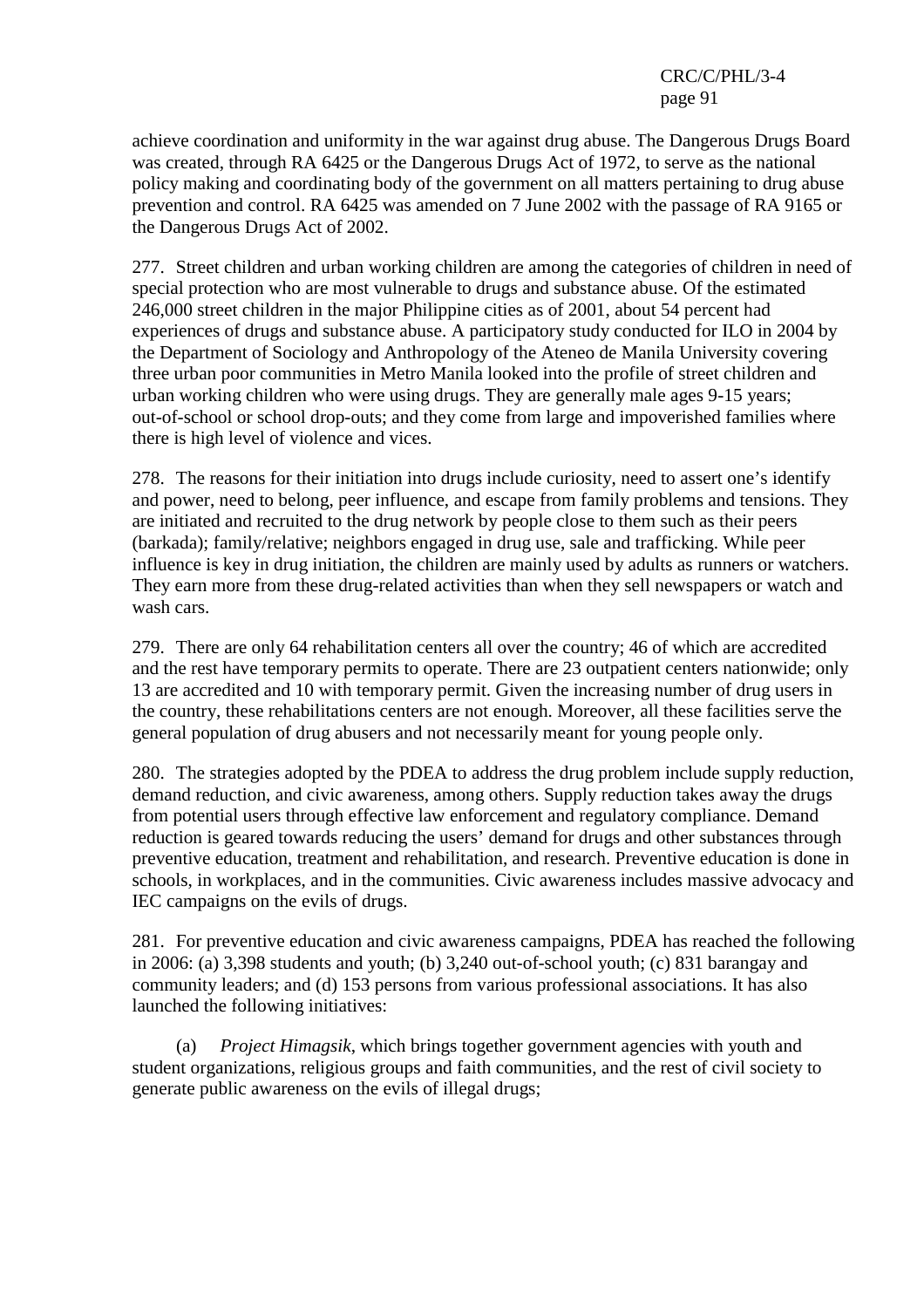(b) *Barkadahan Kontra Droga*, launched in early 2004 by the Dangerous Drugs Board to prevent young people from involvement with illegal drugs and other substances;

 (c) *Kontra Droga 2004*, which was the government's general anti-illegal drugs campaign which brings together various groups and agencies in the war against drugs.

282. Other government agencies involved in drug abuse prevention and control include the Department of Education (DepEd) and the Department of Labour and Employment (DOLE). DepEd has coordinated with DARE (Drug Abuse Resistance Education) to provide education, training and awareness-raising programmes for in-school children and young people. DOLE, on the other hand, has been responsible in implementing workplace-based prevention and control of drugs, alcohol and other substances. The DSWD has been implementing the following programmes: (a) Family Drug Abuse Prevention Programme (FDAPP), which aims to educate and prepare families and communities on the effects of drug abuse following relevant provisions of the Comprehensive Drugs Act of 2002; and (b) Special Drug Education Center (SDEC), being piloted in Region 5 and NCR, is a community-based facility that promotes developmental services for out-of-school youth and street children as preventive strategy against drug abuse.

283. NGOs like Childhope Asia-Philippines (CHAP), the National Council for Social Development (NCSD) and its member agencies particularly in Metro Manila, among others, have been implementing life skills education to prevent drug and substance abuse among street children and urban working children. CHAP has utilized the child-to-child approach through the training of Junior Health Workers (JHWs) among the street children who in turn will facilitate provision of health and other social services to their peers on the streets.

284. The challenges in addressing drug and substance abuse, particularly among young people, have increasingly become more complicated and difficult. It is in this context that the Philippines had participated in the UNODC/WHO Global Initiative on Primary Prevention of Substance Abuse during the period 1998-2003. Best practices and lessons learned from the Philippine experience under the Global Initiative have been used to develop and implement programmes on primary prevention of substance abuse. Despite all efforts, there is an urgent need for scaling up and sustaining best practices in order to reduce the numbers of children and young people being trapped into drugs and other dangerous substances.

285. The changing landscape on the drug situation and challenges in the Philippines can be aptly describe in the slogans used by the government in its campaign against illegal drugs over the years. During the 1980s and 1990s, the slogan was "Save the User, Jail the Pusher". This has now changed to "Report the Pusher. Report Drug Labs. Rehabilitate the User" - an indication that the current campaign against illegal and dangerous drugs recognizes the vulnerability of children and minors being introduced, and eventually trapped, into drug abuse. Focus on community-based prevention education programmes involving the families, schools, local church communities, and neighborhood organizations, among others, has been given priority attention.

### **C. Children in conflict with the law**

286. Children in conflict with the law (CICL) are likewise vulnerable to abuse and violence and other instances of human rights violations. Based on reports of the Department of Social Welfare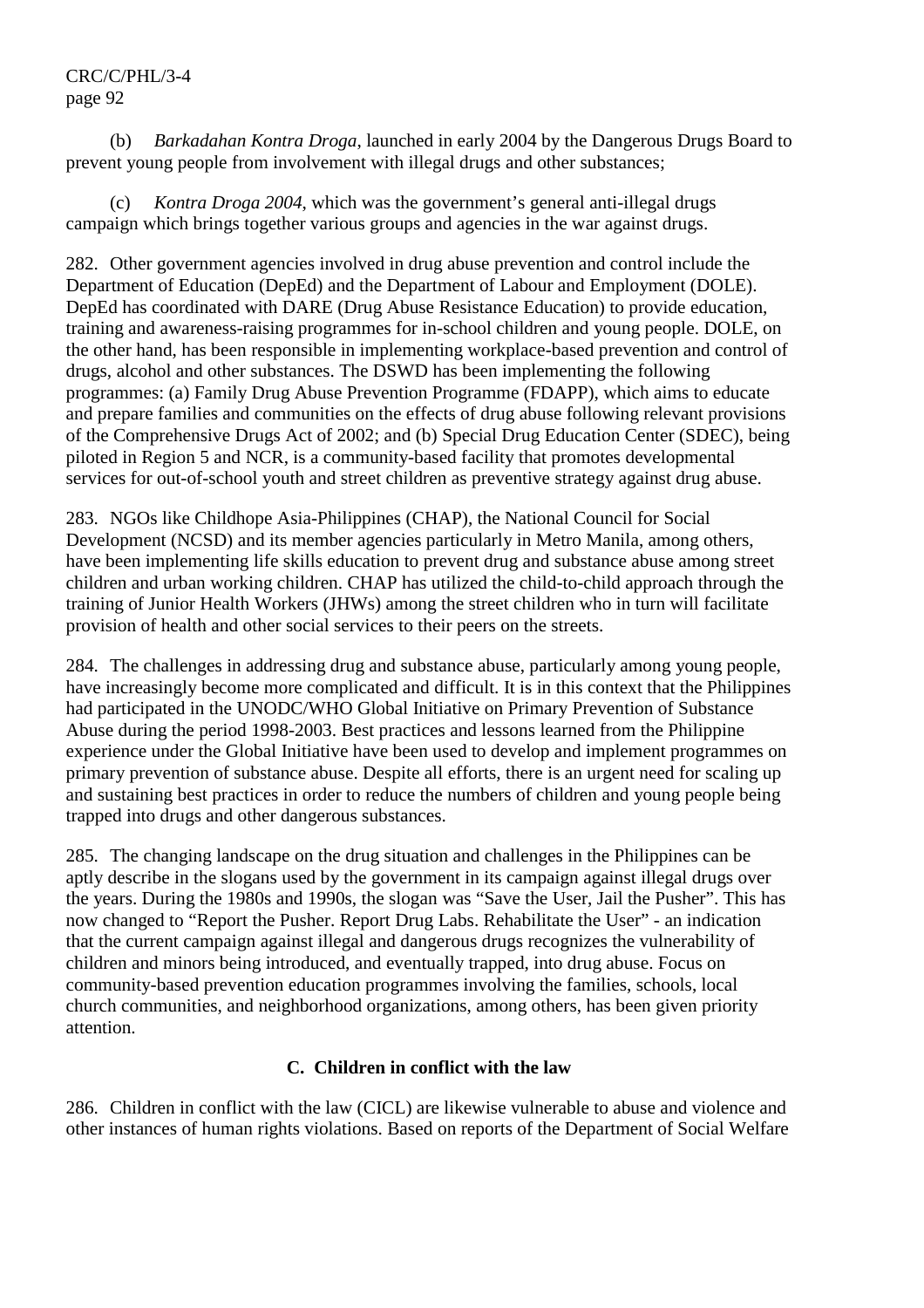and Development (DSWD), there are approximately 10,000 CICL who are provided services by the department annually. More than 1,200 CICL are being served in the eleven (11) regional rehabilitation centers for youth (RRCY) and about 9,000 are provided community-based interventions by local social welfare and development offices. Ninety (90) percent of children in conflict with the law are male. The majority of these children are 14-17 years of age; they come from poverty-stricken families, and have minimal education.

287. Based on records of the Philippine National Police (PNP) crimes committed by CICL are mostly property-related and are therefore linked to conditions of deprivation and poverty experienced by the children. More than 70 percent of the crimes committed by children are non-serious crimes that could be best handled through non-judicial measures. Unfortunately, children are oftentimes detained with adults in cells that are overcrowded and where sanitation is poor, food is inadequate and health care and educational programmes are non-existent. The delays in the hearing of cases in court and the tendency of judges to order detention of children even for petty offenses work to the disadvantage of the children.

288. The passage on 23 April 2006 of RA 9344 or the Juvenile Justice and Welfare Act (JJWA) of 2006 has been a great leap forward in improving the legal and judicial protection of children. However, information on and proper understanding of the law has yet to be widely disseminated not only to the general public but especially to the major implementers of the law, some of whom are not yet fully aware of its provisions and its implementing rules and regulations. But with the passage of the law, the number of children detained with adults has already decreased. As of September 2006, there were 1,102 CICL detained in jails managed by the Bureau of Jail Management and Penology (BJMP). Efforts have been made to provide for completely separate detention facilities for these children, but this has been fully achieved only in Metro Manila and in Cebu City (i.e., Operation Second Chance). While the conditions in these separate facilities are not ideal, they are much better than the conditions in the ordinary jails where children are detained together with adults.

289. Records of the Juvenile Justice and Welfare Council (JJWC) - which was created under RA 9344 to oversee the implementation of the law and to advise the President on all matters and policies relating to juvenile justice and welfare - showed that the number of CICL has decreased from 5,297 in December 2006 to 1,392 in June 2007. The data indicate that the relevant government agencies including the Department of Justice and the Public Attorney's Office have acted on the situation of CICL pursuant to RA 9344 and its IRR and Executive Order No. 633 providing for the immediate release of detained CICL as declared under RA 9344. Table 15 shows the breakdown of CICL by region and institutions as of December 2006 and June 2007.

290. To date, out of a total of 2,195 state prosecutors, only thirteen (13) percent or 300 prosecutors have been oriented and trained on the provisions of RA 9344 and its implementing rules and regulations (IRR). Other pillars of the justice system including law enforcers, public attorneys, judges, social workers likewise have to be oriented and trained on the JJWA and its implementing rules and regulations. The JJWC still has a big challenge of getting the law properly understood and implemented, particularly at the level of local government units (LGUs).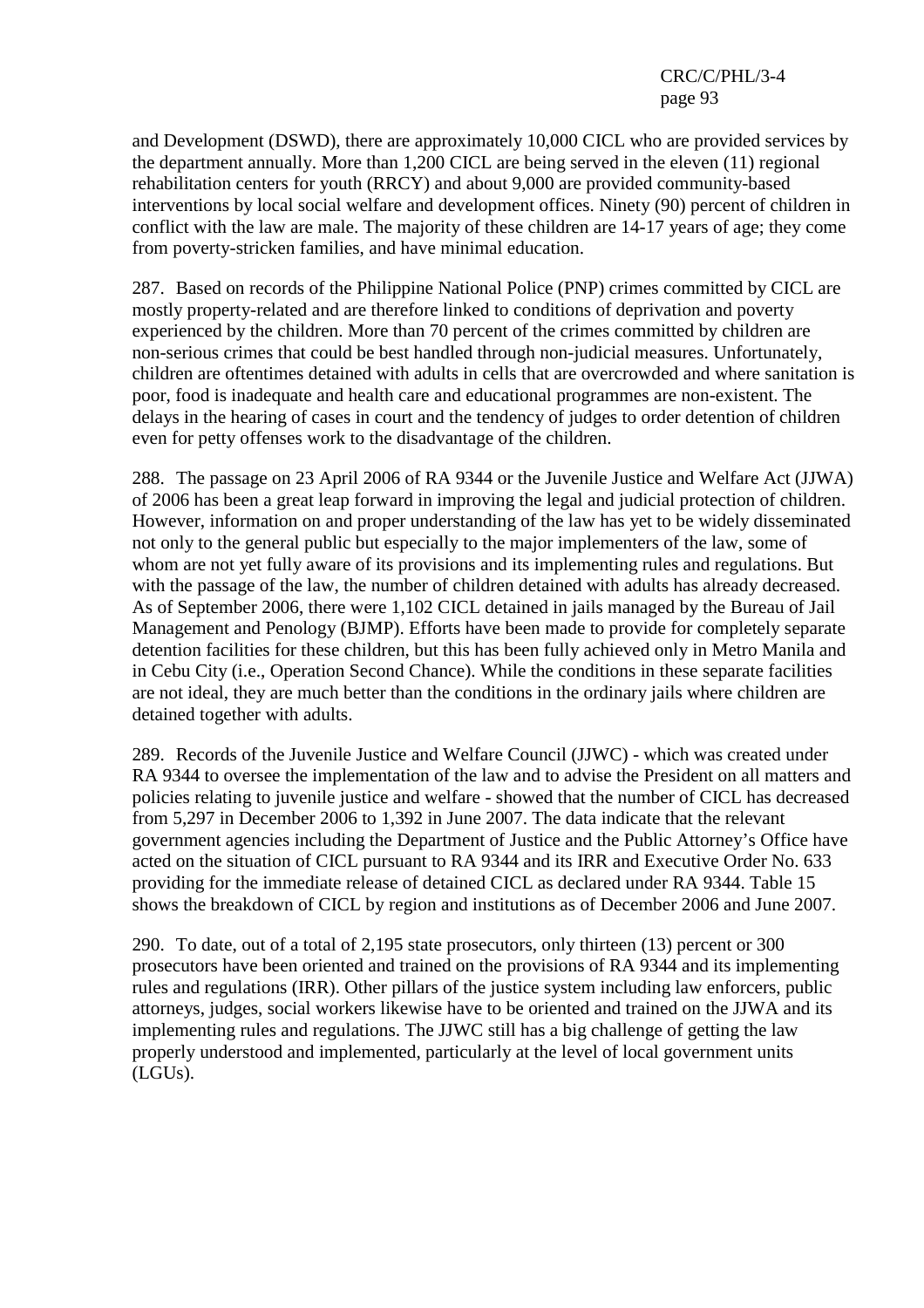| Region/Institution | No. of CICL as of Dec 2006 | No. of CICL as of June 2007 |
|--------------------|----------------------------|-----------------------------|
| Region 1           | 276                        | 70                          |
| Region 2           | 123                        | 6                           |
| Region 3           | 257                        | 6                           |
| Region 4-A         | 418                        | 60                          |
| Region 4-B         | 251                        | 9                           |
| Region 5           | 89                         | 30                          |
| Region 6           | 416                        | 8                           |
| Region 7           | 456                        | 83                          |
| Region 8           | 174                        | 8                           |
| Region 9           | 412                        | 58                          |
| Region 10          | 158                        | 63                          |
| Region 11          | 478                        | 11                          |
| Region 12          | 518                        | 11                          |
| <b>CARAGA</b>      | 102                        | 33                          |
| <b>CAR</b>         | 102                        | 24                          |
| <b>ARMM</b>        | 23                         | 6                           |
| <b>NCR</b>         | 155                        | 80                          |
| <b>BuCor</b>       | 355                        | 428                         |
| <b>CRADLE</b>      | 179                        | 171                         |
| <b>MOLAVE</b>      | 103                        | 91                          |
| <b>MYRC</b>        | 80                         | 113                         |
| Pasay Youth Home   | 10                         | 23                          |
| <b>BJMP</b> Nat'l  | 162                        |                             |
| Total              | 5 2 7 9                    | 1 3 2 9                     |

**Table 15. Inventory of children in conflict with the law (CICL) by region as per records of the Juvenile Justice and Welfare Council (JJWC), 2006 and 2007** 

291. A national juvenile intervention programme has already been developed by the JJWC in consultation with relevant government agencies, NGOs and youth organizations. But this national juvenile intervention programme has to be localized and instituted at the LGU level from the provinces down to municipalities, cities and barangays. Given the number of provinces (81), municipalities (1,496), cities (132) and barangays (41,994), this will take considerable period of time. Section 15 of the juvenile justice law provides for the creation and strengthening of the local councils for the welfare of children (LCPC) which will serve as the primary agency to coordinate the formulation and implementation of the juvenile intervention programme at the LGU level. As stated in earlier sections of this report, the number of functional LCPCs nationwide remains low. Only 58 percent of provinces, 49 percent of cities, 34 percent of municipalities, and 17 percent of barangays have functional LCPCs. Given this scenario, the JJWC needs unrelenting support and cooperation of all concerned agencies and sectors.

### **D. Children living or working on the streets**

292. A study commissioned by UNICEF in 2001 estimated the number of street children at 246,000 in the major Philippine cities with Metro Manila, Metro Cebu and Metro Davao having the largest numbers. Out of this number, about 50,000 were considered "highly visible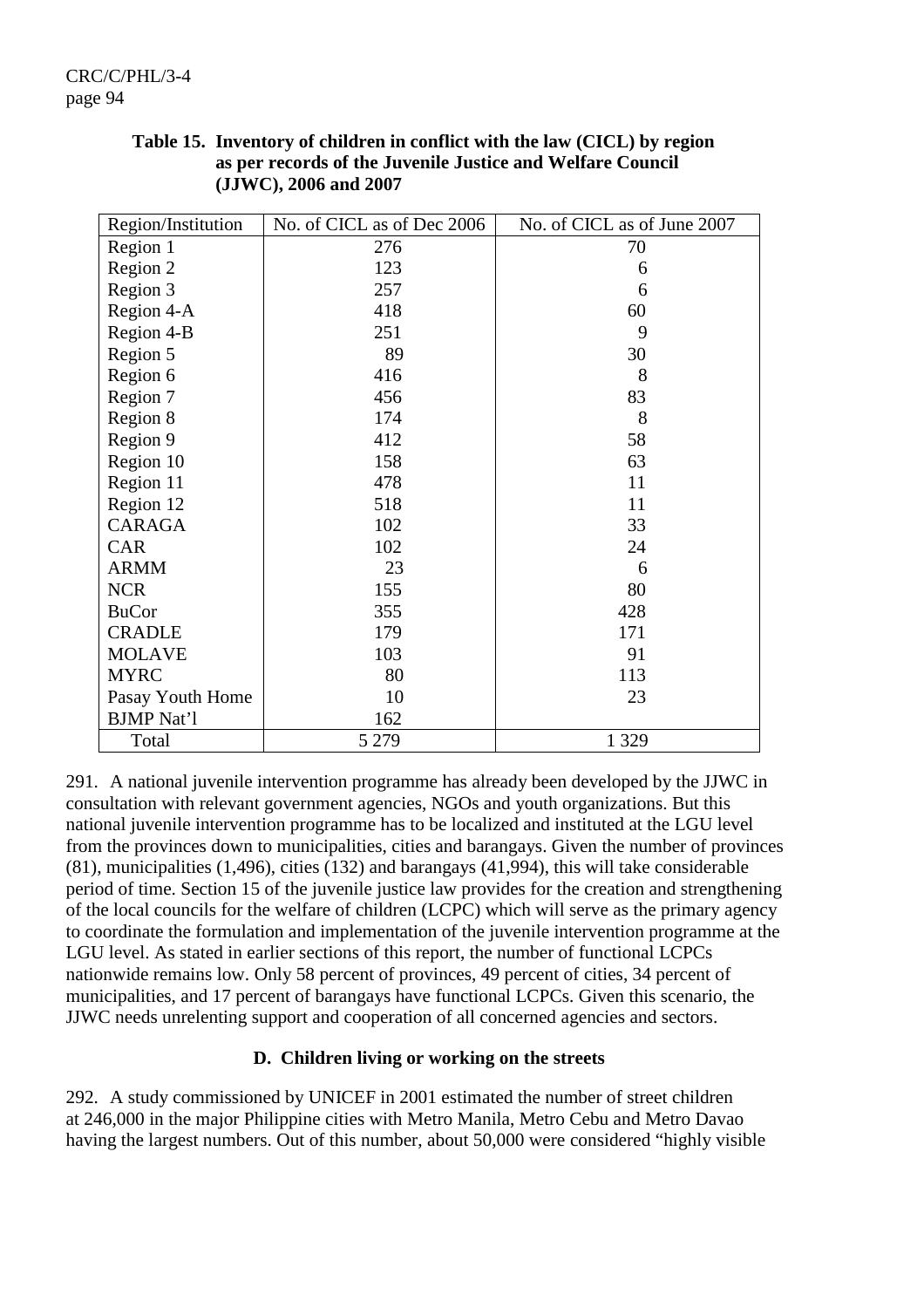street children" who spend most of their time on the streets, have little or no family contacts, and are highly vulnerable to various risks such as substance abuse, accidents, hazardous work, sexual abuse and commercial sexual exploitation, sexually transmitted infections (STI) and HIV/AIDS, and involvement in organized crime, among others. More than 67 percent of street children in the Philippines are male, with an average age of 14.6 years old. All are impoverished and mostly malnourished, with minimal education and high drop out rates. Their survival strategies on the streets, some of which the public consider as anti-social activities, include begging; selling newspapers, cigarettes, flowers and chewing gums; washing and watching cars; shining shoes; carrying baggage for grocery and market goers; scavenging for recyclable materials; and even pick pocketing, snatching and involvement in drug pushing and prostitution.

293. To address the plight of street children, a National Network for Street Children - an inter-agency body composed of relevant national government agencies such as DSWD, DepEd, DOLE, DOH, CWC, NEDA and national NGOs like Childhope Asia-Philippines (CHAP), National Council for Social Development (NCSD), and Children's Laboratory for Drama in Education and with 22 local task forces in 32 cities nationwide - has been in existence for about 20 years. With the devolution of services for street children to the LGUs, the local task forces became directly responsible for coordinating and monitoring programmes and services for street children at the city and barangay levels. Several preventive actions, protective, and rehabilitative services have been provided by the member agencies of the NNSC and the local task forces. These preventive, protective and rehabilitative services include: basic education and vocational skills training; parenting education seminars for parents; livelihood and employment opportunities; life skills education; non-formal education, alternative education, street education, and other alternative learning schemes; counseling and psychosocial services; and legal and judicial protection measures, among others.

294. For a ten-year period from 1996 to 2006, the combined programmes and services of the member agencies of the local task forces in 32 cities nationwide and the NNSC had reached a total of more than 65,000 street children as of December 2006. While the programmes and services did not necessarily bring about a decrease in the number of street children, remarkable changes in the lives of individual street children have taken place because of the joint efforts of the local task forces and the NNSC. Documentation of success stories among street children who managed to change their lives for the better with the support of the network is available at the DSWD Street Children Programme Unit, Childhope Asia-Philippines and NCSD (e.g., a former street boy trapped in drugs becoming a traffic policeman, a sexually abused girl turning into a successful social worker, an ambulant vendor cum child scavenger becoming a school teacher, and former street children now serving as effective street educators, among others) . It is unrealistic to expect a reduction in the number of street children since by design the street children programme does not address the root causes of the street children phenomenon, i.e., poverty, injustice, inequality, and family dysfunctions, among others. Only through broader development initiatives and structural changes in the economic, political and cultural systems of Philippine society can we bring about a reduction in the number of children living on the streets and other children in need of special protection for that matter.

295. When linked with community-based prevention programmes directed at urban poor families in slums and informal settlements, street-based interventions such as the Street Education Project (SEP) being implemented by Childhope-Asia Philippines (CHAP) can effectively save and improve lives of street children who when left unattended can become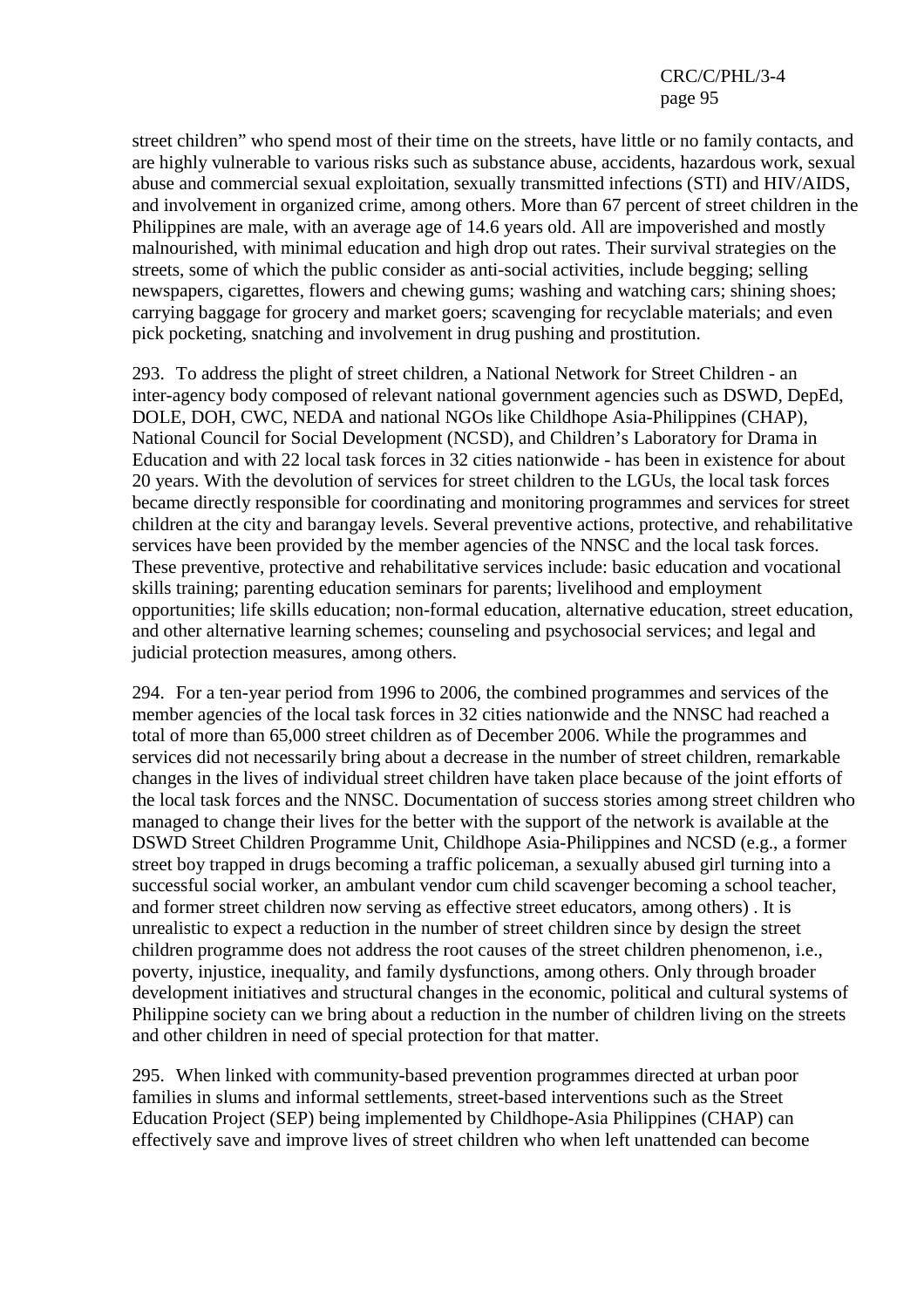vulnerable victims of drug abuse and drug pushing, juvenile offending, sexual abuse and exploitation, trafficking, pornography, and prostitution. Sooner or later, deprived of opportunities and better choices in life, the street children will eventually embrace these activities as their strategies for survival on the streets. But with CHAP's street education programme, which is now on its tenth  $(10<sup>th</sup>)$  year of implementation, about 2,500 street children are helped annually through interventions like education, particularly alternative education; vocational skills training and financial education; health and nutrition services; counseling and psychosocial interventions, including referrals; legal protection assistance; leadership development, values formation, and building self-esteem; and seminar-workshops on human sexuality and HIV/AIDS prevention, substance abuse prevention education, among others. These interventions are provided by a pool of thirty (30) trained street educators - some were former street children, others are professionally trained social workers - operating in 26 locations in Manila, Pasay, Caloocan, Makati, Paranaque, Quezon City, and other parts of Metro Manila. CHAP maintains close linkages and collaboration with both community-based programmes such as the Families and Children for Empowerment and Development (FCED), the Salvatorian Pastoral Care for Children (SPCC) as well as center-based programmes like Sun for All Children, Pangarap Shelter, and Tahanan Sta. Luisa. Beginning in 2005, the street organizing and street education initiatives of CHAP have been reinforced by the introduction of two Mobile Education Vans (MEVs).

296. The local task forces have even involved the street children themselves in some activities and interventions for their own protection and development. The local task forces, particularly the NGO members, created spaces and provided opportunities for street children's participation in making decisions on programmes and services that serve them. Looking back, it was through the National Network for Street Children (NNSC) that the first local and national assemblies of children were held in the country. These street children assemblies (1991, 1995, 1998, 2001, and 2003) provided the early experiences and lessons learned on children's and young people's participation gradually evolving towards the development of the National Framework for Child Participation (NFCP): A Guide in Promoting and Upholding Children's Participation in the Philippines. The NFCP, while finalized by adults, was formulated with the active participation of various organizations of children federated under the National Coalition of Children's Associations in the Philippines (NaCCAP).

297. As early as 1987, the NNSC has already emphasized a three-pronged strategy to respond to the unique needs and circumstances of street children. These are: (a) community-based preventive actions; (b) center-based services; and (c) street-based interventions. The community-based interventions are directed to street children who still have families and have maintained regular contacts with their families and communities. They constitute about 75 percent of the street children population. Only about five (5) percent of the street children are abandoned or are deprived of a family environment; they are primarily the targets of the center-based programmes and services. The remaining twenty (20) percent are those who spend most of their time on the streets and are engaged in various street-based economic activities for their survival. They are the focus of street-based interventions such as street education, street organizing and street-based health services. All three approaches are still being implemented although in varying degrees of effectiveness and success in all the cities participating in the National Network for Street Children and the local task forces.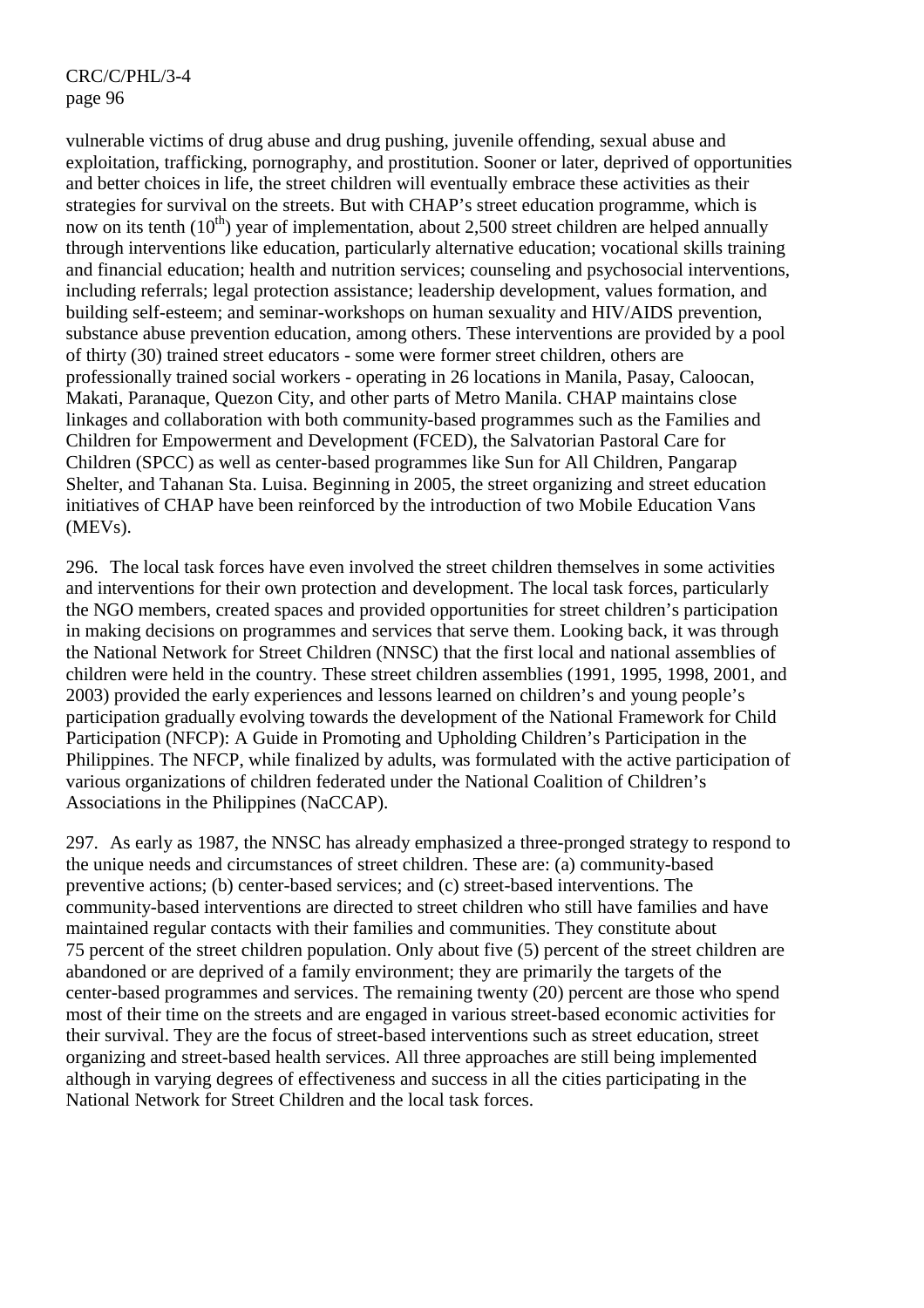298. As part of the GOP-UNICEF  $6<sup>th</sup>$  Country Programme for Children 2005-2009, UNICEF has continued its support to the NNSC as well as to NGOs and LGUs providing preventive and protective services for street children. Aside from providing support to advocacy, capacity building for social workers and service providers, parenting education for families of street children and other CNSP, data collection and data base building, and research and documentation, UNICEF provided educational supplies, formal and informal educational assistance, vocational skills training, alternative learning system (ALS) and street education. Street children and out-of-school youth were also provided opportunities for life skills education (i.e., life planning and goal-setting sessions, leadership formation, interpersonal relationships, values clarification), alternative education programmes (e.g., gender sensitivity, substance abuse, adolescent sexuality, STI and HIV/AIDS), as well as paralegal assistance, counseling and psychosocial services. As of May 2007, close to 30,000 street children and out-of-school youth from the urban poor benefited from these services.

299. UNICEF also supported the evaluation on the NNSC conducted in early 2007. The evaluation process was aimed at revisiting the terms of reference (TOR) of the NNSC, its vision, mission and goals in light of changing social realities. As a result of the evaluation, the NNSC needs to focus its role in terms of the following: (a) advocacy and policy development, (b) coordination and networking, (c) training and capacity building, (d) innovation, piloting, and model-building, (e) organizing for participation and empowerment, and (f) monitoring and evaluation. The lodgment and secretariat of the NNSC has transferred from the Department of Social Welfare and Development (DSWD) to the Council for the Welfare of Children (CWC) following its revised terms of reference. The NNSC had recently formulated a three to five-year strategic plan based on the revised terms of reference. The priority thrusts identified include, among others, the following: (a) reactivation and strengthening of the city task forces on street children and clustering them into region-wide or island-wide networks for improved coordination, information exchange, and technical support; (b) investing more efforts and resources to organizing, strengthening, and sustaining local councils for the protection of children; (c) improving database at city and national levels; and (d) creating more spaces and opportunities for effective and meaningful participation of street children in decision making and programme development to make these more responsive to their realities and needs; and (e) building and strengthening family stability through effective parenting education sessions and support for livelihood activities; and (f) ongoing documentation of good examples of innovative strategies for wider dissemination and replication.

300. The NNSC study has noted that in terms of the sustained collective response to the situation of street children in the Philippines, the NGO community and faith-based organizations (FBOs) have been providing critical leadership both at national and local levels. About 70 percent of the memberships of the local task forces on street children are NGOs and FBOs. But while they are many in numbers, their combined outreach still remains limited. On the other hand, the government machinery has broader outreach although government services still do not adequately address the issues and problems confronting urban slums and squatter settlements. Therefore, a more deliberate and aggressive strategy of GO-NGO/FBO collaboration must be pursued, strengthened and maximized.

301. Experiences in working with street children of NGOs such as Consuelo Foundation, Christian Children's Fund (CCF), World Vision Development Foundation (WVDF), Educational Research and Development Assistance (ERDA), National Council of Social Development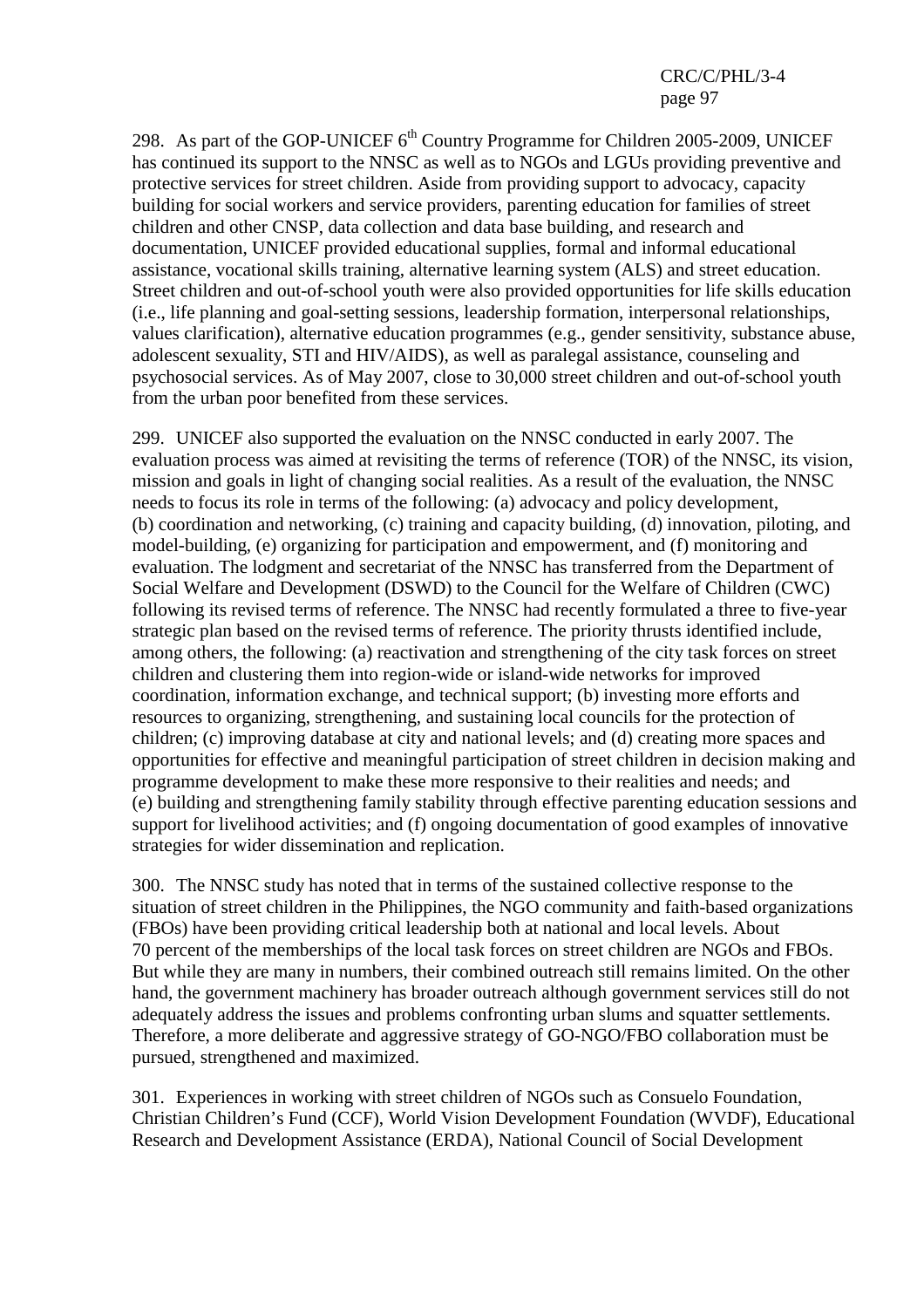(NCSD) and its member agencies, and Childhope Asia-Philippines (CHAP), among others, as well as NGOs operating at the sub-national and local level, must be assessed in order to draw lessons for policy adjustment and strategy and programme development. More specifically, existing conflicts in policies and strategies between the government and the NGOs (e.g., government rescue or removal of street children from the streets vs. the NGO strategy of street organizing, street education, and protected work opportunities on the streets) in addressing the street children phenomenon have to be threshed out and resolved to achieve the desired outcomes under the NNSC initiative.

302. Moreover, both the government and the NGO community need to link their programmes and services for street children and their families with broader social development efforts aimed at reducing urban poverty; promoting equitable distribution of wealth, income and opportunities; ensuring security of land tenure and housing; promoting alternative livelihood, micro-credit and employment opportunities; and facilitating effective access to basic social services such as education, health and nutrition.

### **E. Children of indigenous peoples**

303. The population of indigenous peoples (IPs) in the Philippines comprises between 10 to 15 percent of the total population or about 12 million representing 110 ethno linguistic groups who can be found in more than 50 of the country's 81 provinces. The National Commission on Indigenous Peoples (NCIP) estimates that sixty one (61) percent of the indigenous peoples live in Mindanao, while one third reside in Luzon. The remaining six (6) percent are scattered among the Visayan Islands. Of the total 12 million population of IPs, approximately 5.1 million are 18 years old and below.

304. Although the exact figures are not readily available, mortality rates (infant mortality rate, child mortality rate and maternal mortality rate) among IPs are higher than among the majority population. Birth registration is considerably lower since the bulk of the 20 to 30 percent of unregistered children come from the IPs. Availability and access to health, nutrition, water and sanitation services among IP children and their families remain inadequate. Likewise, IP children's access to education has remained a major issue despite an ongoing educational assistance programme being implemented by NCIP. Records of NCIP showed that during school year 2003-2004, a total of 11, 222 IPs were provided educational assistance; of this number, 5,252 were 18 years old and below. This is less than one (1) percent of the estimated IP child population, which means that millions of IP children are not in school.

305. The IP sector remains "invisible" in programme design for basic services provision which explains their continuing lack of effective access to basic social services. In addition, IP children and their families occasionally find themselves in extremely difficult situations. Because of military operations as part of the government's fight against the insurgents or as part of clearing operations to give way to agro-industrial ventures or development projects on indigenous lands, IP children and their families experience various instances of human rights violations including: (a) land dispossession, (b) forced displacement, (c) destruction of houses, (d) arbitrary detention and torture, and (e) some instances of summary executions. For instance, based on a report of the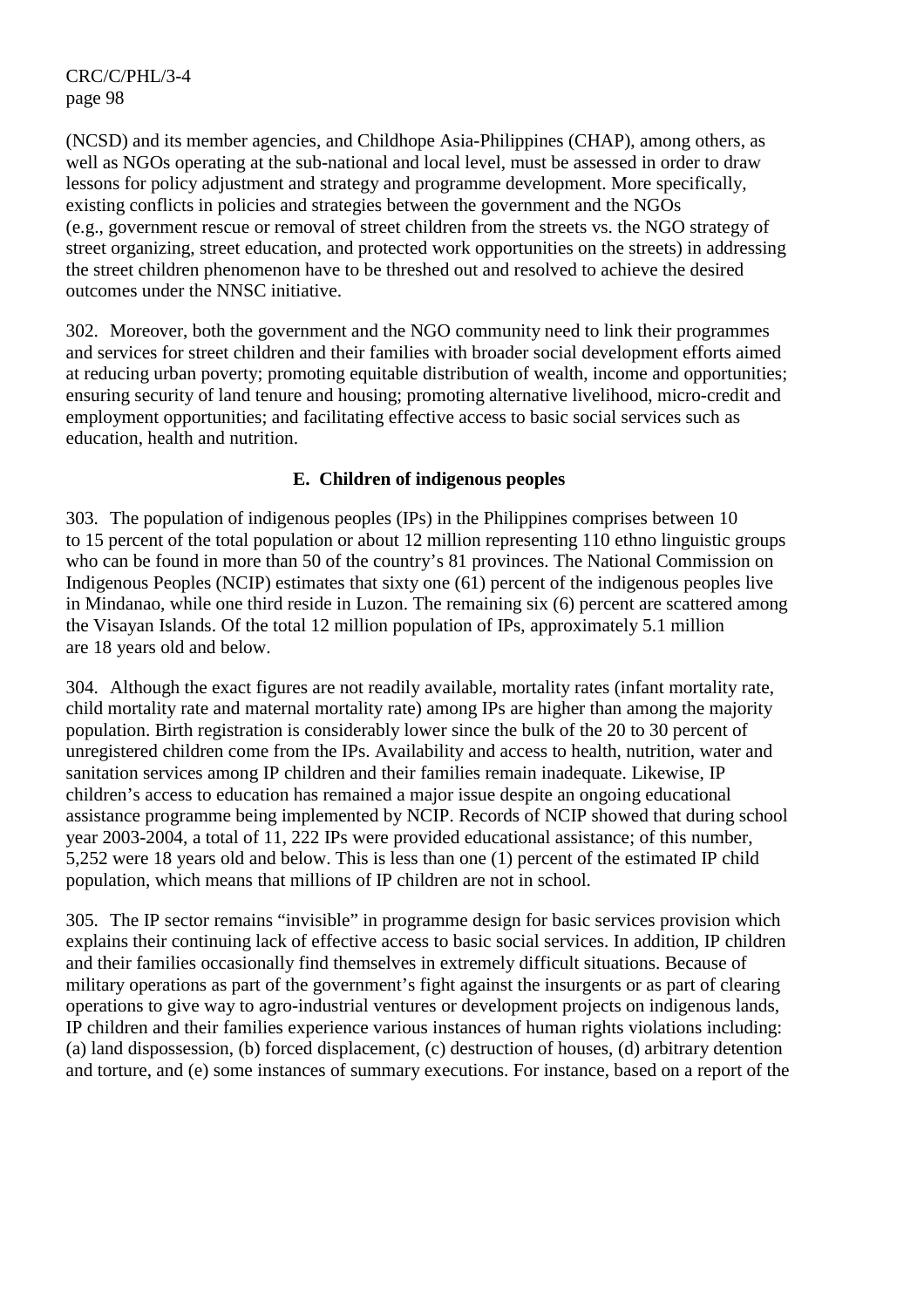Unrepresented Nations and Peoples' Organizations (UNPO) General Assembly, out of 97 reported cases of extra-judicial killings involving Filipino IPs in 2006, there were five women and 12 minors. In sum, IP children are often caught not only in situations of poverty, malnutrition and ill-health but also suffer from acts of abuse, exploitation, violence, and discrimination.

306. To address the above plight of indigenous peoples, particularly the most vulnerable members like women, children and young people, there is a need to effectively enforce RA 8371 or the Indigenous Peoples' Rights Act of 1997. Towards this end, a Medium-Term Philippine Development Plan for Indigenous Peoples (MTPDP-IP) had been formulated covering the period 2004-2008. The MTPDP-IP defined the sectoral agenda of indigenous peoples which are: right to ancestral lands and domains; right to self-governance; social justice and basic human rights; right to preservation and protection of culture, traditions, and institutions; and right to basic services. The plan identified key strategies to address basic services for the IPs such as: (a) investing in education and training, promoting health and nutritional status, and meeting housing needs; (b) protecting vulnerable groups among the IPs; and (c) promoting sustained peace and development in IP communities particularly in Mindanao.

307. The MTPDP-IP underscored the need for IP-sensitive needs assessment for basic services as well as the importance of opening windows for convergences of services responsive to the needs and circumstances of the IPs. Specific core activities and targets had been formulated: (a) setting up authentic scholarship programme for IPs; (b) curriculum development integrating indigenous knowledge, skills and practices (IKSPs); (c) promotion of non-formal education targeting about 260 NFE programmes per region per year; (d) establishment of IP community primary and secondary schools with at least one school per ethnographic region; (e) providing health insurance programme with at least 6,000 IP families enrolled per year; (f) setting up of at least 60 IP community health centers and more than 700 ECCD centers. The plan also called for the non-recruitment of IP children to serve as child labourers and child soldiers.

308. Based on 2005 NCIP report, the following activities had been conducted to address the education needs of IPs:

 (a) A generic and culture-sensitive curriculum for IPs was developed in 2005 in partnership with DepEd's Bureau of Alternative Learning System (BALS) and pilot-tested during school year 2005-2006;

 (b) The Institute for Indigenous Peoples' Education (IIPE) was formed in response to clamor of IPs for holistic and culturally relevant IP education in Mindanao with Region 11 as pilot area. The initiative was meant to increase access and improve quality of education for the IPs. The participating agencies include NCIP, Philippines-Australia BEAM, MEDCo, MindanaWon, MINCODE, LumadsDev, and Assisi Development Foundation;

 (c) Holding of a series of national forum on indigenous education called SIKAT (Schools for Indigenous Knowledge and Traditions) sponsored by the Asian Council for Peoples' Culture (ACPC) and the NCIP. The forum provided venues for dialogue with DepEd and other relevant partners towards the development of framework and guidelines for indigenous education in the context of ancestral domain sustainable development and protection plan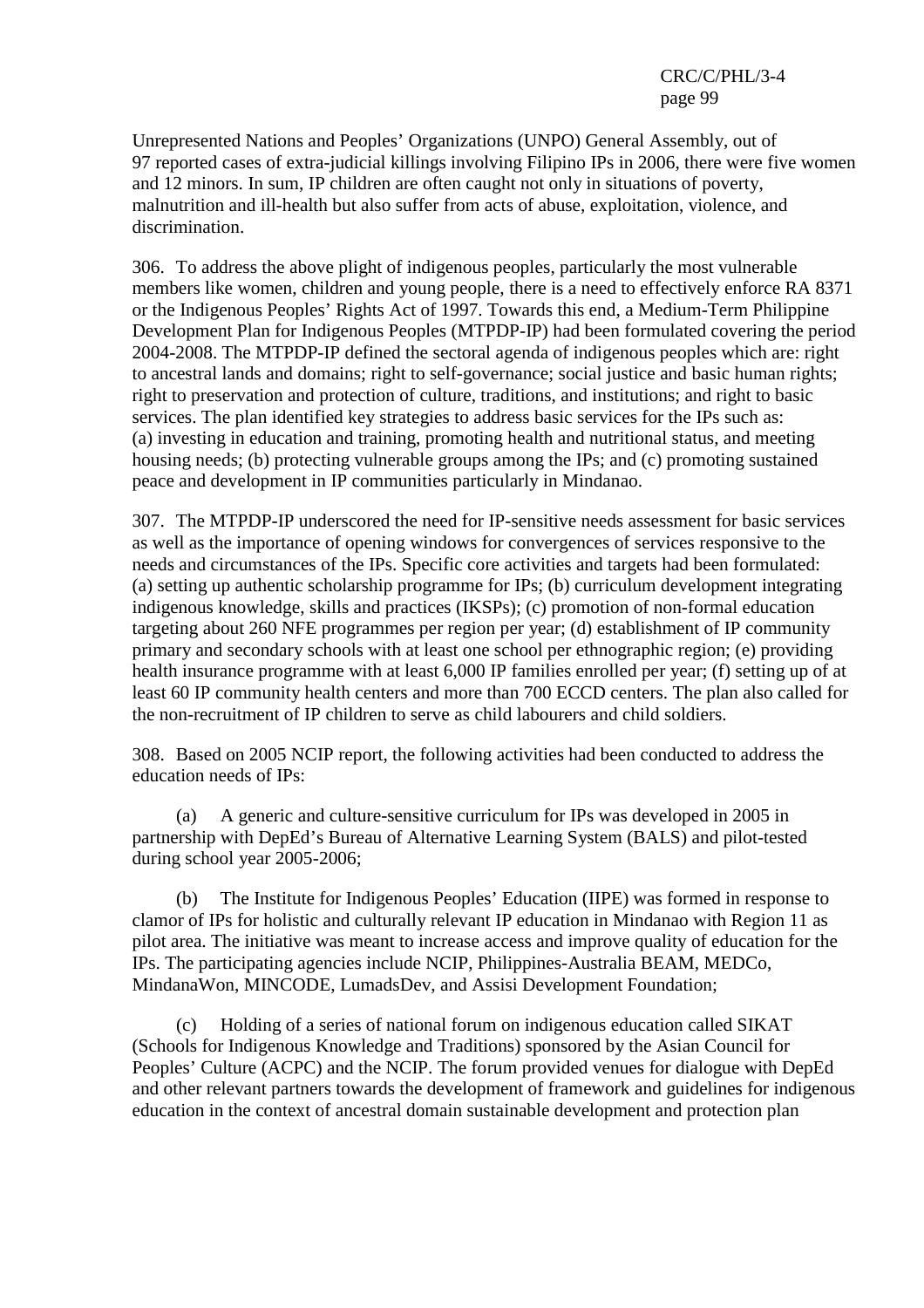(ADSDPP). The forum is in keeping with the UN Declaration of the period 01 January 2005 to 31 December 2014 as the Decade of Education for Sustainable Development which recognizes the importance of indigenous education in concretizing goals of sustainable development.

309. The NCIP's planned five-year budget for basic social services and special protection amounts to Php 892.69 million broken down as follows: Php 51.9 million for health and nutrition, Php 826.7 million for education, and Php 14.09 million for elimination of recruitment for child labour and child soldiers out of a total MTPDP-IP planned budget of Php 3.7 billion. However, the implementation rate has been slowed down by bureaucratic procedures, weak institutional mechanisms within NCIP, and the constraints of inter-agency coordination in the implementation of the MTPDP-IP and the provisions of IPRA. The following actions need to be done: (a) capacity of NCIP must be strengthened in terms of adequate institutional, human and financial resources; (b) NCIP should further improve its coordination with other government agencies and build stronger partnership with NGOs and civil society organizations; and (c) ensure widest possible participation of IPs in NCIP activities at all levels.

# **IX. OPTIONAL PROTOCOLS TO THE CONVENTION ON THE RIGHTS OF THE CHILD**

310. The Philippine Government ratified the Optional Protocol to the Convention on the Rights of the Child on the sale of children, child prostitution and child pornography in May 2002 and the Optional Protocol to the Convention on the Rights of the Child on the involvement of children in armed conflict in August 2003. As per provisions on reporting obligations of the Optional Protocols, the Philippines was due to submit report of compliance to the Optional Protocol on the sale of children, child prostitution and child pornography in 2004 and the Optional Protocol on the involvement of children in armed conflict in 2005. Thus far, only the report on the Optional Protocol to the Convention on the Rights of the Child on the involvement of children in armed conflict had been submitted in March 2007.

### **A. Optional Protocol on the sale of children, child prostitution and child pornography**

311. The government report on compliance to the Optional Protocol to the Convention on the Rights of the Child on the sale of children, child prostitution and child pornography has been delayed for five years now. The report is currently being prepared by the CWC Sub-Committee on Sexual Abuse and Commercial Sexual Exploitation of Children (SC-SACSEC) and is expected to be submitted before the end of 2007. While there will be a separate and more detailed report on the Optional Protocol, highlights of actions taken to implement its major provisions are included in this report.

312. Even prior to the State party's ratification of the Optional Protocol in 2002, there were relevant laws protecting children from the sale of children, child prostitution and child pornography such as Republic Act 7610 or the Child Protection Act of 1992. However, there had been problems in the enforcement of the law due to lack of budgetary resources and weak coordination among the pillars of the justice system. Moreover, there are inadequacies in certain provisions of the law as pointed out earlier. These inadequacies have been identified and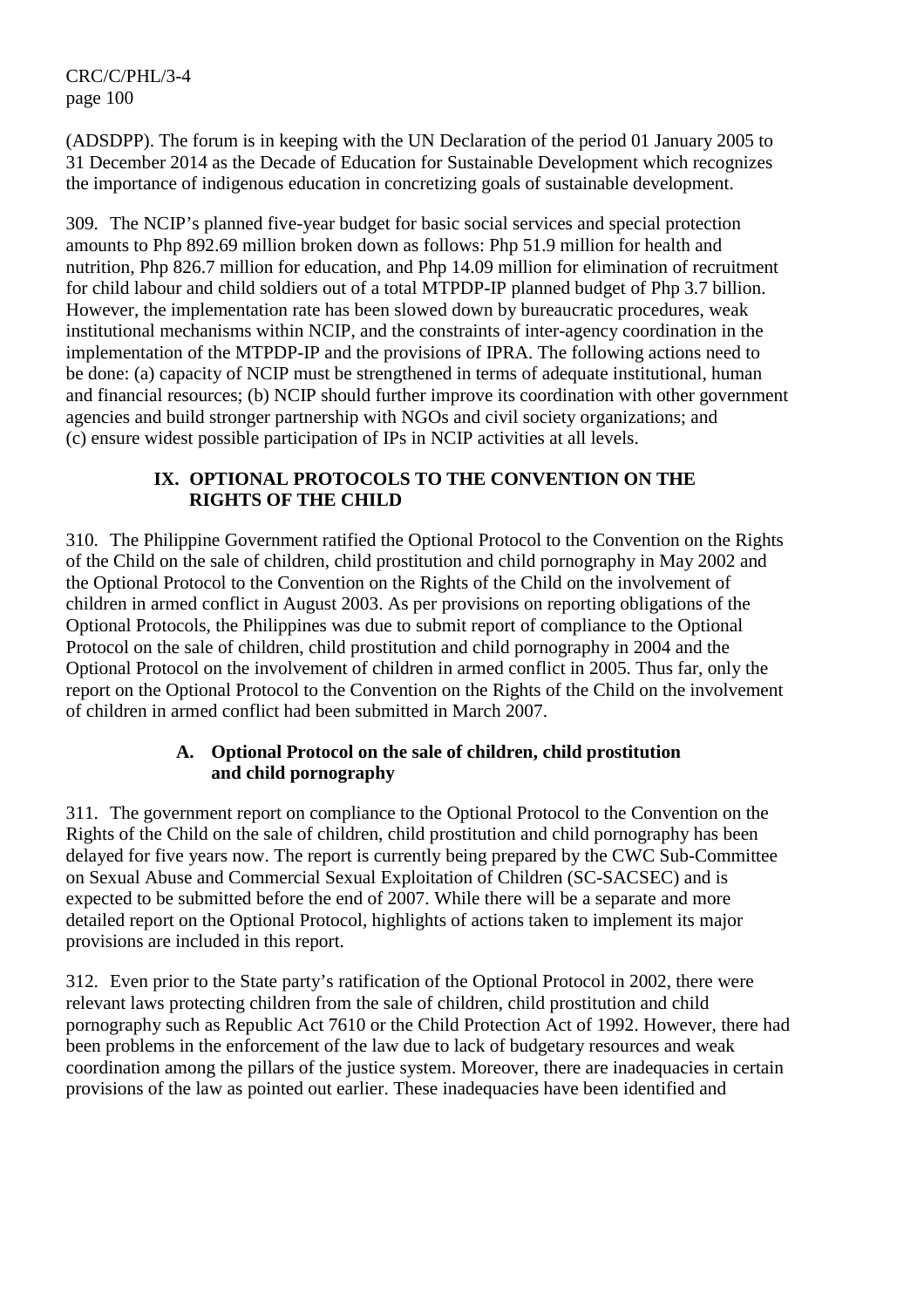proposed amendments have already been formulated and incorporated into CWC's legislative agenda for the  $14<sup>th</sup>$  Congress. In addition, proposed bills addressing gaps in legislation particularly on child pornography in its various forms (including pornography on the internet) will be top priority.

313. Aside from Republic Act 7610, other relevant laws as mentioned earlier were passed since the State party's ratification of the Optional Protocol in 2002. These are: (a) Republic Act 9208 or the Anti-Trafficking in Persons Act of 2003; (b) Republic Act 9231 or the Elimination of the Worst Forms of Child Labour Act of 2003; and (c) Republic Act 9262 on the Anti-Violence against Women and their Children Act of 2004. Much earlier, in 1995, Republic Act 8043 or the Inter-Country Adoption Law was enacted not only to ensure the protection and promotion of the rights of every neglected and abandoned child but also for the purpose of preventing and deterring the sale, trafficking and further abuse of children overseas in the guise of adoption. The State Party had also ratified the Hague Convention on the Protection of Children and Cooperation in Respect of Inter-Country Adoption in 1996.

314. The enactment of the above-mentioned laws had enhanced the roles and functions of key government agencies, NGOs, FBOs and other civil society organizations in the prevention of, and the protection of children from, the sale of children, child prostitution, and child pornography. The roles and functions of selected government agencies are as follows:

 (a) The Department of Justice (DOJ) is responsible for the prosecution of persons accused of trafficking, designating and training special prosecutors who will handle and prosecute cases of trafficking, establishing a mechanism for free legal assistance for trafficked persons in coordination with other organizations, and convening the Inter-Agency Council Against Trafficking (IACAT) as chair;

 (b) The Department of Social Welfare and Development (DSWD) is responsible for implementing recovery, healing and reintegration programmes for trafficked persons and for developing a system for accreditation among NGOs for purposes of establishing centers and intervention programmes particularly at LGU and local community levels;

 (c) The Department of Labour and Employment (DOLE) is responsible for ensuring the strict implementation and compliance with rules and guidelines relative to the employment of persons locally and overseas, monitoring, documenting and reporting cases of trafficking in persons. The Overseas Workers Welfare Administration (OWWA) is in charge of ensuring the generation of resources and provision of welfare benefits of overseas Filipino workers and their families to include victims of trafficking and illegal recruitment;

 (d) The Bureau of Immigration (BI), the Philippine National Police (PNP) and the National Bureau of Investigation (NBI) are responsible for enforcing laws and measures, undertaking surveillance, investigation and arrest of suspected traffickers - both local and foreign - and coordinating closely with various law enforcement agencies for effective and sustained implementation of laws concerning sale of children, child prostitution and child pornography;

 (e) The Department of the Interior and Local Government (DILG) is responsible for conducting information and advocacy campaign against trafficking among local government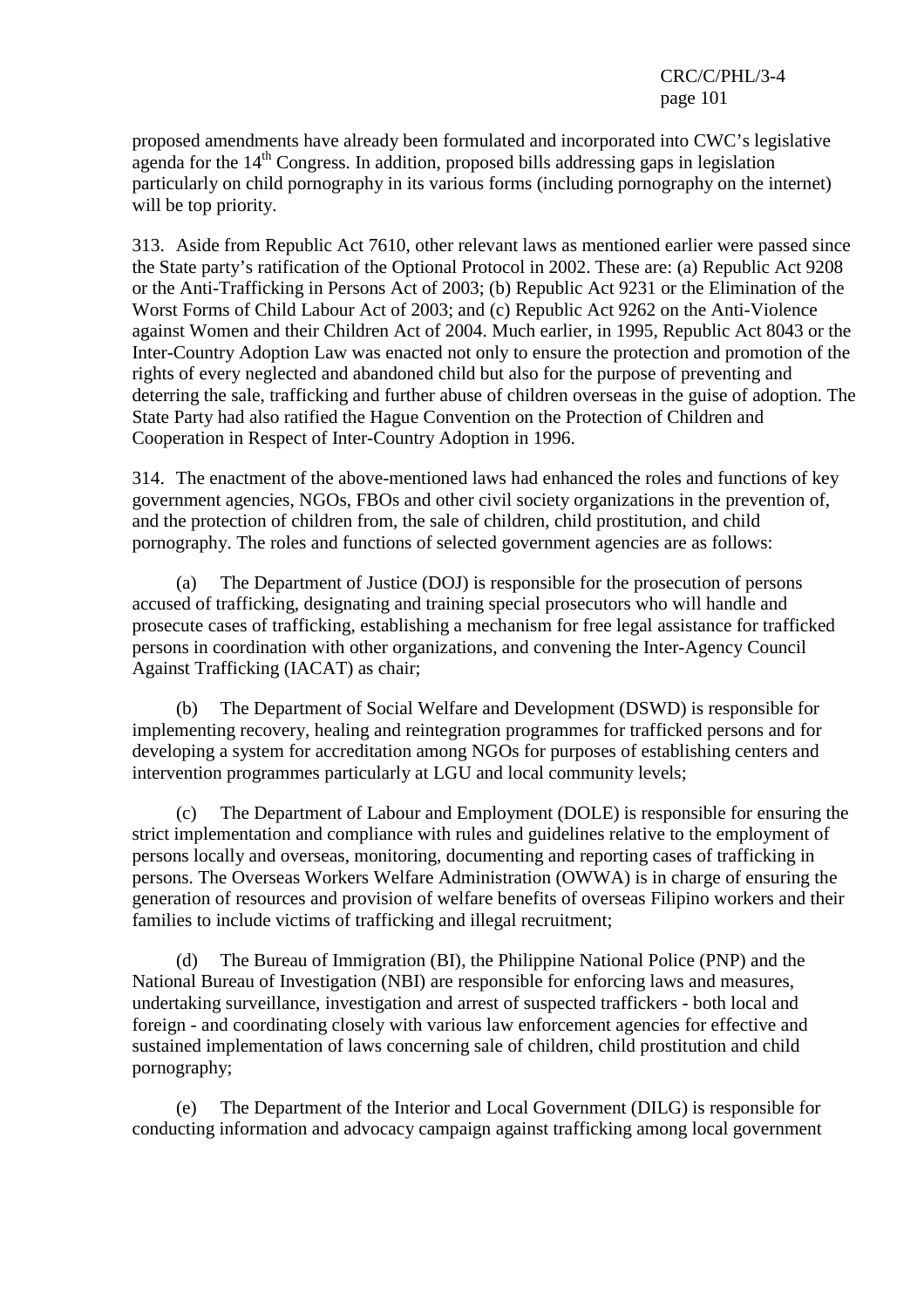units; monitoring, documenting and maintaining databank on trafficking cases; and guiding LGUs and barangays on how to monitor illegal recruiters and suspected traffickers; and promoting family and community empowerment to prevent and suppress trafficking. Local government units are responsible for passing local ordinances to curb trafficking and protect trafficking victims.

315. Notable among the NGOs and FBOs and other civil society organizations involved in various initiatives against the sale of children, child prostitution and child pornography are the following:

 (a) The NGO Coalition on CRC Monitoring, composed of 16 major international and national non-government organizations, has been involved in putting together a joint initial report on the status of implementation of the Optional Protocol to the Convention on the Rights of the Child on the sale of children, child prostitution and child pornography scheduled for submission before the end of 2007. Earlier, it also submitted in 2004 an alternative report to the second periodic report of the Philippine Government on the status of CRC implementation;

 (b) The Asia ACTs (Asia against Child Trafficking) is a regional campaign to fight child trafficking in Southeast Asia as part of the International Campaign against Child Trafficking (ICaCT) coordinated by Terre des Home Germany and the International Federation of Terre des Home. Asia ACTs launched a four-year campaign against trafficking in Southeast Asia beginning 2002 by bringing together efforts of NGOs, governments, international agencies and people's organizations across countries in Southeast Asia. A source book entitled "Asia's Children in Peril" was published by Asia ACTs drawing attention to trafficking of children and women as the third most profitable criminal activity in Asia and the rest of the world, next to illegal drugs and arms trafficking. Asia ACTs is a member of the NGO Coalition on CRC Monitoring;

 (c) Childhope Asia-Philippines (CHAP) continues to implement its Community Mobilization against Child Prostitution Programme in various urban communities particularly in the cities of Pasay and Caloocan in Metro Manila. Meant to reduce the incidence of prostitution among the street children initially reached, this programme has been enhanced to include prevention of prostitution of children; protection, care and rehabilitation of victims; and building capacities of families and communities including children to address child prostitution. CHAP is also an active member of the NGO Coalition on CRC Monitoring;

 (d) Another active member of the NGO Coalition on CRC Monitoring is ECPAT Philippines (End Child Prostitution, Child Pornography and the Trafficking of Children for Sexual Purposes) is part of a global network of agencies and individuals working together across all sectors of societies towards the elimination of all forms of commercial sexual exploitation of children, with the active participation of young people. ECPAT Philippines is the representative of the children's sector in IACAT. ECPAT Philippines is also the campaign focal agency of the Philippines against Child Trafficking (PACT) since 2003 as part of Asia ACTs and ICaCT;

The Visayan Forum Foundation (VFF) has been actively involved in national and global efforts in mobilizing social partners as the Philippine and Southeast Asian Secretariat for the Global March against Child Labour Movement, Convener of the Multi-Sectoral Network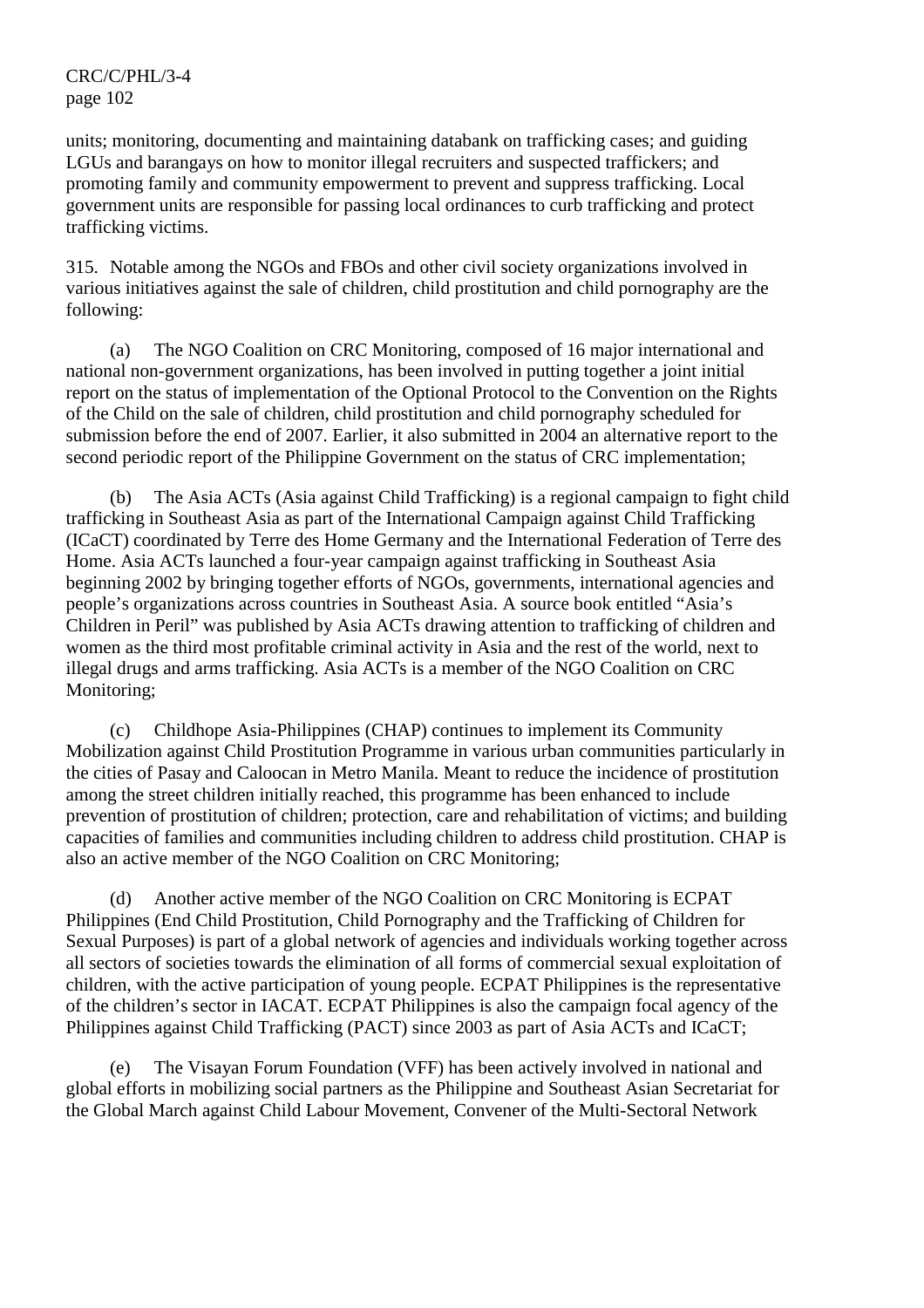against Trafficking in Persons, Convener of the Anti-Trafficking Task Force at the ports, Member of the ILO Convention 182 National Monitoring Team, and Vice Chair of the NGO Coalition on CRC Monitoring;

 (f) GABRIELA, which is the National Alliance of Women's Organizations in the Philippines, is actively involved in massive awareness campaigns to prevent the trafficking of women and girls from the Philippines;

 (g) AKAP of the Ateneo Human Rights Center has been providing legal assistance to children, or to persons acting on their behalf, who have become victims of abuse and exploitation. It also conducts paralegal seminars and lectures for various groups in order to equip them with basic knowledge and skills necessary for handling cases of violations of children's rights;

 (h) The Third World Movement against the Exploitation of Women (TW-MAE-W) addresses issues of exploitation and responds to the needs of sexually exploited persons. It was one among the first to take up the issue of sex tourism nationally and internationally;

 (i) Community-based education and awareness raising activities on the sale of children, child prostitution and child pornography have been facilitated by Asia ACTs and PACT since 2003. Thus far, only about 10 percent of 41,995 barangays have been reached. The need for wider dissemination of the provisions of the Optional Protocol remains a big challenge.

316. In terms of cross-border cooperation, the Philippines cooperates with countries such as Malaysia, Indonesia, Australia, and the United Kingdom, among others, in combating transnational crimes including trafficking, child prostitution and other forms of commercial sexual exploitation of children.

317. The Department of Social Welfare and Development has a joint project with the UN Office on Drugs and Crimes (UNODC) called "Support to Victims and Witnesses of Trafficking in Human Beings in the Philippines". The project has four components: (a) restoration of the physical and mental well-being of trafficked persons; (b) vocational training and support for reintegration into the community; (c) support for victims and witnesses who assist in the prosecution of offenders; and (d) community education and development activities in selected communities. UNODC also supports the Philippine Government in the implementation of the National Strategic Action Plan against Trafficking in Persons coordinated by the Inter-Agency Council against Trafficking (IACAT) chaired by the Department of Justice.

318. With support from UNICEF, research and database development on the sale of children, child prostitution, and child pornography have been ongoing. The DSWD has taken the lead in establishing and maintaining disaggregated data on children served, especially those in need of special protection and victims of prostitution, pornography, and the worst forms of child labour, among others. Up till now, however, a comprehensive and disaggregated database covering the major issues provided for in the Optional Protocol has yet to be completed and made operational.

319. With support from USAID, the Trafficking Watch Group (TWG) was formed composed of 17 national government agencies and 18 trade unions, civil society organizations and advocacy groups. The group developed a website (www.trafficking.org.ph) which contains some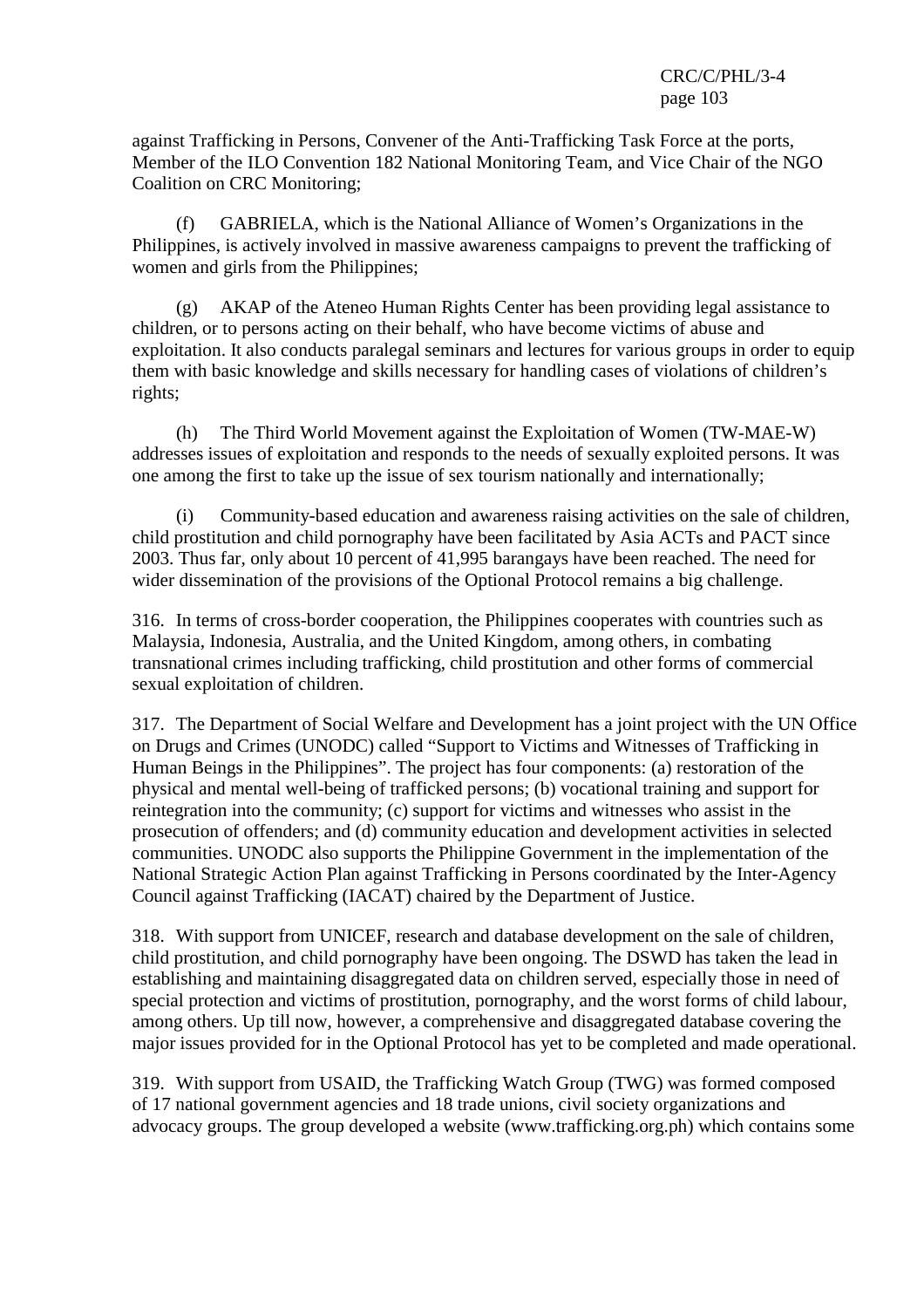data and relevant publications that include primers on the Philippine Anti-Trafficking in Persons Act in English, Pilipino and other local languages. The TWG also developed a sample local ordinance against trafficking which local government units have used as a guide in enacting local laws such as in the provinces of Bataan, Cavite, Eastern Samar and Leyte - all provinces identified as source, training, transit and destination areas for trafficking victims. More efforts are needed to get other LGUs actively involved in various initiatives against trafficking.

## **B. Optional Protocol on the involvement of children in armed conflict**

320. The Philippine report on the implementation of the Optional Protocol to the Convention on the Rights of the Child on the involvement of -children in armed conflict was submitted in March 2007. Some highlights of that report will be mentioned here. On the whole, the Government of the Philippines has already adopted and implemented several measures to fulfill its obligations to the Optional Protocol. Major CIAC-related policy and legislative measures had already been formulated and enforced (some even before the Philippines ratified the Optional Protocol in August 2003). Some of these policy measures include the following:

 (a) The National Strategic Framework for Plan Development for Children 2000-2025 or Child 21, which established a rights-based, open, consultative and participatory process for the implementation of programmes for child protection and development;

 (b) The National Plan of Action for Children (NPAC) 2005-2010, which is a five-year strategic plan based on Child 21, aims at reducing disparities in indicators of rights and well-being of children across regions in the country. A companion document of NPAC is the Comprehensive Programme on Child Protection (CPCP), 2006-2010 which aims at creating a safe, protective, and caring environment for children;

 (c) Executive Order No. 56 or the Comprehensive Programme Framework for Children in Armed Conflict was issued on 26 November 2001. This complementary framework outlines and promotes rescue, recovery and reintegration of CIAC in the Philippines. It has been implemented through the Comprehensive Programme for Children Involved in Armed Conflict (CIAC) supervised by the Office of the Presidential Adviser on the Peace Process (OPAPP) in tandem with the Council for the Welfare of Children. The programme includes an advocacy component which aims to create awareness on the CIAC issue and educate the different sectors of society through various media and activities such as peace education, peace camps, and peace forums;

 (d) Also underpinning the policy environment in the Philippines for peace and development is Executive Order No. 3 of 2001 which defines policy direction and administrative structure for the government's comprehensive peace agenda vis-à-vis the basic issues and contexts related to the armed conflict including the phenomenon of CIAC. The law calls for, among others, the protection of civilians in armed conflict situations; reintegration, rehabilitation and reconciliation programmes for former combatants; and peace education and advocacy programmes including human rights education.

321. The main thrusts of government action towards child protection and compliance to the provisions of the Optional Protocol to the Convention on the Rights of the Child on the involvement of children in armed conflict include the following: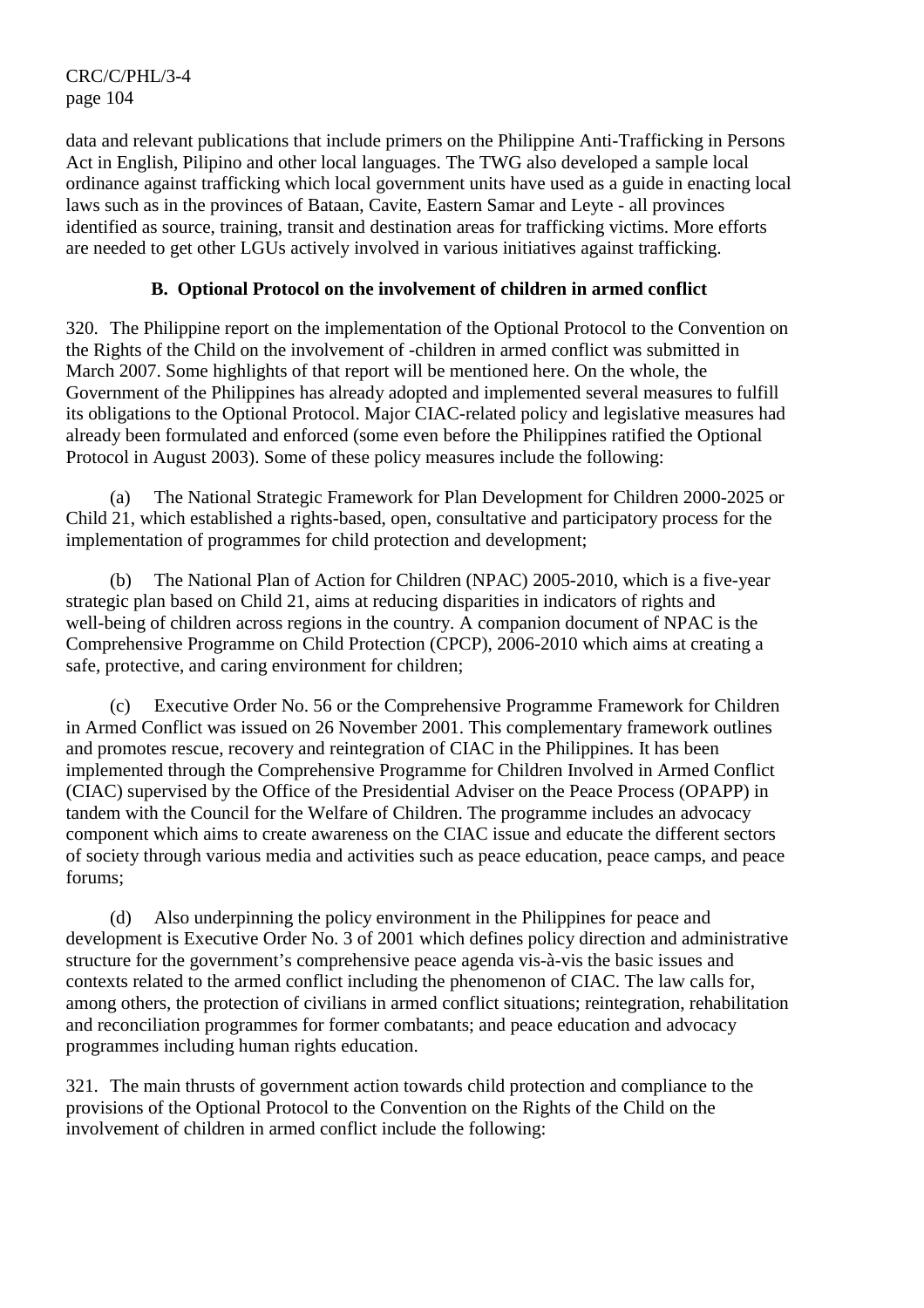(a) The government has taken legislative and administrative steps to both prohibit and punish compulsory recruitment into the armed forces of children less than 18 years of age;

 (b) The government has prohibited compulsory or voluntary recruitment, and any use of children less than 18 years of age by armed groups distinct from the national armed forces through legislative, administrative and other measures;

 (c) The government has raised the minimum age for voluntary recruitment from that set in the CRC; described safeguards to prevent forced recruitment; and set minimum safeguards to include legitimacy of voluntary recruitment;

 (d) The government has prohibited, prevented and criminalized recruitment of children for use in hostilities by non-state armed forces (NSAs);

 (e) The government has taken steps to implement and promote the Optional Protocol and to provide for the demobilization, recovery and reintegration of persons recruited or used in hostilities;

 (f) The government has provided legislative and administrative measures to ensure that any child arrested, detained or interned for reasons related to the conflict enjoy the special protection provided by the Optional Protocol, the CRC, and the IHL;

The government is seriously enhancing local capacities for compliance to the Optional Protocol through technical and financial cooperation and other arrangements with national and international organizations;

 (h) The government has been setting the groundwork for concrete interventions at the community level through the implementation of necessary programmes, projects and activities;

 (i) The government has laid down the framework for pursuing comprehensive and lasting peace in the country, including addressing issues concerning CIAC through the implementation, coordination, monitoring, and integration of all government peace initiatives with the participation of civil society organizations and non-state duty bearers.

322. Despite the above efforts, the government still needs to consider and improve on the following aspects in order to fully comply with the Optional Protocol:

 (a) The state's policy of prohibiting the recruitment of children and their employment in combat and related activities is only a starting point in the prevention of CIAC. The tasks of creating, developing and strengthening institutional consciousness on human rights and international humanitarian concepts, especially those enshrined in the CRC and the Optional Protocol on CIAC must be continuously pursued in order to help the country's defense and security forces to properly respond to CIAC issues;

 (b) The legal and administrative mechanisms on non-recruitment and non-participation of minors in armed conflict have to be reinforced by the implementation of education and training programmes whose objectives, content, methods and strategies must be geared towards clarifying and strengthening institutional policies as well as instilling human rights, especially child rights, and humanitarian concepts;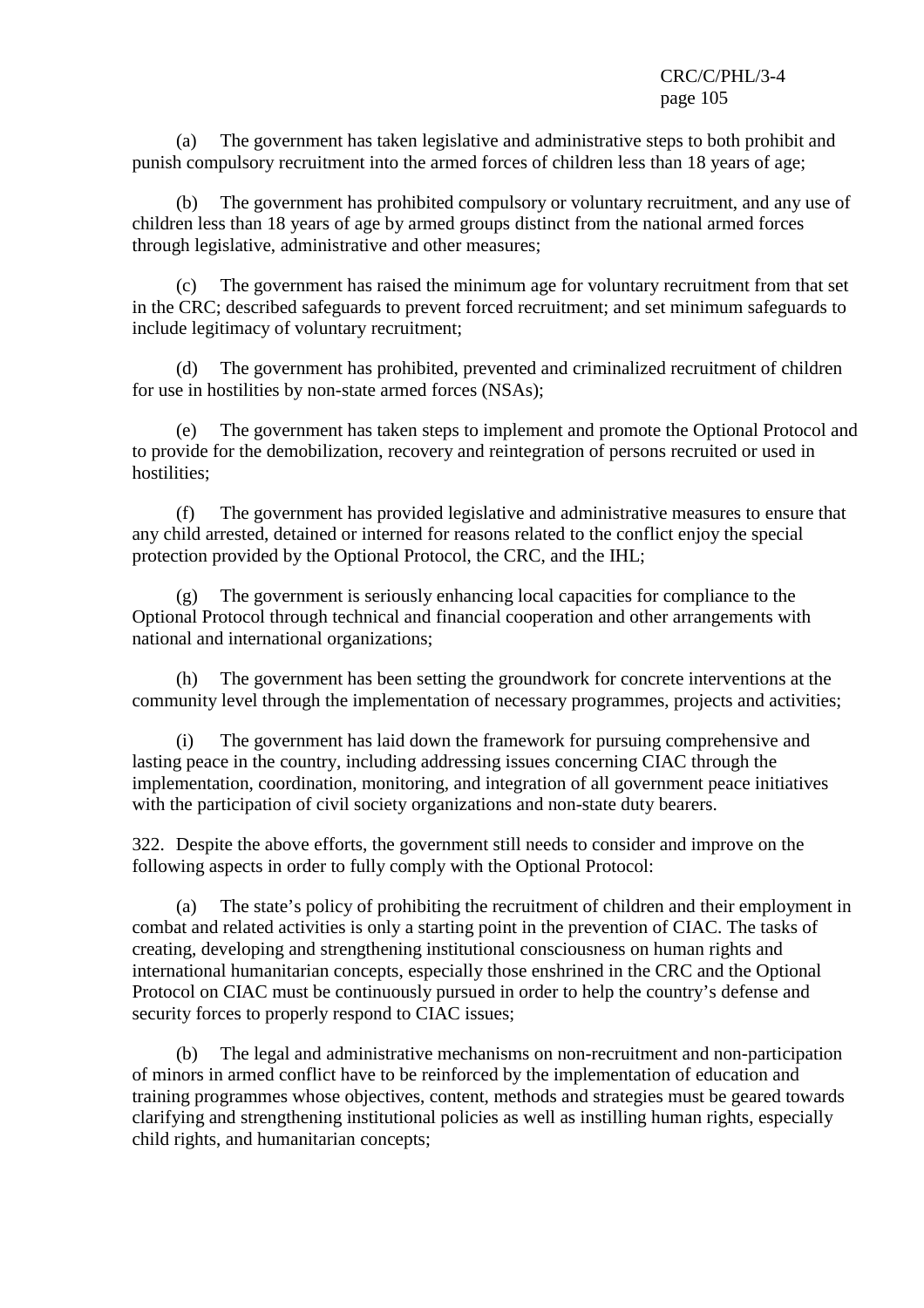(c) Training and education programmes are futile when these are not translated into observable positive changes. The country's police and military forces who receive training and education must show identifiable indications of effective learning in their values, attitudes, skills and knowledge especially in actual conduct and disposition regarding CIAC. The steps and procedures to track, assess, and make responsive actions regarding noted changes must form part of the framework in addressing gaps in compliance to the Optional Protocol;

 (d) The proper government agencies must undertake serious investigations and researches especially in remote areas where children are reportedly being recruited into paramilitary structures to provide security and protection against ordinary criminal elements such as cattle rustlers, thieves and other armed bandits. These paramilitary organizations are also often field to fight guerilla insurgents. Notable of these organizations are the Civilian Volunteers Organizations (CVO) and the Civilian Armed Forces Geographical Units (CAFGU) which are also being organized and trained for civil military operations such as social investigation, counter-propaganda, and other counter-insurgency functions;

 (e) The government must explore possible and acceptable ways to include the issue of child soldiers in all negotiations and peace talks. It recognizes that including the issue of child soldiers in the current peace talks entails the authorized government agencies to design and situate programmes and projects under the National Peace Plan in the context of the Optional Protocol on CIAC;

 (f) The government must take all necessary measures to provide adequate human, financial and technical resources for the effective implementation of the Comprehensive Child protection Programme and towards full compliance with the Optional Protocol on CIAC. The government must seriously study ways and means to reduce its debt service-interest payments so that adequate resources can be allocated to child protection initiatives.

### **X. VOICES OF CHILDREN**

323. Two consultation meetings were held with children and children's organizations on 07 and 29 July 2007. Child participants in the two consultations were: (a) the child commissioners from the Children Basic Sector of the National Anti-Poverty Commission (CBS-NAPC); (b) officers and members of the National Coalition of Children's Associations of the Philippines (NaCCAP); and (c) children from various NGO and government programmes including urban poor children, street children, working children and children with disabilities. All together, more than 60 children participated in both consultations. The consultations were organized and facilitated by the Technical Staff of the Council for the Welfare of Children.

324. Although the children have had various assemblies and conferences on the CRC at local, regional and national levels, they stated that this was the first time they were consulted in the process of the CRC report preparation. Using VIPP cards (visualization in participatory planning), the children expressed their own reading of the status of CRC implementation in the country in small workshop groups as well as in plenary. The children were asked three basic questions:

 (a) Based on your experiences and observations, what rights of children are (i) the most respected, protected and fulfilled, and (ii) the most denied and violated? Why do you think so?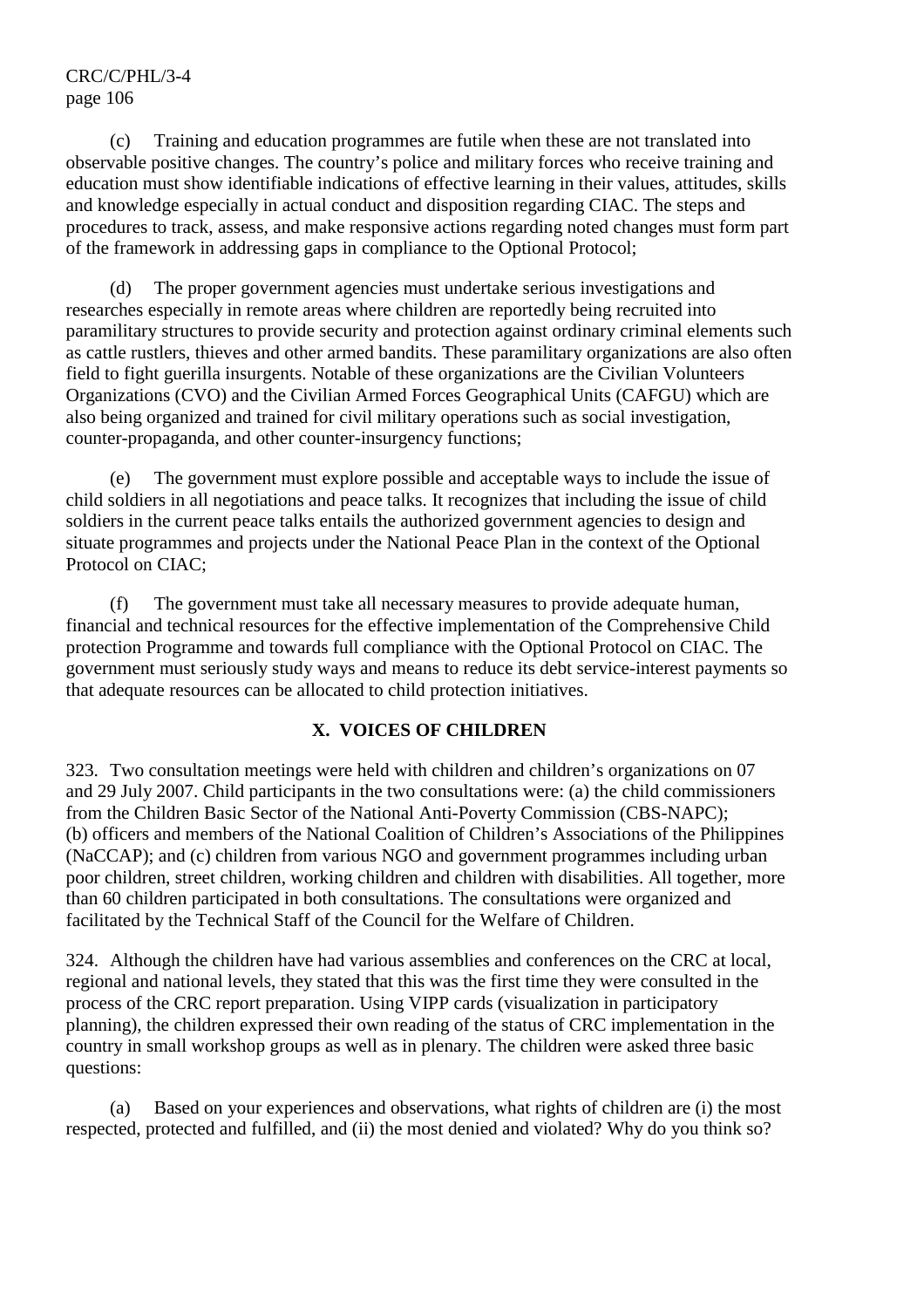(b) What do you think are currently being done to respect, protect and fulfill your rights by the following: (i) government, both national and local; (ii) non-government organizations, both national and local; (iii) schools; (iv) churches or faith communities and faith-based organizations; (v) families; and (vi) barangays?

 (c) What more can and should be done by these agencies and institutions to better respect, protect and fulfill your rights?

325. Before answering the three questions above, the children were asked to list down in VIPP cards what they think and believe are their basic human rights. With the VIPP cards displayed on the wall, the children were asked to cluster their rights. The children themselves classified their rights into the four broad categories below:

- (a) Survival rights: health, food, nutrition, clothing, shelter;
- (b) Development rights: education, leisure, recreation and cultural activities;
- (c) Protection rights: being free from harm, abuse, neglect, exploitation and violence;

 (d) Participation rights: having their views listened to, being consulted on issues that affect them, and participating in making decisions in family and community matters.

326. Consistently and almost unanimously, the children considered survival and development rights as the most respected, protected and fulfilled - although they said that there are still many Filipino children who are living in poverty, hunger, ill-health and malnutrition; are out of school or drop-outs from school; and are deprived of opportunities for play, leisure, recreational and cultural activities. When asked further why this is so, they qualified their assessment by saying that perhaps these rights are still not the "most respected, protected and fulfilled" at the moment but that compared to protection and participation rights, survival and development rights are the least denied and violated.

327. The children pointed out that there have been increasing opportunities for them to be listened to, to be consulted, and to participate in meetings and conferences on issues affecting them. Yet, they were aware of many children from urban slums, from remote and hard-to-reach barangays, and from IP communities who are still deprived of these opportunities. In addition, they also know that there are various levels of participation and that some may end up just being used and manipulated under the guise of children's participation. They said that the process of organizing barangay children's associations (BCAs) is a good thing and therefore should be continued and supported. The BCAs can be the base for children's participation in local governance, particularly in the local councils for the protection of children (LCPC).

328. Considered by the children as most denied and violated and therefore most challenging are the special protection rights. They were aware of increasing numbers of children becoming victims of physical abuse, sexual abuse, trafficking, commercial sexual exploitation, drugs and substance abuse, armed conflict, children living on the streets, working children and the worst forms of child labour. Child participants from an NGO involved with persons with disabilities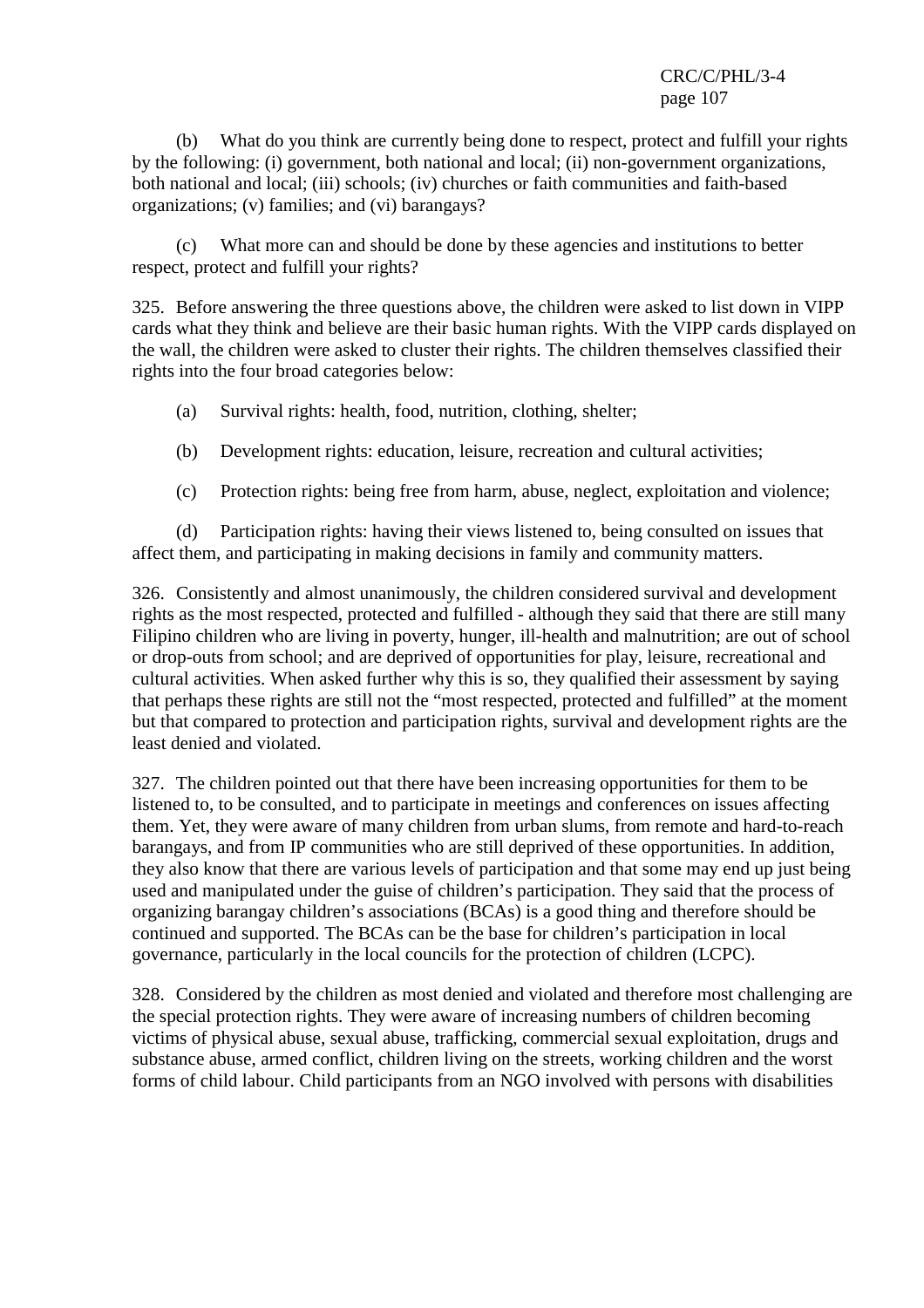added that among the most deprived, marginalized and discriminated against are children with disabilities. They said that these children are further disadvantaged, marginalized and discriminated against if they come from IP and Muslim communities.

329. The children made the following recommendations for the protection and fulfillment of their rights: (a) the government should increase its budget for children's programmes at national and local levels; (b) all local government units should have local development plans for children, annual investment plans for children, local codes for children, and annual reports on children; (c) strengthen the local councils for the protection of children particularly the barangay council for the protection of children (BCPC); (d) improve and expand provision of basic services especially health, nutrition, education and vocational training; (e) expand programmes for child protection especially for victims of sexual abuse, trafficking, commercial sexual exploitation, drugs and substance abuse; (f) effective enforcement of existing laws; (g) provide support for parenting education and family development; and (h) provide more opportunities for effective and meaningful participation of children in the family, school, church, government institutions and the larger society.

330. Finally, when asked how they can continue to be involved in CRC monitoring and reporting, the children said that they will avail of all existing structures and mechanisms open for their participation such as the Sangguniang Kabataan (Youth Council), the Children Basic Sector (CBS) of the National Anti-Poverty Commission (NAPC), the local councils for the protection of children (barangay, city, municipal and province), and the national Council for the Welfare of Children. They further said that to ensure organized representation of children in these structures and mechanisms, barangay children associations (BCAs) should be organized, strengthened and sustained in all the 41, 994 barangays around the country.

331. With the National Framework for Child Protection (NFCP) in place, the relevant government agencies such as CWC, NAPC, DILG and the local government units as well as the NGO community, faith-based organizations (FBO) and other civil society organizations (CSO) can now work together to create more spaces and provide more opportunities for genuine, meaningful and effective participation by children and young people in different institutional settings and at various levels of society. A core set of indicators on genuine, meaningful and effective child participation should also be developed and finalized. The children, on the other hand, can expand and strengthen their current involvements not only in local and national governance but also in the different social institutions such as the family, the school, and the church or faith community.

332. The children have spoken and have taken advantaged of opportunities provided for them to articulate their views. Although some may think that children's participation may be difficult - particularly its integration into mandated decision-making structures and relevant programmes, as well as ensuring its continuity and sustainability - there are now existing opportunities for meeting these challenges. For one, children's organizations have emerged as important venues for children to speak up and be heard. Children's organizations have served as effective channels for raising their issues and concerns not only at local and national levels but also at Asian regional and global levels. The adult citizens only need to be open and continue to support and nurture these initiatives for children's participation.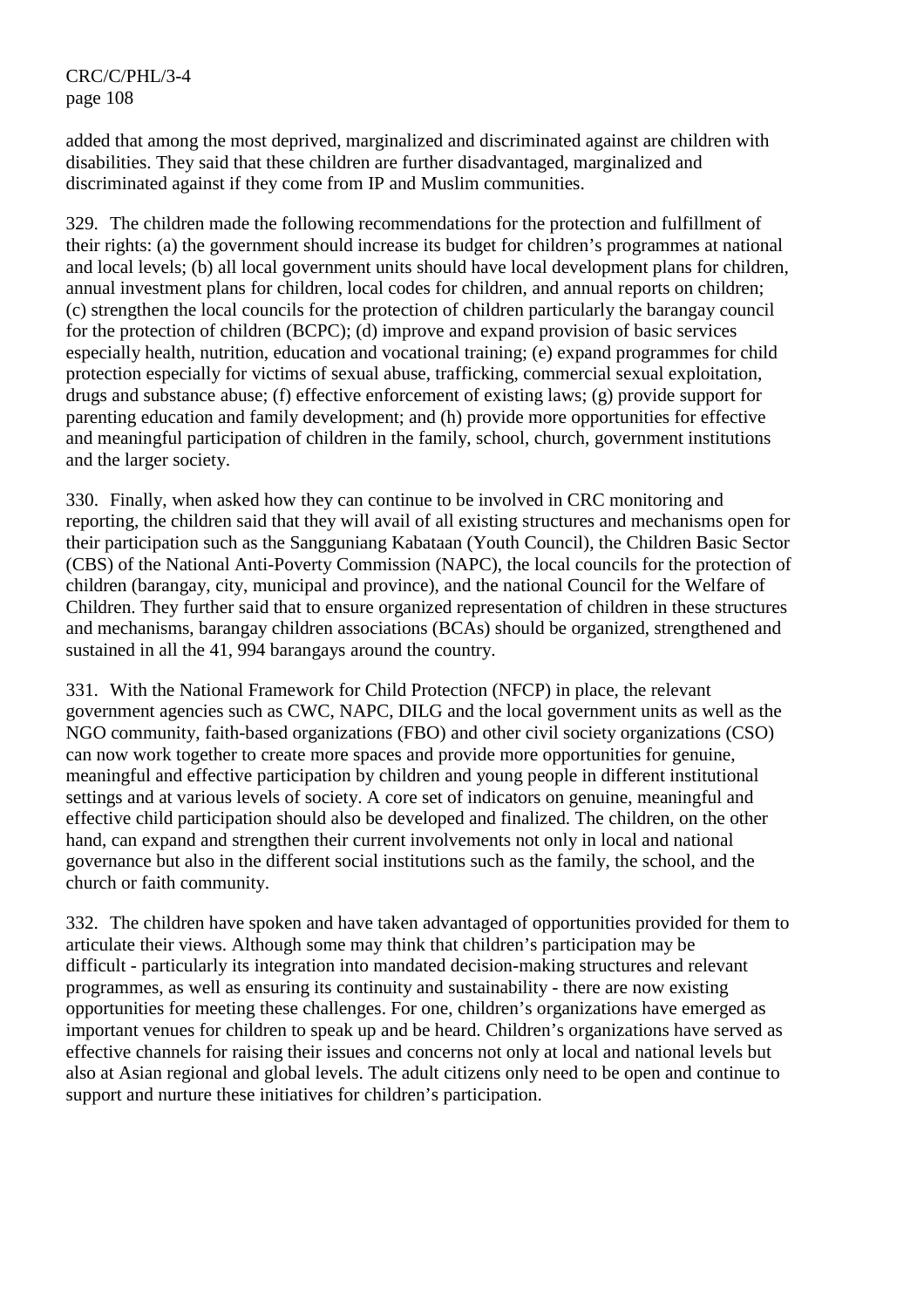## **Acronyms**

| <b>ACPC</b>     | Asian Council for People's Culture                                         |
|-----------------|----------------------------------------------------------------------------|
| <b>ADB</b>      | <b>Asian Development Bank</b>                                              |
| AFP             | Armed Forces of the Philippines                                            |
| <b>AHMP</b>     | <b>Accelerated Hunger Mitigation Programme</b>                             |
| <b>AHTRAD</b>   | Anti-Human Trafficking Division of National Bureau of Investigation        |
| <b>AHRC</b>     | <b>Asian Human Rights Commission</b>                                       |
| AI              | <b>Amnesty International</b>                                               |
| <b>AIDS</b>     | <b>Acute Immune Deficiency Syndrome</b>                                    |
| <b>ALS</b>      | <b>Alternative Learning System</b>                                         |
| <b>ANI</b>      | <b>Action for Nutrition Improvement</b>                                    |
| <b>ARH</b>      | <b>Adolescent Reproductive Health</b>                                      |
| <b>ARRM</b>     | Autonomous Region for Muslim Mindanao                                      |
| Asia ACTS       | Asia Acts Against Trafficking                                              |
| <b>ASEAN</b>    | <b>Association of Southeast Asian Nations</b>                              |
| AusAID          | Australian Agency for International Development                            |
| <b>ARRO</b>     | Adoption Resource and Referral Office                                      |
| <b>ASFCR</b>    | Annual State of the Filipino Children Report                               |
| ASP             | Autism Society of the Philippines                                          |
| <b>ATD</b>      | Aid in Total Dignity                                                       |
| <b>AYHDP</b>    | Adolescent and Youth Health and Development Policy                         |
| <b>BALS</b>     | Bureau of Alternative Learning System                                      |
| <b>BCPC</b>     | Barangay Council for the Protection of Children                            |
| <b>BCRA</b>     | Barangay Civil Registration Agent                                          |
| <b>BCRS</b>     | Barangay Civil Registration System                                         |
| <b>BCYA</b>     | <b>Baguio Center for Young Adults</b>                                      |
| <b>BDC</b>      | <b>Barangay Development Council</b>                                        |
| <b>BEAM</b>     | Basic Education Assistance in Mindanao                                     |
| <b>BEC</b>      | <b>Basic Ecclesial Community</b>                                           |
| <b>BEmOC</b>    | <b>Basic Emergency Obstetric Care</b>                                      |
| <b>BESRA</b>    | Basic Education Sector Reform Agenda                                       |
| <b>BFAD</b>     | Bureau of Food and Drugs                                                   |
| <b>BJMP</b>     | Bureau of Jail Management and Penology                                     |
| <b>BRP</b>      | <b>Birth Registration Project</b>                                          |
| <b>BuCor</b>    | <b>Bureau of Corrections</b>                                               |
| <b>CAPPI</b>    | Child and Adolescent Psychiatrists of the Philippines, Incorporated        |
| <b>CARHRIHL</b> | Comprehensive Agreement on Respect for Human Rights and International      |
|                 | Humanitarian Laws                                                          |
| <b>CBCP</b>     | Catholic Bishops Conference of the Philippines                             |
| <b>CBR</b>      | <b>Community-Based Rehabilitation</b>                                      |
| <b>CBS</b>      | <b>Children Basic Sector</b>                                               |
| <b>CCF</b>      | Christian Children's Fund                                                  |
| <b>CEDAW</b>    | Convention on the Elimination of All Forms of Discrimination Against Women |
| <b>CFM</b>      | <b>Child-Friendly Movement</b>                                             |
| <b>CFPI</b>     | Child-Friendly Parish Initiative                                           |
| <b>CFSS</b>     | Child-Friendly School System                                               |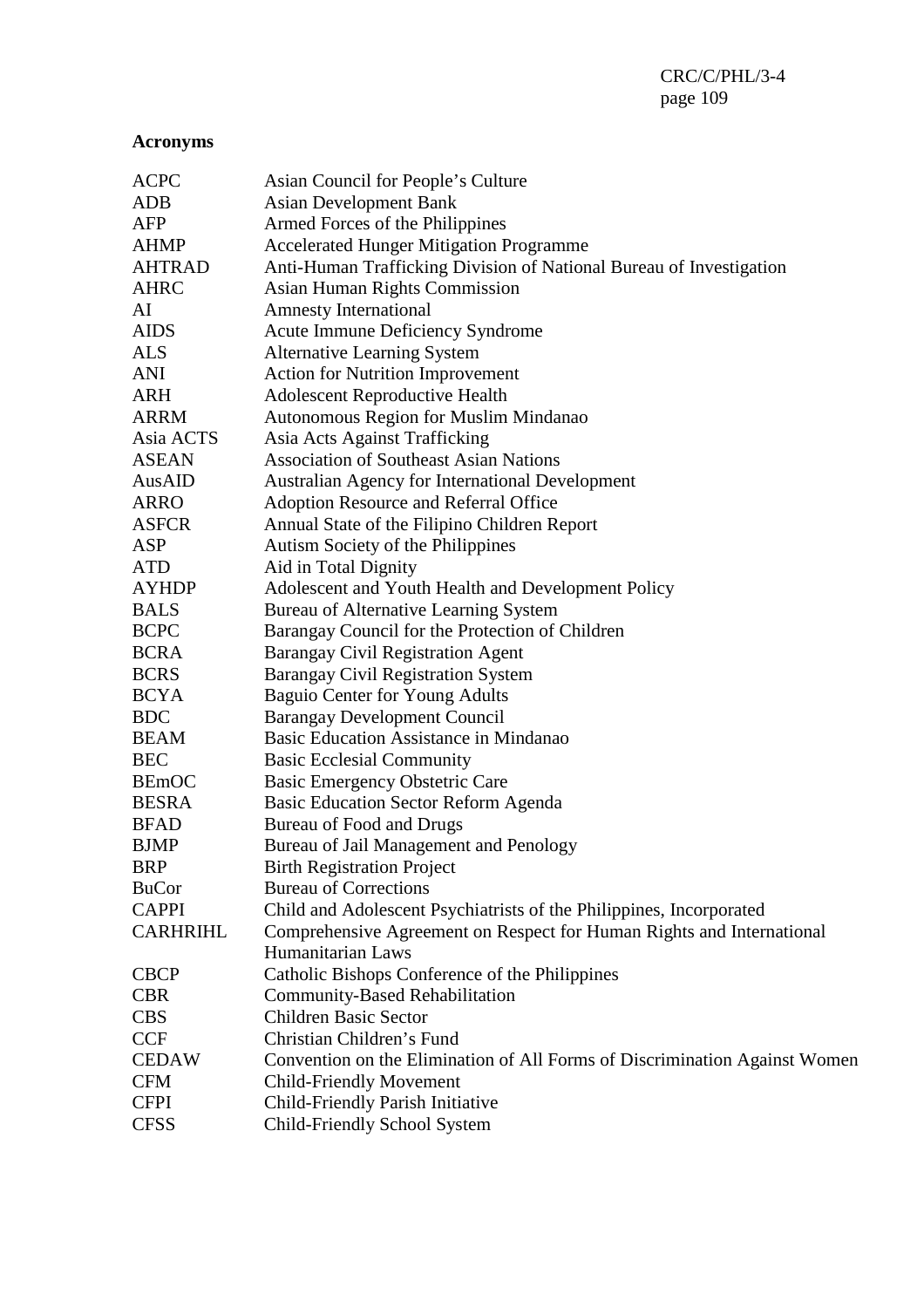| <b>CHAP</b>    | Childhope Asia-Philippines                                                |
|----------------|---------------------------------------------------------------------------|
| <b>CHED</b>    | <b>Commission on Higher Education</b>                                     |
| <b>CICL</b>    | Children in Conflict with the Law                                         |
| <b>CIDSS</b>   | Comprehensive and Integrated Delivery of Social Services                  |
| <b>CIRCLE</b>  | Community-Based Innovations to Reduce Child Labour Through Education      |
| <b>CJL</b>     | <b>Child Justice League</b>                                               |
| <b>CMMNC</b>   | Community-Managed Maternal and Newborn Care                               |
| <b>CNSP</b>    | Children in Need of Special Protection                                    |
| <b>CFO</b>     | <b>Commission on Filipinos Overseas</b>                                   |
| <b>CP-CIAC</b> | Comprehensive Programme for Children Involved in Armed Conflict           |
| <b>CPC</b>     | Country Programme for Children                                            |
| <b>CPCP</b>    | Comprehensive Programme on Child Protection                               |
| <b>CPLA</b>    | Cordillera People's Liberation Army                                       |
| <b>CPP</b>     | Communist Party of the Philippines                                        |
| <b>CPR</b>     | Civil and Political Rights                                                |
| <b>CPTCSA</b>  | Center for the Prevention and Treatment of Child Sexual Abuse             |
| <b>CPU-Net</b> | <b>Child Protection Unit Network</b>                                      |
| <b>CRADLE</b>  | Center for Restorative Activities, Development, and Learning Experiences  |
| <b>CRC</b>     | Convention on the Rights of the Child                                     |
| <b>CSO</b>     | Civil Society Organization                                                |
| <b>CSR</b>     | <b>Corporate Social Responsibility</b>                                    |
| <b>CTLC</b>    | <b>Community Technology Learning Centers</b>                              |
| <b>CUES</b>    | Cooperative Union Empowerment and Strengthening                           |
| <b>CWC</b>     | Council for the Welfare of Children                                       |
| DA             | Department of Agriculture                                                 |
| <b>DAR</b>     | Department of Agrarian Reform                                             |
| <b>DAWN</b>    | Development Action for Women Network                                      |
| <b>DBM</b>     | Department of Budget Management                                           |
| DepEd          | Department of Education                                                   |
| <b>DILG</b>    | Department of the Interior and Local Government                           |
| <b>DND</b>     | Department of National Defense                                            |
| <b>DOH</b>     | Department of Health                                                      |
| <b>DOJ</b>     | Department of Justice                                                     |
| <b>DOLE</b>    | Department of Labour and Employment                                       |
| <b>DOT</b>     | Department of Tourism                                                     |
| <b>DSWD</b>    | Department of Social Welfare and Development                              |
| <b>EBICF</b>   | Ecumenical Bishops Initiative for Children and Families                   |
| <b>ECCD</b>    | Early Childhood Care and Development                                      |
| <b>ECHO</b>    | <b>Environmental and Occupational Health Office</b>                       |
| <b>ECPAT</b>   | End Child Prostitution, Child Pornography and Trafficking of Children for |
|                | <b>Sexual Purposes</b>                                                    |
| <b>ECOP</b>    | <b>Employers Confederation of the Philippines</b>                         |
| <b>ECOSOC</b>  | <b>Economic and Social Council</b>                                        |
| <b>EDCOM</b>   | <b>Education Commission</b>                                               |
| <b>EDPITAF</b> | <b>Educational Projects Implementing Task Force</b>                       |
| <b>EFA</b>     | <b>Education</b> for All                                                  |
| EPI            | <b>Expanded Programme on Immunization</b>                                 |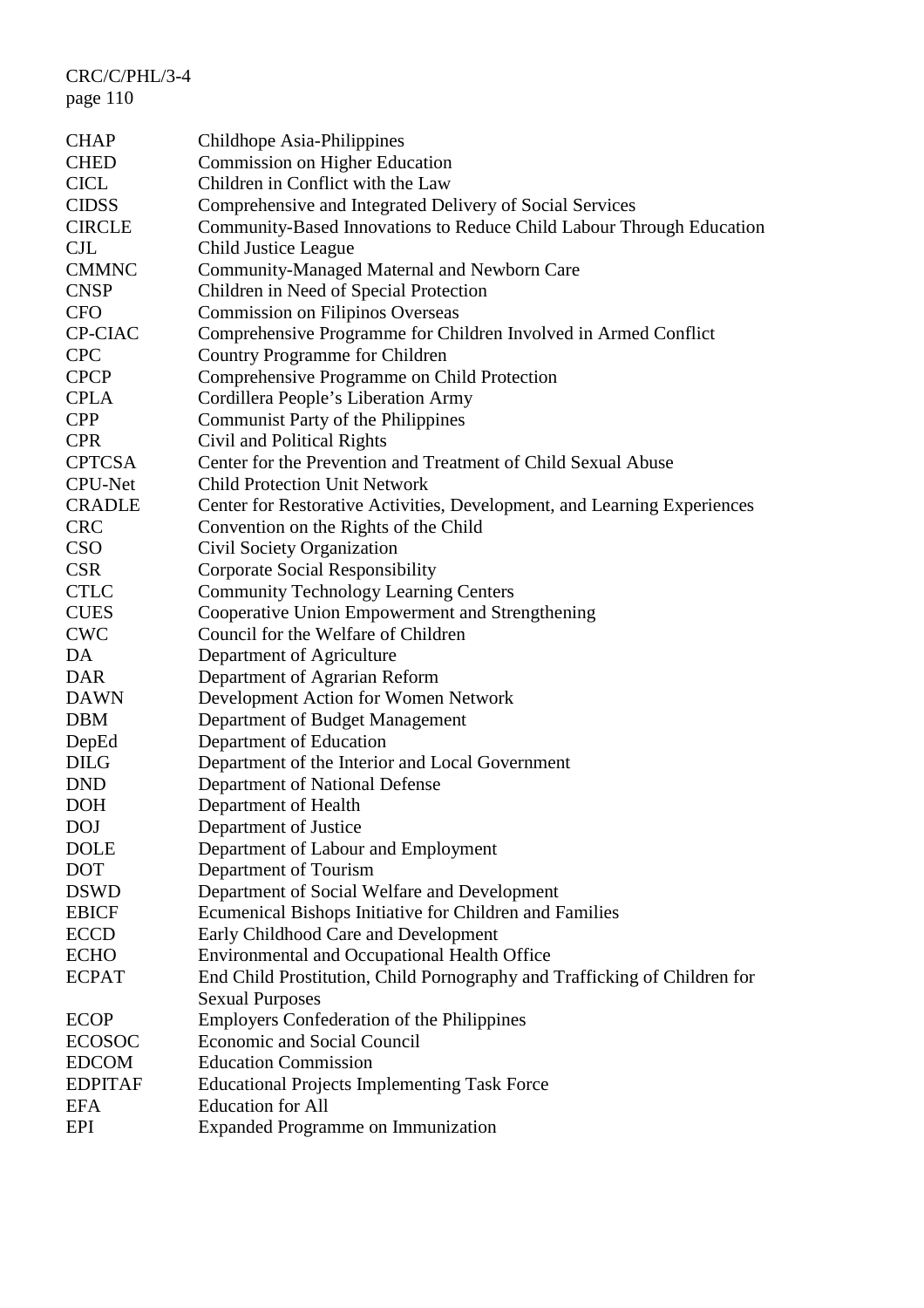| <b>ERDA</b>     | <b>Educational Research and Development Assistance</b>                |
|-----------------|-----------------------------------------------------------------------|
| <b>ERPAT</b>    | <b>Empowerment and Reaffirmation of Paternal Abilities</b>            |
| <b>ESCR</b>     | Economic, Social and Cultural Rights                                  |
| FAD             | <b>Foundation for Adolescent Development</b>                          |
| <b>FBO</b>      | Faith-Based Organization                                              |
| <b>FCED</b>     | Families and Children for Empowerment and Development                 |
| <b>FFW</b>      | <b>Federation of Free Workers</b>                                     |
| <b>FNRI</b>     | Food and Nutrition Research Institute                                 |
| <b>FSP</b>      | Food for School Programme                                             |
| <b>GAD</b>      | Gender and Development                                                |
| <b>GCP</b>      | Girl Child Plan                                                       |
| <b>GFP</b>      | Green Forum Philippines                                               |
| <b>GOP</b>      | Government of the Philippines                                         |
| HF              | Haribon Foundation                                                    |
| <b>HIV</b>      | Human Immunodeficiency Virus                                          |
| <b>HSR</b>      | Home Study Report                                                     |
| <b>HSRA</b>     | Health Sector Reform Agenda                                           |
| IAC-CIAC        | Inter-Agency Committee for Children Involved in Armed Conflict        |
| <b>IACAT</b>    | Inter-Agency Council against Trafficking                              |
| <b>IACEH</b>    | Inter-Agency Committee on Environmental Health                        |
| <b>ICAB</b>     | <b>Inter-Country Adoption Board</b>                                   |
| <b>IEC</b>      | Information, Education, and Communication                             |
| <b>IIPE</b>     | Institute for Indigenous People's Education                           |
| <b>IJM</b>      | <b>International Justice Mission</b>                                  |
| <b>IKSP</b>     | Indigenous Knowledge, Skills and Practices                            |
| <b>ILO</b>      | <b>International Labour Organization</b>                              |
| <b>ILO-IPEC</b> | International Labour Organization-International Programme for the     |
|                 | Elimination of Child Labour                                           |
| <b>ILS</b>      | <b>Institute of Labour Studies</b>                                    |
| <b>IMPACT</b>   | Instructional Management with Parents, Teachers and Community         |
| <b>IMR</b>      | <b>Infant Mortality Rate</b>                                          |
| <b>INGO</b>     | <b>International Non-Government Organization</b>                      |
| $_{\rm IP}$     | Indigenous Peoples                                                    |
| <b>IPRA</b>     | Indigenous Peoples' Rights Act                                        |
| <b>IRR</b>      | <b>Implementing Rules and Regulations</b>                             |
| <b>IYCF</b>     | Infant and Young Child Feeding                                        |
| <b>JBIC</b>     | Japan Bank for International Cooperation                              |
| <b>JICA</b>     | Japan International Cooperation Agency                                |
| <b>JJWA</b>     | Juvenile Justice and Welfare Act                                      |
| <b>JJWC</b>     | Juvenile Justice and Welfare Council                                  |
| <b>KALAHI</b>   | Kapit-Bisig Laban sa Kahirapan (Linking Arms Against Poverty)         |
| <b>KAMPI</b>    | Kapisanan Ng Mga May Kapansanan sa Pilipinas (Organization of Persons |
|                 | With Disabilities in the Philippines)                                 |
| <b>KNN</b>      | Kabataan News Network                                                 |
| <b>KRT</b>      | <b>Key Result Thrusts</b>                                             |
| <b>LAC</b>      | Local AIDS Council                                                    |
| <b>LCPC</b>     | Local Council for the Protection of Children                          |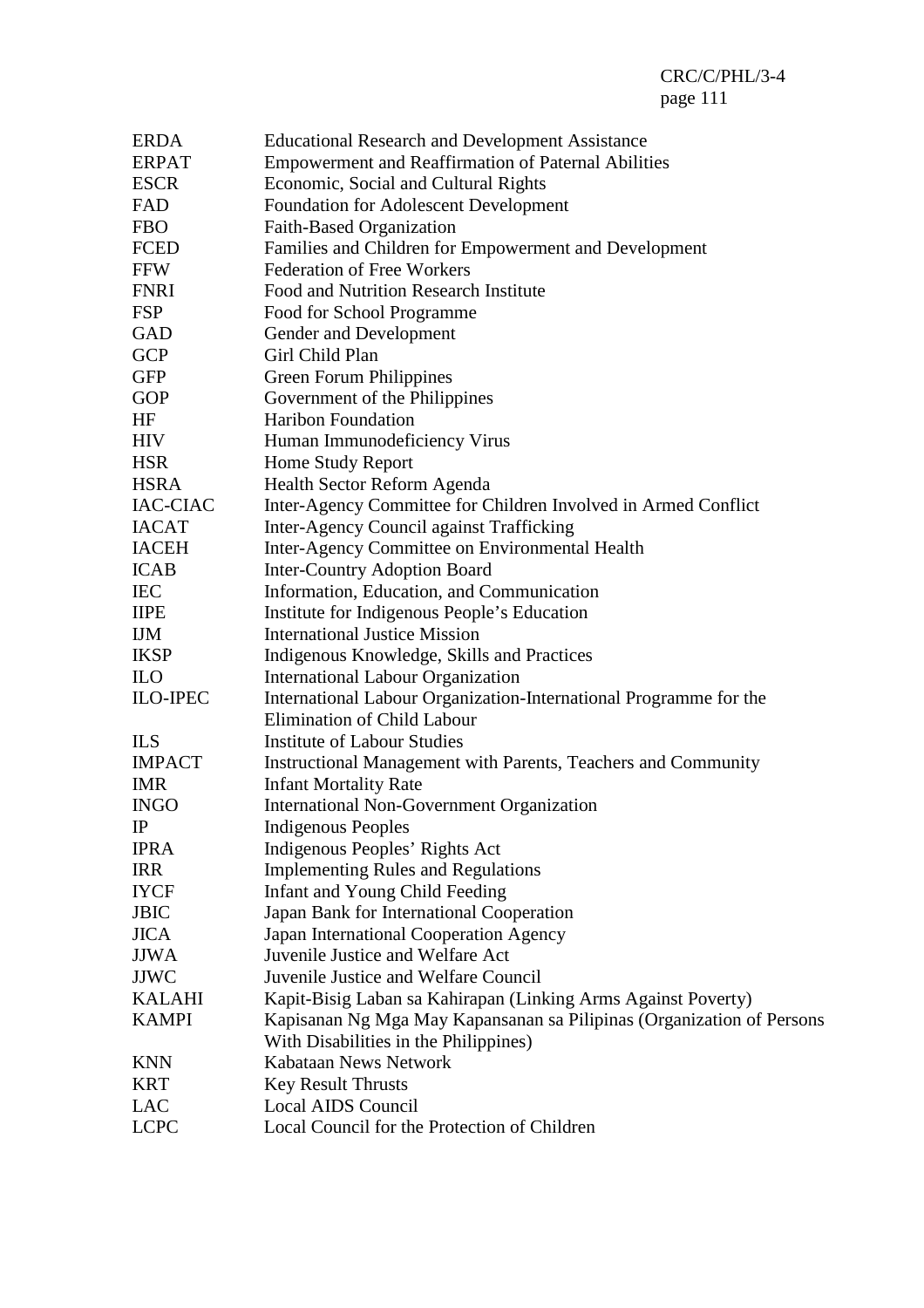| <b>LFC</b>     | <b>Local Finance Committee</b>                                     |
|----------------|--------------------------------------------------------------------|
| LGU            | <b>Local Government Unit</b>                                       |
| <b>LPID</b>    | Local Policy and Institutional Development                         |
| <b>MABS</b>    | Micro-Enterprise Access to Banking Services                        |
| MBFHI          | Mother and Baby-Friendly Hospital Initiative                       |
| <b>MCHS</b>    | Maternal and Child Health Survey                                   |
| MDG            | Millennium Development Goals                                       |
| <b>MICS</b>    | <b>Multiple Indicators Cluster Survey</b>                          |
| <b>MILF</b>    | Moro Islamic Liberation Front                                      |
| <b>MISOSA</b>  | Modified In-School and Off-School Approach                         |
| <b>MMR</b>     | <b>Maternal Mortality Rate</b>                                     |
| <b>MNLF</b>    | <b>Moro National Liberation Front</b>                              |
| MWOF           | Migrant Workers and Overseas Filipinos                             |
| <b>MWOFRC</b>  | Migrant Workers and Overseas Filipinos Resource Centers            |
| <b>MTPDP</b>   | Medium-Term Philippine Development Plan                            |
| NAPC           | <b>National Anti-Poverty Commission</b>                            |
| NAPC-CBS       | National Anti-Poverty Commission-Children Basic Sector             |
| <b>NaCCAP</b>  | National Coalition of Children's Association of the Philippines    |
| <b>NBI</b>     | National Bureau of Investigation                                   |
| <b>NCCA</b>    | National Commission on Culture and Arts                            |
| <b>NCCP</b>    | National Council of Churches in the Philippines                    |
| <b>NCIP</b>    | National Commission for Indigenous Peoples                         |
| <b>NCR</b>     | <b>National Capital Region</b>                                     |
| NCSD           | National Council for Social Development                            |
| <b>NCWDP</b>   | National Council for the Welfare of Disabled Persons               |
| <b>NDPRW</b>   | National Disability Prevention and Rehabilitation Week             |
| <b>NDF</b>     | <b>National Democratic Front</b>                                   |
| <b>NECCDCC</b> | National Early Childhood Care and Development Coordinating Council |
| <b>NEDA</b>    | National Economic and Development Authority                        |
| <b>NFCP</b>    | National Framework for Child Participation                         |
| NFE            | <b>Non-Formal Education</b>                                        |
| <b>NGO</b>     | Non-Government Organization                                        |
| NHIP           | National Health Insurance Programme                                |
| <b>NNC</b>     | <b>National Nutrition Council</b>                                  |
| <b>NNSC</b>    | National Network on Street Children                                |
| <b>NPA</b>     | New People's Army                                                  |
| <b>NPAC</b>    | National Pan of Action for Children                                |
| <b>NPACL</b>   | National Programme against Child Labour                            |
| NSC-CPC        | National Steering Committee for the Country Programme for Children |
| <b>NSCB</b>    | <b>National Statistical Coordination Board</b>                     |
| NSO            | <b>National Statistics Office</b>                                  |
| <b>ODA</b>     | <b>Official Development Assistance</b>                             |
| <b>OFW</b>     | Overseas Filipino Workers                                          |
| <b>OPAPP</b>   | Office of the Presidential Adviser on the Peace Process            |
| <b>PACT</b>    | Philippines against Child Trafficking                              |
| PAP            | Prospective Adoptive Parent                                        |
| PBE            | Philippine Business for the Environment                            |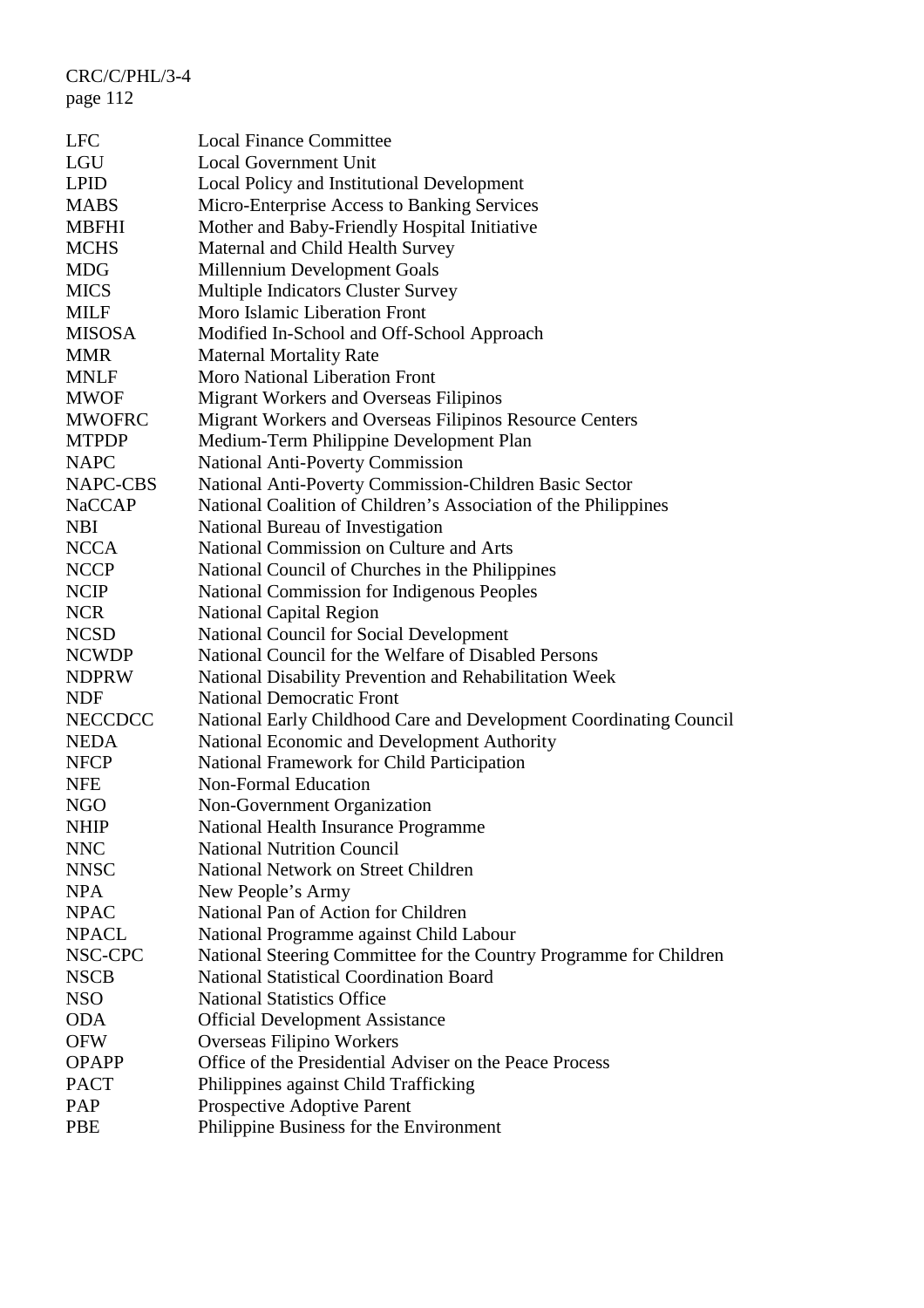| <b>PCEC</b>      | Philippine Council of Evangelical Churches                          |
|------------------|---------------------------------------------------------------------|
| <b>PCFC</b>      | Peoples Credit and Finance Corporation                              |
| <b>PCHRC</b>     | Philippine Commission on Human Rights                               |
| <b>PCMN</b>      | Philippine Children's Ministries Network                            |
| <b>PCPNC</b>     | Pregnancy, Childbirth, Postpartum and Newborn Care                  |
| <b>PCTC</b>      | Philippine Center for Transnational Crime                           |
| <b>PDEA</b>      | Philippine Drugs Enforcement Agency                                 |
| <b>PES</b>       | <b>Parent Effectiveness Service</b>                                 |
| <b>PHILINC</b>   | Philippine Inter-Faith Network for Children                         |
| <b>PHILJA</b>    | Philippine Judicial Academy                                         |
| <b>PHRC</b>      | Presidential Human Rights Committee                                 |
| <b>PLCPD</b>     | Philippine Legislators Committee on Population and Development      |
| <b>PMWC</b>      | Pastoral Ministry for Women and Children                            |
| <b>PNAC</b>      | Philippine National AIDS Council                                    |
| <b>PNP</b>       | <b>Philippine National Police</b>                                   |
| <b>POGS</b>      | Philippine Obstetrics and Gynecological Society                     |
| <b>POPCOM</b>    | <b>Population Commission</b>                                        |
| <b>PPAN</b>      | Philippine Plan of Action for Nutrition                             |
| <b>PPGD</b>      | Philippine Plan for Gender-Responsive Development                   |
| <b>PPS</b>       | <b>Philippine Pediatrics Society</b>                                |
| <b>PTBP</b>      | Philippine Time-Bound Programme on Child Labour                     |
| <b>QTVET</b>     | Quality Technical and Vocational Education and Training             |
| <b>RA</b>        | Republic Act                                                        |
| <b>RDC</b>       | <b>Regional Development Council</b>                                 |
| <b>REB</b>       | <b>Reaching Every Barangay Strategy</b>                             |
| <b>RSCWC</b>     | Regional Sub-Committee for the Welfare of Children                  |
| <b>RRCY</b>      | Regional Rehabilitation Center for Youth                            |
| <b>RSDC</b>      | <b>Regional Social Development Committee</b>                        |
| <b>SBMS</b>      | Subaybay Bata Monitoring System                                     |
| <b>SBGFC</b>     | <b>Small Business Guarantee and Finance Corporation</b>             |
| <b>SCF-UK</b>    | Save the Children-United Kingdom                                    |
| <b>SCF-US</b>    | Save the Children-United States                                     |
| SCF-Sw           | Save the Children-Sweden                                            |
| <b>SC-SACSEC</b> | Sub-Committee on Sexual Abuse and Commercial Sexual Exploitation of |
|                  | Children                                                            |
| <b>SCPC</b>      | Special Committee for the Protection of Children                    |
| SEA-K            | Self-Employment Assistance sa Kaunlaran                             |
| <b>SFCR</b>      | State of the Filipino Children Report                               |
| <b>SIDA</b>      | <b>Swedish International Development Agency</b>                     |
| <b>SIKAT</b>     | Schools for Indigenous Knowledge and Traditions                     |
| <b>SOMIS</b>     | Social Development Management Information System                    |
| <b>SPCC</b>      | Salvatorian Pastoral Care for Children                              |
| <b>STAC</b>      | <b>Stimulation and Therapeutic Activity Center</b>                  |
| STI              | <b>Sexually Transmitted Infections</b>                              |
| <b>TEEP</b>      | <b>Third Elementary Education Project</b>                           |
| <b>TESDA</b>     | Technical Education and Skills Development Authority                |
| <b>TLRC</b>      | Technology and Livelihood Resource Center                           |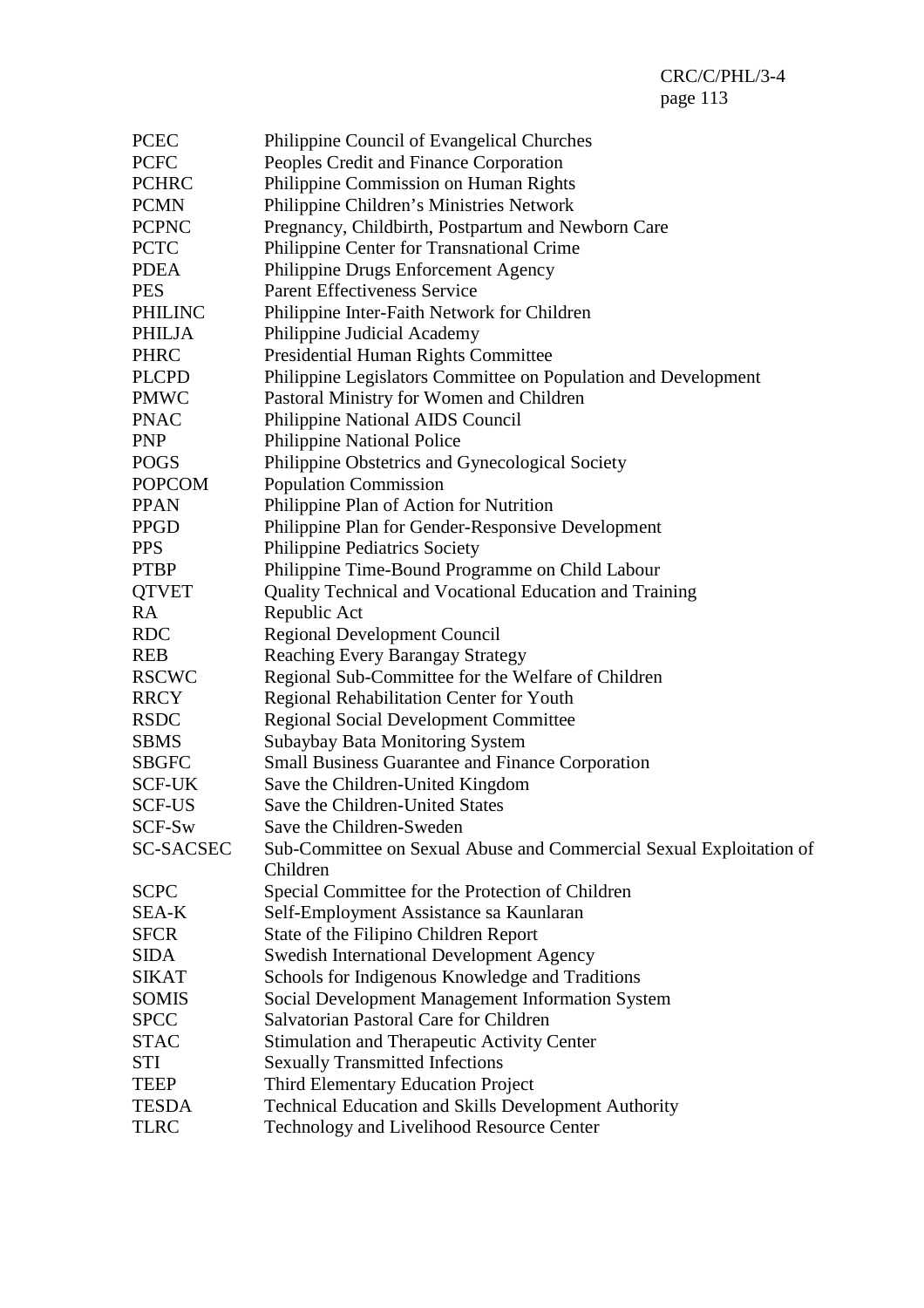| <b>TMG</b>    | <b>Technical Management Group</b>                                        |
|---------------|--------------------------------------------------------------------------|
| <b>TUCP</b>   | Trade Union Congress of the Philippines                                  |
| <b>UCP</b>    | Unregistered Children Project                                            |
| <b>UFMR</b>   | <b>Under-Five Mortality Rate</b>                                         |
| <b>ULAP</b>   | Union of Local Authorities of the Philippines                            |
| <b>UNAIDS</b> | <b>United Nations AIDS Programme</b>                                     |
| <b>UNDP</b>   | <b>United Nations Development Programme</b>                              |
| <b>UNDAF</b>  | <b>United Nations Development Assistance Framework</b>                   |
| <b>UNICEF</b> | United Nations Children's Fund                                           |
| <b>UNIFEM</b> | United Nations Development Fund for Women                                |
| <b>UNPO</b>   | Unrepresented Nations and Peoples' Organization                          |
| UP-CIDS       | University of the Philippines Center for Integrative Development Studies |
| <b>UPPI</b>   | University of the Philippines Population Institute                       |
| <b>USAID</b>  | United States Agency for International Development                       |
| USI           | Universal Salt Iodization                                                |
| <b>VAC</b>    | Violence against Children                                                |
| <b>VAWC</b>   | Violence against Women and Children                                      |
| <b>VAWCD</b>  | Violence against Women and Children Division                             |
| <b>WCD</b>    | Women and Children's Desk                                                |
| <b>WFFC</b>   | World Fit for Children                                                   |
| <b>WFP</b>    | World Food Programme                                                     |
| <b>WHO</b>    | World Health Organization                                                |
| <b>WVF</b>    | <b>World Vision Foundation</b>                                           |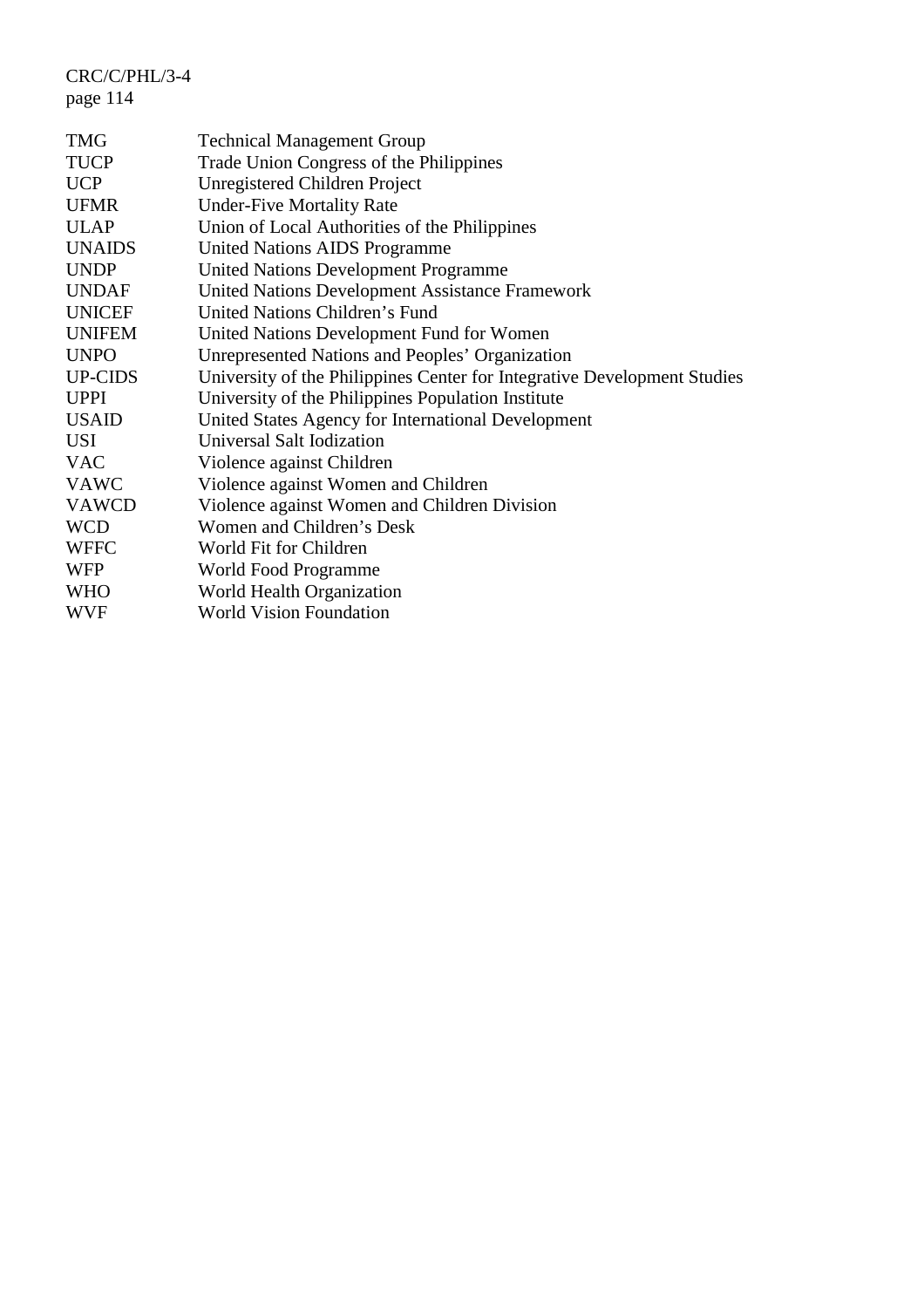## **Data sources and references**

Asian Development Bank (ADB). Disabled People and Development: Philippines Country Report, June 2005.

Asian Development Bank (ADB) and Foundation for International Training (FIT). Identifying Disability Issues Related to Poverty Reduction (RETA 5956): Philippine Country Study, 2002.

Asian Human Rights Commission (AHRC). The Philippines: The Human Rights Situation in 2006.

Council for the Welfare of Children (CWC). Subaybay Bata Monitoring System, 2007.

Council for the Welfare of Children (CWC). Accomplishment Reports: 2004, 2005, 2006.

Council for the Welfare of Children (CWC) and UNICEF. The National Framework for Children's Participation: A Guide in Promoting and Upholding Children's Participation in the Philippines, 2005.

Council for the Welfare of Children (CWC). State of the Filipino Children Report: Emerging Issues and Concerns Confronting the Filipino Adolescents, 2005.

Council for the Welfare of Children (CWC). State of the Filipino Children Report: Focus on Nutrition, 2006.

Council for the Welfare of Children (CWC). The Filipino Child of the Millennium: National Plan of Action for Children, 2005-2010.

Council for the Welfare of Children (CWC). Philippine Country Progress Report: A World Fit for Children - A Follow-up to the 2002 United Nations General Assembly Special Session on Children, December 2006.

Council for the Welfare of Children (CWC). Children in Armed Conflict in the Philippines: Initial Country Report on the Optional Protocol to the Convention on the Rights of the Child on the Involvement of Children in Armed Conflict, March 2007.

Department of Social Welfare and Development (DSWD). Annual Report, 2006.

Department of Education (DepEd). Functionally Literate Filipinos: National Action Plan to Achieve Education for All by 2015. Prepared October 2005.

Economic and Social Council for Asia and the Pacific (ESCAP). Biwako Millennium Framework of Action Towards an Inclusive, Barrier-Free and Rights-Based Society for Persons with Disabilities in Asia and the Pacific, May 2002.

Government of the Philippines (GOP) and UNICEF. Sixth Country Programme for Children, 2005-2009: Mid-Term Review Report, June 2007.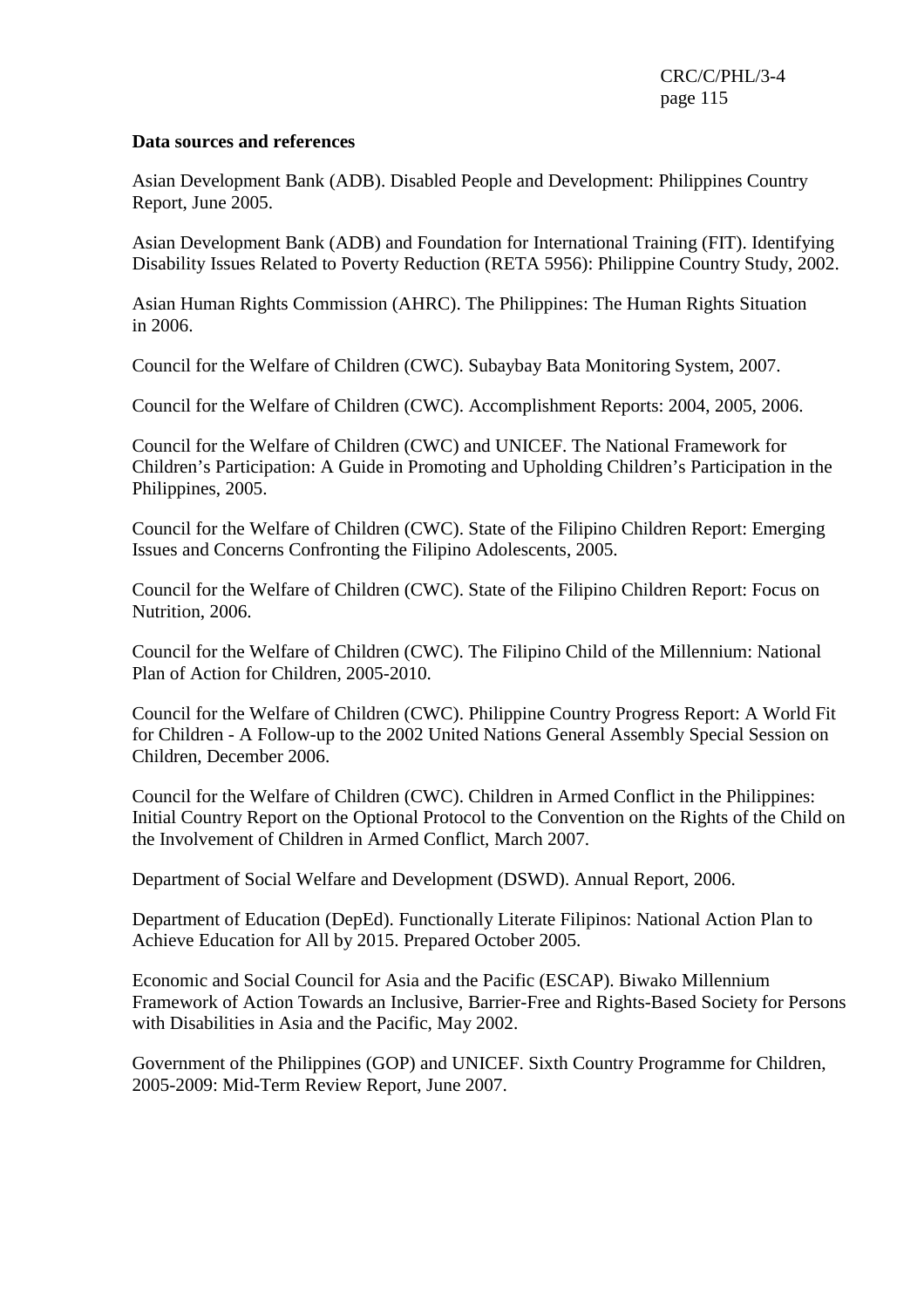Government of the Philippines (GOP). Second Philippines Progress Report on the Millennium Development Goals, June 2005.

Inter-Agency Council Against Trafficking (IACAT). Progress Report on the Implementation of Republic Act 9208, "Anti-Trafficking in Persons Act of 2003", for the period June 2003 to June 2006.

Likhaan, Child Justice League and Catholics for a Free Choice. The Holy See and the Convention on the Rights of the Child in the Philippines, December 2004.

Lim, Joseph for the Philippine Institute of Development Studies (PIDS). Towards Financing the Millennium Development Goals in the Philippines: Discussion Paper Series No. 2006-23.

Manasan, Rosario G. Financing the Millennium Development Goals: The Philippines, April 2007.

National Commission on Indigenous Peoples (NCIP). Annual Report CY 2005.

National Economic and Development Authority (NEDA). Philippine Socio-Economic Report, 2005.

National Statistical Coordination Board (NSCB). Annual Report, 2005.

National Statistics Office (NSO) Philippines and ORC Macro Maryland. Philippines: National Demographic and Health Survey, 2003.

Office of the Presidential Adviser on the Peace Process (OPAPP). Accomplishment Report, CY 2006.

Protacio-de Castro, Elizabeth P. et al. Walking the Road Together: Issues and Challenges in Facilitating Children's Participation in the Philippines. Published in Children, Youth and Environment 17 (1), 2007.

Philippine National AIDS Council (PNAC). Follow-up to the Declaration of Commitment on HIV/AIDS, United Nations General Assembly Special Session: Country Report of the Philippines, January 2003 to November 2005.

Philippine Statistical Yearbook 2002, 2004 and 2006. Published by the National Statistical Coordination Board.

Permanent Peoples' Tribunal (PPT). Second Session on the Philippines. The Hague, the Netherlands, 21-25 March 2007.

Remedios AIDS Foundation, Inc. and UNICEF. Mainstreaming HIV/AIDS Prevention Initiatives in the Barangay Council for the Protection of Children, 2006.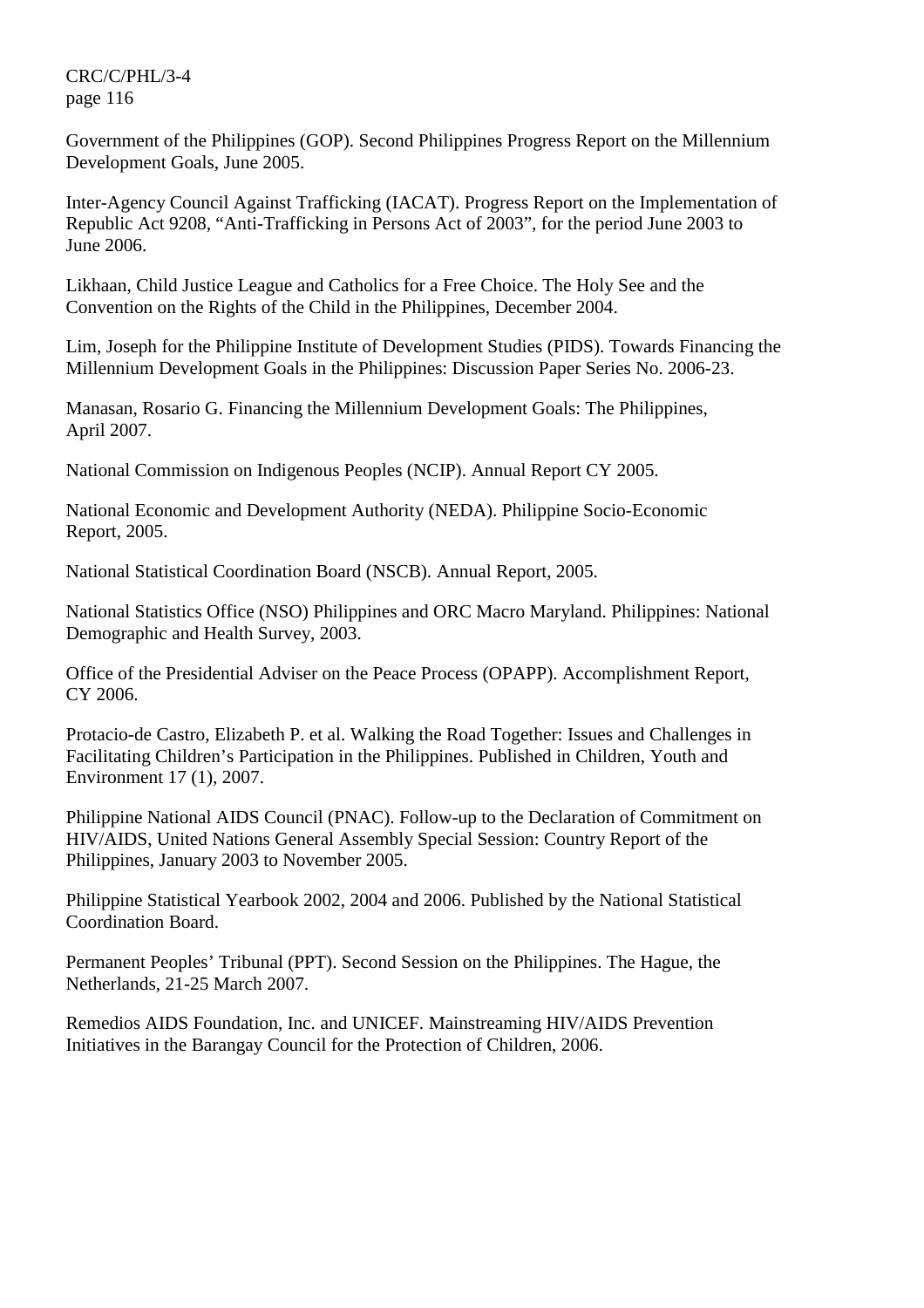Reports from the Different National Government Agencies:

 Department of Education Department of Health Department of the Interior and Local Government Department of Justice Department of Labour and Employment Department of Social Welfare and Development Inter-Country Adoption Board Juvenile Justice and Welfare Council National Economic and Development Authority National Nutrition Council National Council for the Welfare of Disabled Persons National Commission on Indigenous Peoples Philippine National Police

Rialp, Victoria V. BCPCs that Work: Case Studies of Selected Barangays. A study commissioned by UNICEF Manila, January 2005.

Special Committee for the Protection of Children (SCPC). Protecting Filipino Children from Abuse, Exploitation and Violence: A Comprehensive Programme on Child Protection 2006-2010 - Building a Protective and Caring Environment for Filipino Children, December 2006.

UN Committee on the Rights of the Child (UNCRC) Thirty-Ninth Session. Consideration of Reports Submitted by States Parties under Article 44 of the Convention: Concluding Observations - Philippines, 21 September 2005.

UN Committee on the Rights of the Child (UNCRC). General Guidelines Regarding the Form and Content of Periodic Reports to the Submitted by States Parties under Article 44, Paragraph 1 (b) of the Convention. Adopted by the Committee at its Thirty-Ninth Session on 3 June 2005.

UN Economic and Social Council (ECOSOC) and Commission on Human Rights. Report of the Special Rapporteur of Human Rights and Fundamental Freedoms of Indigenous Peoples, Mr. Rodolfo Stavenhagen, Submitted in Accordance with the Commission on Human Rights Resolution 2002/65: Mission to the Philippines, 5 March 2003.

UN Human Rights Council. Preliminary Note on the Visit of the Special Rapporteur on Extra-Judicial, Summary or Arbitrary Executions, Philip Alston, to the Philippines, 12-21 February 2007.

UNICEF EAPRO. Justice for Children: Detention as a Last Resort - Innovative Initiatives in the East Asia and Pacific Region, 2003.

UNICEF Philippines. A Rapid Field Assessment of the Situation of Indigenous Children, Youth and Women in CPC 6 Provinces and Cities, May 2007.